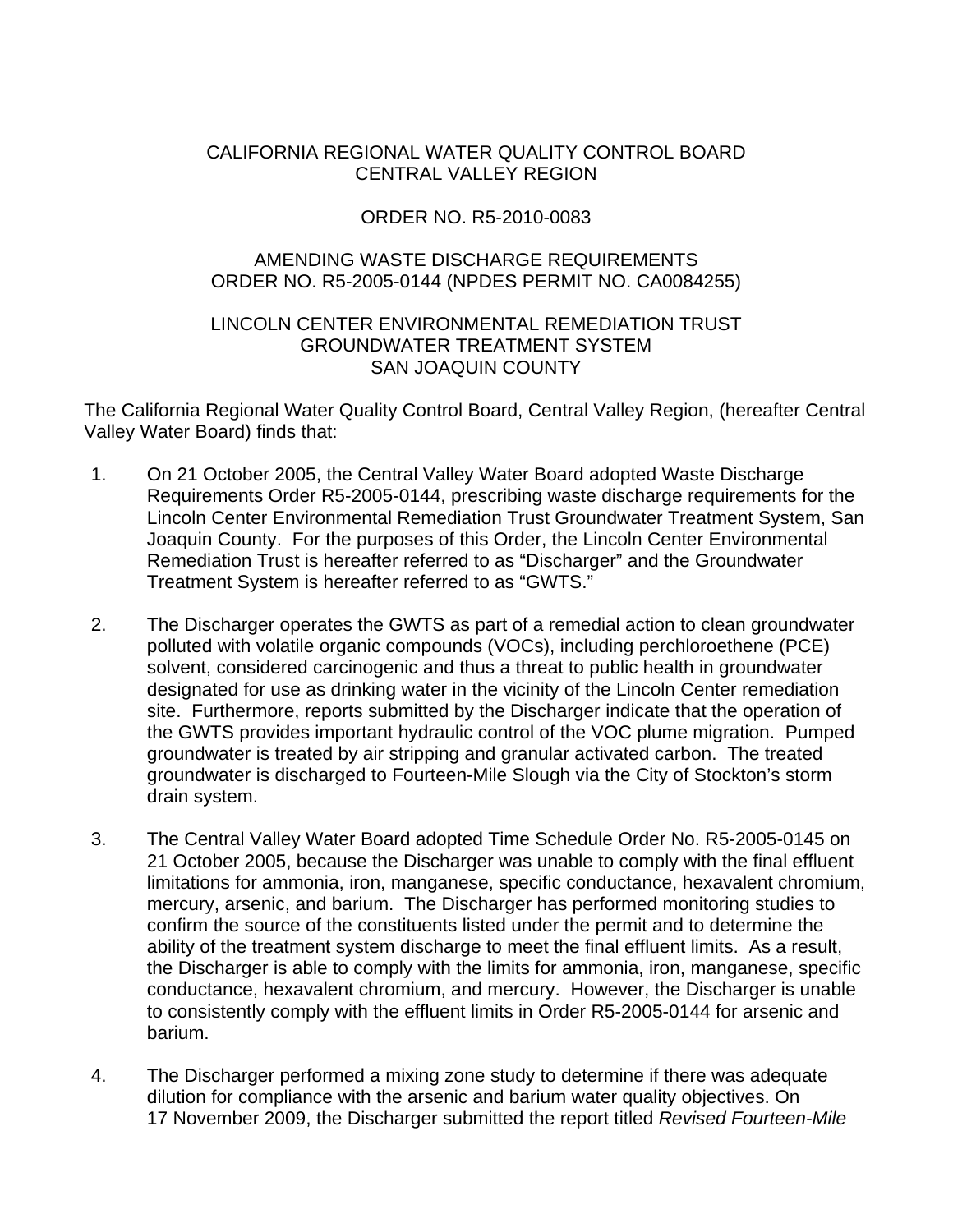*Slough Dilution/Mixing Zone Study, Lincoln Center, Stockton, California*. The study concludes that a mixing zone is appropriate for arsenic and barium. The Central Valley Water Board reviewed the mixing zone study and finds that it meets the requirements of the *Policy for Implementation of Toxics Standards for Inland Surface Waters, Enclosed Bays, and Estuaries of California* (SIP), USEPA's Water Quality Standards Handbook, and the USEPA's *Technical Support Document for Water Quality Based Toxics Control* (EPA/505/2-90-001) (TSD) for establishment of a mixing zone.

- 5. Based on the results of the dilution/mixing zone study, dilution factors of 3.0 and 8.3 for arsenic and barium, respectively, are appropriate. The arsenic and barium mixing zone extends approximately 0.9 miles (approximately 4,800 feet) downstream from the Outfall to the Interstate 5 Overpass. With the allowance of a mixing zone and dilution credits, the maximum daily effluent limits for arsenic and barium are 23 µg/L and 415 µg/L, respectively.
- 6. Issuance of this Order is exempt from the provisions of the California Environmental Quality Act (Public Resources Code section 21000, et seq.), in accordance with CWC section 15321 (a)(2), Title 14, of the California Code of Regulations.
- 7. The Central Valley Water Board has notified the Discharger and interested parties of its intent to amend Waste Discharge Requirements and the Monitoring Program Requirements for this discharge and has provided them with an opportunity to submit their written comments and recommendations.
- 8. Any person adversely affected by this action of the Board may petition the State Water Resources Control Board to review this action. The petition must be received by the State Water Resources Control Board, Office of the Chief Counsel, P.O. Box 100, Sacramento, CA 95812-0100, within 30 days of the date on which this action was taken. Copies of the law and regulations applicable to filing petitions will be provided on request.

# **IT IS HEREBY ORDERED THAT:**

Waste Discharge Requirements Order R5-2005-0144 (NPDES No. CA0079260) is amended as shown in underline/strikeout format in Attachment A to this Order. Underlined text denotes additions and strikeout text represent deletions.

I, PAMELA C. CREEDON, Executive Officer, do hereby certify the foregoing is a full, true, and correct copy of an Order adopted by the California Regional Water Quality Control Board, Central Valley Region, on **29 July 2010**.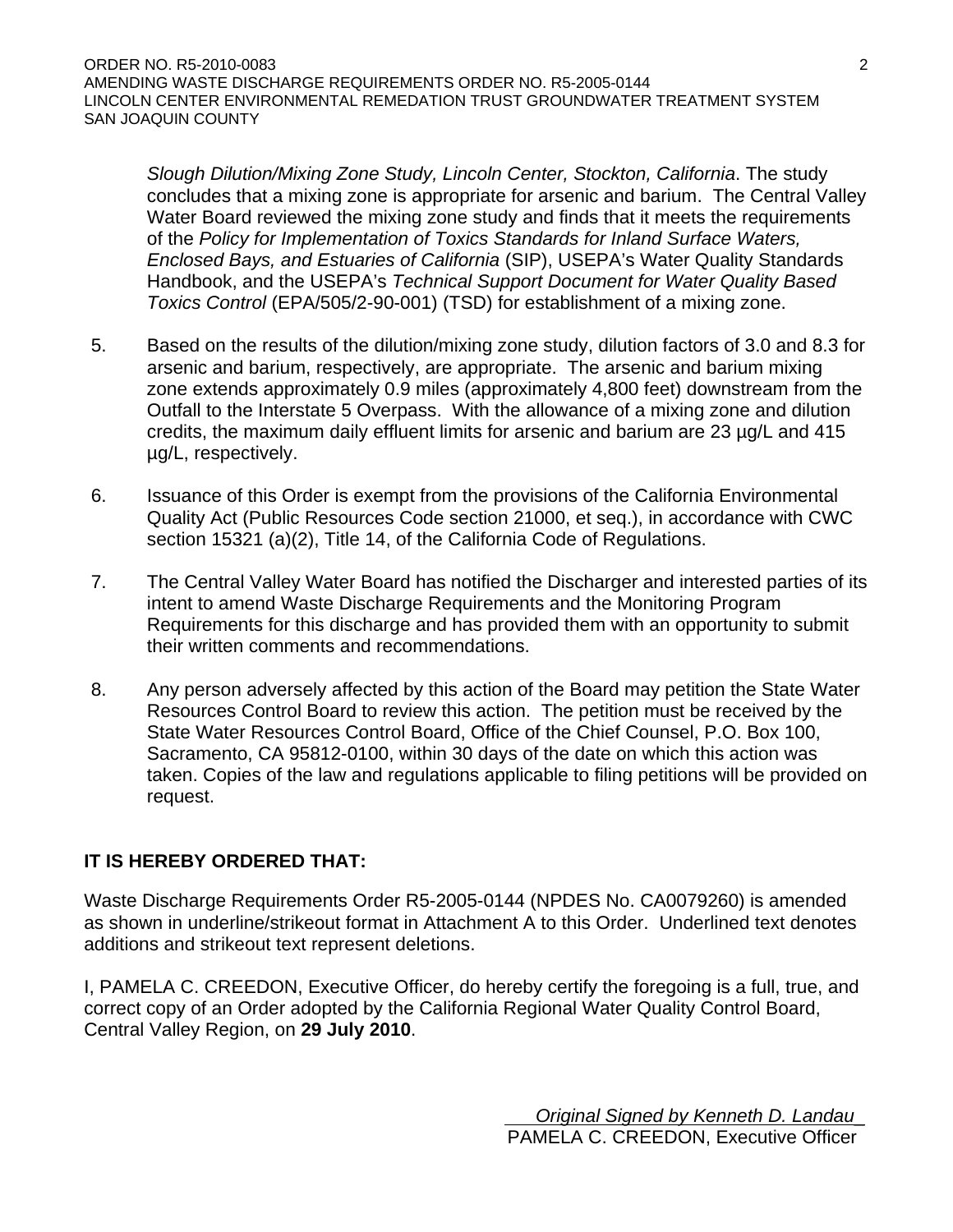## CALIFORNIA REGIONAL WATER QUALITY CONTROL BOARD CENTRAL VALLEY REGION

## ORDER NO. R5-2005-0144-01

## NPDES NO. CA 0084255

## WASTE DISCHARGE REQUIREMENTS FOR LINCOLN CENTER ENVIRONMENTAL REMEDIATION TRUST GROUNDWATER TREATMENT SYSTEM SAN JOAQUIN COUNTY

The California Regional Water Quality Control Board, Central Valley Region, (hereafter Regional Board) finds that:

### *BACKGROUND*

- 1. As part of a settlement of legal proceedings in the United States District Court, Eastern District of California, the Lincoln Center Environmental Remediation Trust was created to manage environmental remediation activities at the Lincoln Center Site in the city of Stockton, San Joaquin County, California. The Lincoln Center Environmental Remediation Trust (hereafter Discharger) submitted a Report of Waste Discharge, dated 14 February 2003, and applied for a permit renewal to discharge waste under the National Pollutant Discharge Elimination System (NPDES). Supplemental information was submitted on 6 February 2004.
- 2. The Discharger owns and operates a ground water extraction and treatment system to remove volatile organic compounds (VOCs), petroleum products and lead from ground water (Attachment A). The treatment system also treats residual fluids generated during the continuing investigation, remediation, and monitoring activities at the site. Treated effluent is discharged into a storm drain in San Joaquin County that flows to Fourteen Mile Slough and subsequently the San Joaquin River, waters of the United States, at a point defined as latitude 3738°59'5800'03" N, longitude 121°20'3819'54" W, as shown on Attachment B, which is attached hereto and made part of this Order by reference.
- 3. Pumped groundwater is treated by air stripping and granular activated carbon. The activated carbon is regenerated or disposed of off-site. The treatment system is designed for a flow of 430,000 gpd of extracted groundwater. Based on data provided in the Report of Waste Discharge and on quarterly monitoring data provided by the Discharger between the period of January 1999 and March 2004 the discharge can be described as follows: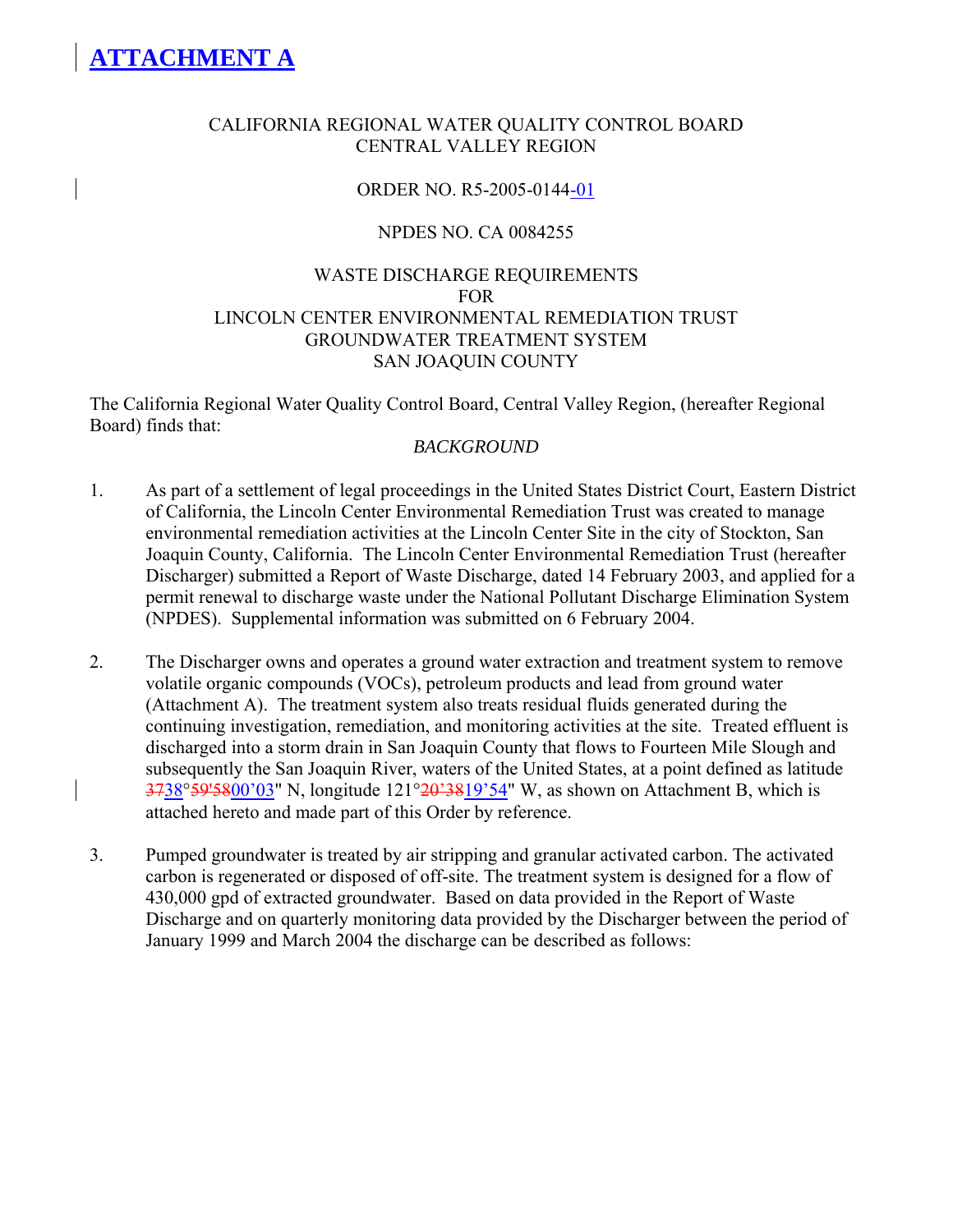### WASTE DISCHARGE REQUIREMENTS ORDER NO. R5-2005-0144-01 -2-LINCOLN CENTER ENVIRONMENTAL REMEDIATION TRUST GROUNDWATER TREATMENT SYSTEM SAN JOAQUIN COUNTY

| Constituents                         | Units           | <b>Average</b>    | High         | Low            |
|--------------------------------------|-----------------|-------------------|--------------|----------------|
| Discharge Flow                       | mgd             | 0.25              | 0.42         | $\overline{a}$ |
| pH                                   | pH units        |                   | 8.94         | 7.1            |
| Temperature                          | $\rm ^{\circ}C$ | 21.0              | 39.0         | 17.6           |
| Specific conductance                 | $\mu$ mhos/cm   | 833               | 1600         | 133            |
| Lead                                 | $\mu g/L$       | 0.52 <sup>1</sup> | $100^2$      | $\leq 0.5^3$   |
| Tetrachloroethylene (PCE)            | $\mu$ g/L       | 0.79              | 2.2          | 0.27           |
| Trichloroethene (TCE)                | $\mu$ g/L       |                   | $\le 0.5^2$  |                |
| 1,1-Dichloroethene (DCE)             | $\mu$ g/L       |                   | $\le 0.5^2$  |                |
| Dichloromethane (Methylene Chloride) | $\mu$ g/L       |                   | $\leq 0.5^2$ |                |
| 1,2-Dichloroethane (1,2-DCA)         | $\mu$ g/L       |                   | $1.0^2$      | $\leq 0.5^3$   |
| <b>Total VOCs</b>                    | $\mu$ g/L       | 0.94              | 2.2          | 0.6            |
| Benzene                              | $\mu$ g/L       |                   | $1.0^2$      | $\leq 0.5^3$   |
| Toluene                              | $\mu$ g/L       |                   | $1.0^2$      | $\le 0.5^3$    |
| Ethylbenzene                         | $\mu$ g/L       |                   | $1.0^2$      | $\leq 0.5^3$   |
| Xylene                               | $\mu$ g/L       |                   | $1.0^2$      | $\leq 0.5^3$   |
| Methyl tertiary-butyl ether (MTBE)   | $\mu$ g/L       | 0.84              | 4.1          | 0.1            |
| Total Petroleum Hydrocarbons (TPH)   | $\mu g/L$       | 17.5              | 23           | 15             |

1 Detected once in 53 sampling events at a concentration of 0.52 ug/L.

<sup>2</sup> No detected concentrations reported, highest "less than" MDL value reported

<sup>3</sup> Lowest "less than" MDL value reported.

4. Based on data provided in monitoring reports provided by the Discharger between May 2003 and February 2004 the receiving water, Fourteen Mile Slough, can be described as follows:

| Constituents | Units       | Average | High       | <u>Low</u> |
|--------------|-------------|---------|------------|------------|
| Hardness     | $m\Omega/L$ | 174     | <b>390</b> | 58         |
| pН           | pH units    |         |            |            |
| Temperature  |             | 20.8    | 239        | 18.3       |

Applicable receiving water hardness, pH, and temperature data were used in the consideration and evaluation of limitations for this Order.

- 5. Trichloroethylene (TCE), cis-1,2-dichloroethylene (DCE), benzene, toluene, xylene, ethylbenzene, PCE, MTBE and TPH as gasoline have been identified in the groundwater as constituents of concern. The treatment plant has demonstrated an ability to treat these constituents to non-detectable levels (as defined by the PQLs specified in Order 98-062).
- 6. Other VOCs are reported to be present in the untreated groundwater at trace concentrations, below MCLs or NTR/CTR criteria. This Order establishes effluent limitations for total VOCs that will address these trace constituents.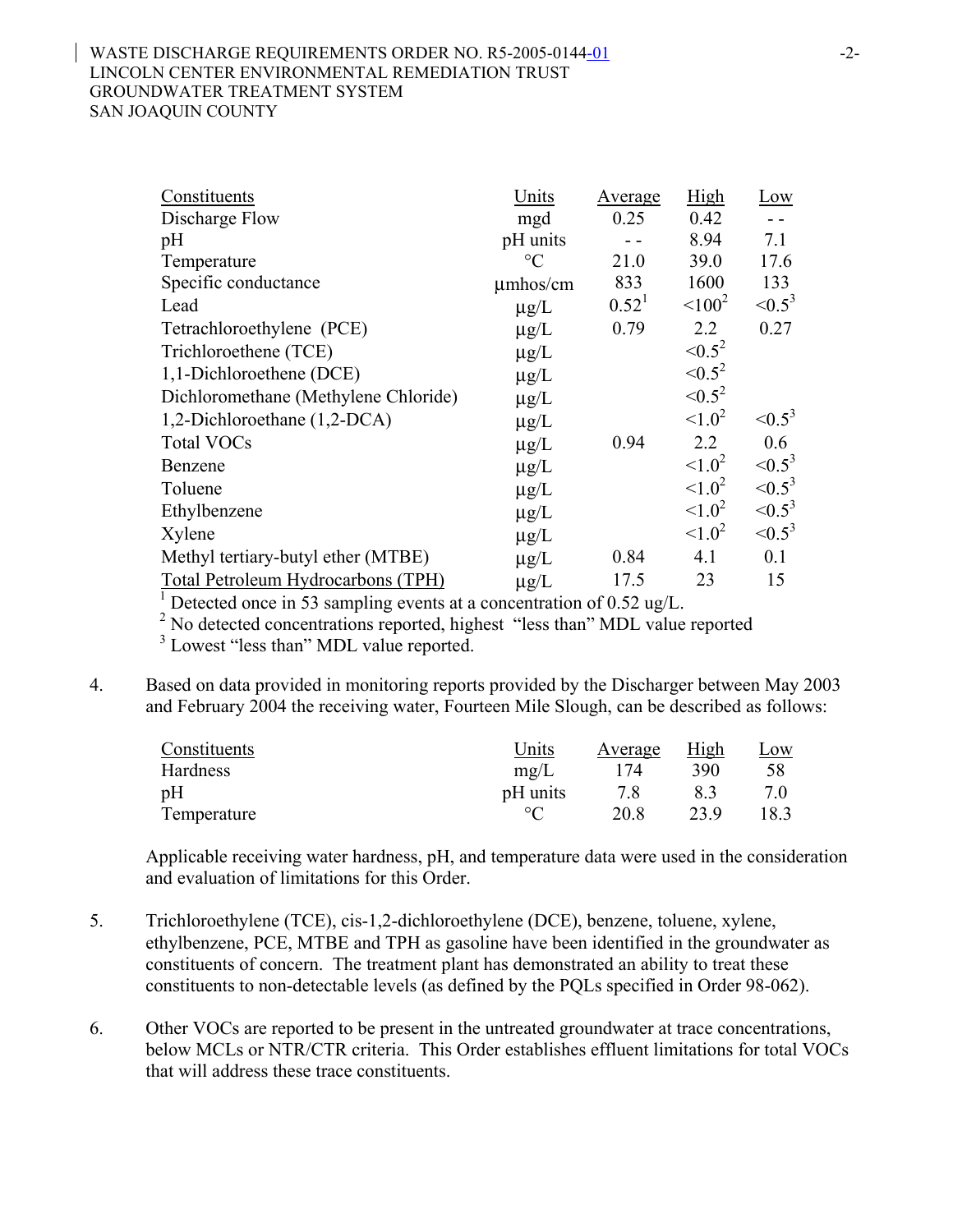- 7. The Regional Board adopted a *Water Quality Control Plan*, *Fourth Edition, for the Sacramento and San Joaquin River Basins* (hereafter Basin Plan). The Basin Plan designates beneficial uses, establishes water quality objectives, and contains implementation programs and policies to achieve water quality objectives for all waters of the Basin. These requirements implement the Basin Plan.
- 8. The State Water Resources Control Board adopted a *Water Quality Control Plan for the San Francisco Bay/Sacramento-San Joaquin Delta Estuary* (hereafter Delta Plan) on 22 May 1995. The Delta Plan designates beneficial uses, establishes water quality objectives, and contains implementation programs and policies to achieve water quality objectives for all waters within the Delta. The Delta Plan supplements the Basin Plan requirements that cover the Delta; together they include all necessary elements of water quality control plans in accordance with Water Code Sections 13241 and 13424 and federal requirements. The requirements of this Order implement the Delta Plan.
- 9. The U.S. Environmental Protection Agency (USEPA) adopted the *National Toxics Rule* (NTR) on 22 December 1992, which was amended on 4 May 1995 and 9 November 1999, and the *California Toxics Rule* (CTR) on 18 May 2000, which was amended on 13 February 2001. These Rules contain water quality standards applicable to this discharge. The SWRCB adopted the *Policy for Implementation of Toxics Standards for Inland Surface Waters, Enclosed Bays, and Estuaries of California* (known as the State Implementation Policy or SIP) on 2 March 2000, which contains policies and procedures for implementation of the NTR and the CTR.

### *BENEFICIAL USES AND CHARACTERISTICS OF THE RECEIVING WATER*

- 10. Treated groundwater is discharged to the storm sewer system that is owned and operated by San Joaquin County. The storm sewer system discharges to the Fourteen Mile Slough. Fourteen Mile Slough is tributary to the San Joaquin River. These waters are within the boundaries of the Sacramento-San Joaquin Delta (Delta). The existing beneficial uses of the Delta as identified in Table II-1 of the Basin Plan are domestic and municipal supply (MUN), agricultural supply irrigation and stock watering (AGR), industrial service supply (IND), industrial process supply (PRO), water contact recreation (REC-1), non-contact water recreation (REC-2); navigation (NAV); warm freshwater habitat (WARM), cold freshwater habitat (COLD), migration of aquatic organisms (MIGR), spawning (SPWN), and wildlife habitat (WILD).
- 11. The beneficial uses of the underlying ground water are municipal and domestic (MUN), industrial service (IND), industrial process (PRO) and agricultural supply (AGR).
- 12. The federal Clean Water Act (CWA) Section 303(d) addresses waters that have not attained the CWA national goal of "fishable, swimmable" by requiring states to identify these impaired water bodies and develop total maximum daily loads (TMDLs) for them, with oversight from USEPA. A TMDL is a quantitative assessment of water quality problems, contributing sources, and load reductions or control actions needed to restore and protect bodies of water.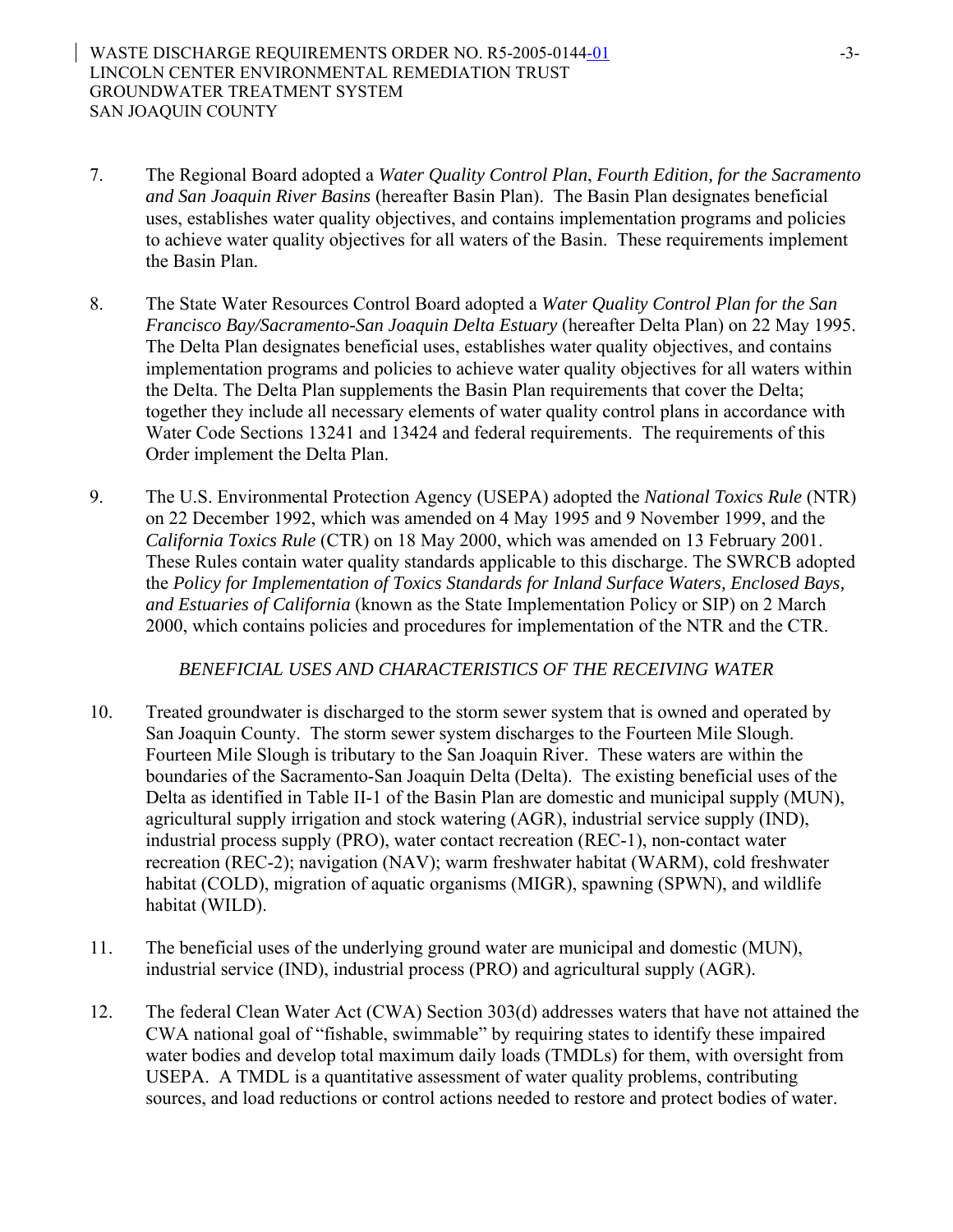- 13. Fourteen Mile Slough is within the Eastern Portion of the Delta that is listed as an impaired water body pursuant to Section 303(d) of the CWA. The list of pollutants for which the Sacramento-San Joaquin Delta (eastern portion) is impaired appears on a list (the "California 303(d) List"), which was updated in 2002 and approved by the State Board in February 2003. Pollutants identified on the California 303(d) List as impairing are: chlorpyrifos, DDT, diazinon, Group A Pesticides (aldrin, dieldrin, chlordane, endrin, heptachlor, heptachlor epoxide, hexachlorocyclohexane (including lindane), endosulfan, and toxaphene), mercury and unknown toxicity. The Discharger analyzed its effluent and receiving waters for all these constituents except chlordane and unknown toxicity. All of the monitored constituents were not detected in either the effluent or receiving water with the exception of mercury, DDT and diazinon. Mercury was detected in the effluent and receiving water, DDT and diazinon were in detectable concentrations in the receiving water. In accordance with the SIP, this Order establishes effluent limitations for mercury and DDT and includes a monitoring and reporting program that requires monitoring for mercury, DDT and chlordane
- 14. Regional Board staff is currently in the process of developing TMDLs for some of the 303(d) listed constituents for the Delta waterways. When completed, the TMDLs will allocate waste loads to the various dischargers within the appropriate watersheds. This Order contains effluent limits necessary to protect the beneficial uses of the receiving waters until such time as TMDLs are completed for all constituents of concern on the 303(d) list and loads can be allocated. A Provision of this Order contains a reopener to modify and/or include effluent limits as necessary when load allocations for any 303(d) listed constituents are implemented.

## *EFFLUENT LIMITATIONS, RECEIVING WATER LIMITATIONS AND REASONABLE POTENTIAL ANALYSIS*

- 15. Effluent limitations and toxic and pretreatment effluent standards established pursuant to Sections 301 (Effluent Limitations), 302 (Water Quality Related Effluent Limitations), 304 (Information and Guidelines), and 307 (Toxic and Pretreatment Effluent Standards) of the CWA and amendments thereto are applicable to the discharge.
- 16. The CWA mandates the implementation of effluent limitations that are as stringent as necessary to meet water quality standards established pursuant to state or federal law. (33 USC,  $\S$  1311(b)(1)(C); 40 CFR,  $\S$  122.44(d)(1)) NPDES permits must incorporate discharge limits necessary to ensure that water quality standards are met. This requirement applies to narrative criteria as well as to criteria specifying maximum amounts of particular pollutants. Pursuant to Federal Regulations, 40 CFR section 122.44(d)(1)(i), NPDES permits must contain limits that control all pollutants that "*are or may be discharged at a level which will cause, have the reasonable potential to cause, or contribute to an excursion above any state water quality standard, including state narrative criteria for water quality*." Federal Regulations, 40 CFR, Section 122.44(d)(1)(vi), further provide that "[w]*here a state has not established a water quality criterion for a specific chemical pollutant that is present in an effluent at a concentration that causes, has the reasonable potential to cause, or contributes to an excursion above a narrative criterion within an applicable State water quality standard, the permitting authority must establish effluent limits*."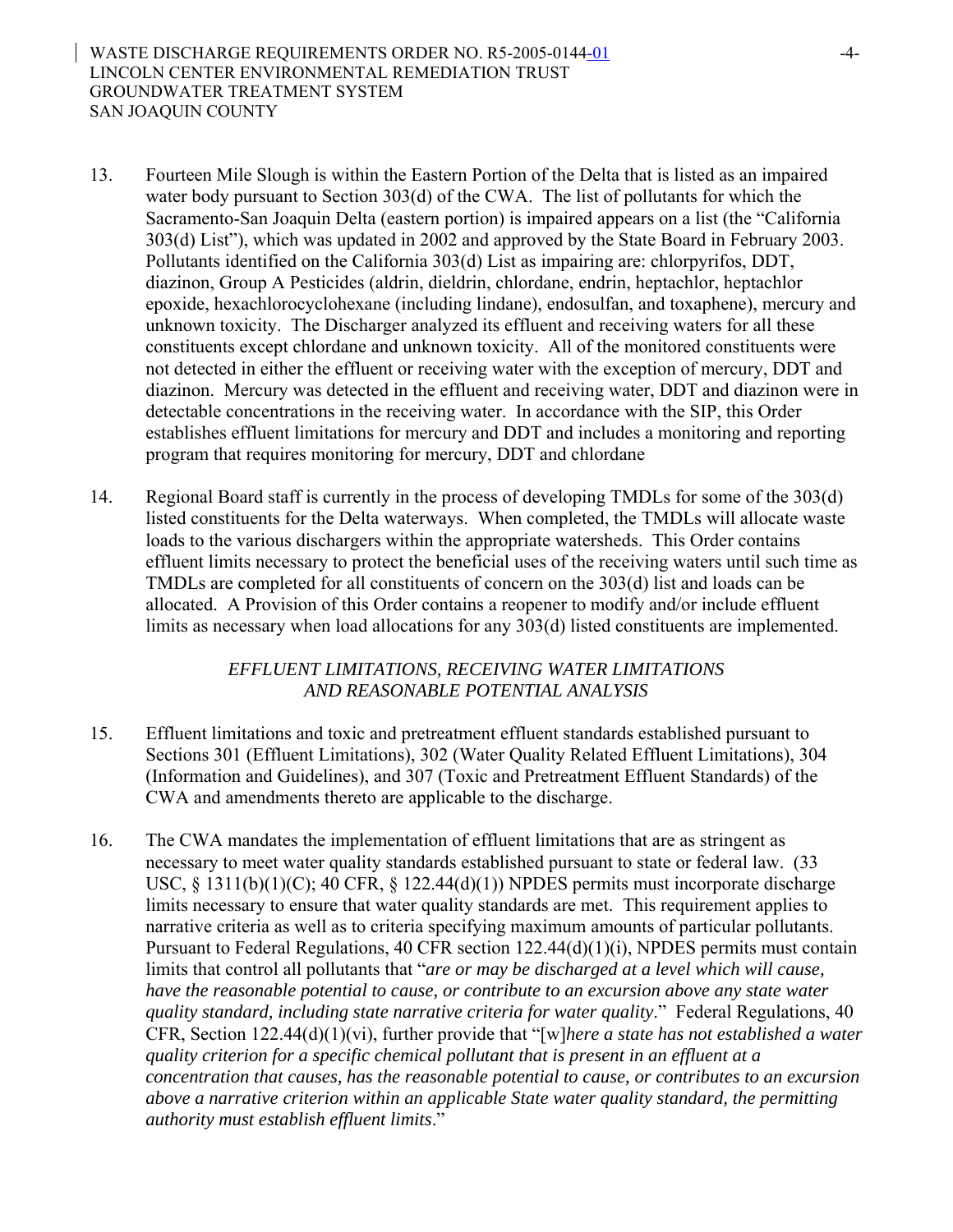- 17. The Regional Board's Basin Plan, page IV-17.00, contains an implementation policy ("Policy for Application of Water Quality Objectives") that specifies that the Regional Board "*will, on a case-by-case basis, adopt numerical limitations in orders which will implement the narrative objectives*." This Policy complies with 40 CFR 122.44(d)(1). With respect to narrative objectives, the Regional Board must establish effluent limitations using one or more of three specified sources, including USEPA's published water quality criteria, a proposed state criterion (*i.e*., water quality objective), or an explicit state policy interpreting its narrative water quality criteria (*i.e*., the Regional Board's "Policy for Application of Water Quality Objectives")(40 CFR 122.44(d)(1) (vi) (A), (B) or (C)). The Basin Plan contains a narrative objective requiring that: "*All waters shall be maintained free of toxic substances in concentrations that produce detrimental physiological responses in human, plant, animal, or aquatic life*". The Basin Plan requires the application of the most stringent objective necessary to ensure that surface water and groundwater do not contain chemical constituents, toxic substances, radionuclides, or taste and odor producing substances that adversely affect beneficial uses. The beneficial uses include municipal and domestic supply, agricultural irrigation supply, water contact and non-contact recreation and aquatic habitat and migration. The Basin Plan states that material and relevant information, including numeric criteria, and recommendations from other agencies and scientific literature will be utilized in evaluating compliance with the narrative toxicity objective. The Basin Plan also limits chemical constituents in concentrations that adversely affect surface water beneficial uses. For waters designated as municipal, the Basin Plan specifies that, at a minimum, waters shall not contain concentrations of constituents that exceed Maximum Contaminant Levels (MCLs) prescribed by the California Code of Regulations Title 22 (CCR Title 22). The Basin Plan further states that, to protect all beneficial uses, the Regional Board may apply limits more stringent than MCLs. When a reasonable potential exists for exceeding a narrative objective, Federal Regulations mandate numerical effluent limitations and the Basin Plan narrative criteria establish a procedure for translating the narrative objectives into numerical effluent limitations.
- 18. Fourteen Mile Slough is a dead end, tidally influenced slough. As part of the Eastern Portion of the Delta, Fourteen Mile Slough is listed as impaired for numerous pollutants, including unknown toxicity as noted above. If limited or no dilution is available, effluent limitations may be set equal to the applicable water quality criteria or objectives, which are applied at the point of discharge so the discharge will not cause the receiving water to exceed water quality objectives established to protect the beneficial uses. In situations where receiving water flows are substantially greater than effluent flows, dilution may be considered in establishing effluent limitations. However, when a receiving water is impaired by a particular pollutant or stressor, limited or no pollutant assimilative capacity may be available in spite of the available dilution. In these instances, and depending upon the nature of the pollutant, effluent limitations may be set equal to or less than the applicable water quality criteria or objectives that are applied at the point of discharge such that the discharge will not cause or contribute to a receiving water excursion above water quality objectives established to protect the beneficial uses. The storm drain outfall which conveys the treated groundwater effluent discharges to beginning of Fourteen Mile Slough via the San Joaquin County Storm Pump Station #1 (SJCPS #1). Regional Board staff observed some pooled water but no discernable receiving water flow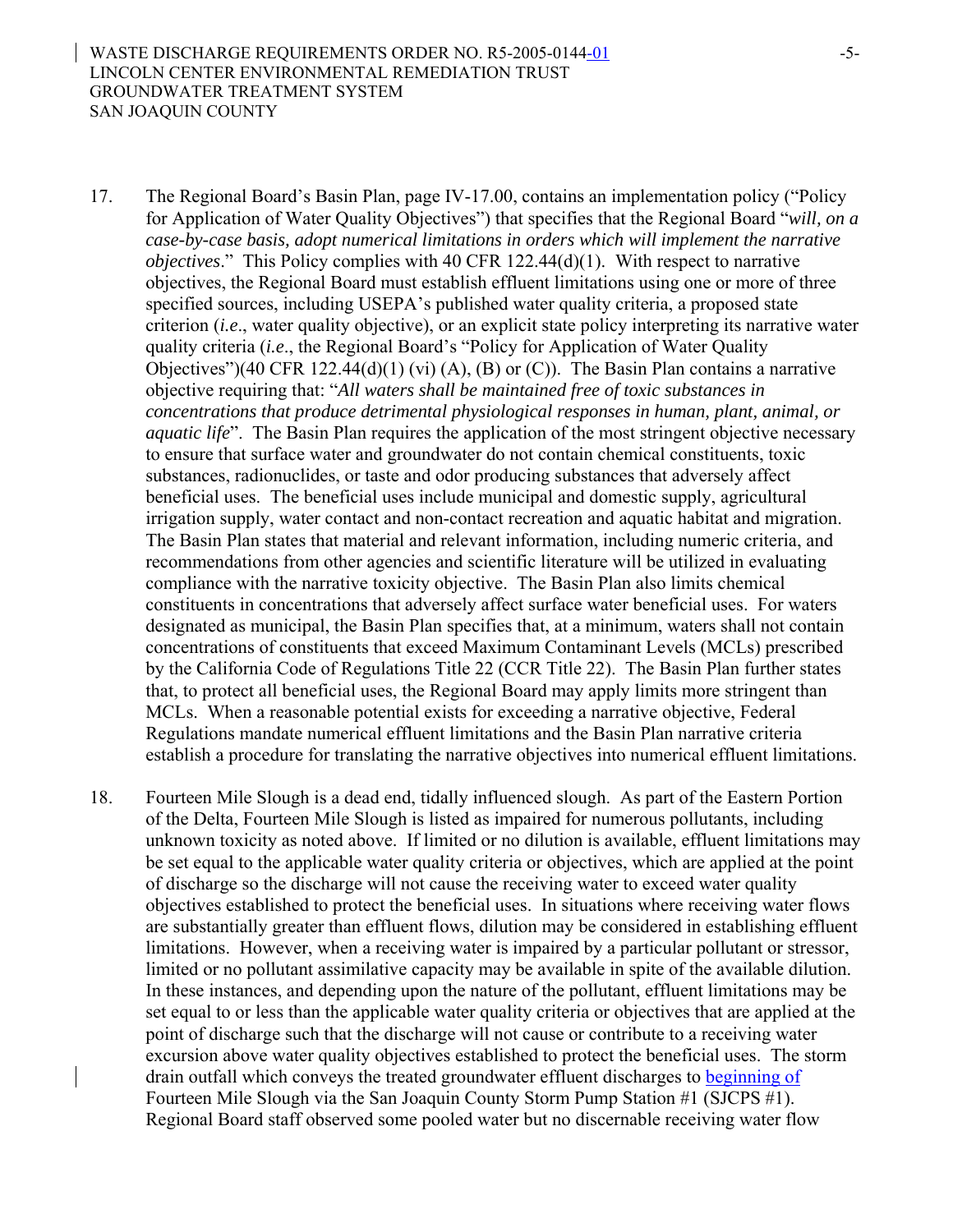immediately downgradient in the vicinity of this outfall location during a site visit in November 2004. Further downgradient, staff observed increasing volumes of water in Fourteen Mile Slough, likely under tidal influence. Considering the hydraulic characteristics of the receiving water, results of effluent and ambient receiving water monitoring, and the location of the discharge outfall to Fourteen Mile Slough, the Regional Board has evaluated the need for water quality-based effluent limitations for pollutants without benefit of dilution in this Order, with the exception of arsenic and barium. The Discharger has been unable to comply with end-ofpipe effluent limits for arsenic and barium, which are based on the Basin Plan's site-specific water quality objectives for the Delta. These water quality based effluent limitations are based on the application of water quality criteria or objectives at the point of discharge. The Discharger may elect to conduct a dilution study to evaluate seasonal or flow based assimilative capacity of the receiving water for particular pollutants. If requested, the Regional Board will review such studies and if warranted, may reopen this permit to make appropriate changes. Therefore, the Discharger conducted a dilution study in accordance with the SIP, USEPA's Water Quality Standards Handbook, and the USEPA's *Technical Support Document for Water Quality Based Toxics Control* (EPA/505/2-90-001) (TSD) to evaluate if dilution of arsenic and barium is occurring in Fourteen Mile Slough.

On 17 November 2009, the Discharger submitted a dilution study titled *Revised Fourteen-Mile Slough Dilution/Mixing Zone Study, Lincoln Center, Stockton, California*. Based on the results of the dilution/mixing zone study, dilution factors of 3.0 and 8.3 for arsenic and barium, respectively, are allowed in this Order. The mixing zone extends approximately 0.9 miles (approximately 4,800 feet) downstream for arsenic and barium. A detailed discussion of the dilution/mixing zone study is presented in the Information Sheet.

- 19. The Regional Board has considered the factors specified in CWC Section 13263, including considering the provisions of CWC Section 13241 where appropriate. The Regional Board is not required to consider the factors in CWC Section 13241 in applying existing water quality objectives, including adopting new effluent limitations in this Order.
- 20. The Regional Board must implement the CWC consistent with the CWA. The CWA precludes the consideration of costs when developing effluent limitations for NPDES permits necessary to implement water quality standards (See Ackels v. EPA  $(9<sup>th</sup> Cir. 1993)$  7 F.3d 862, 865-66). The Regional Board may consider costs in developing compliance schedules. The Regional Board finds, on balance, that these requirements are necessary to protect the beneficial uses of the Delta.
- 21. Federal regulations require effluent limitations for all pollutants that are or may be discharged at a level that will cause, have the reasonable potential to cause, or contribute to an in-stream excursion above a narrative or numerical water quality standard. Based on information submitted as part of the application, in studies, and as directed by monitoring and reporting programs, the Regional Board finds that the discharge does have a reasonable potential to cause or contribute to an in-stream excursion above a water quality standard for: arsenic, copper, hexavalent chromium (chromium VI), lead, mercury, barium, iron, manganese,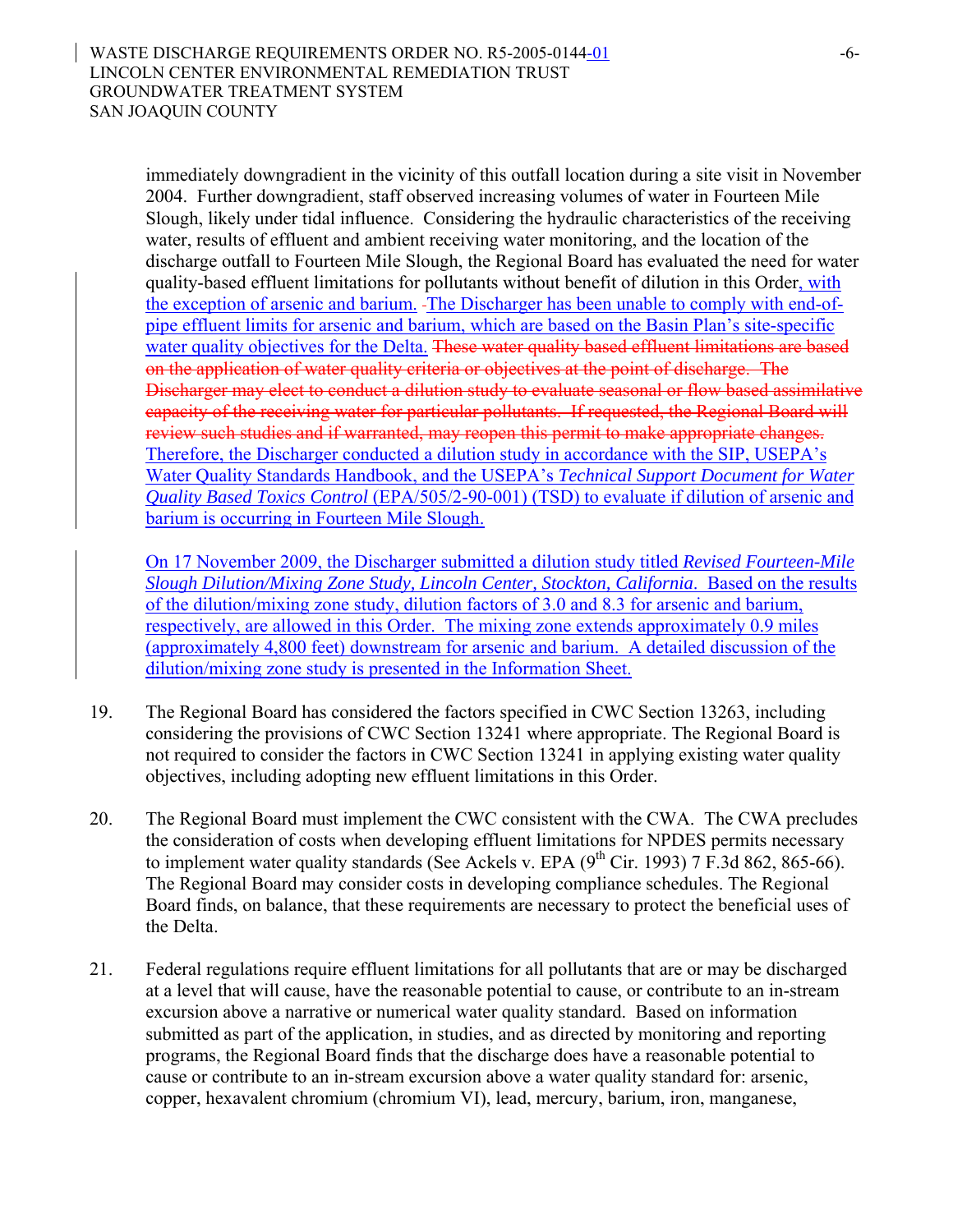ammonia, and specific conductance.Effluent limitations for these constituents are included in this Order.

## *PRIORITY POLLUTANTS*

- 22. For Priority Pollutants a Reasonable Potential Analysis (RPA) was conducted in accordance with either the SIP or the *Technical Support Document for Water Quality Based Toxics Control* (EPA/505/2-90-001) (TSD). The USEPA adopted the NTR and the CTR, which contains water quality standards applicable to this discharge and the SIP contains guidance on implementation of the NTR and CTR. As noted in Section 1.1 of the SIP, "Designated beneficial uses to which (federal) aquatic life criteria or objectives would apply include, but are not necessarily limited to warm freshwater habitat (WARM), cold freshwater habitat (COLD), and estuarine habitat (EST). Designated beneficial uses to which (federal) human health criteria/objectives would apply include, but are not necessarily limited to, municipal and domestic supply (MUN) and water contact recreation (REC-1)." Section 1.3 of the SIP requires a water quality based effluent limitation when the maximum effluent concentration (MEC) or observed maximum receiving water background concentration (B) of a priority pollutant exceeds an appropriate CTR/NTR pollutant criterion or more stringent criterion as described in Section 1.1 of the SIP. When considering other pollutant criteria outside the CTR/NTR and scope of the SIP, the Regional Board has considered that the TSD recommends a water quality-based effluent limit when the projected MEC (see Finding 36) exceeds an applicable and appropriate pollutant criterion.
- 23. When required, Section 1.4 of the SIP provides four methods that may be used to develop effluent limitations. These four methods include: (1) assigning a loading allocation based upon a completed TMDL; (2) use of a steady state model; (3) use of a dynamic model; or, (4) establishing effluent limitations that consider intake water pollutants. Section 5.4 of the TSD also describes the use of a steady state model for development of effluent limitations. Water quality-based effluent limitations have been developed in this Order using the steady state model described in Section 1.4 of the SIP or the TSD where appropriate.
- 24. *Arsenic* The CTR did not establish a human health criterion for arsenic. However, the Basin Plan includes a site-specific water quality objective of 10  $\mu$ g/L for arsenic for the Delta. In addition, the Basin Plan includes a water quality objective that "*waters shall not contain chemical constituents in concentrations that adversely affect beneficial uses*" (chemical constituents objective) and also contains a narrative toxicity objective. MUN is a beneficial use of the Delta. Based on information included in analytical laboratory reports submitted by the Discharger, arsenic in the discharge has a reasonable potential to cause or contribute to an instream excursion above the USEPA Primary Maximum Contaminant Level (MCL) of 10  $\mu$ g/L for arsenic. Pursuant to the Safe Drinking Water Act, the California Department of Health Services (DHS) must revise the arsenic MCL in Title 22 CCR to be as low or lower than the USEPA MCL. Applying the Basin Plan's "Policy for Application of Water Quality Objectives", to protect future municipal and domestic water use, it is reasonable to apply the USEPA MCL for arsenic to the receiving stream. Monitoring conducted by the Discharger between October 2005 and February 2010, demonstrates a MEC of 23  $\mu$ g/L. The maximum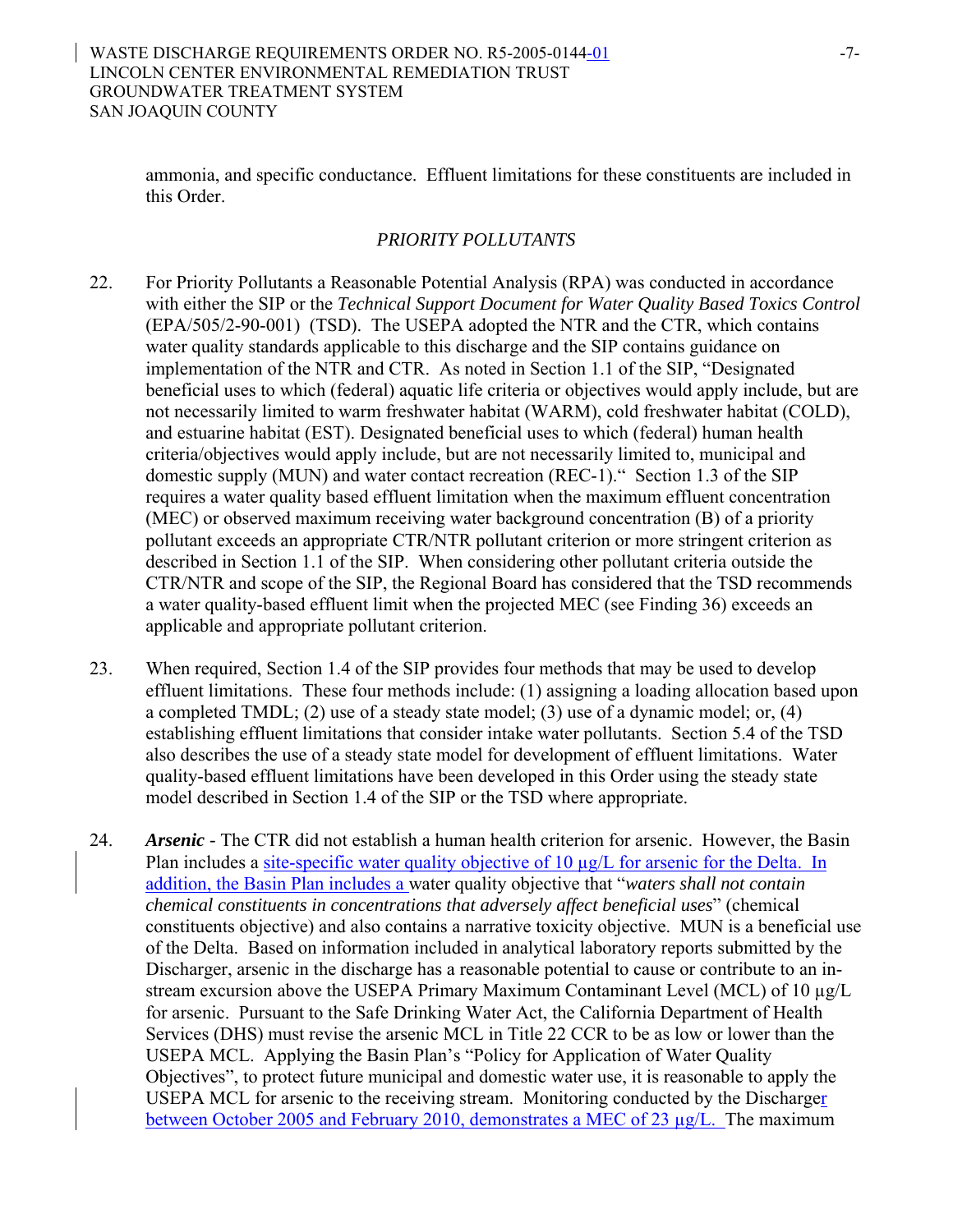observed ambient background receiving water arsenic concentration was  $15 \mu g/L$  as determined by 4 samples collected by the Discharger between May 2003 and February 2004. However, it is believed that these samples were collected within the influence of the discharge and do not represent ambient background concentrations. The Facility discharges to the upstream end of Fourteen Mile Slough. Therefore, no upstream flow exists and samples collected near the outfall are not representative of the ambient background receiving water but rather are for the most part treatment system effluent until mixed with tidal waters. A more representative location for ambient background receiving water sampling is the San Joaquin River (SJR) at Juggler's Island (i.e., confluence of Fourteen Mile Slough and SJR) where the tidally influenced waters originate for Fourteen Mile Slough. The discharger did a comparison of the arsenic concentration at Juggler's Island compared to San Joaquin River arsenic concentrations collected by the City of Stockton Regional Wastewater Control Facility during 2002 and the City of Manteca's Wastewater Quality Control Facility discharge from 2006 and 2008. The background concentration of arsenic at Juggler's Island of 2.0 µg/L was within the range for Stockton (0.5 to 4.1 µg/L) which is approximately 15 miles upstream and similar to Manteca (0.1 to 1.6 µg/L) which is approximately 20 miles upstream. Data collected in a study performed by the San Francisco Estuary Institute near Antioch indicated a mean of 1.97 µg/L from 62 samples collected between 1993 and 2007. Therefore, the background sample collected by the Discharger is a representative concentration of the background arsenic concentration. The ambient background concentration of arsenic detected at Juggler's Island during the dilution/mixing zone study was  $2.0 \mu g/L$ , which is below the site-specific water quality objective of 10  $g/L$  in the Delta. This demonstrates there is assimilative capacity for arsenic in the receiving water.

Considering the arsenic MEC<del>, the lack of assimilative capacity,</del> and the MUN beneficial use of the Delta, the discharge has a reasonable potential to cause or contribute to an in-stream excursion above a water quality standard. The dilution/mixing zone study calculated a dilution factor of 3.0 for arsenic at the Interstate 5 (I-5) Overpass. Setting the dilution factor equal to the volumetric dilution credit (D) in the SIP's ECA equation, the resulting ECA for arsenic is 34 µg/L. A MDEL of 34 µg/L would be conservatively set equivalent to the ECA and the mixing zone for arsenic extends from the outfall to the I-5 Overpass location (approximately 0.9 miles). However, limits should only be as high as is justified under the state and federal antidegradation policies. This Order contains effluent limitations that have been revised to comply with the antidegradation policies and are based on performance, not just available dilution. The 99.9<sup>th</sup> percentile of the effluent arsenic data set between October 2005 and February 2010 is 19 µg/L (assuming a normal distribution). However, the MEC observed during this period was 23 µg/L. Therefore this Order establishes a final effluent limitation based on the MEC of 23 µg/L. Therefore, this Order includes an average monthly effluent limitation (AMEL) for arsenic considering the USEPA recommendations for permitting for human health protection provided in Section 5.4.4 of the TSD. The AMEL was set equal to the Waste Load Allocation (WLA), or in this case, the MCL (10 µg/L, total recoverable). Additionally, the Basin Plan, in Table 111-1, at page III-3.00 establishes a Trace Element Water Quality Objective for arsenic that applies to waters in the Delta. This objective is expressed as a maximum dissolved concentration of 10 µg/L. When converting from total recoverable to dissolved for comparison with the arsenic objective, these concentrations have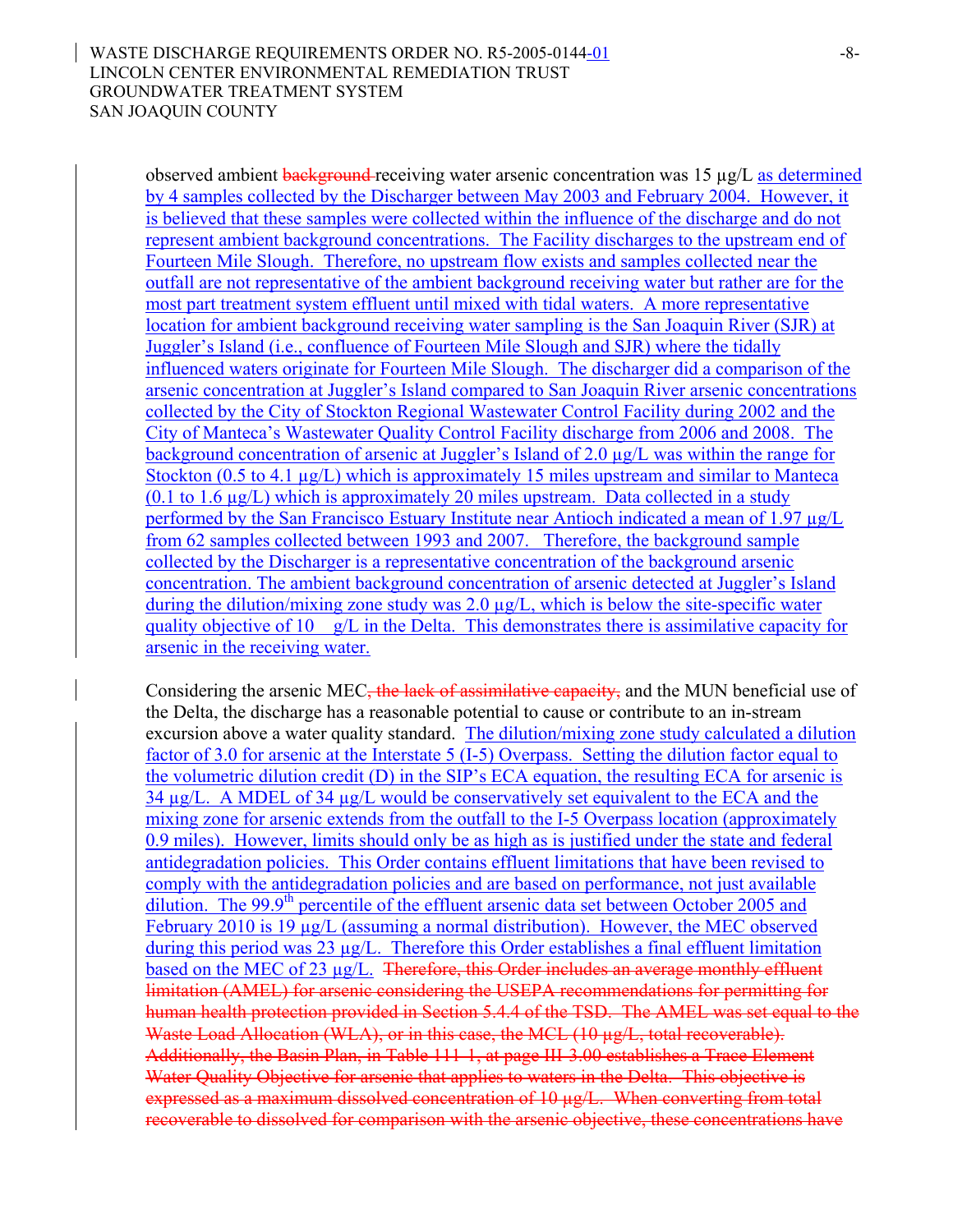the reasonable potential to exceed the Basin Plan objective for arsenic considering even a liberal translator. Therefore, this Order also includes a maximum daily effluent limitation (MDEL) for arsenic of 10 µg/L considering protection of the Basin Plan Objective and lack of assimilative capacity, expressed in the dissolved form. While NPDES regulations at 40 CFR 122.45(c) typically require effluent limitations for metals to be expressed as total recoverable, they do allow use of a dissolved limitation if a standard is expressed in the dissolved form. It is unknown whether the Discharger can meet this new effluent limitation for arsenic. Where the Regional Board determines that it is infeasible to achieve immediate compliance with an adopted water quality objective, the Board may establish in NPDES permits a schedule of compliance. However, schedules of compliance are only authorized for those water quality objectives adopted after September 1995. The Basin Plan chemical constituents and toxicity objectives were established prior to 1995; therefore this Order does not contain a compliance schedule for arsenic. A separate Time Schedule Order shall be proposed for compliance with the arsenic effluent limitations.

- 25. *Copper* Copper can be toxic to freshwater aquatic life in concentrations that exceed acute and chronic water quality criteria contained in the CTR. Aquatic habitat is a beneficial use of the Delta. The CTR includes freshwater, acute and chronic aquatic life ambient water quality criteria for copper of 8.4 µg/L and 5.9 µg/L respectively (expressed as total recoverable), based upon the minimum observed receiving water hardness of 58 mg/L (as CaCO3). Monitoring indicates the MEC for copper was 1.3 µg/L, and the maximum ambient background receiving water concentration (B) for copper was 28  $\mu$ g/L. In accordance with Section 1.3, Step 6 of the SIP, whenever the observed maximum ambient background concentration of a pollutant exceeds an applicable priority pollutant criterion, a water quality-based effluent limitation is required. The observed maximum ambient background concentration of copper exceeds both the acute and chronic criteria established by the CTR. Therefore, this Order includes a MDEL and AMEL for copper, developed in accordance with Section 1.4 of the SIP. Because copper was not detected in effluent samples at concentrations exceeding the most stringent water quality criterion, the Discharger is expected to be able to comply with final limitations for copper upon adoption of this Order. Interim limits and a compliance schedule for copper are not justified and are not included in this Order.
- 26. *Chromium VI -* The CTR includes freshwater, acute and chronic aquatic life criteria for chromium VI of 16.3 μg/L and 11.4 μg/L respectively. Aquatic habitat is a beneficial use of the Delta. Monitoring indicates the chromium VI MEC was 17 µg/L and the maximum ambient background concentration was reported as 1.8 µg/L. The reported chromium VI MEC exceeds both the acute and chronic CTR aquatic life criteria. As noted previously, the characteristics of Fourteen Mile Slough may result in minimal mixing at the point of discharge and the zone of initial dilution, or no dilution whatsoever. Therefore, this Order includes a MDEL and AMEL for chromium VI considering the acute and chronic wasteload allocations without consideration of dilution. As these effluent limitations for chromium VI are new requirements in this Order, interim limits and a compliance schedule for chromium VI are established in this Order.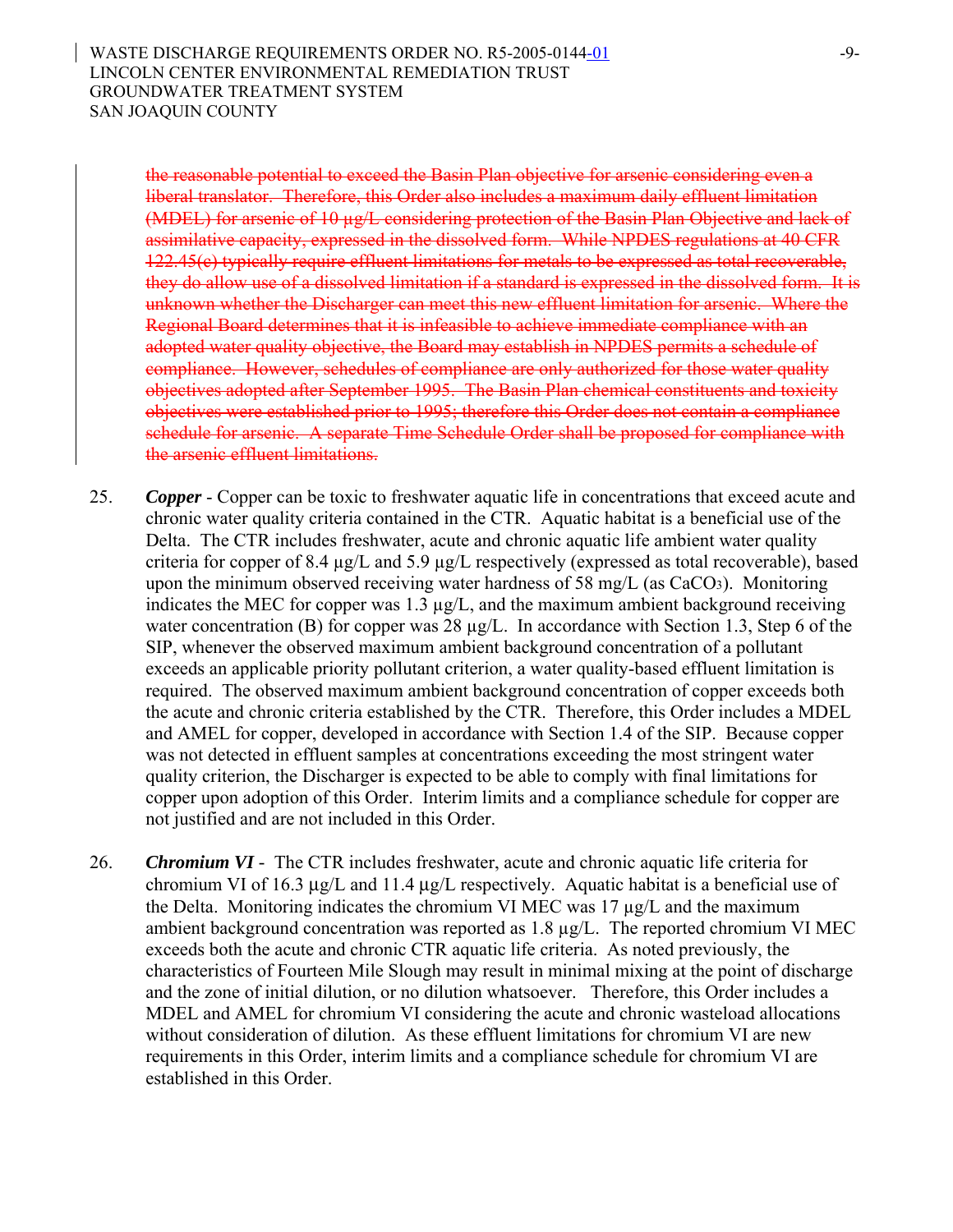- 27. *Lead -* The CTR includes freshwater, acute and chronic aquatic life ambient water quality criteria for lead of 41 µg/L and 1.6 µg/L respectively (expressed as total recoverable), based upon the minimum observed receiving water hardness of 58 mg/L (as CaCO3). Monitoring indicates the MEC for lead was  $0.52 \mu g/L$ , and the maximum ambient background receiving water concentration (B) for lead was 71  $\mu$ g/L. In accordance with Section 1.3, Step 6 of the SIP, whenever the observed maximum ambient background concentration of a pollutant exceeds an applicable priority pollutant criterion, a water quality-based effluent limitation is required. The observed maximum ambient background concentration of lead exceeds both the acute and chronic criteria established by the CTR. Therefore, this Order includes effluent limitations for lead, developed in accordance with Section 1.4 of the SIP. Because lead was not detected in effluent samples at concentrations exceeding the most stringent water quality criterion, the Discharger is expected to be able to comply with final limitations for lead upon adoption of this Order. Interim limits and a compliance schedule for lead are not justified and are not included in this Order.
- 28. *Mercury -* Aquatic habitat and MUN are existing beneficial uses of the Delta. The current USEPA Ambient Water Quality Criteria for Protection of Freshwater Aquatic Life, continuous concentration, for mercury is 0.77 µg/L (30-day average, chronic criteria). The *CTR* contains a human health criterion (based on a one-in-a-million cancer risk) of  $0.050$  g/L for waters from which both water and aquatic organisms are consumed. In 40 CFR Part 131, USEPA acknowledges that the human health criteria may not be protective of some aquatic or endangered species*.* Both values are controversial and subject to change. In the *CTR*, USEPA reserved the mercury criteria for freshwater and aquatic life and may adopt new criteria at a later date. The reported mercury MEC was 0.11 µg/L, and the maximum observed ambient background concentration was 0.13 µg/L, both of which exceed the CTR human health criterion (consumption of water and organisms) for mercury  $(0.050 \mu g/L)$ . Additionally, the Delta, to which the Fourteen Mile Slough is a part, has been listed as an impaired water body pursuant to Section 303(d) of the Clean Water Act because of mercury. The California DHS has issued health warnings regarding the consumption of fish from Delta waterways. Mercury bioaccumulates in fish tissue and additional loading resulting from the discharge has the potential to cause or contribute to the impairment resulting from mercury bioaccumulation in the Delta. Therefore, discharge of mercury to the receiving water is likely to contribute to exceedances of the narrative toxicity objective, impacts on beneficial uses, and violation of a water quality standard.

At Section 2.1.1 the SIP states: "For bioaccumulative priority pollutants for which the receiving water has been included on the CWA Section 303(d) list, the RWQCB should consider whether the mass loading of the bioaccumulative pollutant(s) should be limited to representative, current levels pending TMDL development in order to implement the applicable water quality standard". Since mercury is a bioaccumulative pollutant included on the CWA 303(d) list for the Delta, the intent of this Order is to include an interim performance based effluent limitation for mercury.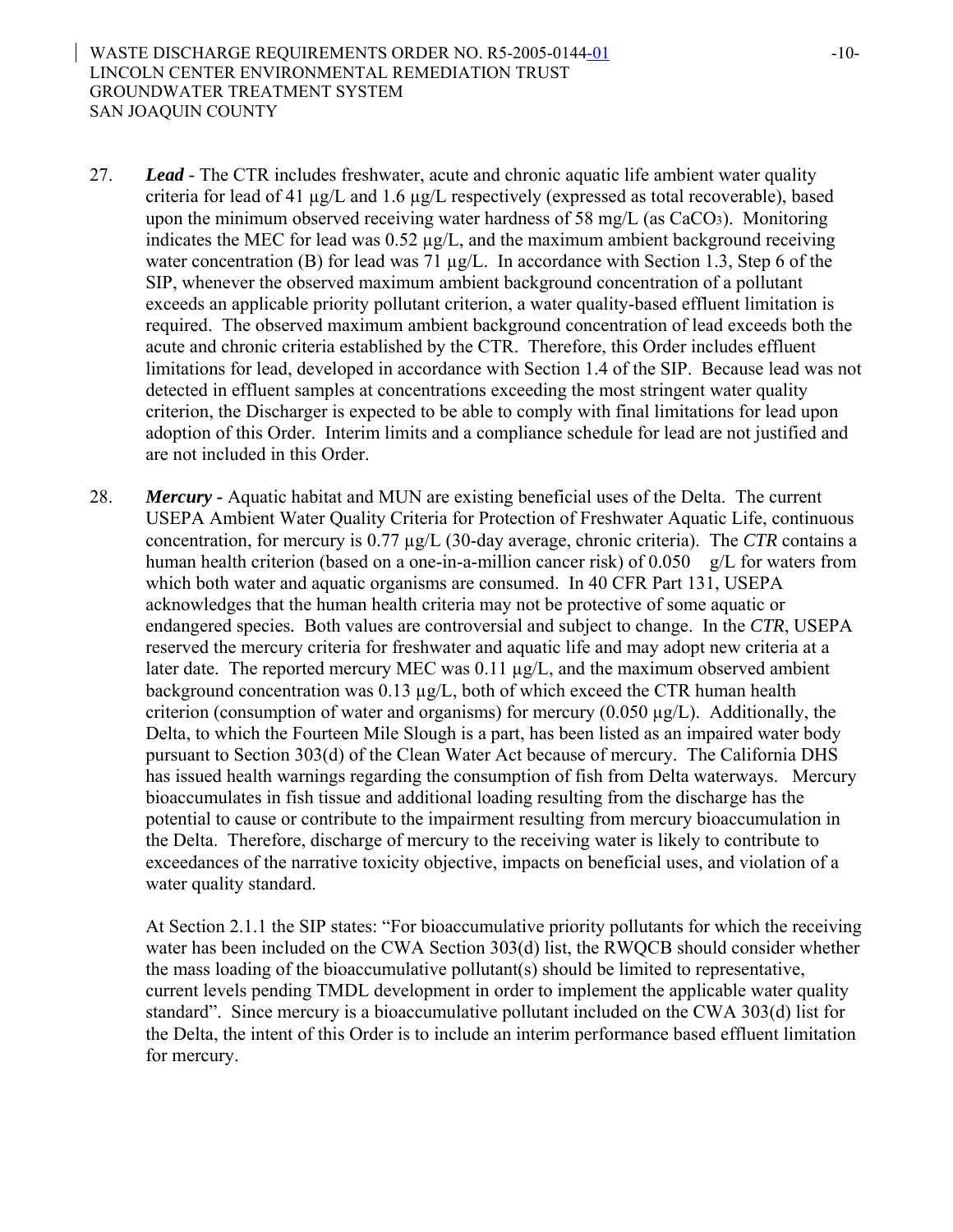Current mercury data are not sufficient for establishment of an interim performance based limitation. This Order requires the Discharger to collect data necessary to establish an interim performance based effluent mass limitation.

Performance-based effluent limits for mercury are typically established as follows: 1) The average monthly effluent mercury concentration is calculated by adding all detected concentrations and one-half of the reported detection levels of all non-detectable mercury concentration results; 2) From the average monthly mercury concentration and average monthly flow, a monthly mercury mass discharge is calculated; and 3) A total mass for all months is then totaled, and an average annual mass discharge is calculated.

Following the establishment of the interim limit, the mass of mercury discharged shall not exceed the interim mercury mass limit twelve months on a running average. In calculating for compliance, the Discharger shall count all non-detect measures at one-half of the detection level and apply the monthly average flow from the sampled discharge. If compliance with the effluent limit is not attained due to the non-detect contribution, the Discharger will be directed to improve and implement available analytical capabilities and compliance will be evaluated with consideration of the detection limits. For each calendar month, the Discharger shall calculate twelve-month mass loadings. For monthly measures, monthly loadings shall be calculated using the average monthly flow and the average of all mercury analyses conducted that month. The Discharger shall submit a cumulative total of mass loadings for the previous twelve months with each self-monitoring report. Compliance will be determined based on the previous 12-month moving averages over the previous twelve months of monitoring.

The SIP, Section 1.3, requires the establishment of an effluent limitation for a constituent when the MEC and/or the maximum observed ambient background concentrations exceed an applicable criterion or objective. This Order contains a final AMEL for mercury based on the CTR human health criterion of  $0.050 \mu g/L$ . This Order may be reopened, and alternative final effluent limitations may be established for mercury upon completion of the TMDL, or promulgation of new criteria.

Upon completion of the Interim Mercury Mass Limitation Study required by this Order, this Order shall be reopened and an interim performance based mercury mass effluent limitation established.

- 29. *Zinc* The CTR includes freshwater, acute and chronic aquatic life ambient water quality criteria for zinc of 76 µg/L and 76 µg/L respectively (expressed as total recoverable), based upon the minimum observed receiving water hardness of 58 mg/L (as CaCO3). Monitoring indicates the MEC for zinc was less than detectable levels, and the maximum ambient background receiving water concentration  $(B)$  for zinc was 160  $\mu$ g/L. In accordance with Section 1.3, Step 6 of the SIP, an effluent limitation is not required.
- 30. *Organochlorine Pesticides* Ambient background receiving water data provided by the Discharger indicate that organochlorine pesticides (including DDT, DDE, DDD and Delta-BHC) were present in detectable concentrations  $(0.06 \text{ µg/L}, 0.08 \text{ µg/L}, 0.8 \text{ µg/L}, \text{and } 0.07 \text{ µg/L}$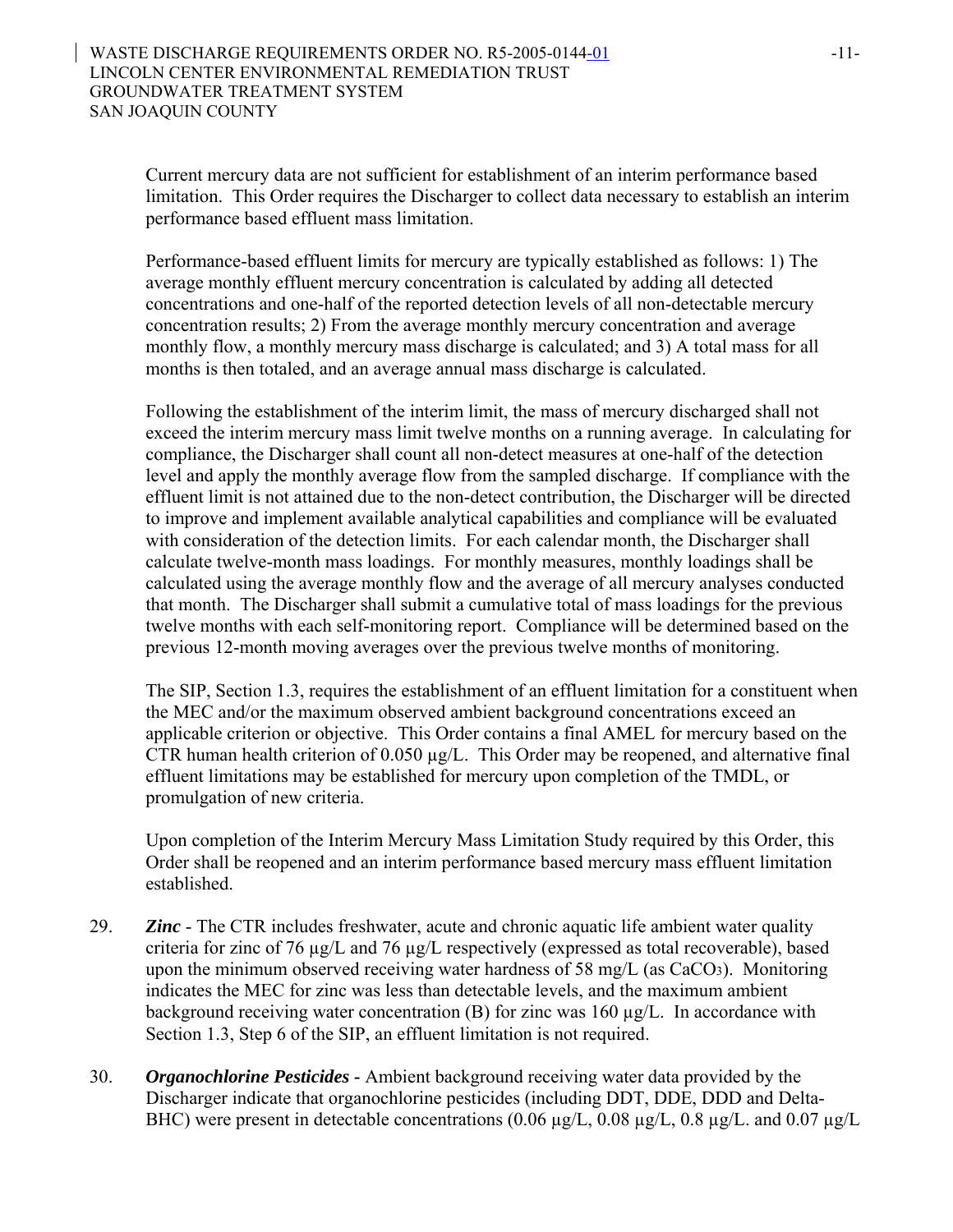respectively). Monitoring results indicate these pesticides were not in detectable concentrations in the effluent. In accordance with Section 1.3, Step 6 of the SIP, an effluent limitation is not required.

- 31. *Bis(2-Ethylhexl)Phthalate (DEHP)* DEHP is used in the production of polyvinyl chloride (PVC). The USEPA has classified DEHP as a Group B2, probable human carcinogen. USEPA has found phthalate to potentially cause mild gastrointestinal disturbances, nausea, and vertigo when people are exposed to it at levels above the MCL for relatively short periods of time. Phthalate has the potential to cause damage to liver and testes; reproductive effects; and cancer from a lifetime exposure (long-term exposure) at levels above the MCL. DEHP has a strong tendency to adsorb to soil and sediments. In water, microbes in a matter of weeks will degrade DEHP. DEHP does have a tendency to accumulate in aquatic organisms. Monitoring data provided indicated a maximum concentration of the background receiving water for DEHP at 2.9  $\mu$ g/L. This exceeds the applicable, most restrictive CTR human health criteria of 1.8  $\mu$ g/L. However, because DEHP is a common contaminant of sample containers, sampling apparatus, and analytical equipment, and sources of the detected DEHP may be from plastics used for sampling or analytical equipment, the Regional Board is not establishing effluent limitations for DEHP at this time. The Regional Board is directing the discharger to conduct a study to determine if DEHP is present in the receiving water, and if it is, if it above the water quality criterion for DEHP. This Order includes a reopener to allow the Regional Board to incorporate appropriate effluent limitations for DEHP if needed pending the results of this study.
- 32. *BTEX (Benzene, Toluene, Ethylbenzene, and Xylenes)* Order 98-062 established an effluent limitation for BTEX of 1 µg/L (daily maximum), a technology-based limit that was developed using best professional judgment. The most stringent water quality criterion for benzene is 1.2 µg/L, the CTR criterion for Human Health, Water and Organism. The most stringent water quality criteria for toluene, ethylbenzene, and xylenes based on Taste and Odor Threshold are 42 µg/L, 29 µg/L and 17 µg/L, respectively. As the existing effluent limitation is less than the most restrictive criterion of 1.2 µg/L for Benzene, this limit is adequate to protect water quality. This Order carries over the MDEL for BTEX established in the previous Order.
- 33. *Volatile Organic Compounds ( PCE, TCE, DCE, methylene chloride, benzene, toluene, ethylbenzene and xylene) (VOCs) -* VOCs have been detected in influent groundwater, prior to treatment. The groundwater treatment system is designed and operated in part to remove VOC's from groundwater. Previous Order 98-062 established technology-based effluent limitations for each of these pollutants of not to exceed 0.5 μg/L (monthly median) based on the technology utilized by the treatment system to dependably remove VOCs to concentrations that are less than the practical quantitation limits (PQLs) for laboratory analytical methods for these pollutants. The PQLs utilized in Order 98-062 are the same as current analytical technology Minimum Levels (ML's) specified by the SIP (ML is defined in Appendix 1 to the SIP). The concentration of the ML of 0.5  $\mu$ g/L is less than the most stringent water quality criteria for any of these constituents. Therefore, technology-based effluent limitations are protective of water quality and still apply to the discharge. Effluent limitations not to exceed 0.5 μg/L (monthly median) for PCE, TCE, DCE, methylene chloride, benzene, toluene, ethylbenzene and xylene have been included in this Order.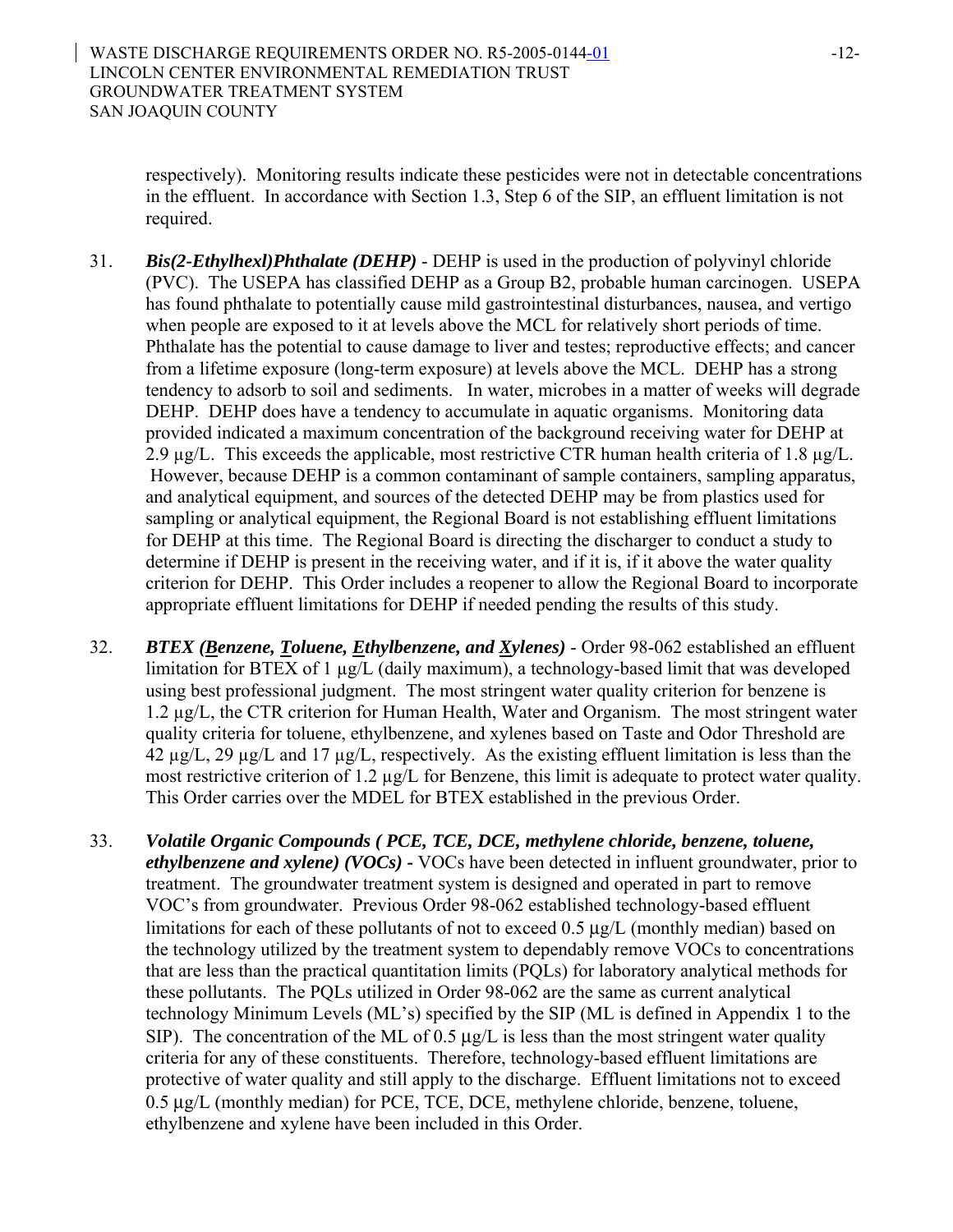- 34. *1,2-Dichloroethane (1,2-DCA)* Previous Order 98-062 established an effluent limitation for 1,2-DCA, also a volatile organic compound, of <0.38 µg/L (30-day average), which is equal to the most stringent water quality criterion established in the CTR for the protection of human health for consumption of water and organisms. This Order carries forward the effluent limitation for 1,2-DCA to ensure the protection of water quality for this constituent.
- 35. *Total Volatile Organic Compounds (Total VOCs)*Order 98-062 established an effluent limitation for Total VOCs of 1 µg/L (daily maximum), a technology-based limit developed using best professional judgment and based upon the technically achievable treatment levels for air strippers. These technology based effluent limitations still apply to the discharge; therefore the daily maximum effluent limitation for total VOCs are carried over to this Order.

## *OTHER POLLUTANTS*

36. For non-priority pollutants, a Reasonable Potential Analysis (RPA) was conducted in accordance with the *Technical Support Document for Water Quality Based Toxics Control* (EPA/505/2-90-001) (TSD). For each pollutant, a projected MEC was determined by multiplying the maximum observed effluent concentration in the data set by a reasonable potential multiplying factor that accounts for statistical variation. The multiplying factor (for 99% confidence level and 99% probability basis) was dependent on the coefficient of variation (CV) and number of reported effluent sample results. This projected MEC was then compared to the appropriate water quality criterion.

### *Basin Plan Objectives*

37. **Barium** - A Trace Element Water Quality Objective for barium listed in Table 444III -1, at page III-3.00 of the Basin Plan applies to waters in the Delta. This objective is expressed as a maximum dissolved concentration of 100 µg/L. Results of monitoring conducted by the discharger from 4 samples collected between May 2003 and February 2004 indicate a MEC for barium of 340 µg/L, a projected MEC for barium of 1,598 µg/L, and receiving water concentrations ranging from 52  $\mu$ g/L to 390  $\mu$ g/L, all measured as total recoverable. However, it is believed that these samples were collected within the influence of the discharge and do not represent ambient background concentrations (see Finding 24, above). The ambient background concentration of barium detected at Juggler's Island during the dilution/mixing zone study was 43 µg/L, which is below the Basin Plan maximum dissolved concentration of 100 µg/L. This demonstrates there is assimilative capacity for barium in the receiving water. When converting from total recoverable to dissolved for comparison with the barium objective. these concentrations have the reasonable potential to exceed the Basin Plan objective for barium considering even the most liberal of translators. Therefore, this Order includes a MDEL for barium of 100  $\mu$ g/L considering protection of the Basin Plan Objective and lack of assimilative capacity, expressed in the dissolved form. While NPDES regulations at 40CFR 122.45(c) typically require effluent limitations for metals to be expressed as total recoverable, they do allow use of a dissolved limitation if a standard is expressed in the dissolved form. It is unknown whether the Discharger can meet this new effluent limitation for barium. As the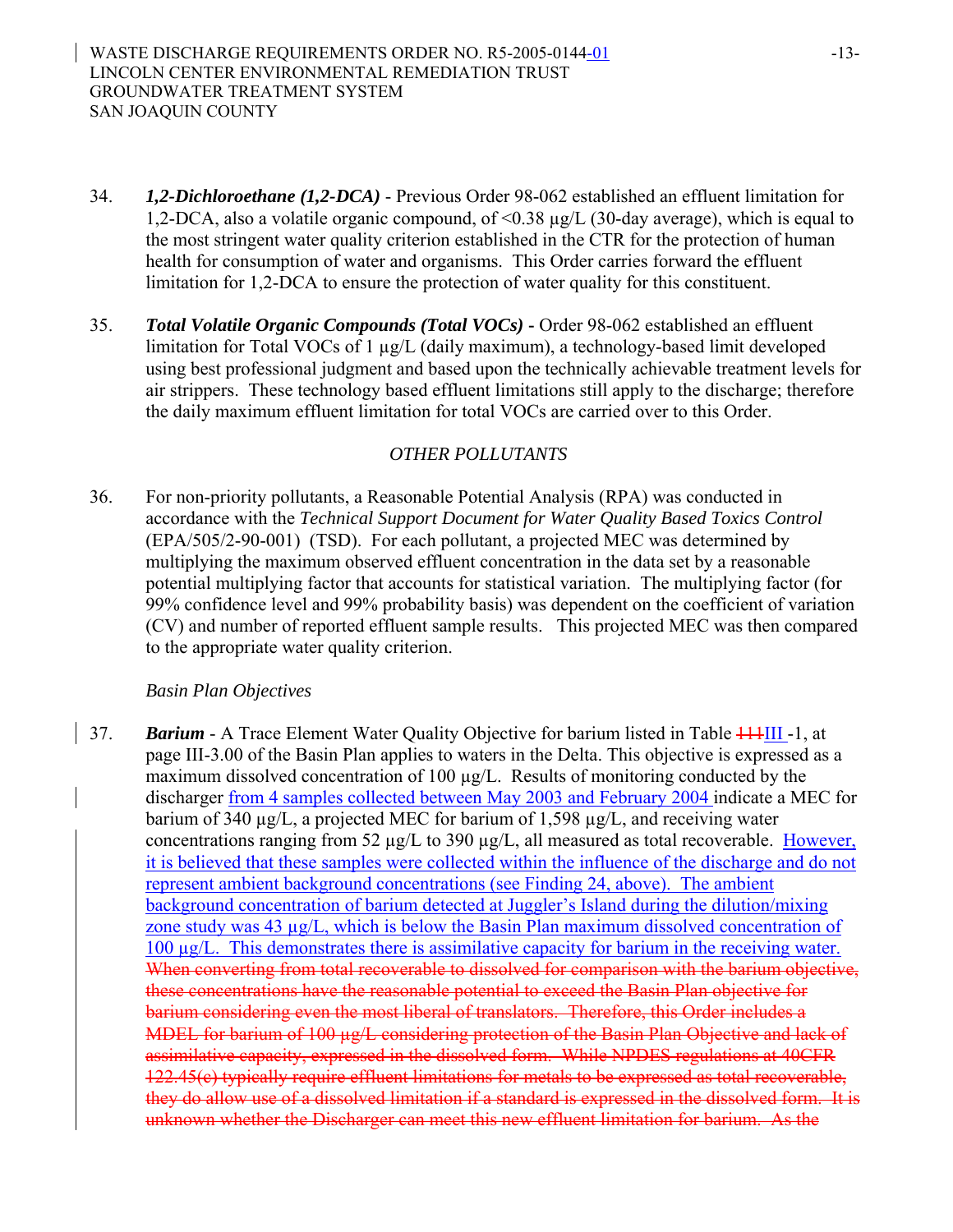Basin Plan objective for barium is not a new objective, a schedule of compliance for barium is not included in this Order. A separate Time Schedule Order shall be proposed for compliance with the barium effluent limitations.

The dilution/mixing zone study calculated a dilution factor of 8.3 for barium at the I-5 Overpass. Setting the dilution factor equal to the volumetric dilution credit (D) in the SIP's ECA equation, the resulting ECA for barium is 570  $\mu$ g/L. A MDEL of 570  $\mu$ g/L would be conservatively set equivalent to the ECA and the mixing zone for barium extends from the outfall to the I-5 Overpass location (approximately 0.9 miles). However, limits should only be as high as is justified under the state and federal antidegradation policies. This Order contains effluent limitations that have been revised to comply with the antidegradation policies and are based on performance, not just available dilution. The MEC observed between October 2005 and February 2010 was 390 µg/L, less than the dilution based ECA. The 99.9th percentile concentration of the effluent data (415 µg/L, assuming a log-normal distribution) was used to establish the performance-based effluent limitation for barium. Typically the 99.9th percentile is used as the basis for a performance-based maximum daily effluent limitation. The performance-based limit of 415 µg/L is greater than the MEC of 390 µg/L; therefore, this Order establishes a final effluent limitation based on the performance-based limit of 415 µg/L.

38. The Groundwater Extraction Treatment System currently comprises 21 A-Zone and 10 B-Zone groundwater extraction wells. In the summer of 2008, samples were taken at the treatment system influent for the A-zone and B-zone aquifers separately by selectively running the extraction wells. The sampling plan implemented ran each zone exclusively for an extended period of time to flush the conveyance line and achieve an overall equilibrium of the metals in each zone prior to sampling. The sampling was performed to determine relative contributions of the zones for Total and Dissolved Arsenic, Barium, Iron, as well as, Total Dissolved Solids. The results for Arsenic and Barium were as follows:

|                                | <b>Arsenic (total)</b><br>$\lceil \mu \mathcal{L} \rceil$ | <b>Barium</b> (total)<br>$\lceil \mathbf{u}\mathbf{g}/\mathbf{L} \rceil$ |
|--------------------------------|-----------------------------------------------------------|--------------------------------------------------------------------------|
| A Zone extraction wells        |                                                           |                                                                          |
| <b>B</b> Zone extraction wells |                                                           |                                                                          |

These results indicate that the B-Zone wells contribute significantly more Arsenic and Barium than do the A-Zone wells. Therefore, if the A-Zone wells were not pumped, effluent levels of Arsenic and Barium would be much higher than they have been historically. There is potential for a greater fraction of the discharge to be derived from B Zone wells in the future for operational reasons including: a) A-Zone wells foul more often than B-Zone wells, and b) the need for pumping in the A Zone may decrease as the size of the plume decreases. Therefore, the calculation of the performance-based effluent limits for arsenic and barium may need to be reevaluated in the future, depending on the groundwater pumping schemes or relevant changes in either precipitation patterns or groundwater elevations. If the Discharger submits a report describing changes in the concentration of arsenic or barium in groundwater influent to the treatment system expected or encountered due to naturally occurring processes such as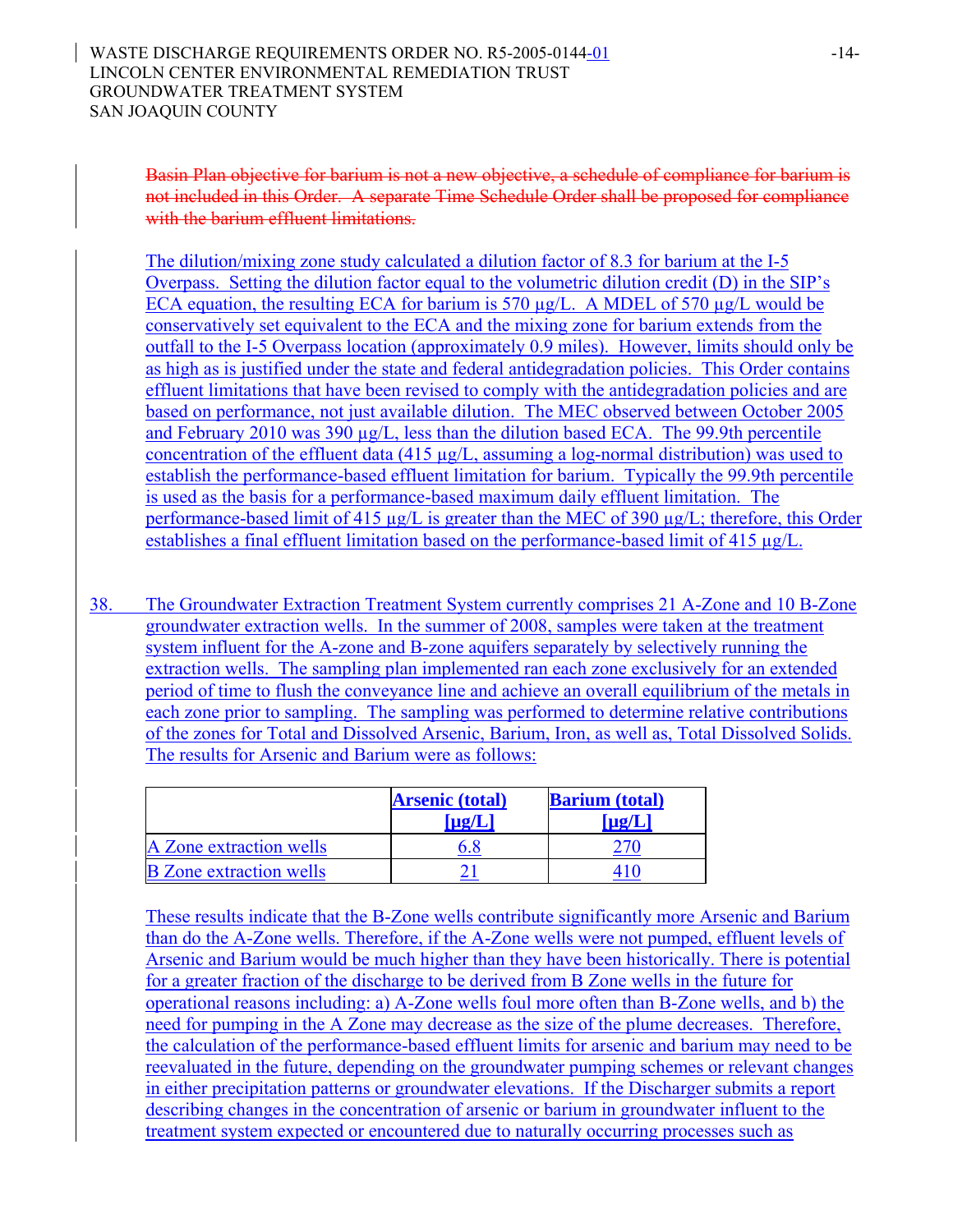significant changes in precipitation patterns, increases or decreases in groundwater elevations, or due to changes in the distribution of VOCs that would require adjusting the pumping rates or installing additional extraction wells, this Order may be reopened to modify the effluent limitations for such constituents if justified based on the information.

### *MUN Beneficial Use, Basin Plan Chemical Constituents Objective*

38.39. For Chemical Constituents at page III-3.00, the Basin Plan states '*At a minimum, water designated for use as domestic or municipal supply (MUN) shall not contain concentrations of chemical constituents in excess of the maximum contaminant levels (MCLs) specified in the following provisions of Title 22 of the California Code of Regulations…*' Federal regulations at 40 CFR Section 122.44(d)(1)(vi)(A) allow the state to establish effluent limitations using an explicit state policy interpreting its narrative objectives. Use of MCL's is appropriate to implement the chemical constituents objective of the Basin Plan. As noted previously, the MUN use applies to the Delta.

39.40. *Iron* **-** Title 22 of the California Code of Regulations (CCR Title 22), Table 64449-A, establishes a secondary MCL of 300 µg/L for iron. As MUN is an existing use of the Delta, the MCL for iron is applicable to this Order. Results of monitoring conducted by the discharger indicate a MEC for iron of 1,100 µg/L, a projected MEC for iron of 5,170 µg/L, and receiving water concentrations ranging from 320  $\mu$ g/L to 1,900  $\mu$ g/L. Considering the MEC and projected MEC, the lack of assimilative capacity, and the MUN beneficial use of the Delta, the discharge has a reasonable potential to cause or contribute to an in-stream excursion above a water quality standard. Therefore, this Order includes an AMEL for iron considering the USEPA recommendations for permitting for human health protection provided in Section 5.4.4 of the TSD. The AMEL was set equal to the Waste Load Allocation (WLA), or in this case, the MCL (300  $\mu$ g/L). Additionally, the Basin Plan, in Table 111-1, at page III-3.00 establishes a Trace Element Water Quality Objective for iron that applies to waters in the Delta. This objective is expressed as a maximum dissolved concentration of 300  $\mu$ g/L. When converting from total recoverable to dissolved for comparison with the iron objective, these concentrations have the reasonable potential to exceed the Basin Plan objective for iron considering even a liberal translator. Therefore, this Order also includes a maximum daily effluent limitation (MDEL) for iron of 300 µg/L considering protection of the Basin Plan Objective and lack of assimilative capacity, expressed in the dissolved form. While NPDES regulations at 40 CFR 122.45(c) typically require effluent limitations for metals to be expressed as total recoverable, they do allow use of a dissolved limitation if a standard is expressed in the dissolved form. It is unknown whether the Discharger can meet this new effluent limitation for iron. Where the Regional Board determines that it is infeasible to achieve immediate compliance with an adopted water quality objective, the Board may establish in NPDES permits a schedule of compliance. However, schedules of compliance are only authorized for those water quality objectives adopted after September 1995. The Basin Plan chemical constituents objective was established prior to 1995; therefore this Order does not contain a compliance schedule for iron. A separate Time Schedule Order shall be proposed for compliance with the iron effluent limitations.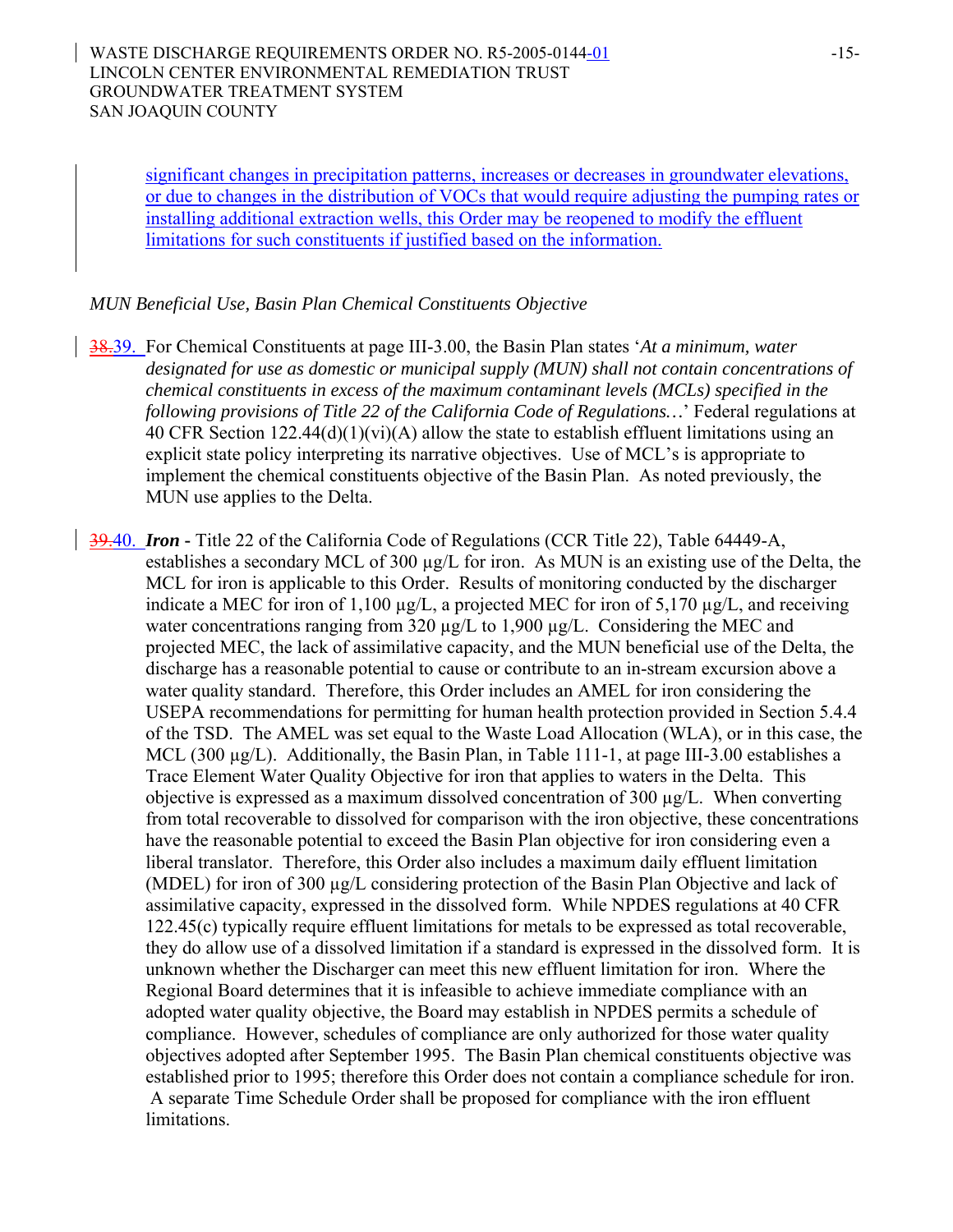40.41. *Manganese* - CCR Title 22, Table 64449-A, establishes a secondary MCL of 50 µg/L for manganese. As MUN is an existing use of the Delta, the MCL for manganese is applicable to this Order. Results of monitoring conducted by the discharger indicate a MEC for manganese of 88 µg/L, a projected MEC for manganese of 413 µg/L, and receiving water concentrations ranging from 7.5 µg/L to 170 µg/L. Considering the MEC and projected MEC, the lack of assimilative capacity, and the MUN beneficial use of the Delta, the discharge has a reasonable potential to cause or contribute to an in-stream excursion above a water quality standard. Therefore, this Order includes an AMEL for manganese considering the USEPA recommendations for permitting for human health protection provided in Section 5.4.4 of the TSD. The AMEL was set equal to the Waste Load Allocation (WLA), or in this case, the MCL (50 µg/L). Additionally, the Basin Plan, in Table 111-1, at page III-3.00 establishes a Trace Element Water Quality Objective for manganese that applies to waters in the Delta. This objective is expressed as a maximum dissolved concentration of 50  $\mu$ g/L. When converting from total recoverable to dissolved for comparison with the manganese objective, these concentrations have the reasonable potential to exceed the Basin Plan objective for manganese considering even a liberal translator. Therefore, this Order also includes a maximum daily effluent limitation (MDEL) for manganese of 50 µg/L considering protection of the Basin Plan Objective and lack of assimilative capacity, expressed in the dissolved form. While NPDES regulations at 40 CFR 122.45(c) typically require effluent limitations for metals to be expressed as total recoverable, they do allow use of a dissolved limitation if a standard is expressed in the dissolved form. It is unknown whether the Discharger can meet this new effluent limitation for manganese. Where the Regional Board determines that it is infeasible to achieve immediate compliance with an adopted water quality objective, the Board may establish in NPDES permits a schedule of compliance. However, schedules of compliance are only authorized for those water quality objectives adopted after September 1995. The Basin Plan chemical constituents objective was established prior to 1995; therefore this Order does not contain a compliance schedule for manganese. A separate Time Schedule Order shall be proposed for compliance with the manganese effluent limitations.

- 41.42. *Sulfate*  CCR Title 22, Table 64449-B, establishes a secondary MCL of 250 mg/L for sulfate. As MUN is an existing use of the Delta, the MCL for sulfate is applicable to this Order. Results of monitoring conducted by the discharger indicate a MEC for sulfate of 68 mg/L, a projected MEC for sulfate of 319 mg/L, and receiving water concentrations ranging from 8.9 mg/L to 56 mg/L. Considering the projected MEC and the MUN beneficial use of the Delta, it is unknown if the discharge has a reasonable potential to cause or contribute to an in-stream excursion above a water quality standard. Therefore, this Order includes routine monitoring requirements for sulfate.
- 42.43. *Methyl Tert Butyl Ether (MTBE)* MUN is a beneficial use of the Delta. Order 98-062 established a MTBE effluent limit of 35 µg/L (30-day average). The Secondary Maximum Contaminant Level (MCL)-Consumer Acceptance Limit for MTBE is 5 µg/l. A total of 57 samples were reported for MTBE, of these seven were in detectable concentrations. The median concentration was less than  $0.5 \mu g/L$ , the average concentration of the detected concentrations was 1.2  $\mu$ g/L and the highest concentration was 4.1  $\mu$ g/L. Utilizing the TSD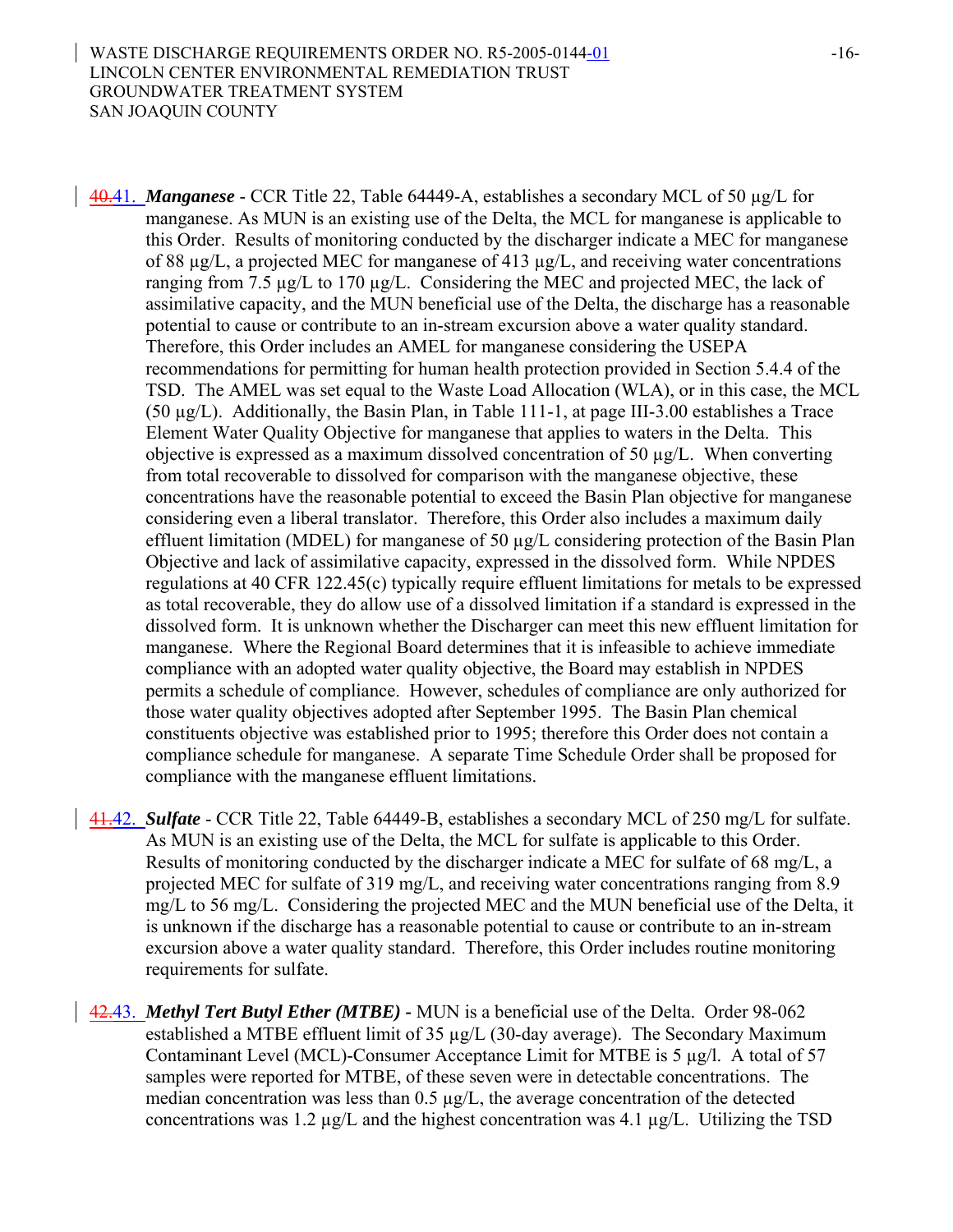approach, the projected MEC for MTBE is 4.1 µg/L. Based on the monitoring data the discharge does not have a reasonable potential to cause or contribute to an in-stream excursion above a water quality standard for MTBE. Since MTBE has been detected in the effluent at concentrations approaching the Secondary MCL, this Order includes a requirement for continued monitoring.

*AGR/MUN Beneficial Use, Basin Plan Chemical Constituents Objective*

43.44. *Specific Conductance (EC @ 25*°*C) and Total Dissolved Solids(TDS) -* In addition to the Basin Plan reference in Finding 34, the Basin Plan states, on Page III-3.00 Chemical Constituents, that "[w]*aters shall not contain constituents in concentrations that adversely affect beneficial uses*." The Basin Plan's "Policy for Application of Water Quality Objectives" provides that in implementing narrative water quality objectives, the Regional Board will consider numerical criteria and guidelines developed by other agencies and organizations. This application of the Basin Plan is consistent with Federal Regulations, 40 CFR 122.44(d).

AGR is an existing beneficial use of the Delta. Several active water rights permits for irrigation use exist downstream of the discharge point, at the confluence of Fourteen Mile Slough and Disappointment Slough, and the San Joaquin River. For EC, *Ayers R.S. and D.W. Westcott, Water Quality for Agriculture, Food and Agriculture Organization of the United Nations – Irrigation and Drainage Paper No. 29, Rev. 1, Rome (1985) (hereafter Ayers/Wescott Report),* reports levels above 700 μmhos/cm will reduce crop yield for sensitive plants. The University of California, Davis Campus, Agricultural Extension Service, published a paper, dated 7 January 1974, stating that there will not be problems to crops associated with salt if the EC remains below 750 μmhos/cm.

MUN is also an existing beneficial use of the Delta. CCR Title 22, Table 64449-B, recommends a secondary MCL of 900 μmhos/cm for EC.

EC has been monitored by the Discharger under the previous Order 98-062. The maximum effluent value reported was 1,600 μmhos/cm recorded on 31 October 2001, and the average effluent value was 851 μmhos/cm for the monitoring period January 1999 through September 2003. Results of monitoring from October 2002 through February 2004 indicate receiving water EC levels ranged from 150 μmhos/cm to 680 μmhos/cm. Considering the MUN beneficial use of Fourteen Mile Slough and the results of monitoring, this Order includes an effluent limitation for EC considering the USEPA recommendations for permitting for human health protection provided in Section 5.4.4 of the TSD. The AMEL was set equal to the WLA, or in this case, the MCL (900 μmhos/cm). As the chemical constituents objective is not a new objective, a schedule of compliance for specific conductance is not included in this Order. A separate Time Schedule Order shall be proposed for compliance with the new EC effluent limitations.

While the EC levels of the discharge have, at times, exceeded levels which will reduce crop yields for sensitive plants, EC levels in the receiving water have not. This Order requires the Discharger to conduct a site specific study which assesses the impact of the discharge on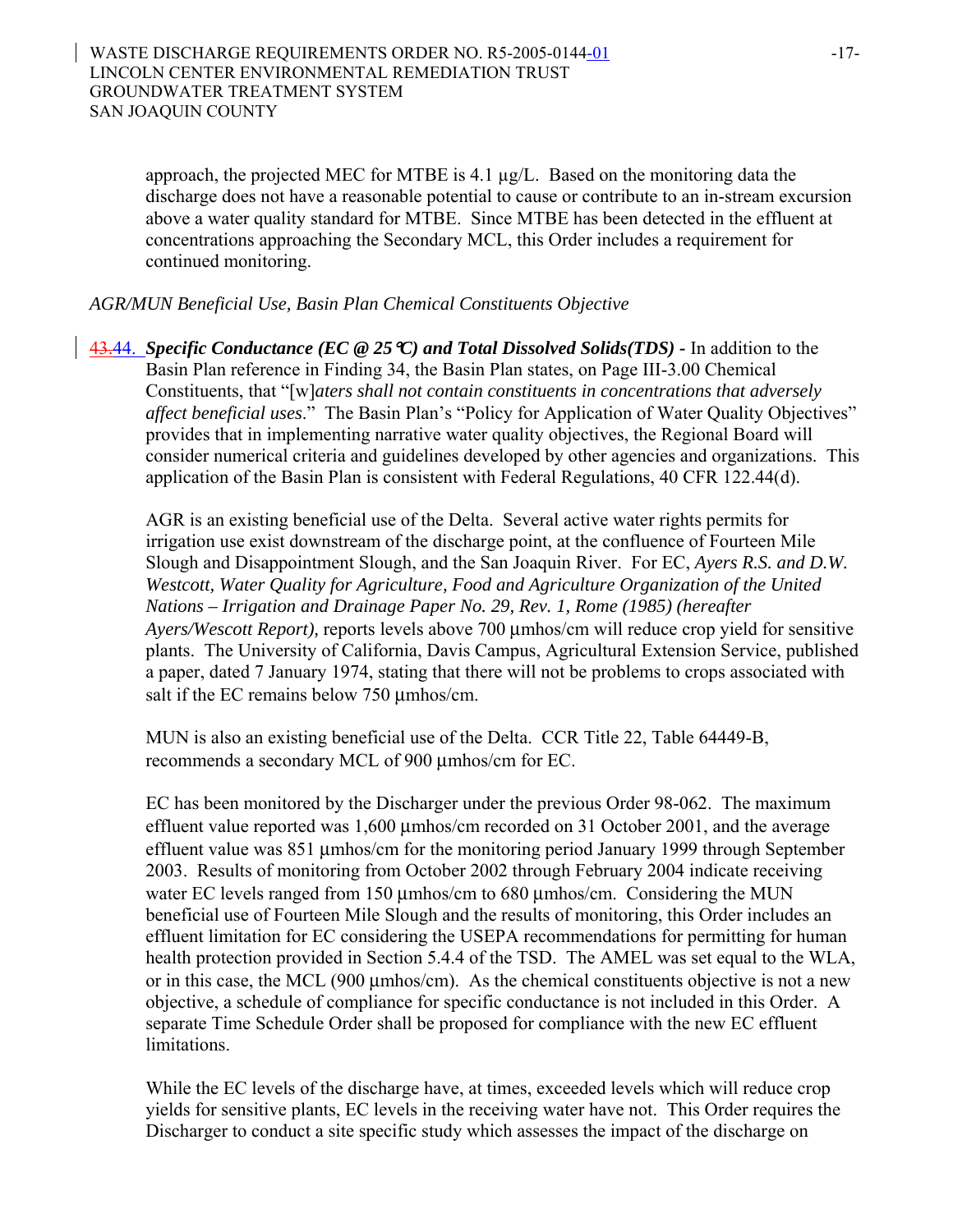background water quality and irrigation water users and municipal supply downstream of the discharge.

### *Aquatic Life Beneficial Use, Basin Plan Narrative Toxicity Objective*

44.45. *Ammonia (as N)* - Ammonia can be toxic to aquatic organisms in surface waters. Aquatic habitat is a beneficial use of the receiving stream. USEPA has developed Ambient Water Quality Criteria for ammonia. Applying 40 CFR section 122.44(d)(1)(vi)(B), it is appropriate to use USEPA's Ambient National Water Quality Criteria for the Protection of Freshwater Aquatic Life for ammonia, which was developed to be protective of aquatic organisms. The acute criterion for ammonia is dependent on pH and fish species present, and the chronic criterion is dependent on pH and temperature. In general, ammonia toxicity increases with increases in pH and temperature. At lower temperatures, the chronic criterion is also dependent on the presence or absence of early life stages of fish (ELS).

The beneficial uses of the Delta include warm freshwater aquatic habitat (WARM), cold freshwater aquatic habitat (COLD), migration of aquatic organisms (MIGR) in warm habitat, warm and cold habitat spawning, and reproduction, and/or early development (SPWN). The early life stages of fish are likely present during the permitted period of discharge.

Based on monitoring data provided by the Discharger, the highest pH value reported for the receiving water as 8.3 pH units, and the highest temperature of the receiving water was reported as 24°C. Using the maximum pH value allowed in the receiving water (8.5 pH Units) and the highest reported temperature of 24°C, the USEPA Recommended Ambient Water Quality Criterion for Fresh Water Aquatic Life, 30 day average chronic criteria, or criterion continuous concentration for ammonia is 591 µg as N (Nitrogen)/L. Additionally, the highest 4 day average concentration within the 30 day period should not exceed 2.5 times this criterion  $(2.5 \times 591 = 1,478 \text{ µg as N/L})$ . Considering the maximum pH value of 8.5 pH Units and the presence of salmonids, the USEPA Recommended Ambient Water Quality Criterion for Fresh Water Aquatic Life, maximum 1-hour acute criteria, or criteria maximum concentration for ammonia is  $2,140 \mu$ g as N/L.

Ammonia was detected in three of four samples of the Discharger's effluent at concentrations of 110 µg/L, 2500 µg/L and 190 µg/L. Using the TSD reasonable potential analysis procedure, the projected MEC of ammonia in the effluent is  $11,750 \mu g/L$ ; therefore, there is a reasonable potential that the discharge may exceed the USEPA chronic and acute criteria for ammonia and cause or contribute to an excursion above the narrative toxicity objective. This Order contains an AMEL and 4 day average effluent limitation for ammonia considering the USEPA chronic criteria, and a one hour maximum effluent limitation considering USEPA's acute ammonia criteria. As the Basin Plan toxicity objective is not a new water quality objective, a schedule of compliance for ammonia is not included in this Order. A separate Time Schedule Order shall be proposed for compliance with the new ammonia effluent limitations.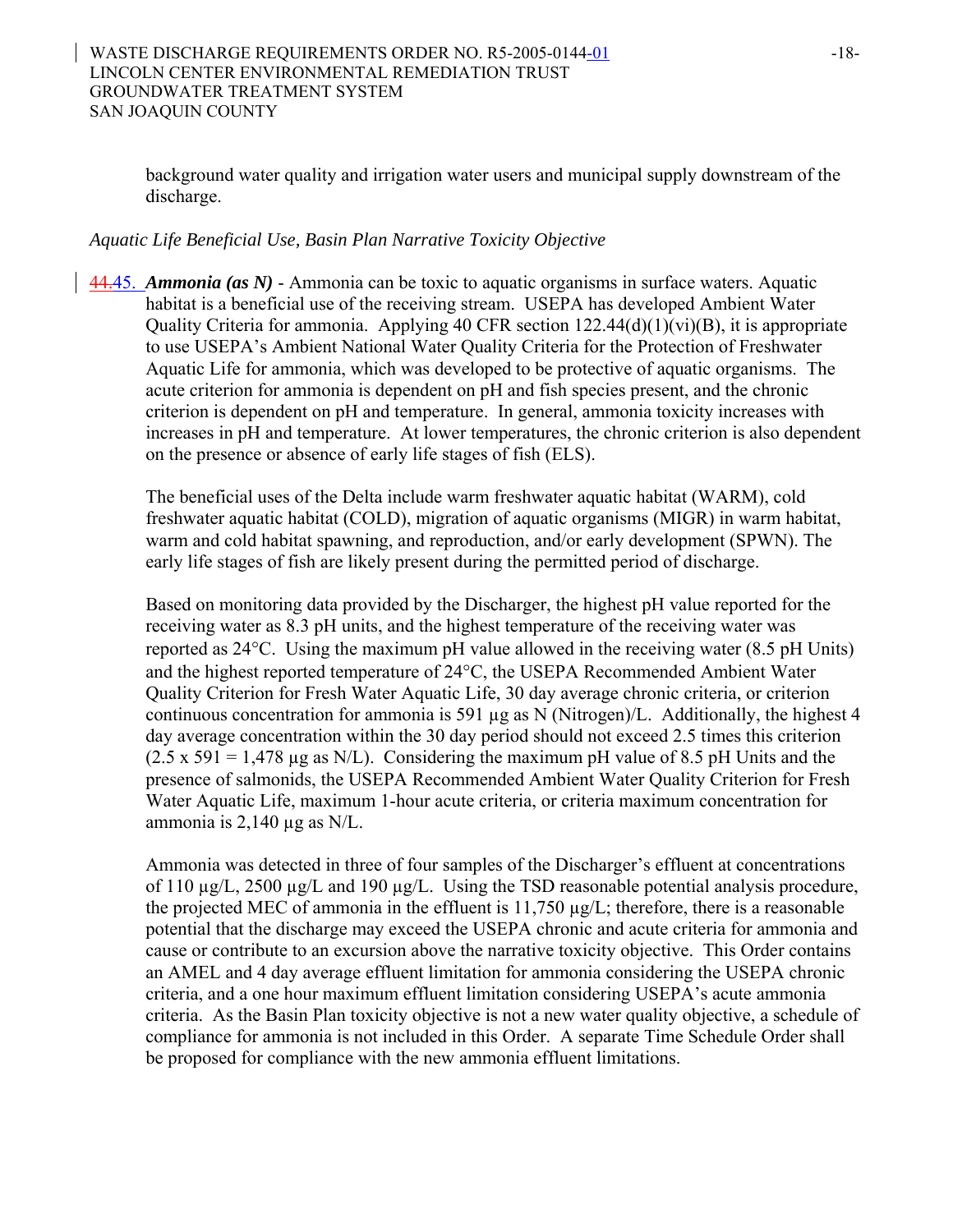#### WASTE DISCHARGE REQUIREMENTS ORDER NO. R5-2005-0144-01 -19-LINCOLN CENTER ENVIRONMENTAL REMEDIATION TRUST GROUNDWATER TREATMENT SYSTEM SAN JOAQUIN COUNTY

#### *Other*

- 45.46. *pH***—** The Basin Plan includes numeric water quality objectives that the pH "... not be depressed below 6.5 nor raised above 8.5. Changes in normal ambient pH levels shall not exceed 0.5 in fresh waters with designated COLD or WARM beneficial uses." The Delta is designated as having both COLD and WARM beneficial uses. And effluent limitation for pH is included in this Order based on the Basin Plan objectives for pH.
- 46.47. *Total Petroleum Hydrocarbons (TPH)* Previous Order No. 98-062 included 100 μg/L (daily maximum) and < 50μg/L (30-day median) effluent limitations for TPH**,** consistent with General Order 92-150, which regulates discharges of petroleum contaminated groundwater to surface waters. On 16 June 2000, General Order 92-150 was rescinded, and renewed General Order No. 5-00-119 was adopted. Renewed General Order No. 5-00-119 retained the effluent limitations for TPH of the previous Order based upon a combination of technology and water quality criteria. The monthly median limitation of  $\leq 50 \mu g/L$  was established based upon commonly available treatment and analytical technology. The daily maximum effluent limitation of 100 μg/L was established based upon taste and odor water quality criteria. These criteria still apply to the discharge; therefore, the daily maximum and monthly median effluent limitations for TPH have been retained and included in this Order.
- 47.48. The permitted discharge is consistent with the antidegradation provisions of 40 CFR 131.12 and State Water Resources Control Board Resolution 68-16. Compliance with these requirements will result in the use of best practicable treatment or control of the discharge. The impact on existing water quality will be insignificant. The Basin Plan, the SIP, and 40 CFR 122.47 provide that schedules leading to compliance with requirements of the CWA shall require compliance as soon as possible or practicable. This Order and the separate Time Schedule Order provide the maximum allowable time for the Discharger to comply with new final effluent limitations. By granting the maximum allowable time to evaluate disposal and/or treatment alternatives necessary to meet the new final effluent limitations, the Regional Board has considered that the need for cost effective clean-up of polluted groundwater is also to the benefit of the people State.
- 49. Sections  $402(0)(2)$  and  $303(d)(4)$  of the CWA and federal regulations at title 40, Code of Federal Regulations section 122.44(l) prohibit backsliding in NPDES permits. These antibacksliding provisions require effluent limitations in a reissued permit to be as stringent as those in the previous permit, with some exceptions where limitations may be relaxed. Some effluent limitations in this revised Order (Order No. R5-2005-0144-01) are less stringent that those in the originally adopted Order (Order No. R5-2005-0144). As discussed in the Information Sheet, this relaxation of effluent limitations is consistent with the anti-backsliding requirements of the CWA and federal regulations.
- 48.50. USEPA adopted the NTR and the CTR, which contains water quality standards applicable to this discharge and the SIP contains guidance on implementation of the NTR and CTR*.* Interim limitations are established when compliance with NTR*-* and CTR-based effluent limitations cannot be achieved by the existing discharge. The SIP, Section 2.2.1, requires that if a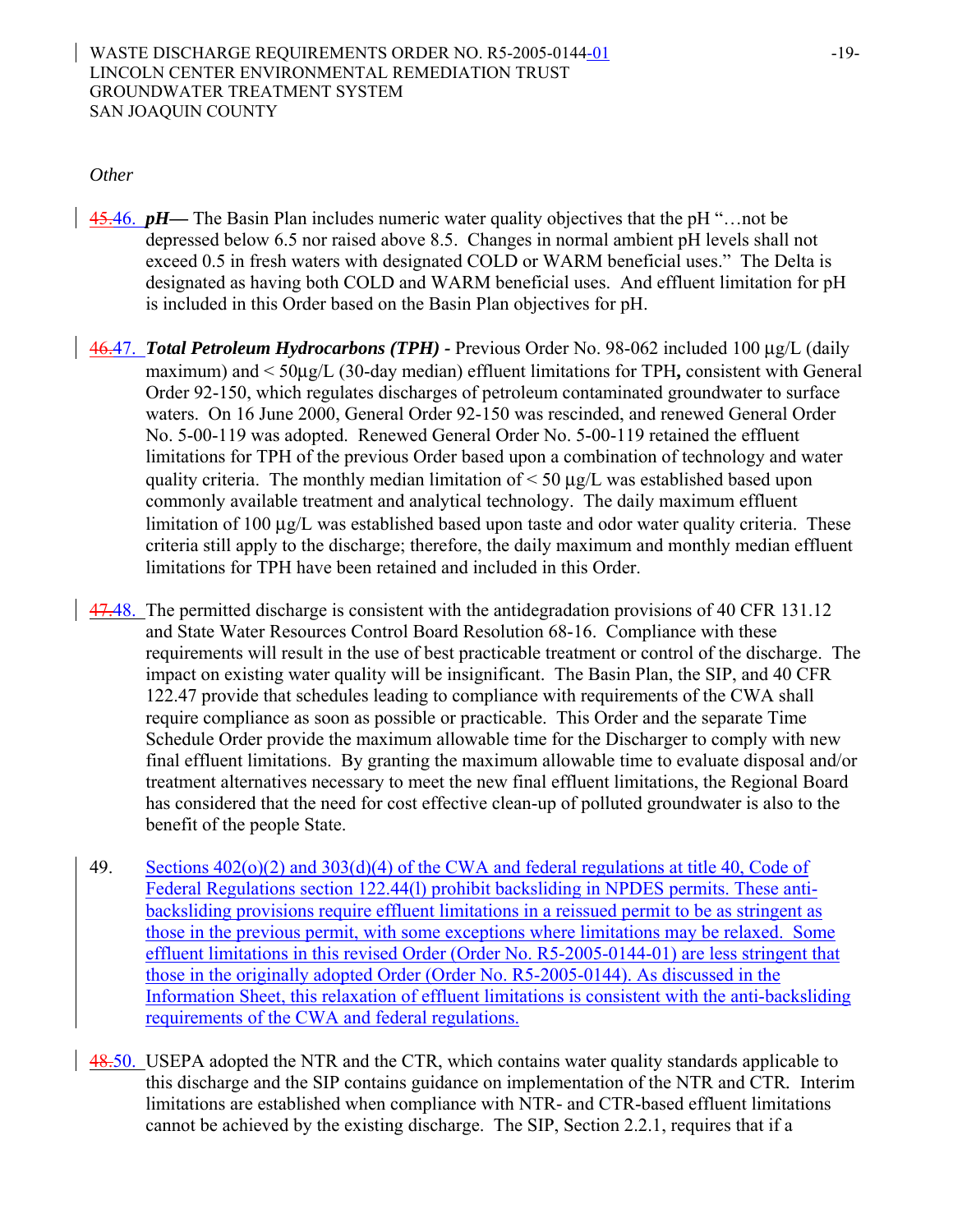compliance schedule is granted for a CTR or NTR constituent, the Regional Board shall establish interim requirements and dates for their achievement in the NPDES permit. The interim limitations must: 1) be based on current treatment plant performance or existing permit limitations, whichever is more stringent; 2) include interim compliance dates separated by no more than one year, and; 3) be included in the permit provisions.

Concerning the development of interim effluent limitations, USEPA's effluent database suggests that effluent concentrations are best characterized as a lognormal distribution. USEPA has developed a statistical approach that combines the knowledge of effluent variability, as estimated by a coefficient of variation (CV), with the uncertainty due to a limited number of data, to project an estimated maximum concentration for the effluent. This estimated maximum pollutant effluent concentration can be calculated as the upper bound of the expected lognormal distribution of effluent concentrations at a high confidence level. This statistical approach is outlined in USEPA's *Technical Support Document for Water Quality Based Toxics Control* ((EPA/505/2-90-001) TSD).

In developing interim limitations, the Regional Board has considered the recommendations of the *TSD*. Where applicable, interim maximum daily effluent limitations have been established in this Order based upon the estimated maximum effluent pollutant concentration developed considering representative historical effluent data and the *TSD* statistical approach described in Chapter 3 (Box 3-2, Table 3.1). Where data sets are small and/or where a CV cannot be calculated, a CV of 0.6 may be used as a default measure of the relative variability in these calculations. When calculating a CV from a particular effluent pollutant data set where concentrations were reported as less than detectable, one half of the detection limit was used in the calculation.

The SIP, Section 1.2, states, "When implementing the provisions of the Policy, the Regional Board shall use all available, valid, relevant, representative data and information, as determined by the Regional Board. The Regional Board shall have discretion to consider if any data are inappropriate or insufficient for use in implementing this Policy." The Board will review all data relevant to establishing an interim effluent limitation and determine on a constituent-byconstituent basis the validity of each data set in representing "the current treatment plant performance."

The interim limitations in this Order are based on the current treatment plant performance and the Order includes a time schedule for compliance with final effluent limitations. However, discharge of constituents in concentrations in excess of the final effluent limitations, but in compliance with the interim effluent limitations, can significantly degrade water quality and adversely affect the beneficial uses of the receiving stream on a long-term basis. For example, USEPA states in the Ambient Water Quality Criteria for the Protection of Freshwater Aquatic Life for copper, that it will take an unstressed system approximately three years to recover from a pollutant in which exposure to copper exceeds the recommended criterion. The interim limitations establish an enforceable maximum effluent concentration until compliance with the final effluent limitations can be achieved.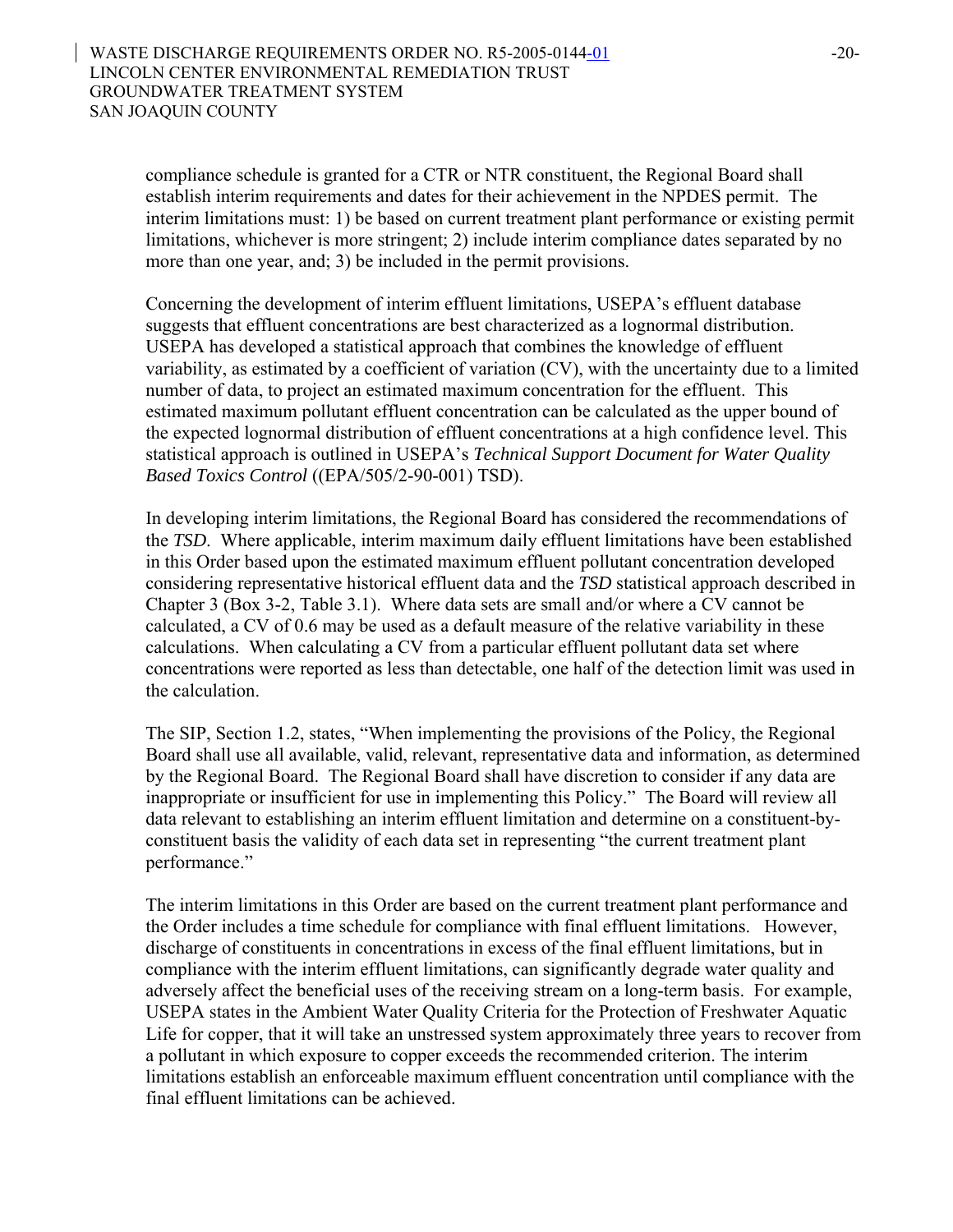49.51. CWA Section 303(a-c), required states to adopt numeric criteria where they are necessary to protect designated uses. The Regional Board adopted numeric criteria in the Basin Plan. The Basin Plan is a regulatory reference for meeting the state and federal requirements for water quality control (40 CFR 131.20). State Board Resolution No. 68-16, the Antidegradation Policy, does not allow changes in water quality less than that prescribed in Water Quality Control Plans (Basin Plans). The Basin Plan states that; "The numerical and narrative water quality objectives define the least stringent standards that the Regional Board will apply to regional waters in order to protect the beneficial uses." This Order contains Receiving Water Limitations based on the Basin Plan numerical and narrative water quality objectives for Bacteria, Biostimulatory Substances, Chemical Constituents, Color, Dissolved Oxygen, Floating Material, Oil and Grease, pH, Pesticides, Radioactivity, Sediment, Settleable Material, Suspended Material, Tastes and Odors, Temperature, Toxicity, and Turbidity.

#### *GENERAL*

- 50.52. This Order contains restrictions on individual pollutants that are no more stringent than required by the federal Clean Water Act. Individual pollutant restrictions consist of technology-based restrictions and water quality-based effluent limitations. The technologybased effluent limitations consist of restrictions on volatile organic compounds (PCE, TCE, DCE, methylene chloride, benzene, toluene, ethylbenzene and xylene), total volatile organic compounds, and total petroleum hydrocarbons. Restrictions on volatile organic compounds, total volatile organic compounds, and total petroleum hydrocarbons are technology-based limits as specified in federal regulations, and are discussed in Findings 32, 33, 35, and 46. The permit's technology-based pollutant restrictions are no more stringent than required by the Clean Water Act. Water quality-based effluent limitations have been scientifically derived to implement water quality objectives that protect beneficial uses. Both the beneficial uses and the water quality objectives have been approved pursuant to federal law and are the applicable federal water quality standards. To the extent that toxic pollutant water quality-based effluent limitations were derived from the California Toxics Rule, the California Toxics Rule is the applicable standard pursuant to 40 C.F.R. 131.38. The scientific procedures for calculating the individual water quality-based effluent limitations are based on the CTR-SIP, which was approved by USEPA on May 1, 2001. Beneficial uses and water quality objectives contained in the Basin Plan which were used in the development of water quality-based effluent limitations were approved under state law and submitted to and approved by USEPA prior to May 30, 2000. Any water quality objectives and beneficial uses submitted to USEPA prior to May 30, 2000, but not approved by USEPA before that date, are nonetheless "applicable water quality standards for purposes of the [Clean Water] Act" pursuant to 40 C.F.R. 131.21(c)(1). Collectively, this Order's restrictions on individual pollutants are no more stringent than required to implement the technology-based requirements of the Clean Water Act and the applicable water quality standards for purposes of the Clean Water Act.
- 51.53. On 23 February 2005, the Discharger submitted economic information regarding the cost of one potential option for complying with this Order, which would include discharge to the sanitary sewer. The Discharger indicated the costs of a connection fee and use fee (based on volume) would be on the order of \$42,000 per month or \$500,000 per year for the current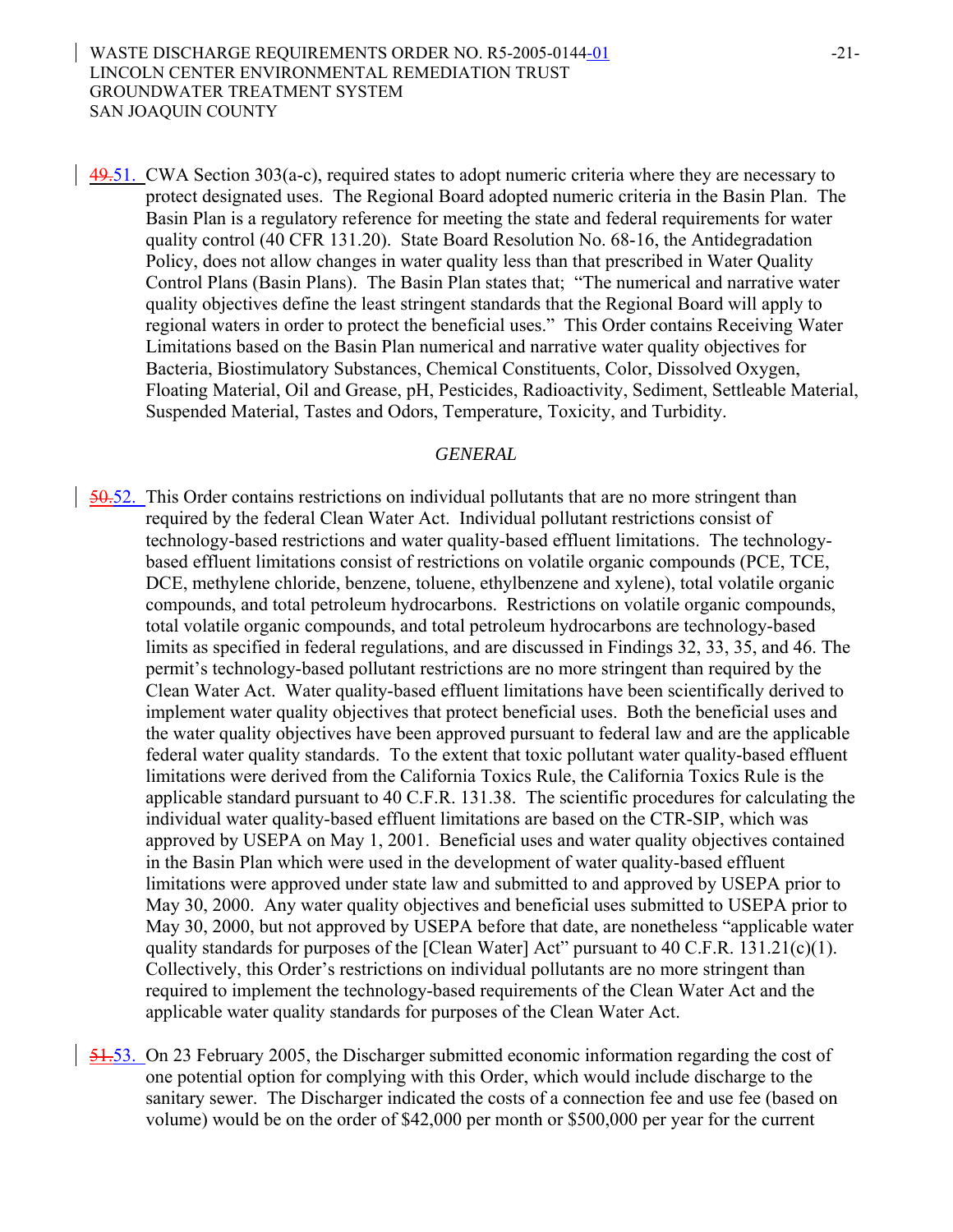discharge of 240 gallons per minute. If the Discharger implements a future dual-phase extraction system in the source area of the Site, resulting in an increase of discharge to 800 gallons per minute, the fees charged by the City rise to \$112,000 per month and a corresponding \$1,344,000 per year. The Regional Board has considered the specific costs identified in the discharger's submittal. With the exception of the sanitary sewer disposal option, no other costs associated with any other alternative were provided by the Discharger. As discussed in Finding 50, the individual pollutant restrictions are no more stringent than necessary to implement technology-based requirements and applicable water quality standards under the Clean Water Act. Relaxation of the effluent limitations is not permissible. Where appropriate, this Order and the accompanying Time Schedule Order provide additional time to achieve the pollutant-specific restrictions.

- 52.54. Monitoring is required by this Order for the purposes of assessing compliance with permit limitations and water quality objectives and gathering information to evaluate the need for additional limitations.
- 53.55. Section 13267 of the California Water Code states, in part, "*(a) A regional board, in establishing…waste discharge requirements… may investigate the quality of any waters of the state within its region"* and *"(b) (1) In conducting an investigation…, the regional board may require that any person who… discharges… waste…that could affect the quality of waters within its region shall furnish, under penalty of perjury, technical or monitoring program reports which the regional board requires. The burden, including costs, of these reports shall bear a reasonable relationship to the need for the report and the benefits to be obtained from the reports.*"The attached Monitoring and Reporting Program is issued pursuant to California Water Code Section 13267. The groundwater monitoring and reporting program required by this Order and the attached Monitoring and Reporting Program are necessary to assure compliance with these waste discharge requirements.

54.56. The SIP, Section 2.1, provides that: "*Based on an existing discharger's request and demonstration that it is infeasible for the discharger to achieve immediate compliance with a CTR criterion, or with an effluent limitation based on a CTR criterion, the RWQCB may establish a compliance schedule in an NPDES permit*." Section 2.1 further states that compliance schedules may be included in NPDES permits provided that the following justification has been submitted*:…"(a) documentation that diligent efforts have been made to quantify pollutant levels in the discharge and the sources of the pollutant in the waste stream; (b) documentation of source control and/or pollution minimization efforts currently underway or completed; (c) a proposal for additional or future source control measures, pollutant minimization actions, or waste treatment (i.e., facility upgrades); and (d) a demonstration that the proposed schedule is as short as practicable."* This Order requires the Discharger to provide this information. The new water quality-based effluent limitations for **chromium VI**  and **mercury** become effective on **1 December 2005** if a compliance schedule justification is not completed and submitted by the Discharger to the Regional Board. Otherwise, final water quality-based effluent limitations for **chromium VI** and **mercury** become effective **1 March 2010**.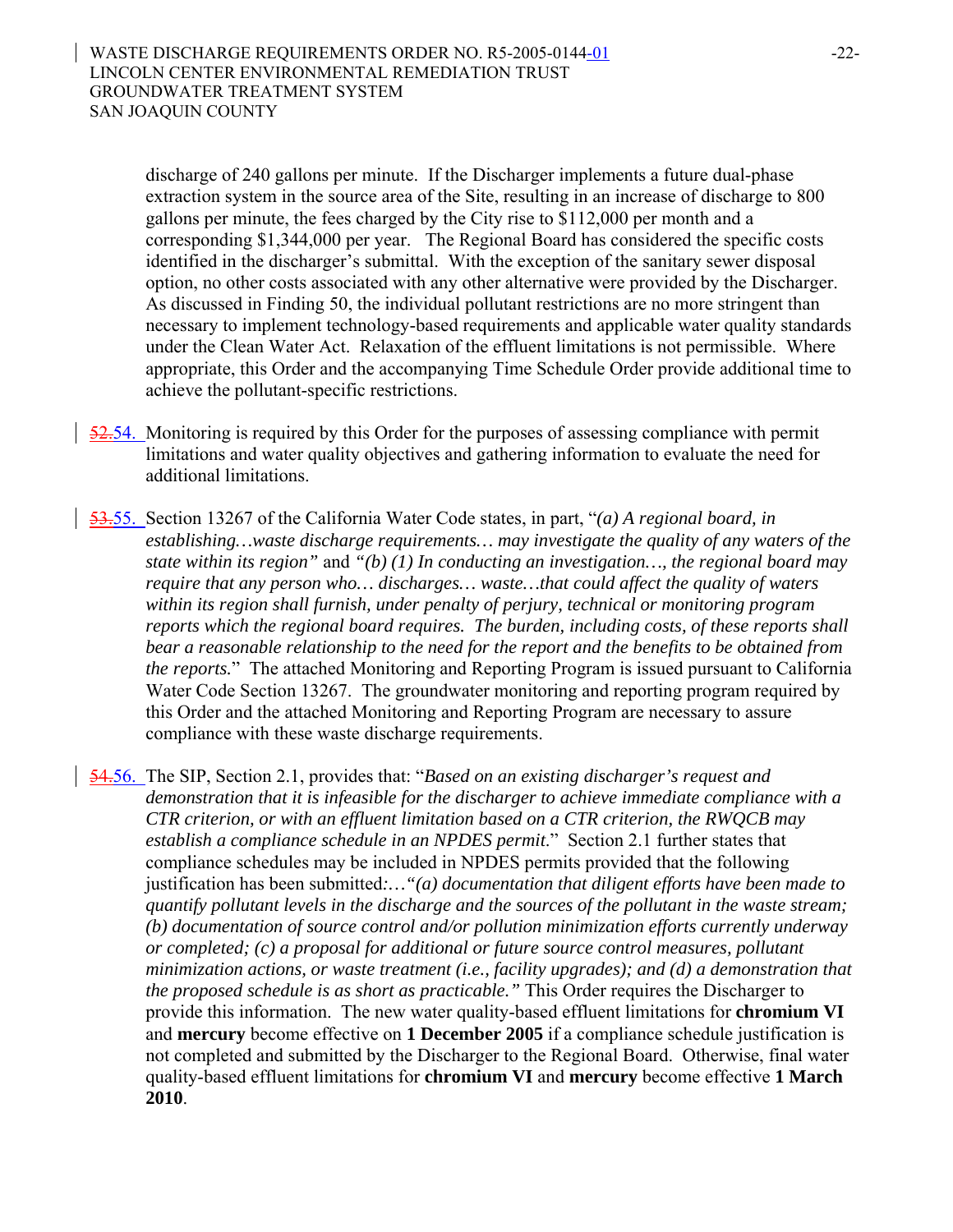- 55.57. The Regional Board has considered the information in the attached Fact Sheet in developing the Findings of this Order. The Fact Sheet, Monitoring and Reporting Program No. R5-2005- 0144, Attachments A, B, C, and D (Tables 1, 2, and 3) and the Standard Provisions (*Standard Provisions and Reporting Requirements for Waste Discharge Requirements (NPDES) February 2004*) are a part of this Order.
- 56.58. The discharge is presently governed by Waste Discharge Requirements Order No. 98-062 R5-2005-0144, adopted by the Regional Board on 17 April 199821 October 2005.
- 57.59. The USEPA and the Regional Board have classified this discharge as a minor discharge.
- 58.60. The action to adopt an NPDES permit is exempt from the provisions of Chapter 3 of the California Environmental Quality Act (CEQA) (Public Resources Code Section 21000, et seq.), requiring preparation of an environmental impact report or negative declaration in accordance with Section 13389 of the California Water Code.
- 59.61. The Regional Board has notified the Discharger and interested agencies and persons of its intent to prescribe waste discharge requirements for this discharge and has provided them with an opportunity for a public hearing and an opportunity to submit their written views and recommendations.
- 60.62. The Regional Board, in a public meeting, heard and considered all comments pertaining to the discharge.
- 61.63. This Order shall serve as an NPDES permit pursuant to Section 402 of the CWA, and amendments thereto, and shall take effect upon the date of hearing provided USEPA has no objections.
- 62.64. The 2005 amendments to the Policy for Implementation of Toxics Standards for Inland Surface Waters, Enclosed Bays, and Estuaries of California (SIP) were approved as follows:
	- a. The State Water Board Adopted the amendments on February 24, 2005
	- b. The Office of Administrative Law (OAL) Approved on May 31, 2005
	- *c. United States Environmental Protection Agency (USEPA) Approved July 13, 2005*

The language of the SIP has been amended to allow the reasonable potential Step 6 trigger to apply only to situations where ambient background concentrations are greater than the water quality criterion or objective and the pollutant is detected in the effluent. Language would also be added to require monitoring in situations where ambient background concentrations are greater than the water quality criterion or objective, and the pollutant is not detected in the effluent.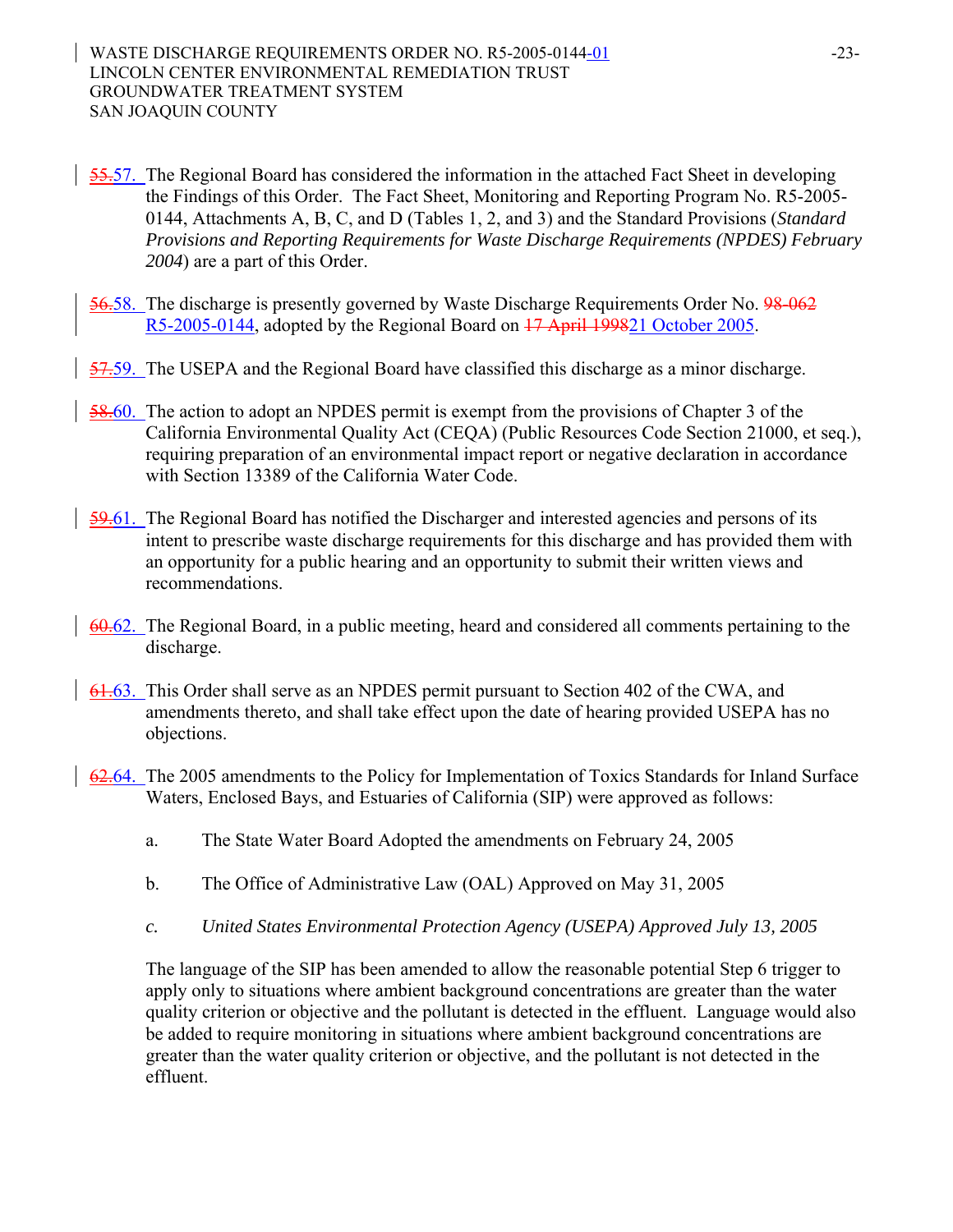**IT IS HEREBY ORDERED** that Order No. 98-062 is rescinded and Lincoln Center Environmental Remediation Trust, their its agents, successors and assigns, in order to meet the provisions contained in Division 7 of the California Water Code and regulations adopted thereunder, and the provisions of the Clean Water Act and regulations and guidelines adopted thereunder, shall comply with the following:

## **A. Discharge Prohibitions:**

- 1. Discharge of treated groundwater at a location or in a manner different from that described in the Findings is prohibited.
- 2. The by-pass or overflow of wastes to surface waters is prohibited, except as allowed by Standard Provision A.13. [See attached "Standard Provisions and Reporting Requirements for Waste Discharge Requirements (NPDES)"].
- 3. Neither the discharge nor its treatment shall create a nuisance as defined in Section 13050 of the California Water Code.

## **B. Effluent Limitations:**

1. Effluent shall not exceed the following limits: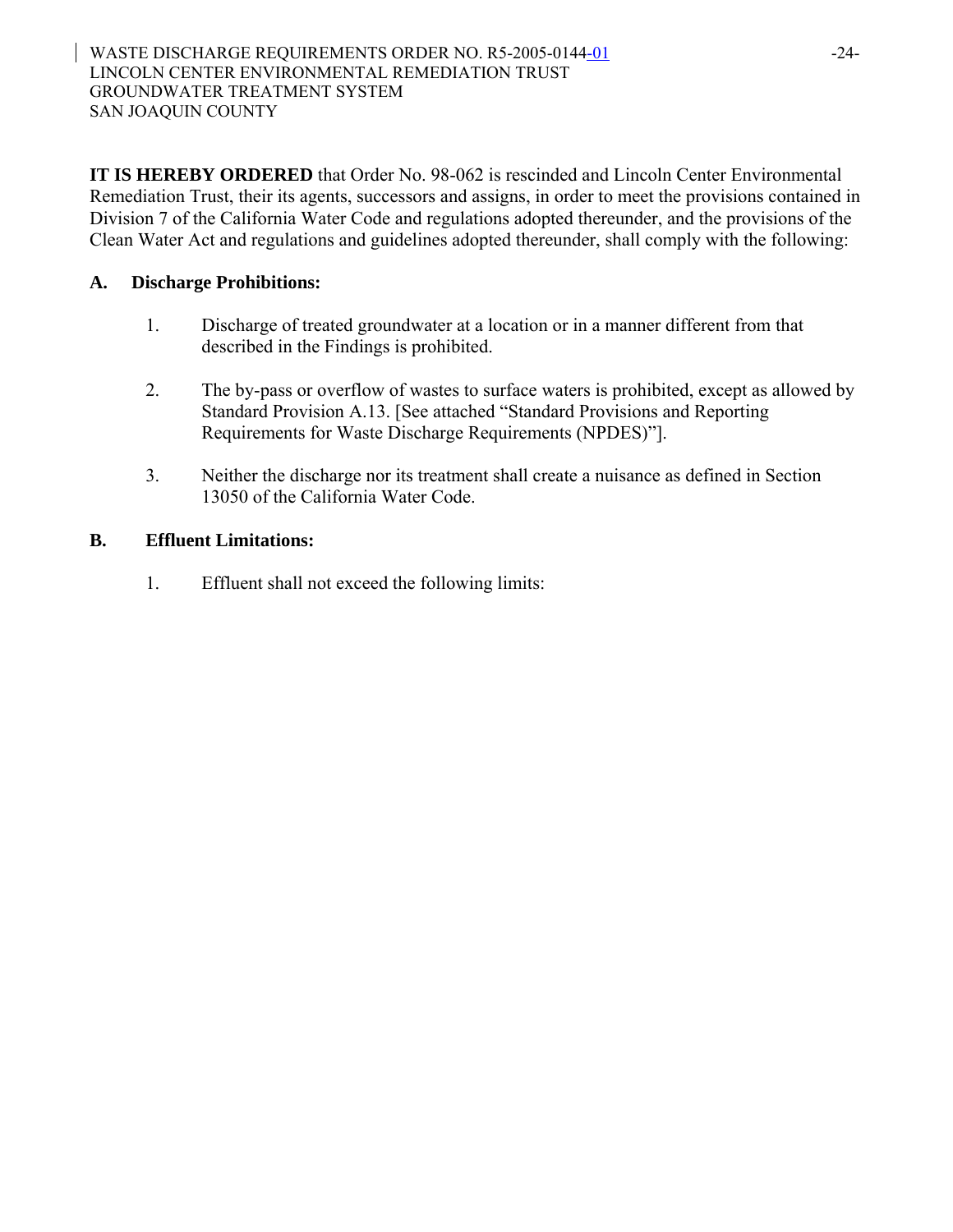### WASTE DISCHARGE REQUIREMENTS ORDER NO. R5-2005-0144-01 -25-LINCOLN CENTER ENVIRONMENTAL REMEDIATION TRUST GROUNDWATER TREATMENT SYSTEM SAN JOAQUIN COUNTY

|                             |                                                                                                                                                                                                                                                                                                                     |                    | <b>Monthly</b>  | <b>Daily</b>    |                 |
|-----------------------------|---------------------------------------------------------------------------------------------------------------------------------------------------------------------------------------------------------------------------------------------------------------------------------------------------------------------|--------------------|-----------------|-----------------|-----------------|
|                             |                                                                                                                                                                                                                                                                                                                     | <b>Monthly</b>     | Average         | <b>Maximum</b>  | <b>One Hour</b> |
| <b>Constituents</b>         | <b>Units</b>                                                                                                                                                                                                                                                                                                        | <b>Median</b>      | (AMEL)          | (MDEL)          | <b>Average</b>  |
| Tetrachloroethene (PCE)     | $\mu g/L$                                                                                                                                                                                                                                                                                                           | $\le 0.5^1$        | --              | --              | --              |
| Trichloroethene (TCE)       | $\mu$ g/L                                                                                                                                                                                                                                                                                                           | $\le 0.5^1$        |                 |                 | --              |
| 1,1-Dichloroethene (DCE)    | $\mu$ g/L                                                                                                                                                                                                                                                                                                           | $\leq 0.5^1$       |                 |                 |                 |
| Dichloromethane             | $\mu$ g/L                                                                                                                                                                                                                                                                                                           | ${<}0.51$          |                 |                 |                 |
| (Methylene Chloride)        |                                                                                                                                                                                                                                                                                                                     |                    |                 |                 |                 |
| 1,2-Dichloroethane (1,2-    | $\mu$ g/L                                                                                                                                                                                                                                                                                                           | < 0.38             |                 |                 |                 |
| DCA)                        |                                                                                                                                                                                                                                                                                                                     |                    |                 |                 |                 |
| <b>Total VOCs</b>           | $\mu$ g/L                                                                                                                                                                                                                                                                                                           | --                 |                 | $1.0^2$         |                 |
| Benzene                     | $\mu$ g/L                                                                                                                                                                                                                                                                                                           | < 0.5 <sup>1</sup> |                 |                 |                 |
| Toluene                     | $\mu$ g/L                                                                                                                                                                                                                                                                                                           | $< 0.5^1$          |                 |                 |                 |
| Ethylbenzene                | $\mu g/L$                                                                                                                                                                                                                                                                                                           | < 0.5 <sup>1</sup> |                 |                 |                 |
| Xylene                      | $\mu g/L$                                                                                                                                                                                                                                                                                                           | $< 0.5^1$          |                 |                 |                 |
| <b>BETX</b>                 | $\mu$ g/L                                                                                                                                                                                                                                                                                                           | $-$                |                 | $1.0^3$         |                 |
| <b>TPH</b>                  | $\mu$ g/L                                                                                                                                                                                                                                                                                                           | $<$ 50 $^1$        |                 | 100             |                 |
| Arsenic (total recoverable) | $\mu$ g/L                                                                                                                                                                                                                                                                                                           |                    | $\overline{10}$ | $23 -$          |                 |
|                             | $\frac{1}{\text{bs}}\cdot\text{day}^5$                                                                                                                                                                                                                                                                              |                    | 0.036           | $0.08 -$        |                 |
| Arsenic (dissolved)         | $\mu g/L$                                                                                                                                                                                                                                                                                                           |                    |                 | $\overline{40}$ |                 |
|                             | $\frac{1}{1}$ $\frac{1}{1}$ $\frac{1}{1}$ $\frac{1}{1}$ $\frac{1}{1}$ $\frac{1}{1}$ $\frac{1}{1}$ $\frac{1}{1}$ $\frac{1}{1}$ $\frac{1}{1}$ $\frac{1}{1}$ $\frac{1}{1}$ $\frac{1}{1}$ $\frac{1}{1}$ $\frac{1}{1}$ $\frac{1}{1}$ $\frac{1}{1}$ $\frac{1}{1}$ $\frac{1}{1}$ $\frac{1}{1}$ $\frac{1}{1}$ $\frac{1}{1}$ |                    |                 | 0.036           |                 |
| Chromium $VI^4$ (total      | $\mu$ g/L                                                                                                                                                                                                                                                                                                           |                    | 8               | 16              |                 |
| recoverable)                | $lbs/day^5$                                                                                                                                                                                                                                                                                                         |                    | 0.029           | 0.057           |                 |
| Copper (total recoverable)  | $\mu$ g/L                                                                                                                                                                                                                                                                                                           |                    | 4.2             | 8.4             |                 |
|                             | $\frac{1}{\text{bs}}\cdot\text{day}^5$                                                                                                                                                                                                                                                                              |                    | 0.015           | 0.03            | --              |
| Lead (total recoverable)    | $\mu$ g/L                                                                                                                                                                                                                                                                                                           |                    | 1.3             | 2.6             |                 |
|                             | $\frac{1}{\text{bs}}\cdot\text{day}^5$                                                                                                                                                                                                                                                                              |                    | 0.005           | 0.009           |                 |
| Mercury <sup>4</sup> (total | $\mu$ g/L                                                                                                                                                                                                                                                                                                           |                    | 0.05            |                 |                 |
| recoverable)                | $\frac{1}{\text{bs}}\cdot\text{day}^5$                                                                                                                                                                                                                                                                              |                    | 0.0002          |                 |                 |
| Specific Conductance (EC    | $\mu$ mhos/cm                                                                                                                                                                                                                                                                                                       | --                 | 900             | --              |                 |
| at $25^{\circ}$ C)          |                                                                                                                                                                                                                                                                                                                     |                    |                 |                 |                 |
| Barium (dissolvedtotal      | $\mu$ g/L                                                                                                                                                                                                                                                                                                           |                    |                 | 100415          |                 |
| recoverable)                | $\frac{1}{\text{bs}}\cdot\text{day}^5$                                                                                                                                                                                                                                                                              |                    |                 | 0.361.5         |                 |
| Iron (total recoverable)    | $\mu$ g/L                                                                                                                                                                                                                                                                                                           |                    | 300             |                 |                 |
|                             | $\frac{1}{\text{bs}}\cdot\text{day}^3$                                                                                                                                                                                                                                                                              |                    | 1.2             | --              |                 |
| Iron (dissolved)            | $\mu g/L$                                                                                                                                                                                                                                                                                                           |                    |                 | 300             |                 |
|                             | lbs/day <sup>5</sup>                                                                                                                                                                                                                                                                                                |                    |                 | 1.2             |                 |
| Manganese                   | $\mu$ g/L                                                                                                                                                                                                                                                                                                           |                    | 50              |                 |                 |
| (total recoverable)         | $\frac{1}{\text{bs}}\text{day}^5$                                                                                                                                                                                                                                                                                   |                    | 0.18            |                 |                 |
| Manganese (dissolved)       | $\mu g/L$                                                                                                                                                                                                                                                                                                           |                    |                 | 50              |                 |
|                             | $\frac{1}{\text{bs}}\cdot\text{day}^5$                                                                                                                                                                                                                                                                              |                    |                 | 0.18            |                 |
| Ammonia as N                | mg/L                                                                                                                                                                                                                                                                                                                |                    | 0.59            |                 | 2.1             |
|                             | $\frac{1}{\text{bs}}\cdot\text{day}^5$                                                                                                                                                                                                                                                                              |                    | 2.1             |                 |                 |
|                             | $\frac{1}{\text{bs}}\cdot \text{day}^5$                                                                                                                                                                                                                                                                             |                    |                 |                 | 7.5             |

Footnotes

 $\overline{\phantom{a}}$ 

1 Based on Minimum Levels contained Appendix 4, Policy for Implementation of Toxic Standards for Inland Surface Waters, Enclosed Bays, and Estuaries of California, 2000. Minimum Level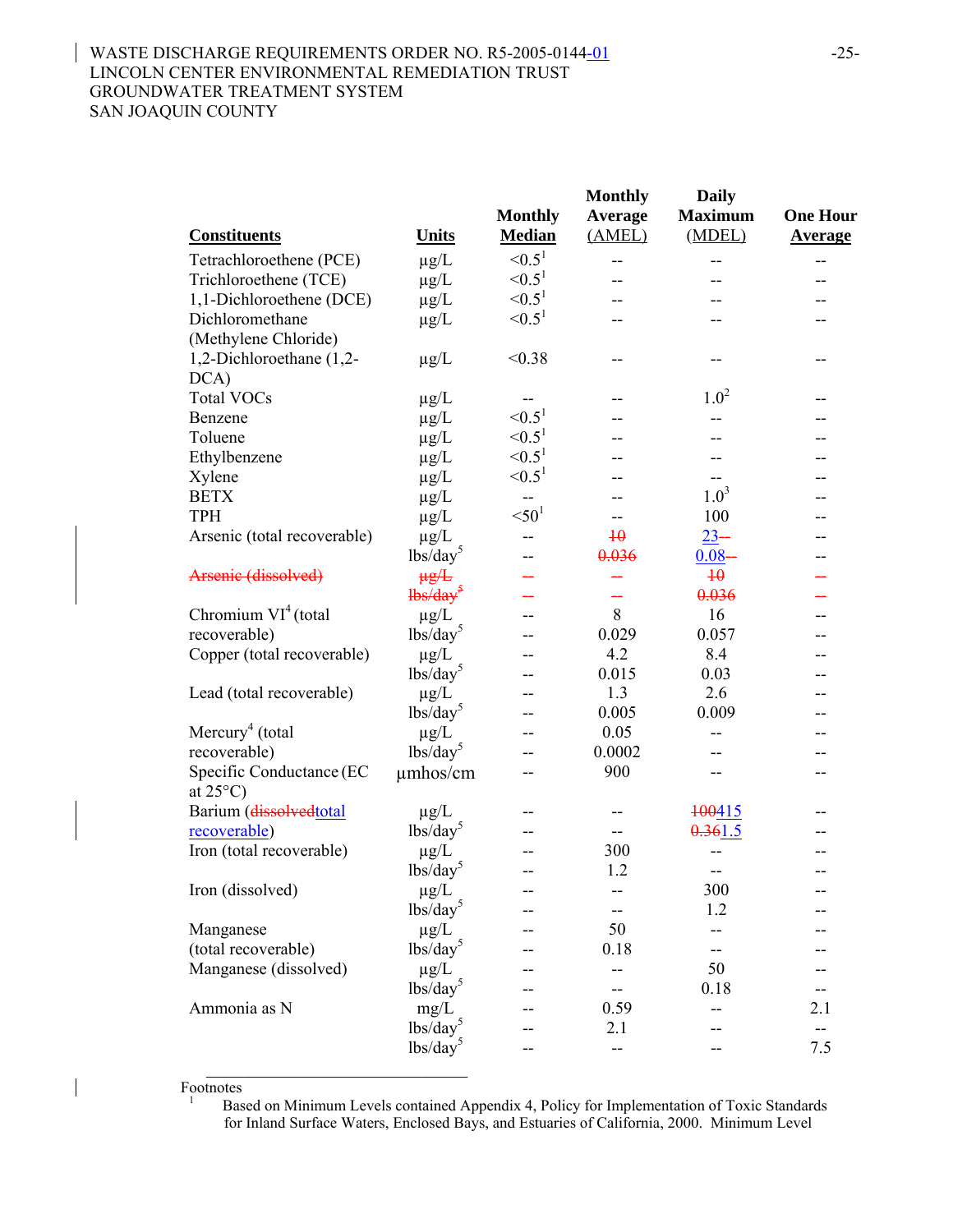### WASTE DISCHARGE REQUIREMENTS ORDER NO. R5-2005-0144-01 -26-LINCOLN CENTER ENVIRONMENTAL REMEDIATION TRUST GROUNDWATER TREATMENT SYSTEM SAN JOAQUIN COUNTY

(ML) is the concentration at which the entire analytical system must give a recognizable signal and acceptable calibration point. The ML represents the lowest quantifiable concentration in a sample based on the proper application of all method-based analytical procedures and the absence of any

- matrix interferences.<br><sup>2</sup> The sum of the concentrations of volatile organic compounds in any single sample shall not exceed
- 1.0  $\mu$ g/L.<br><sup>3</sup> The sum of the concentrations of benzene, toluene, ethylbenzene and xylene in any single sample
- detected shall not exceed 1.0  $\mu$ g/L.<br><sup>4</sup> See Provision 2 of this Order for the effective compliance date for final chromium VI and mercury <sup>5</sup> Ilmitations.<br><sup>5</sup> Mass-based limits based on design flow from the facility of 0.43 mgd
- 
- 2. Until final effluent limitations for chromium VI become effective, the effluent shall not exceed the following interim effluent limits for chromium VI:

|                                         |                      | Daily Maximum |
|-----------------------------------------|----------------------|---------------|
| Constituents                            | Units                | (MDEL)        |
| Chromium $VI^{1,3}$ (total recoverable) | $\mu$ g/L            | 80            |
|                                         | lbs/day <sup>2</sup> | 0.29          |

 $\overline{\text{ Footnotes}}$ 

See Provision 2 of this Order for the effective compliance date for final chromium VI limitations.<br><sup>2</sup> Based on a design flow of 0.43 mgd<br><sup>3</sup> Limit established as described in Finding 4850.

- 3. The discharge shall not have a pH less than 6.5 nor greater than 8.5.
- 4. The average daily discharge flow shall not exceed 430,000 gallons (0.43 mgd).
- 5. Survival of aquatic organisms in 96-hour bioassays of undiluted waste shall be no less than:

Minimum for any one bioassay - - - - - - - - - 70% Median for any three or more consecutive bioassays - - - - 90%

## **C. Solids Disposal**

Collected screenings, sludges, and other solids removed from the treated groundwater, or generated as the result of groundwater treatment, shall be disposed of in a manner approved by the Executive Officer.

## **D. Receiving Water Limitations:**

Receiving Water Limitations are based upon water quality objectives contained in the Basin Plan. As such, they are a required part of this permit.

Upon adoption of any applicable water quality standard for receiving waters by the Regional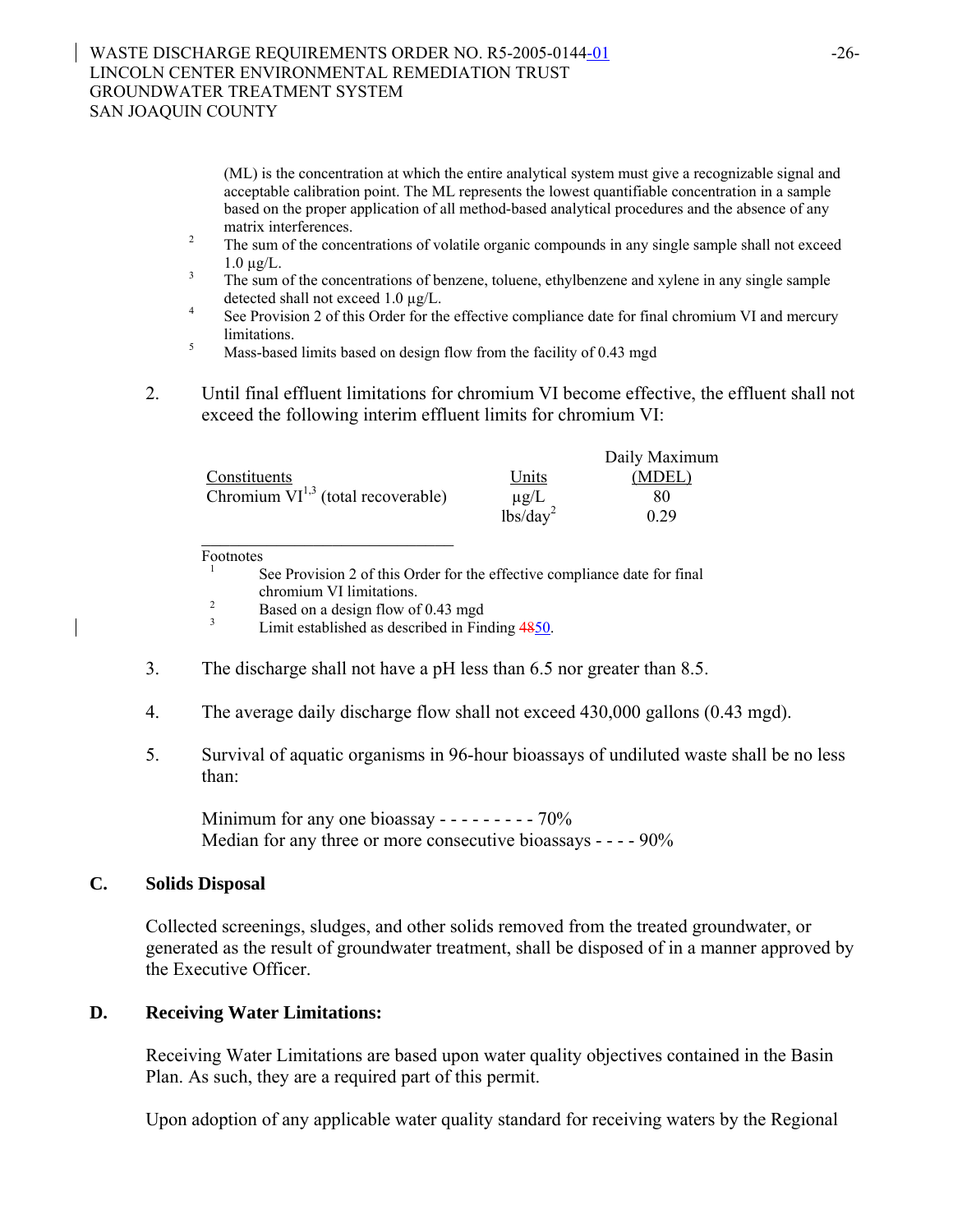Board or the State Water Resources Control Board pursuant to the CWA and regulations adopted thereunder, this permit may be reopened and receiving water limitations added.

The discharge shall not cause the following in the receiving water:

- 1. *Bacteria:* The fecal coliform concentration based on a minimum of not less than five samples for any 30-day period shall not exceed a geometric mean of 200/100 ml, nor shall more than ten percent of the total number of samples taken during any 30-day period exceed 400/100 ml.
- 2. *Dissolved Oxygen:* Discharge shall not cause the concentrations of dissolved oxygen to fall below 7.0 mg/L
- 3. *Oil and Grease:* Oils, greases, waxes, or other materials in concentrations that cause nuisance, result in a visible film or coating on the water surface or on objects in the water, or otherwise adversely affect beneficial uses.
- 4. *Color:* Discoloration that causes nuisance or adversely affects beneficial uses
- 5. *pH:* The ambient pH to be depressed below 6.5, nor raised above 8.5, nor changes in normal ambient pH levels to be exceeded by more than 0.5 units.
- 6. *Temperature:* The natural receiving water temperature to increase more than 5°F.
- 7. *Setteable Matter:* Substances in concentrations that result in the deposition of material that causes nuisance or adversely affects beneficial uses.
- 8. *Radioactivity:* Radionuclides to be present in concentrations that are harmful to human, plant, animal or aquatic life nor that result in the accumulation of radionuclides in the food web to an extent that presents a hazard to human, plant, animal or aquatic life.

Concentrations of radionuclides in excess of the maximum contaminant levels (MCLs) specified in Table 4 (MCL Radioactivity) of Section 64443 of Title 22 of the California Code of Regulations.

- 9. *Toxicity:* Toxic substances in concentrations that produce detrimental physiological responses in human, plant, animal, or aquatic life. This applies regardless of whether the toxicity is caused by a single substance or the interactive effect of multiple substances.
- 10. *Biostimulatory Substances:* Biostimulatory substances which promote aquatic growths in concentrations that cause nuisance or adversely affect beneficial uses.
- 11. *Floating Material:* Floating material in amounts that cause nuisance or adversely affect beneficial uses.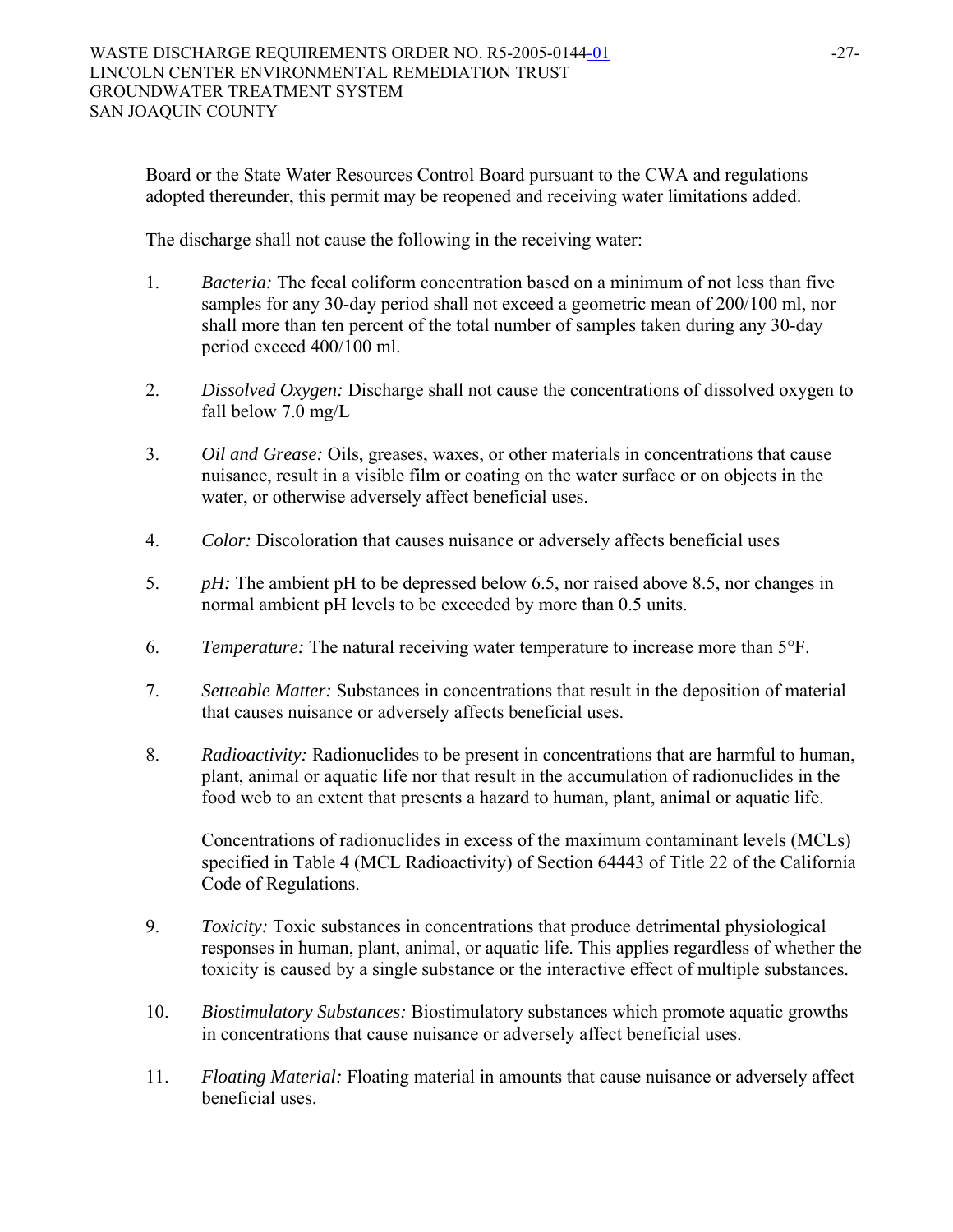- 12. *Sediment*: Suspended sediment load and suspended sediment discharge rate altered in such a manner to cause nuisance or adversely affect beneficial uses.
- 13. *Suspended Sediment*: Suspended sediment concentrations that cause nuisance or adversely affect beneficial uses.
- 14. *Taste and Order:* Taste or odor-producing substances to impart undesirable tastes or odors to fish flesh or other edible products of aquatic origin or to cause nuisance or adversely affect beneficial uses.
- 15. *Chemical constituents*: Chemical constituents contained in Table III-1, at page III-3.00 of the Basin Plan to exceed the following concentrations:

| Constituent       | Unit | Limitation |  |
|-------------------|------|------------|--|
| Dissolved Cyanide | mg/L | 0.01       |  |
| Dissolved Silver  | mg/L | 0.01       |  |

- 16. *Turbidity:* Changes in turbidity that cause nuisance or adversely affect beneficial uses. Turbidity attributable to controllable water quality factors to exceed the following:
	- a. More than 1 Nephelometric Turbidity Units (NTUs) where natural turbidity is between 0 and 5 NTUs.
	- b. More than 20 percent where natural turbidity is between 5 and 50 NTUs.
	- c. More than 10 NTUs where natural turbidity is between 50 and 100 NTUs.
	- d. More than 10 percent where natural turbidity is greater than 100 NTUs.

# 17. *Pesticides<sup>a</sup>*:

l

- a. Pesticides in individual or combined concentrations that adversely affect beneficial uses.
- b. Pesticide concentrations in bottom sediments or aquatic life that adversely affect beneficial uses.
- c. Total identifiable persistent chlorinated hydrocarbon pesticides in concentrations detectable within the accuracy of analytical methods approved by the Environmental Protection Agency or the Executive Officer.

<sup>&</sup>lt;sup>a</sup> The term pesticide shall include: (1) any substance, or mixture of substances which is intended to be used for defoliating plants, regulating plant growth, or for preventing, destroying, repelling, or mitigating any pest, which may infest or be detrimental to vegetation, man, animals, or households, or be present in any agricultural or nonagricultural environment whatsoever, or (2) any spray adjuvant, or (3) any breakdown products of these materials that threaten beneficial uses. Note that discharges of "inert" ingredients included in pesticide formulations must comply with all applicable water quality objectives.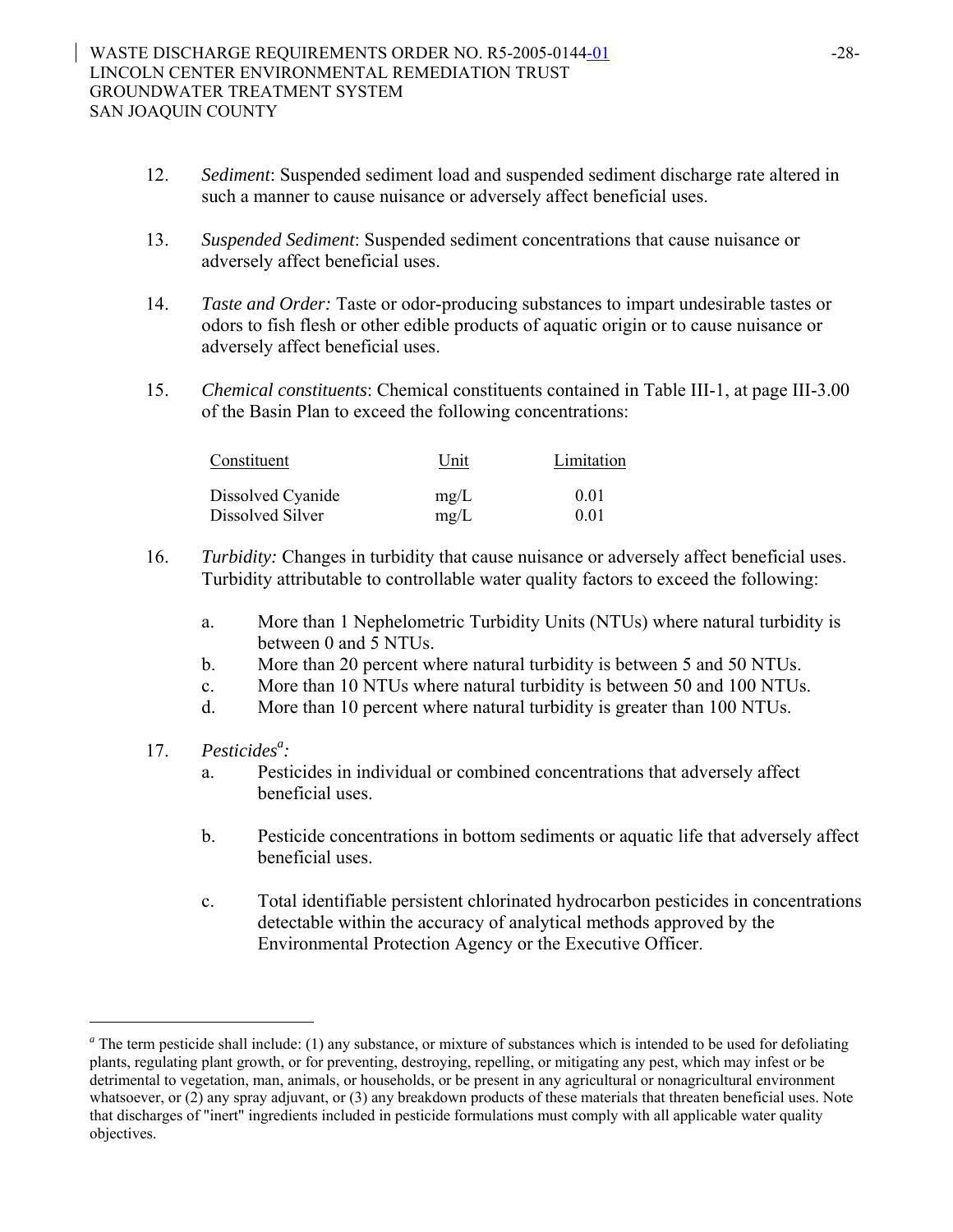- d. Concentrations exceeding those allowable by applicable antidegradation policies (see State Water Resources Control Board Resolution No. 68-16 and 40 C.F.R. Section 131.12.)
- e. Concentrations exceeding the lowest levels technically and economically achievable.
- f. Concentrations exceeding the Maximum Contaminant Levels set forth in California Code of Regulations, Title 22, Division 4, Chapter 15.
- g. Concentrations of thiobencarb in excess of 1.0 µg/l
- 18. Aquatic communities and populations, including vertebrate, invertebrate, and plant species, to be degraded.
- 19. Violation of any applicable water quality standard for receiving waters adopted by the Regional Board or the State Water Resources Control Board pursuant to the CWA and regulations adopted there under.

## **E. Provisions:**

- 1. The Discharger shall comply with all the items of the "Standard Provisions and Reporting Requirements for Waste Discharge Requirements (NPDES)", dated February 2004, which are part of this Order. This attachment and its individual paragraphs are referred to as "Standard Provisions."
- 2. **Chromium VI and Mercury Compliance Schedule**: This Order contains new final effluent limitations based on water quality criteria contained in the CTR for chromium VI and mercury. By **1 December 2005**, the Discharger shall complete and submit a compliance schedule justification for chromium VI and mercury. The compliance schedule justification shall include all items specified in Paragraph 3, items (a) through (d), of Section 2.1 of the SIP. The new water quality based effluent limitations for chromium VI and mercury become effective on **1 December 2005** if a compliance schedule justification meeting the requirements of Section 2.1 of the SIP is not completed and submitted by the Discharger. Otherwise, the new final water quality based effluent limitations for chromium VI and mercury required by this Order shall become effective on **1 March 2010**. As this compliance schedule is greater than one year, the Discharger shall submit semi-annual progress reports on **15 January** and **15 July** of each year until the Discharger achieves compliance with the final water quality based effluent limitations for chromium VI and mercury.
- 3. **Interim Mercury Mass Limitation Report**: The Discharger shall submit within eighteen (18) months of adoption of this Order an *Interim Mercury Mass Limitation Report* which summarizes flow and effluent mercury data collected pursuant to MRP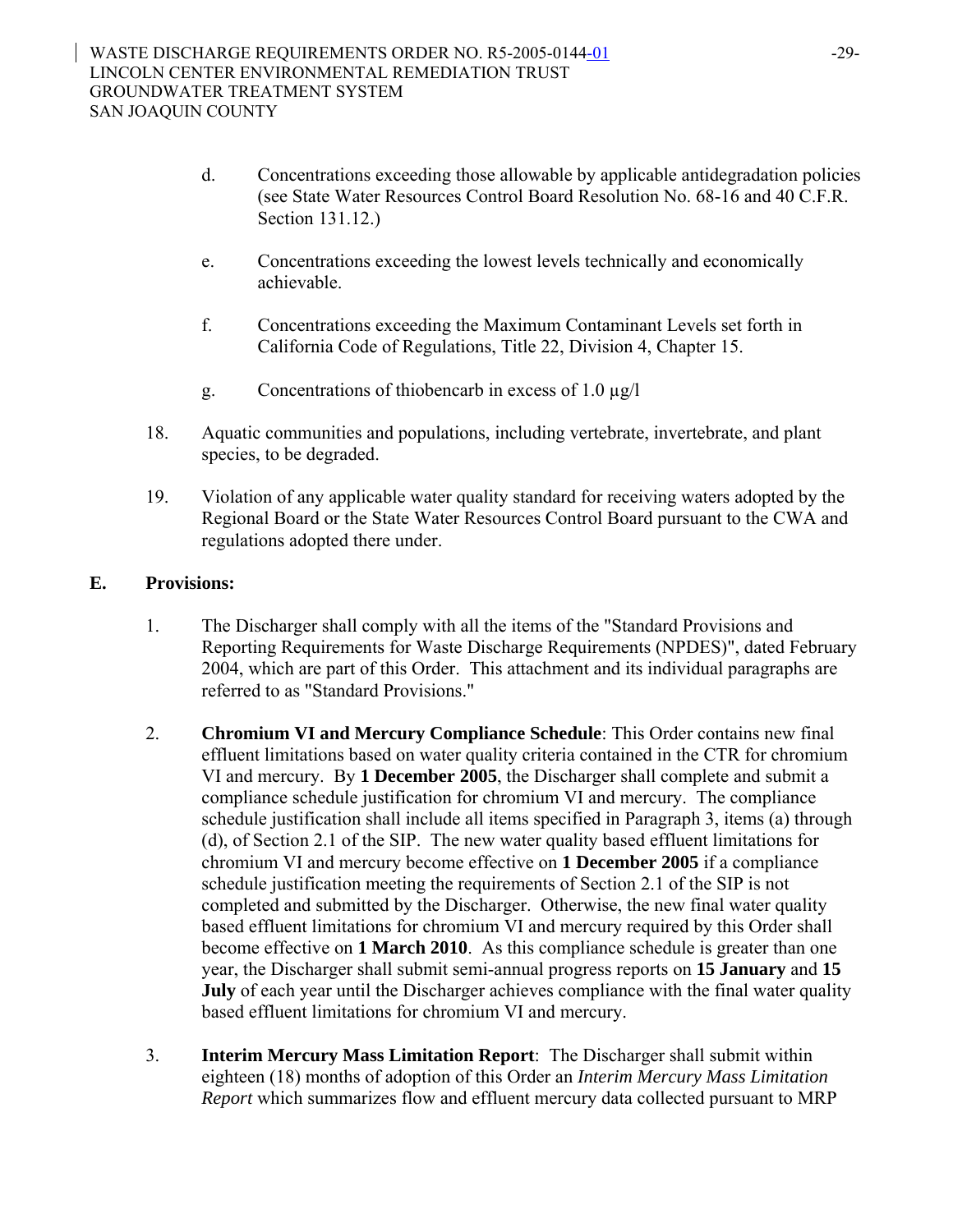No. R5-2005-0144. As necessary, this Order may be reopened and an interim mass limit included for mercury.

- 4. **Mercury TMDL Reopener**: This Order shall be reopened, as necessary, and alternative final effluent limitations established for mercury based upon a waste load allocation derived from the Delta waterways TMDL, a site-specific water quality objective, or based upon new criteria.
- 5. There are indications that background receiving waters may contain constituents in concentrations that exceed water quality objectives for **bis (2-ethylhexyl) phthalate**. The Discharger shall comply with the following time schedule in conducting a study for each of these constituents in surface waters.

| Task                                                                                                                                                                                                                                                                                                                          | Compliance<br>Date                                  |
|-------------------------------------------------------------------------------------------------------------------------------------------------------------------------------------------------------------------------------------------------------------------------------------------------------------------------------|-----------------------------------------------------|
| Submit a Workplan and Time schedule to perform monitoring<br>study of sample collection, handling, and analytical procedures<br>for the Bis (2-ethylhexyl) phthalate to identify opportunities for<br>contamination and to identify corrective action steps to be<br>implemented to prevent such contamination in the future. | <b>6 months after</b><br>adoption of this<br>Order  |
| Implement corrective action steps and collect and analyze four<br>receiving water samples for bis (2-ethylhexyl) phthalate.<br>Receiving water samples shall grab samples, collected quarterly.<br>One sampling event shall occur in the dry season, and one shall<br>occur in the wet season.                                | <b>18 months after</b><br>adoption of this<br>Order |
| Submit a summary report, including analytical data, to the<br>Regional Board that describes results of the four monitoring<br>events performed under Task 2, above.                                                                                                                                                           | 24 months after<br>adoption of this<br>Order        |

The Discharger shall submit to the Regional Board on or before each compliance due date, the specified document or a written report detailing compliance or noncompliance with the specific date and task. If noncompliance is reported, the Discharger shall state the reasons for noncompliance and include an estimate of the date when the Discharger will be in compliance. The Discharger shall notify the Regional Board by letter when it returns to compliance with the time schedule.

If after review of the study results it is determined that the background receiving water exceeds water quality objective this Order will be reopened and effluent limitations added for the subject constituents.

6. The Discharger shall conduct the chronic toxicity testing specified in the Monitoring and Reporting Program. If the testing indicates that the discharge causes, has the reasonable potential to cause, or contributes to an in-stream excursion above the water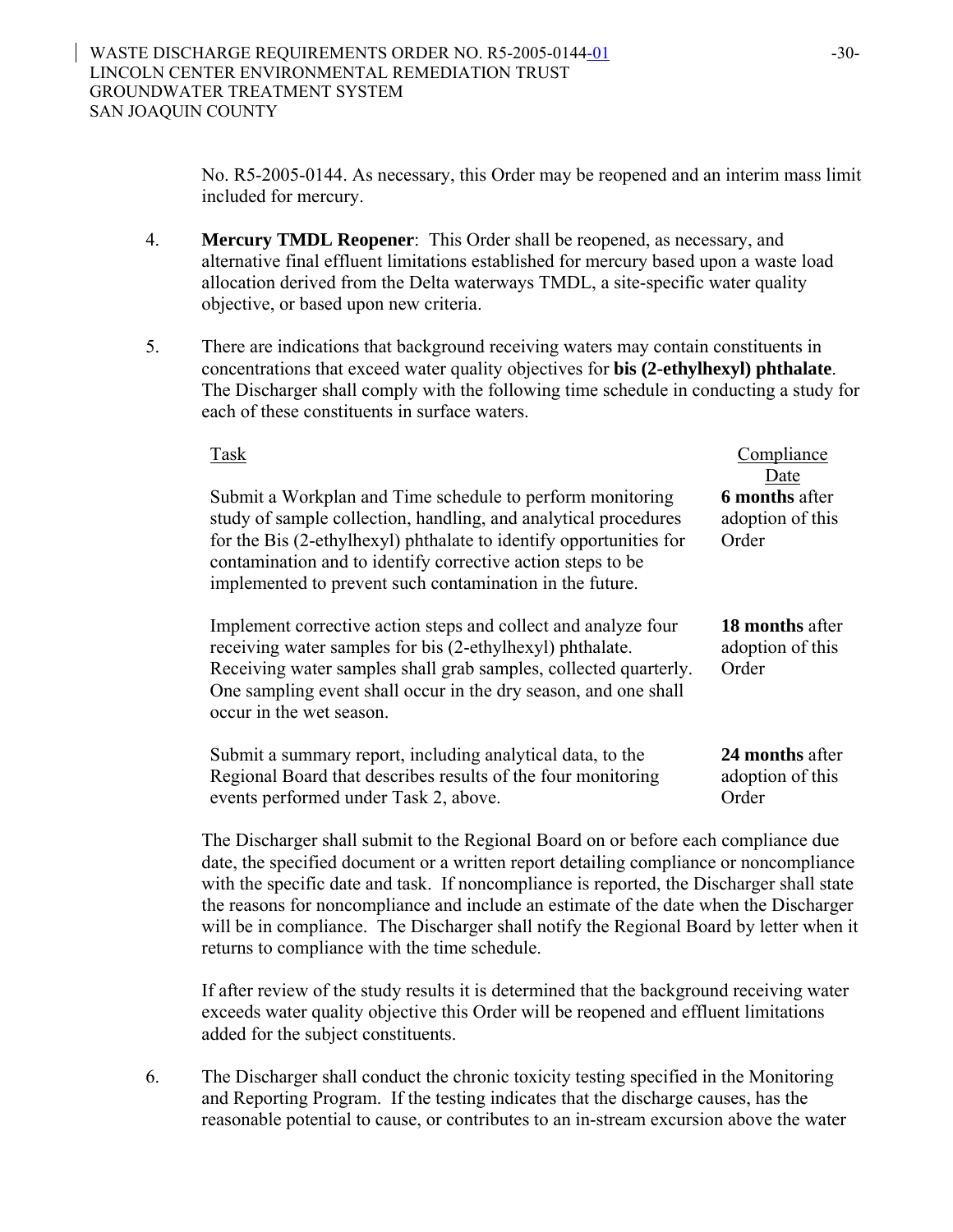quality objective for toxicity, the Discharger initiate a Toxicity Identification Evaluation (TIE) to identify the causes of toxicity. Upon completion of the TIE, the Discharger shall submit a workplan to conduct a Toxicity Reduction Evaluation (TRE) and, after Regional Board evaluation, conduct the TRE. This Order will be reopened and a chronic toxicity limitation included and/or a limitation for the specific toxicant identified in the TRE included. Additionally, if a chronic toxicity water quality objective is adopted by the State Water Resources Control Board, this Order may be reopened and a limitation based on that objective included.

7. **Salt Study**: This Order requires the Discharger to conduct a site specific study which assesses ambient receiving water flows and associated EC levels, TDS, and chloride concentrations and the impact of the discharge on local soil salinity, background water quality, and irrigation water users and municipal supply users downstream of the discharge. This study shall be conducted in accordance with the following time schedule:

| Task                              | Compliance Date |
|-----------------------------------|-----------------|
| Submit Workplan and Time Schedule | 1 June 2006     |
| Begin Study                       | 1 June 2006     |
| Complete Study                    | 1 July 2008     |
| Submit Study Report               | 1 December 2008 |

The Discharger shall submit to the Regional Board on or before each compliance due date, the specified document or a written report detailing compliance or noncompliance with the specific date and task. If noncompliance is reported, the Discharger shall state the reasons for noncompliance and include an estimate of the date when the Discharger will be in compliance. The Discharger shall notify the Regional Board by letter when it returns to compliance with the time schedule.

Upon completion of the study, this Order may be reopened to consider whether the effluent limitation for EC should be adjusted up or down considering the findings of this study.

- 8. The Board may modify or reopen this Order prior to its expiration date if present or future investigations demonstrate that the discharge governed by this Order has a reasonable potential to cause or contribute to adverse impacts on water quality and/or beneficial uses of the receiving waters based on the following circumstances
	- a. New or revised water quality objectives (WQOs) come into effect for the receiving water. In such cases, effluent limitations in this permit will be modified as necessary to reflect updated WQOs. Adoption of effluent limitations contained in this Order is not intended to restrict in any way future modifications based on legally adopted WQOs or as otherwise permitted under federal regulations governing NPDES permit modifications.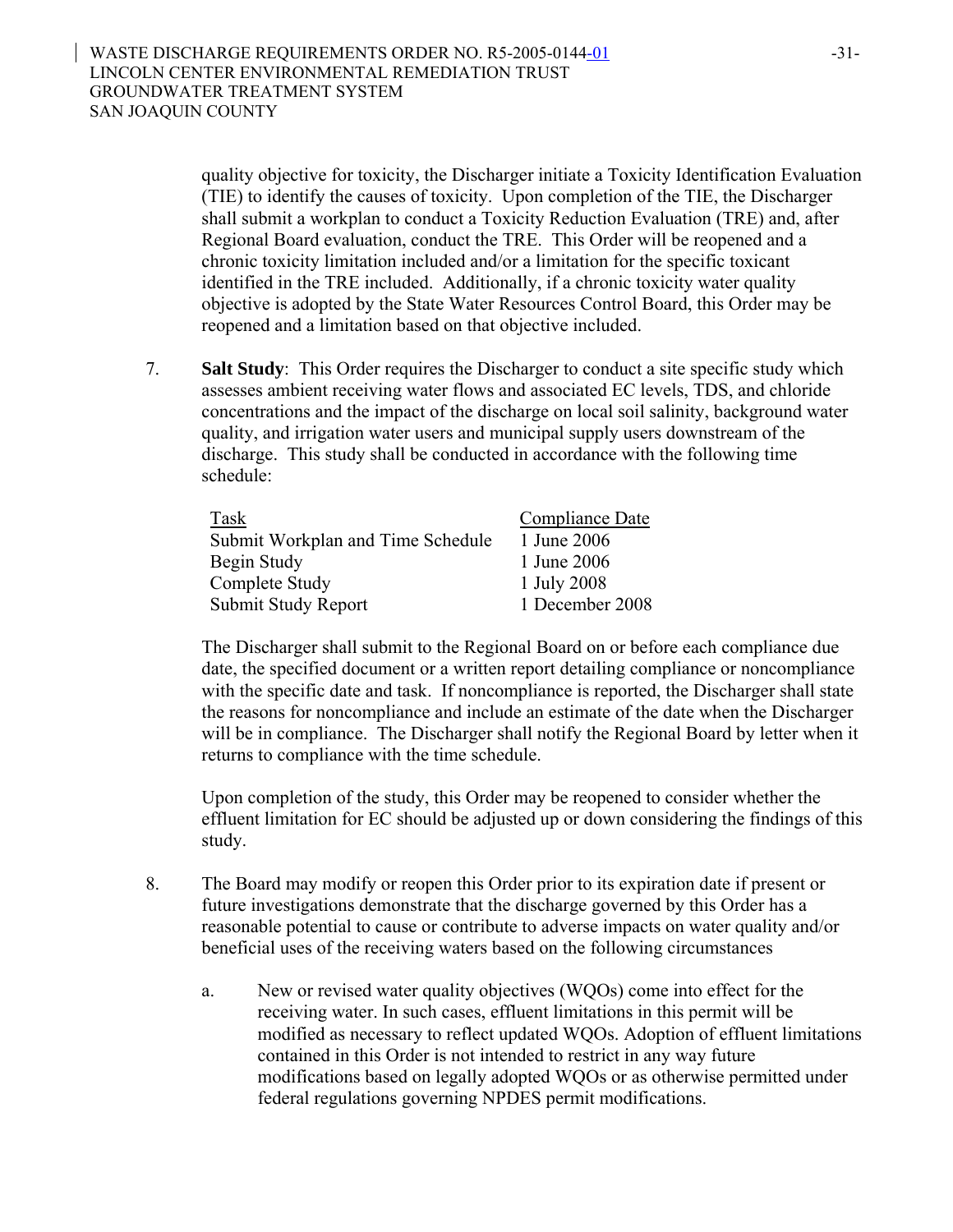- b. If translator or other water quality studies provide a basis for determining that a permit condition(s) should be modified the Discharger may request permit modification on this basis. The Discharger shall include in any such request an antidegradation and anti-backsliding analysis.
- c. Modify and/or include effluent limits as necessary when TMDLs for the eastern portion of the Delta are approved and load allocations applicable to this discharge for 303(d) listed constituents are implemented.
- 9. The Discharger shall comply with Monitoring and Reporting Program No. R5-2005-0144, which is part of this Order, and any revisions thereto as ordered by the Executive Officer.

When requested by USEPA, the Discharger shall complete and submit Discharge Monitoring Reports. The submittal date shall be no later than the submittal date specified in the Monitoring and Reporting Program for Discharger Self Monitoring Reports.

- 10. This Order expires on **1 October 2010** and the Discharger must file a Report of Waste Discharge in accordance with Title 23, CCR, not later than 180 days in advance of such date in application for renewal of waste discharge requirements if it wishes to continue the discharge.
- 11. Prior to making any change in the discharge point, place of use, or purpose of use of the wastewater, the Discharger shall obtain approval of or clearance from the State Water Resources Control Board (Division of Water Quality and Water Rights)
- 12. In the event of any change in control or ownership of land or waste discharge facilities presently owned or controlled by the Discharger, the Discharger shall notify the succeeding owner or operator of the existence of this Order by letter, a copy of which shall be immediately forwarded to this office.

I, THOMAS R. PINKOS, Executive Officer, do hereby certify the foregoing is a full, true, and correct copy of an Order adopted by the California Regional Water Quality Control Board, Central Valley Region, on 21 October 2005.

> **\_\_\_\_\_\_\_\_\_\_***Original Signed by\_\_\_\_\_\_\_\_* THOMAS R. PINKOS, Executive Officer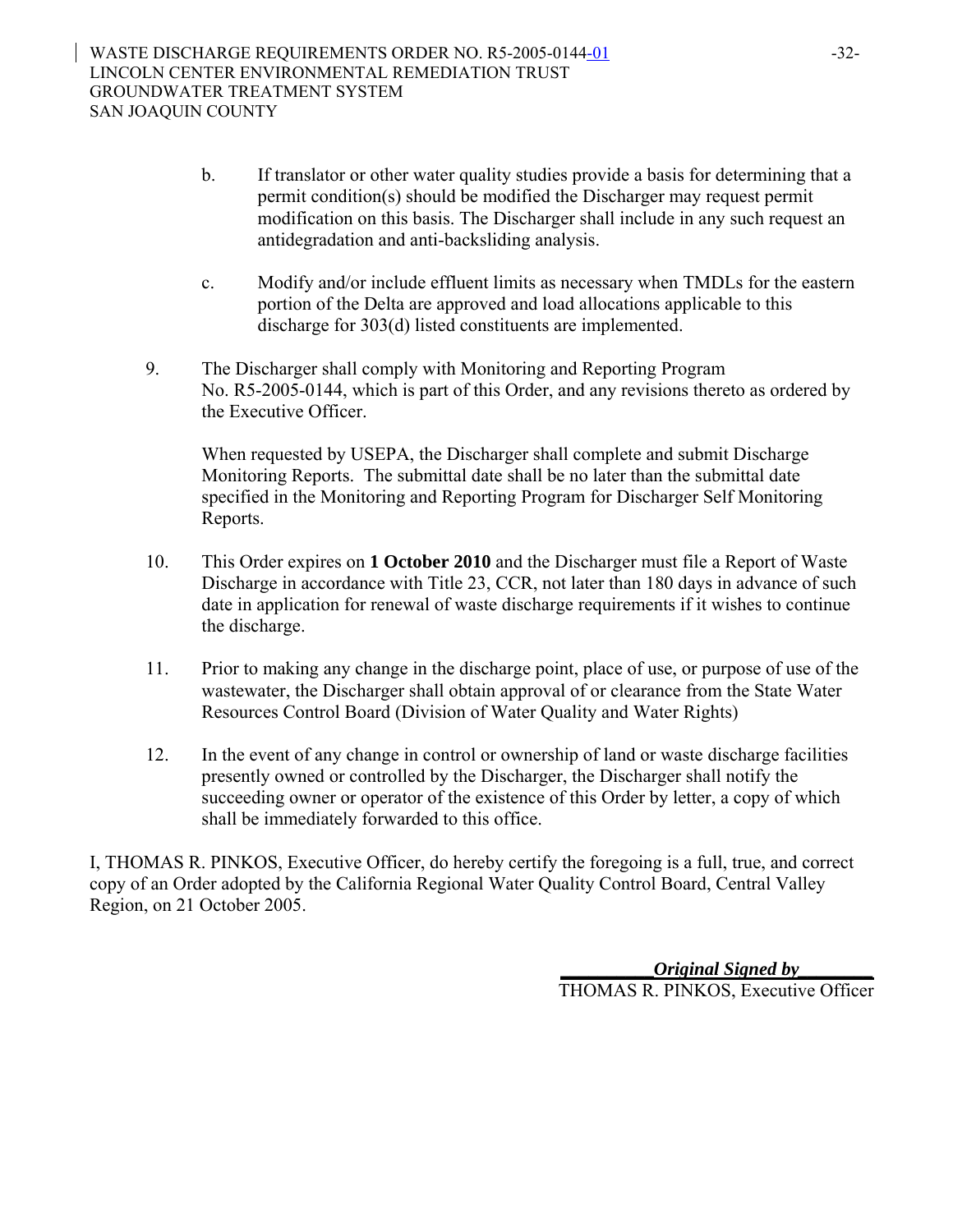### CALIFORNIA REGIONAL WATER QUALITY CONTROL BOARD CENTRAL VALLEY REGION

### ORDER NO. R5-2005-0144-01

### NPDES NO. CA 0084255

## MONITORING AND REPORTING PROGRAM FOR LINCOLN CENTER ENVIRONMENTAL REMEDIATION TRUST GROUNDWATER TREATMENT SYSTEM SAN JOAQUIN COUNTY

This Monitoring and Reporting Program is issued pursuant to California Water Code Sections 13383 and 13267, and pursuant to the Federal Code of Regulations, Title 40, Section 122.48. The Discharger shall not implement any changes to this Program unless and until the Regional Board or Executive Officer issues a revised Monitoring and Reporting Program. Specific sample station locations shall be established under direction of the Regional Board's staff, and a description of the stations shall be attached to this Order.

Section 13267 of the California Water Code states, in part, "*(a) A regional board, in establishing…waste discharge requirements…may investigate the quality of any waters of the state within its region"* and *"(b)(1) In conducting an investigation…, the regional board may require that any person who… discharges… waste… that could affect the quality of waters within its region shall furnish, under penalty of perjury, technical or monitoring program reports which the regional board requires."* This Monitoring and Reporting Program is necessary to assure compliance with Order No. R5-2005-0144. The Discharger operates the facility that discharges waste subject to Order No. R5-2005-0144.

#### **INFLUENT MONITORING**

Samples shall be collected at **Influent Point I-001** located after the last connection before the wastes enter the treatment. Samples are to be representative of the influent for the period sampled. Influent monitoring shall include at least the following:

|                                             |                    |                           | Sampling         |
|---------------------------------------------|--------------------|---------------------------|------------------|
| Constituent <sup>1,4</sup>                  | Units <sup>5</sup> | <b>Type of Sample</b>     | <b>Frequency</b> |
| Flow                                        | mgd                | <b>Field Measurement</b>  | Continuous       |
| Total $VOCs2$                               | $\mu$ g/L          | Grab                      | Quarterly        |
| BTEX <sup>3</sup>                           | $\mu$ g/L          | Grab                      | Quarterly        |
| Lead (total)                                | $\mu$ g/L          | Grab                      | Quarterly        |
| Specific Conductance (EC at $25^{\circ}$ C) | $\mu$ mhos/cm      | Field Measurement or Grab | Quarterly        |
|                                             |                    |                           |                  |

Footnotes Influent Monitoring 1 Analytical methods must be compliant with *Standard Provisions*. A California Certified environmental analytical laboratory must perform all analysis. 2 VOCs= Volatile Organic Compounds and are EPA Priority Pollutants. Report Total VOC as the sum of all

volatile organic constituents detected. Report all values of individual volatile organic constituents in accordance

<sup>3</sup> BTEX=Benzene, Toluene, Ethylbenzene and Xylene and are EPA Priority Pollutants. Report BETX as the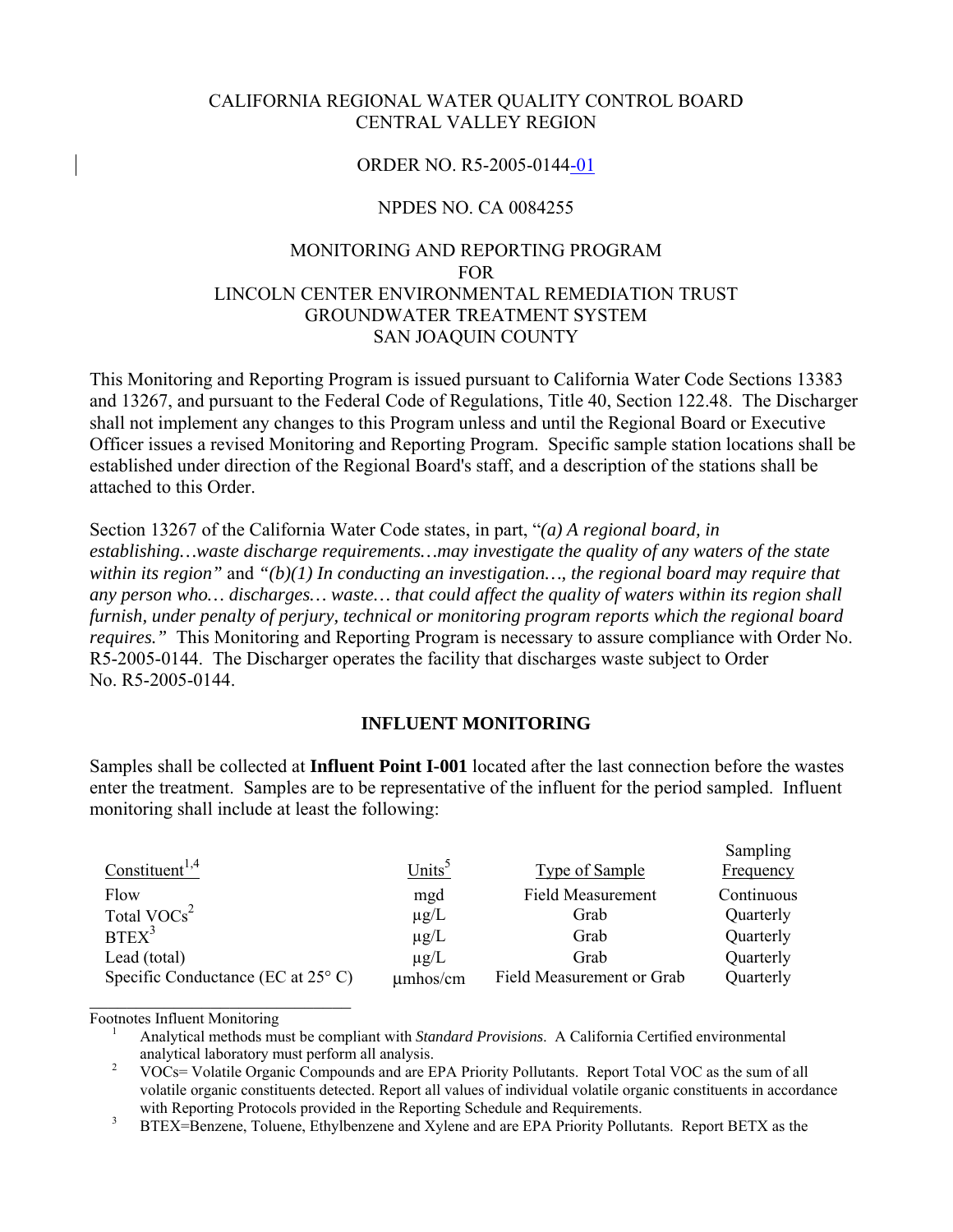sum of detected concentrations of benzene, toluene, ethyl benzene and xylene. Report all values of benzene, toluene, ethyl benzene and xylene in accordance with Reporting Protocols provided in the Reporting Schedule

and Requirements.<br>
<sup>4</sup> Report all constituents utilizing the naming convention listed.<br>
<sup>5</sup> Constituents are to be reported in these units.

## **EFFLUENT MONITORING**

Effluent samples shall be collected at **D-001** at the point the discharge from the groundwater treatment system is discharged to the storm drain system. Effluent samples shall be representative of the volume and quality of the discharge. Time of collection of samples shall be recorded.

Effluent monitoring shall include at least the following:

| Constituent <sup>1,7</sup>                  | $Units^5$     | <b>Type of Sample</b> | <b>Sampling Frequency</b> |
|---------------------------------------------|---------------|-----------------------|---------------------------|
| Flow <sup>6</sup>                           | mgd           | Field                 | Continuous                |
|                                             |               | Measurement           |                           |
| PH                                          | pH units      | Field                 | Monthly                   |
|                                             |               | Measurement           |                           |
| Specific Conductance (EC at $25^{\circ}$ C) | $\mu$ mhos/cm | Field                 | Monthly                   |
|                                             |               | Measurement           |                           |
| Tetrachloroethene (PCE)                     | $\mu$ g/L     | Grab                  | Monthly                   |
| Trichloroethene (TCE)                       | $\mu$ g/L     | Grab                  | Monthly                   |
| 1,1-Dichloroethene (DCE)                    | $\mu$ g/L     | Grab                  | Monthly                   |
| Dichloromethane (Methylene Chloride)        | $\mu$ g/L     | Grab                  | Monthly                   |
| 1,2-Dichloroethane (1,2-DCA)                | $\mu$ g/L     | Grab                  | Monthly                   |
| Total VOCs <sup>2</sup>                     | $\mu$ g/L     | Grab                  | Monthly                   |
| Benzene                                     | $\mu$ g/L     | Grab                  | Monthly                   |
| Toluene                                     | $\mu$ g/L     | Grab                  | Monthly                   |
| Ethylbenzene                                | $\mu$ g/L     | Grab                  | Monthly                   |
| Xylene                                      | $\mu$ g/L     | Grab                  | Monthly                   |
| BTEX <sup>3</sup>                           | $\mu$ g/L     | Grab                  | Monthly                   |
| TPH <sup>4</sup>                            | $\mu$ g/L     | Grab                  | Monthly                   |
| Methyl-tert-butyl ether (MTBE)              | $\mu$ g/L     | Grab                  | Monthly                   |
| Arsenic (total recoverable)                 | $\mu g/L$     | Grab                  | Monthly                   |
| Copper (total recoverable)                  | $\mu$ g/L     | Grab                  | Monthly                   |
| Chromium VI (total recoverable)             | $\mu$ g/L     | Grab                  | Monthly                   |
| Lead (total recoverable)                    | $\mu$ g/L     | Grab                  | Monthly                   |
| Mercury (total recoverable) <sup>10</sup>   | $\mu$ g/L     | Grab                  | Monthly                   |
| Zinc (total recoverable)                    | $\mu$ g/L     | Grab                  | Monthly                   |
| Ammonia (as N)                              | $\mu$ g/L     | Grab                  | Monthly                   |
| Delta-BHC                                   | $\mu$ g/L     | Grab                  | Quarterly                 |
| $4,4$ -DDT                                  | $\mu$ g/L     | Grab                  | Quarterly                 |
| $4,4$ -DDE                                  | $\mu$ g/L     | Grab                  | Quarterly                 |
| 4,4-DDD                                     | $\mu$ g/L     | Grab                  | Quarterly                 |
| Chlordane                                   | $\mu g/L$     | Grab                  |                           |
| Barium (total recoverable)                  | $\mu$ g/L     | Grab                  | Quarterly                 |
| Barium (dissolved)                          | $\mu$ g/L     | Grab                  | Quarterly                 |
| Iron (total recoverable)                    | $\mu$ g/L     | Grab                  | Quarterly                 |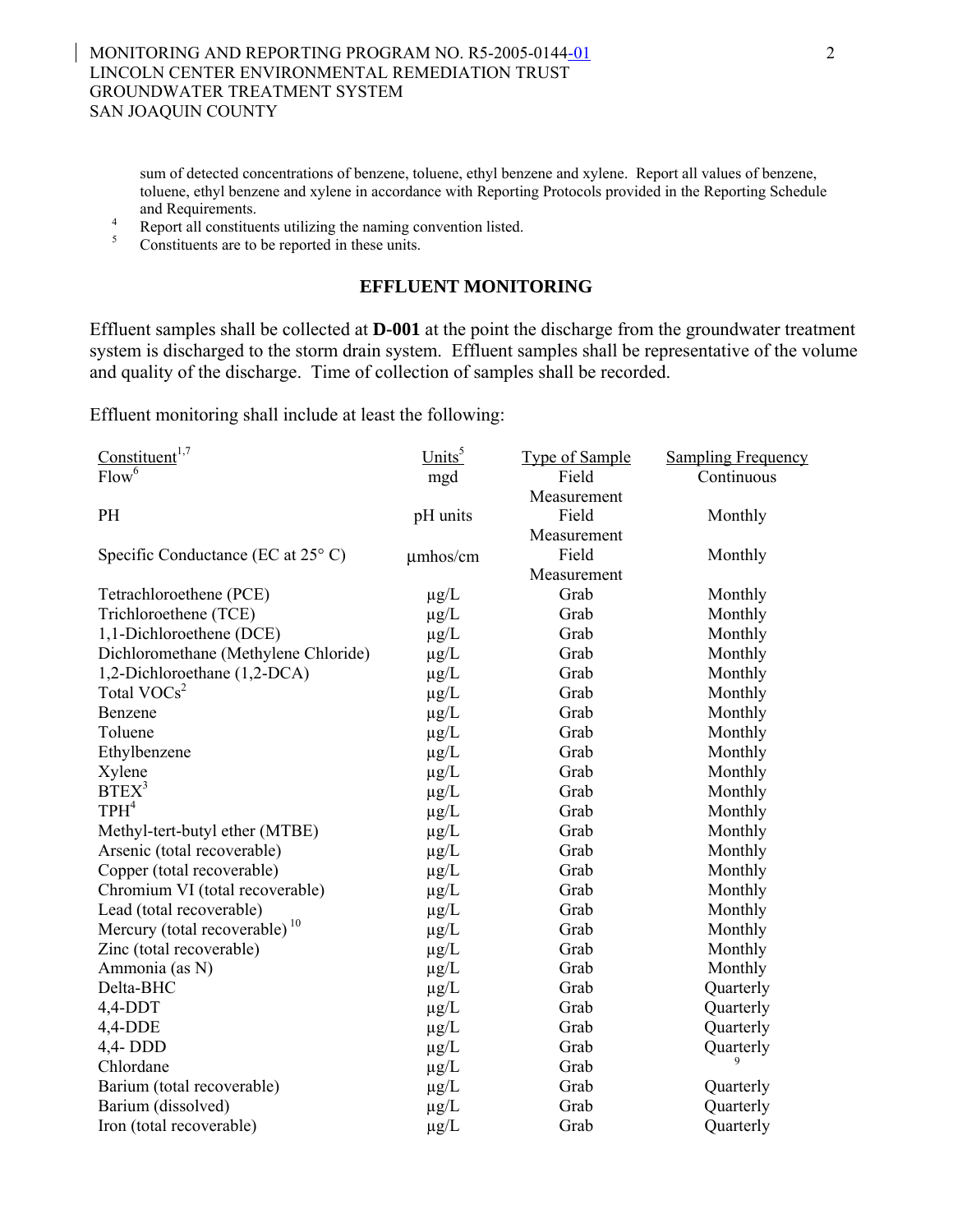#### MONITORING AND REPORTING PROGRAM NO. R5-2005-0144-01 3 LINCOLN CENTER ENVIRONMENTAL REMEDIATION TRUST GROUNDWATER TREATMENT SYSTEM SAN JOAQUIN COUNTY

| Constituent <sup>1,7</sup>          | Units <sup>5</sup> | <b>Type of Sample</b>   | <b>Sampling Frequency</b> |
|-------------------------------------|--------------------|-------------------------|---------------------------|
| Iron (dissolved)                    | $\mu$ g/L          | Grab                    | Quarterly                 |
| Manganese (total recoverable)       | $\mu$ g/L          | Grab                    | Quarterly                 |
| Manganese (dissolved)               | $\mu$ g/L          | Grab                    | Quarterly                 |
| <b>Total Dissolved Solids (TDS)</b> | mg/L               | Grab                    | Quarterly                 |
| Chloride                            | mg/L               | Grab                    | Quarterly                 |
| Sulfate                             | mg/L               | Grab                    | Quarterly                 |
| Hardness (as CaCO <sub>3</sub> )    | mg/L               | Grab                    | Quarterly                 |
| Acute Toxicity <sup>8</sup>         | % survival         | Flow-Proportional       | Annually                  |
|                                     |                    | 24-hr. composite        |                           |
| Chronic Toxicity                    | See below          | Flow-Proportional       | Annually                  |
|                                     |                    | 24-hr. composite        |                           |
| <b>EPA Priority Pollutants</b>      |                    | See Priority            | Once Per Permit Term      |
|                                     |                    | Pollutant               |                           |
|                                     |                    | <b>Monitoring Below</b> |                           |
|                                     |                    |                         |                           |

- Footnotes Effluent Monitoring 1 Analytical methods must be compliant with *Standard Provisions*. A California Certified environmental
	- analytical laboratory must perform all analysis.<br><sup>2</sup> VOCs = Volatile Organic Compounds. If any monthly sample contains detectable concentrations of volatile organics compounds the Discharger shall immediately resample and reanalyze the effluent for the detected constituent(s) and shall continue sampling the effluent on a weekly basis until the constituent(s) concentrations are ND.<br><sup>3</sup> BTEX =Benzene, Toluene, Ethylbenzene and Xylene. Report daily maximum of BETX as the sum of
	-
	-
	-
	-
	-
	- detected concentrations of benzene, toluene, ethyl benzene and xylene.<br>
	TPH = Total Petroleum Hydrocarbons<br>
	Constituents are to be reported in these units.<br>
	Report total flow recorded for the calendar month and average dai *Acute Toxicity of Effluents and Receiving Waters to Freshwater and Marine Organisms, Fifth Edition,* October 2002 (or latest edition) using *Pimephales promelas* with no pH adjustment, with exceptions granted to the Discharger by the Executive Officer and the Environmental Laboratory Accreditation Program (ELAP).
	- Temperature and pH shall be recorded at the time of bioassay sample collection.<br>Analyze effluent for Chlordane annually in accordance with methodologies specified in the 10 September
	- <sup>10</sup> 2001 (and as amended in December 2001) 13267 letter from the Regional Board.<br><sup>10</sup> Use clean sample collection techniques and EPA Test Method 1669 or 1631, or later amendment for Mercury.

#### **GROUNDWATER TREATMENT PLANT STARTUP MONITORING**

If the groundwater treatment system has a scheduled or unscheduled shutdown that lasts longer than 72 hours or which could result in noncompliance on startup regardless of the downtime, the discharger shall conduct the influent and effluent monitoring requirements upon startup of the treatment system using the following monitoring schedule:

- Immediately upon startup
- Daily for the first three days of operation
- Monthly thereafter in accordance with the influent and effluent monitoring schedules.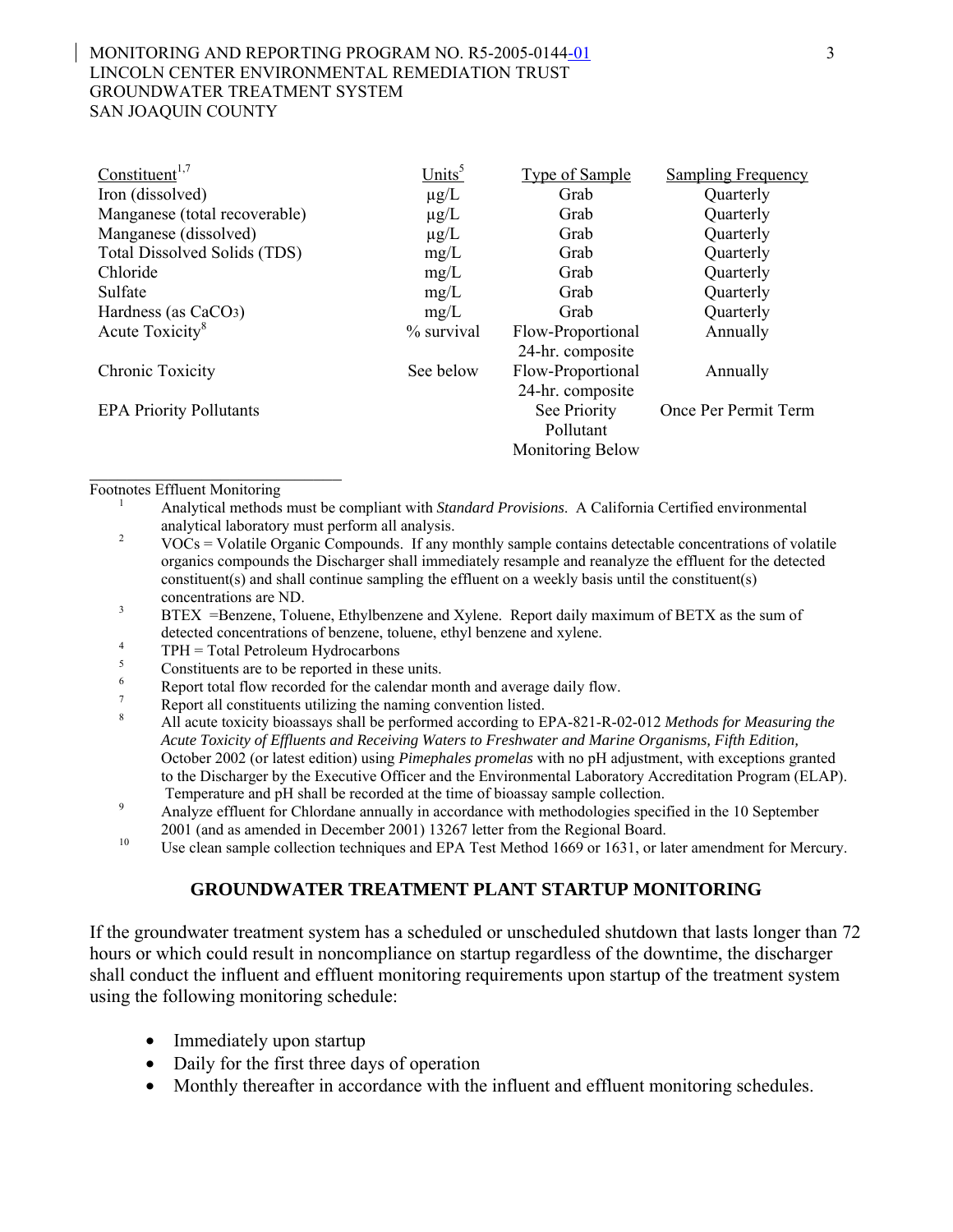#### MONITORING AND REPORTING PROGRAM NO. R5-2005-0144-01 4 LINCOLN CENTER ENVIRONMENTAL REMEDIATION TRUST GROUNDWATER TREATMENT SYSTEM SAN JOAQUIN COUNTY

#### **RECEIVING WATER MONITORING**

Receiving water samples shall be collected at the following sampling stations in Fourteen Mile Slough when water is present or flowing from sources other than the groundwater treatment system:

| Station | Description                                                           |
|---------|-----------------------------------------------------------------------|
| $R-001$ | 100 feet Upstream from Outfall to Fourteen Mile Slough                |
| $R-002$ | 200 feet Downstream from Outfall to Fourteen Mile Slough              |
| $R-003$ | Feather River Drive Bridge, approximately 5,500 feet downstream from  |
|         | the Outfall $(37^{\circ} 59' 48'' N, 121^{\circ} 21' 00'' W)$         |
| $R-004$ | Juggler's Island, approximately 6.4 miles downstream from the Outfall |
|         | $(37^{\circ} 59' 36'' N, 121^{\circ} 24' 48'' W)$                     |

All receiving For R-001 the sample location description should be noted on the data submittal. R-001, R-002 water samples shall be collected as grab samples:

| Constituent <sup>2,3</sup>                  | Units <sup>1</sup>      | Sampling Frequency |
|---------------------------------------------|-------------------------|--------------------|
| Specific Conductance (EC at $25^{\circ}$ C) | umhos/cm                | Monthly            |
| <b>PH</b>                                   | pH Units                | Quarterly          |
| Temperature                                 | $\circ$ F               | Quarterly          |
| Dissolved Oxygen                            | mg/L                    | Quarterly          |
| Chloride                                    | mg/L                    | Quarterly          |
| Total Dissolved Solids (TDS)                | mg/L                    | Quarterly          |
| Turbidity                                   | <b>NTU</b>              | Quarterly          |
| Hardness (as $CaCO3$ )                      | mg/L                    | Quarterly          |
| Barium (dissolved)                          | $\mu$ g/L               | Quarterly          |
| Iron (total recoverable and dissolved)      | $\mu$ g/L               | Quarterly          |
| Manganese (total recoverable and            | $\mu$ g/L               | Quarterly          |
| dissolved)                                  |                         |                    |
| Ammonia (as N)                              | $\mu$ g/L               | Quarterly          |
| Nitrate and Nitrite (as N)                  | $\mu$ g/L               | Quarterly          |
| Sulfate                                     | mg/L                    | Quarterly          |
| Chlordane                                   | $\mu$ g/L               |                    |
| <b>Priority Pollutants</b>                  | See Priority Pollutant  | Once per permit    |
|                                             | <b>Monitoring Below</b> | term               |

\_\_\_\_\_\_\_\_\_\_\_\_\_\_\_\_\_\_\_\_\_\_\_\_\_\_\_

Footnotes Receiving Water Monitoring<br>
<sup>1</sup> Constituents are to be reported in these units.<br>
<sup>2</sup> Report all constituents utilizing the naming convention listed.<br>
<sup>3</sup> Analytical methods must be compliant with *Standard Provis* analytical laboratory must perform all analysis. 4 Analyze R-001 for Chlordane quarterly at same time the Discharger samples its effluent for chlordane

in accordance with methodologies specified in the 10 September 2001 (and as amended in December 2001) 13267 letter from the Regional Board.

R-003 water samples shall be collected as grab samples and during sampling events tide stage and flow conditions shall be included with corresponding data submittals: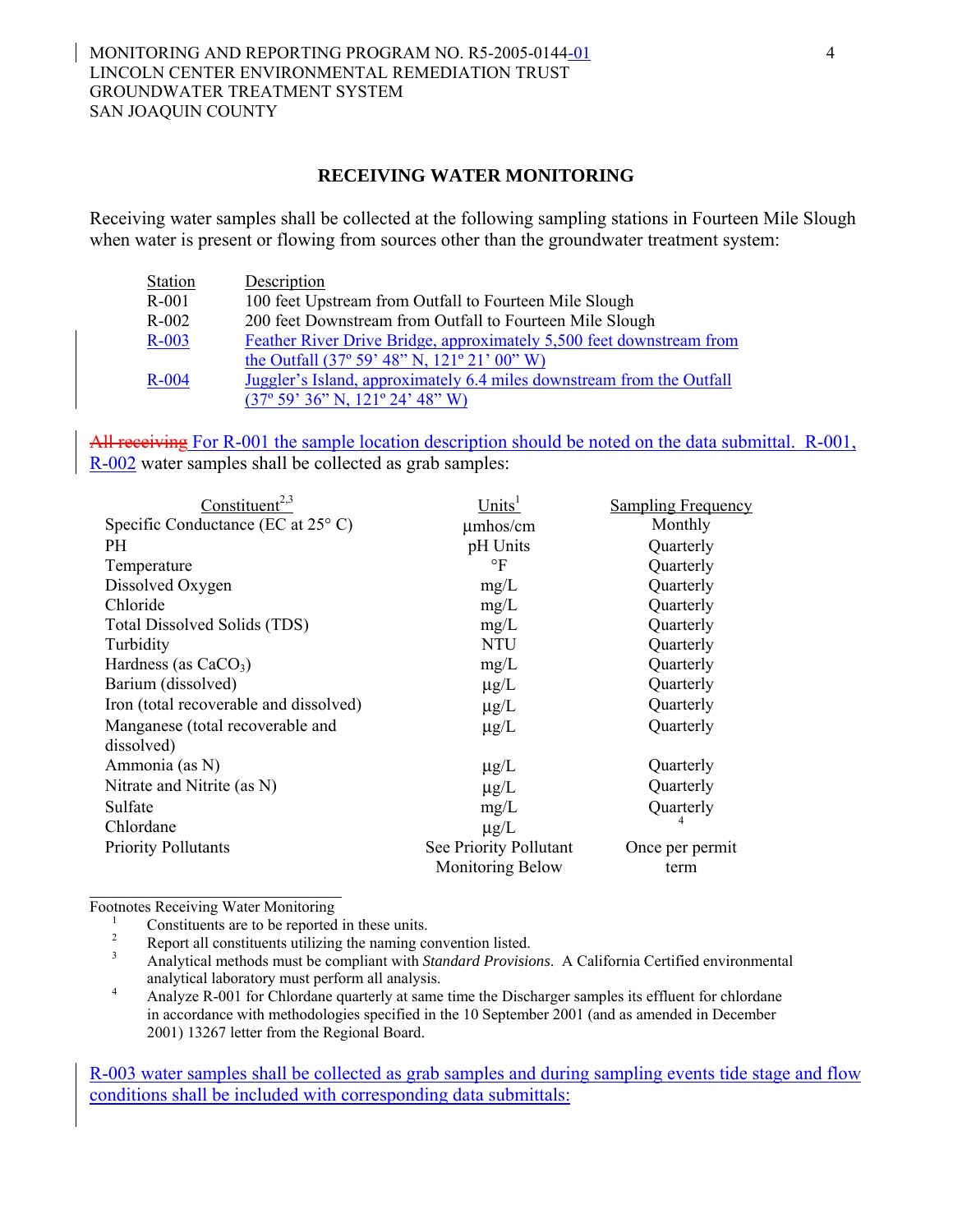#### MONITORING AND REPORTING PROGRAM NO. R5-2005-0144-01 5 LINCOLN CENTER ENVIRONMENTAL REMEDIATION TRUST GROUNDWATER TREATMENT SYSTEM SAN JOAQUIN COUNTY

| Constituent <sup>2,3</sup>                  | Units <sup>1</sup>     | <b>Sampling Frequency</b> |
|---------------------------------------------|------------------------|---------------------------|
| Specific Conductance (EC at $25^{\circ}$ C) | $\mu$ mhos/cm          | Quarterly                 |
| $\underline{pH}$                            | pH Units               | Quarterly                 |
| Temperature                                 | $\mathsf{P}\mathbf{F}$ | Quarterly                 |
| Arsenic (dissolved)                         | $\mu$ g/L              | Quarterly                 |
| Barium (dissolved)                          | $\mu$ g/L              | Quarterly                 |
|                                             |                        |                           |

Footnotes Receiving Water Monitoring<br>  $\frac{1}{2}$  Constituents are to be reported in these units.<br>
<u>Export all constituents utilizing the naming convention listed.</u><br>
Analytical methods must be compliant with *Standard Provi* analytical laboratory must perform all analysis.

R-004 water samples shall be collected as grab samples:

| $Constituent^{2,3}$                         | Units <sup>1</sup>     | <b>Sampling Frequency</b> |
|---------------------------------------------|------------------------|---------------------------|
| Specific Conductance (EC at $25^{\circ}$ C) | $\mu$ mhos/cm          | $1/Y$ ear                 |
| pH                                          | pH Units               | $1/Y$ ear                 |
| Temperature                                 | $\mathsf{P}\mathbf{F}$ | $1/Y$ ear                 |
| Arsenic (dissolved)                         | $\mu$ g/L              | $1/Y$ ear                 |
| Barium (dissolved)                          | $\mu$ g/L              | $1/Y$ ear                 |
|                                             |                        |                           |

Footnotes Receiving Water Monitoring<br>  $\frac{1}{2}$  Constituents are to be reported in these units.<br>
<u>Export all constituents utilizing the naming convention listed.</u><br>
Analytical methods must be compliant with *Standard Provi* analytical laboratory must perform all analysis.

*Visual Receiving Water Monitoring and Reporting Requirements* 

In conducting the receiving water sampling, a log shall be kept of the receiving water conditions. Attention shall be given to the presence of:

- 
- 
- 
- d. Aquatic life
- a. Floating or suspended matter e. Visible films, sheens coatings
- b. Discoloration f. Fungi, slimes, or objectionable growths
- c. Bottom deposits g. Potential nuisance conditions

Notes on receiving water conditions shall be summarized in the monitoring reports.

# **PRIORITY POLLUTANT MONITORING**

The State Water Resources Control Board (SWRCB) adopted the *Policy for Implementation of Toxics Standards for Inland Surface Waters, Enclosed Bays, and Estuaries of California* (known as the State Implementation Policy or SIP). The SIP states that the Regional Boards will require periodic monitoring for pollutants for which criteria or objectives apply and for which no effluent limitations have been established. Accordingly, the Regional Board is requiring, as part of this Monitoring and Reporting Program, that the Discharger conduct **effluent monitoring (at D-001) and receiving water**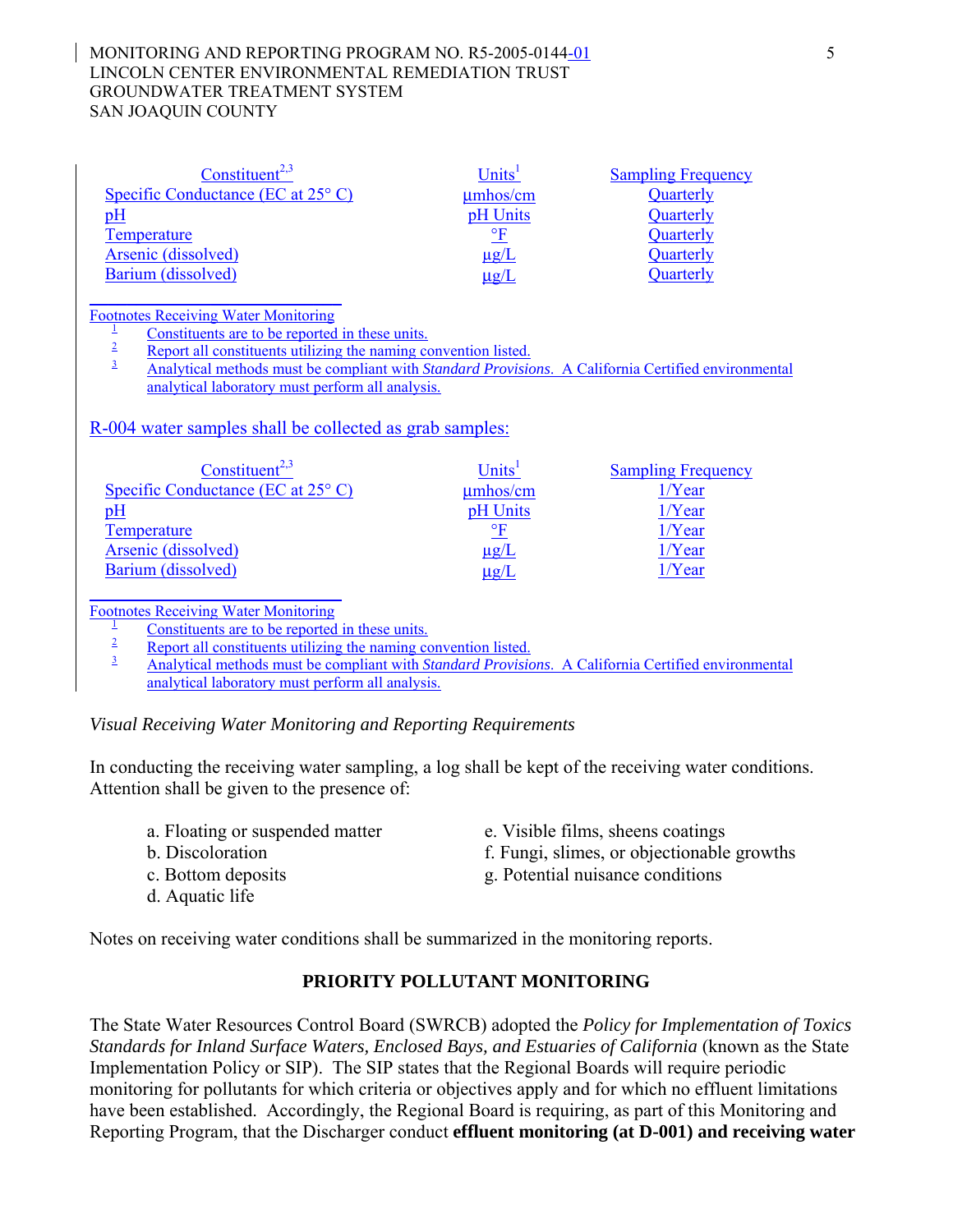**monitoring (at R-001)** of priority pollutants **one time no more than 365 days and no less than 180 days prior to expiration of this Order**. The list of priority pollutants and required minimum levels (MLs) (or criterion quantitation limits) is included as **Attachment C**. The Discharger must analyze **pH and hardness** at the same time as priority pollutants.

All analyses shall be performed at a laboratory certified by the California Department of Health Services. The laboratory is required to submit the Minimum Level (ML) and the Method Detection Limit (MDL) with the reported results for each constituent. The MDL should be as close as practicable to the USEPA MDL determined by the procedure found in 40 CFR Part 136. The discharger shall report the results of analytical determinations for the presence of chemical constituents in a sample using the following reporting protocols required in Section 2.4.4, *Policy for Implementation of Toxic Standards for Inland Surface Waters, Enclosed Bays, and Estuaries of California*, 2000:

- 1. Sample results greater than or equal to the reported ML shall be reported as measured by the laboratory (i.e., the measured chemical concentration in the sample).
- 2. Sample results less than the reported ML, but greater than or equal to the laboratory's MDL, shall be reported as "Detected, but Not Quantified," or DNQ. The \*estimated chemical concentration of the sample shall also be reported.

For the purposes of data collection, the laboratory shall write the estimated chemical concentration next to DNQ as well as the words "Estimated Concentration" (may be shortened to "Est. Conc."). The laboratory may, if such information is available, include numerical estimates of the data quality for the reported result. Numerical estimates of data quality may be percent accuracy (+ a percentage of the reported value), numerical ranges (low to high), or any other means considered appropriate by the laboratory.

3. Sample results less than the laboratory's MDL shall be reported as "Not Detected," or ND.

# **THREE SPECIES CHRONIC TOXICITY TESTING**

Chronic toxicity monitoring shall be conducted to determine whether the effluent is contributing toxicity to the receiving water. The testing shall be conducted as specified in EPA-821-R-02-013*, Short-Term Methods for Estimating the Chronic Toxicity of Effluents and Receiving Waters to Freshwater Organisms,* Fourth Edition, October 2002. Twenty-four hour composite samples shall be representative of the volume and quality of the discharge. Time of collection samples shall be recorded. Dilution and control waters should be obtained from an area unaffected by the discharge in the receiving water. Since there are periods of limited or no flow in Fourteen Mile Slough upstream or at the point of discharge, standard laboratory dilution water may be used. The sensitivity of the test organisms to a reference toxicant shall be determined concurrently with each bioassay and reported with the test results. Both the reference toxicant and effluent test must meet all test acceptability criteria as specified in the chronic manual. If the test acceptability criteria are not achieved, then the Discharger must re-sample and re-test within 14 days.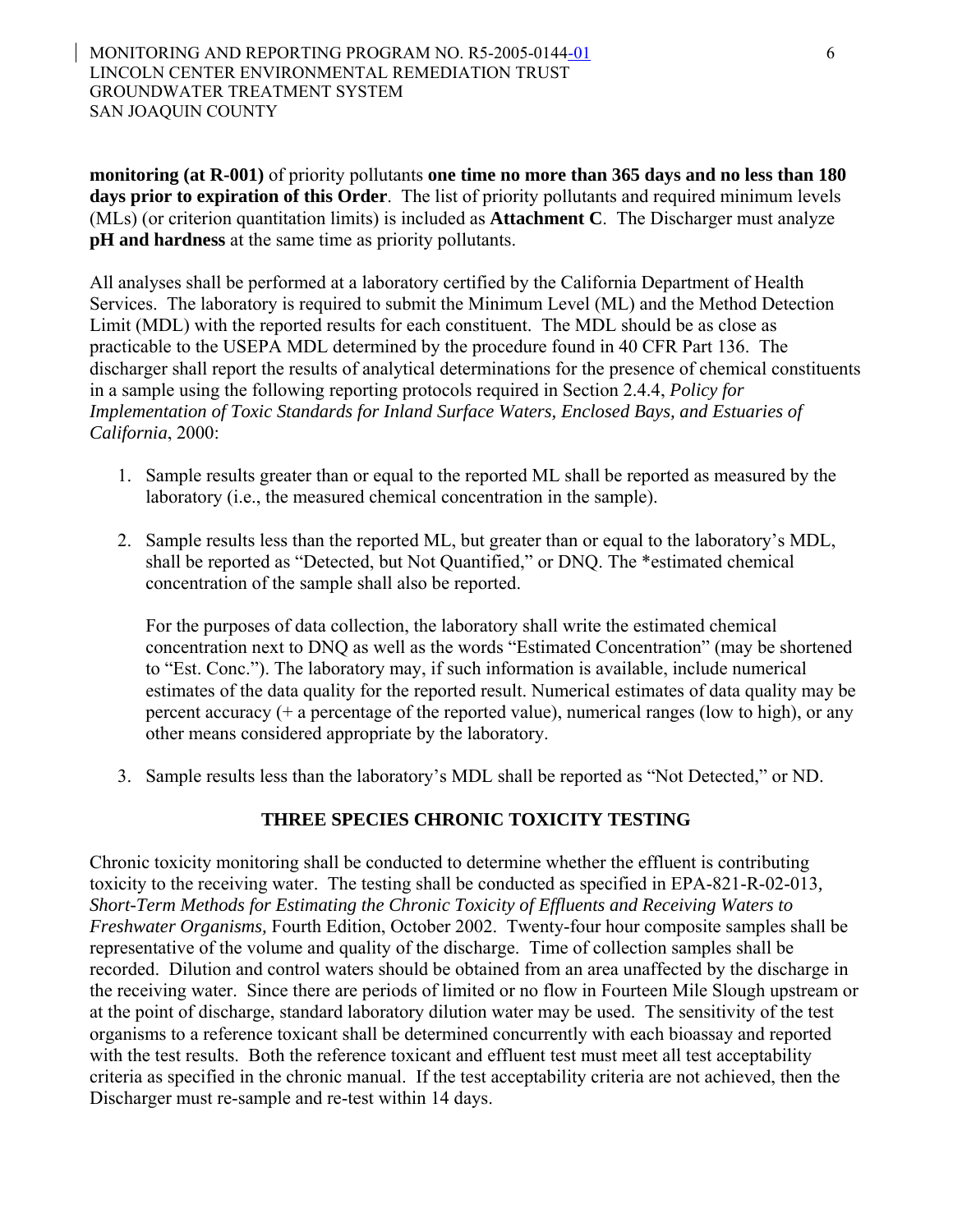#### MONITORING AND REPORTING PROGRAM NO. R5-2005-0144-01 7 LINCOLN CENTER ENVIRONMENTAL REMEDIATION TRUST GROUNDWATER TREATMENT SYSTEM SAN JOAQUIN COUNTY

Chronic toxicity monitoring shall include the following:

| Species:<br>Frequency:<br>Dilution: | Annually |           |                   |      |       | Pimephales promelas, Ceriodaphnia dubia and Selenastrum capriconicutum |                |
|-------------------------------------|----------|-----------|-------------------|------|-------|------------------------------------------------------------------------|----------------|
|                                     |          |           | Dilutions $(\% )$ |      |       | Controls                                                               |                |
|                                     | 100      | <u>50</u> | 25                | 12.5 | 6.25  |                                                                        |                |
|                                     |          |           |                   |      |       | Fourteen-                                                              | Lab            |
|                                     |          |           |                   |      |       | Mile Slough                                                            |                |
|                                     |          |           |                   |      |       | Water                                                                  | Water          |
| $%$ Effluent                        | 100      | 50        | 25                | 12.5 | 6.25  | $\theta$                                                               | $\overline{0}$ |
| % Dilution                          | $\theta$ | 50        | 75                | 87.5 | 93.75 | 100                                                                    | $\overline{0}$ |
| Water <sup>1</sup>                  |          |           |                   |      |       |                                                                        |                |
| $\%$ Lab Water <sup>2</sup>         | $\theta$ | 0         | $\theta$          | 0    |       | 0                                                                      | 100            |

<sup>1</sup> Dilution water shall be receiving water from Fourteen Mile Slough taken upstream from the discharge point, or standard laboratory dilution water. The dilution series may be altered upon approval of

Regional Board staff.<br><sup>2</sup> Lab water shall meet EPA protocol requirements.

## **REPORTING SCHEDULE AND REQUIREMENTS**

Monitoring reports shall be submitted to the Regional Board by the **first day** of the second month following sample collection.Semi-annual and annual monitoring results shall be submitted by the first day of the second month following each calendar semi-annual period, and year, respectively.

In reporting the monitoring data, the Discharger shall arrange the data in tabular form so that the date, the constituents, and the concentrations are readily discernible. The data shall be summarized in such a manner to illustrate clearly whether the discharge complies with waste discharge requirements. The highest daily maximum for the month, monthly and weekly averages, and medians, and should be determined and recorded.

If the Discharger monitors any pollutant at the locations designated herein more frequently than is required by this Order, the results of such monitoring shall be included in the calculation and reporting of the values required in the discharge monitoring report form. Such increased frequency shall be indicated on the discharge monitoring report form.

By **30 January** of each year, the Discharger shall submit a written report to the Executive Officer containing the following:

*a. The names and telephone numbers of persons to contact regarding the plant for emergency and routine situations*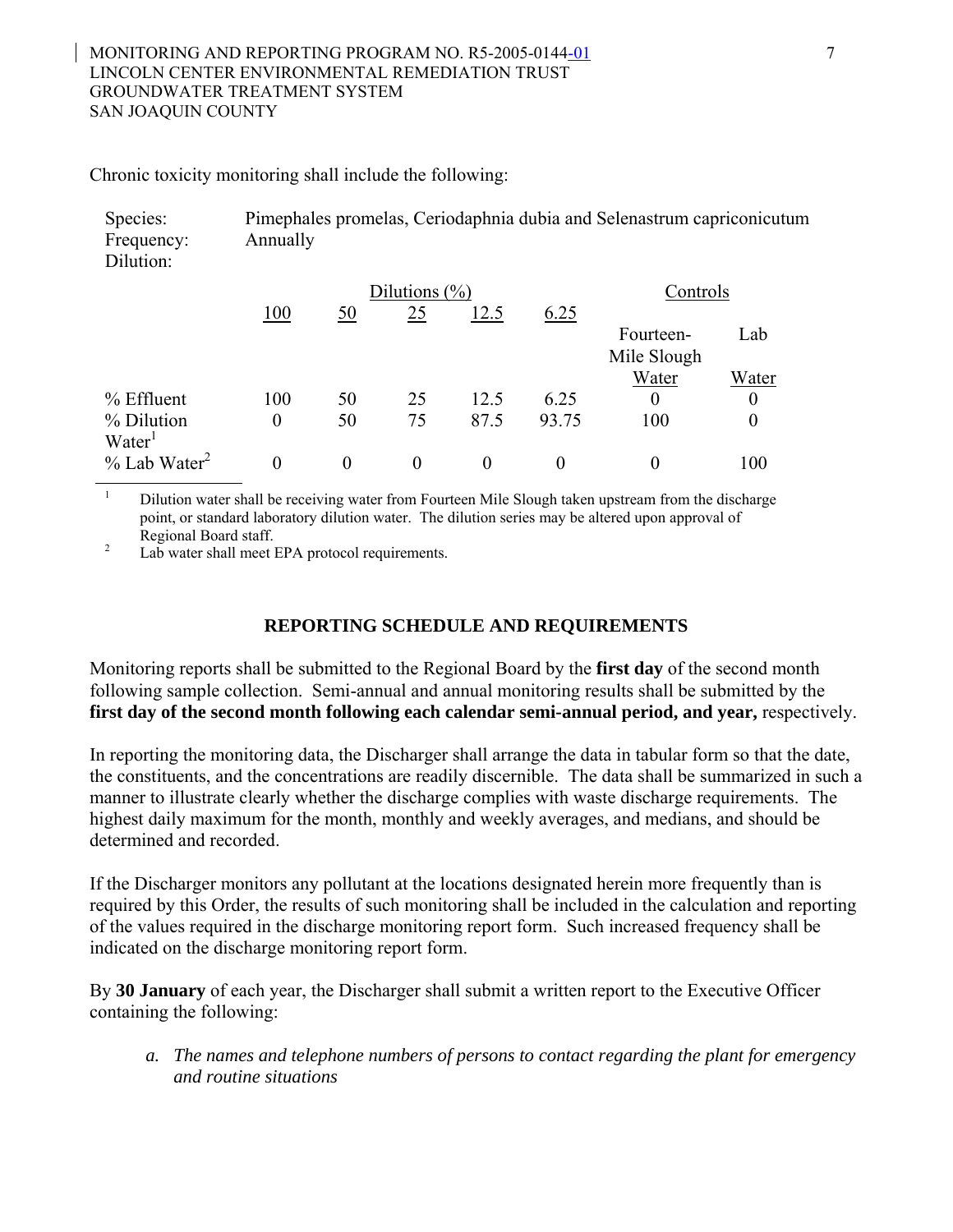- *b. A statement certifying when the flow meter and other monitoring instruments and devices were last calibrated, including identification of who performed the calibration (Standard Provision C.6).*
- *c. A statement certifying whether the current operation and maintenance manual, and contingency plan, reflect the groundwater treatment plant as currently constructed and operated, and the dates when these documents were last revised and last reviewed for accuracy.*

The Discharger may also be requested to submit an annual report to the Regional Board with both tabular and graphical summaries of the monitoring data obtained during the previous year. Any such request shall be made in writing. The report shall discuss the compliance record. If violations have occurred, the report shall also discuss the corrective actions taken and planned to bring the discharge into full compliance with the waste discharge requirements.

All reports submitted in response to this Order shall comply with the signatory requirements of Standard Provision D.6.

The Discharger shall implement the above monitoring program on the first day of the month following effective date of this Order.

The Discharger shall implement the above monitoring program as of the date of this Order.

*Original Signed by*  Ordered by: THOMAS R. PINKOS, Executive Officer

21 October 2005

(Date)

Tt/JME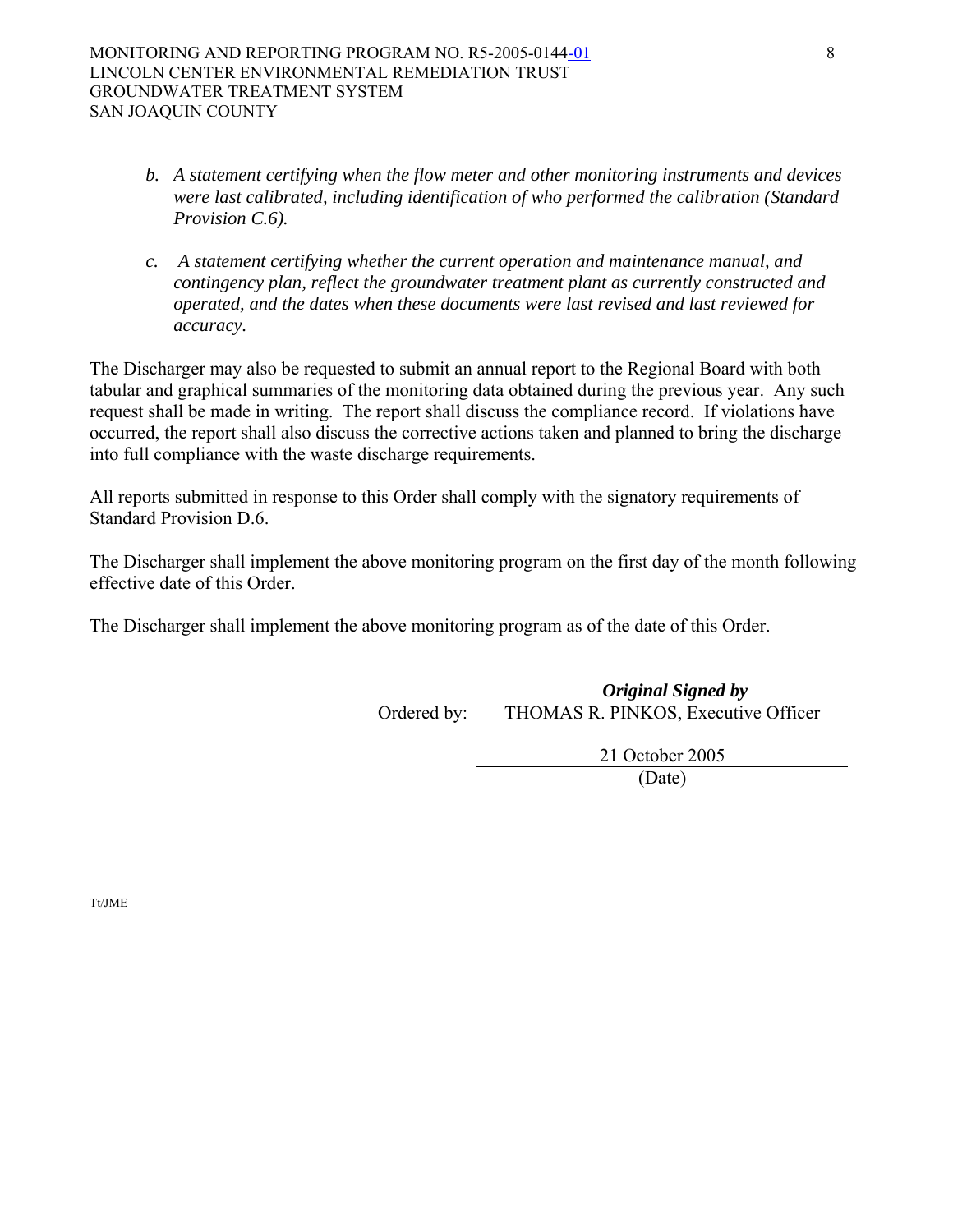#### **INFORMATION SHEET**

# ORDER NO. R5-2005-0144-01 NPDES NO. CA0084255 LINCOLN CENTER ENVIRONMENTAL REMEDIATION TRUST GROUNDWATER TREATMENT SYSTEM SAN JOAQUIN COUNTY

#### **BACKGROUND INFORMATION**

As part of a settlement of legal proceedings in the United States District Court, Eastern District of California, the Lincoln Center Environmental Remediation Trust (Discharger) was created to manage environmental remediation activities at the Lincoln Center Site in the city of Stockton, San Joaquin County, California. The Discharger owns and operates a ground water extraction and treatment system to remove volatile organic compounds (VOCs), petroleum products, and lead from ground water. The treatment system is designed for a flow 430,000 gpd (0.43 mgd) of extracted groundwater, and operates at an average flow of 0.25 mgd. The Discharger submitted a Report of Waste Discharge, dated 14 February 2003, and applied for a permit renewal to discharge waste under the National Pollutant Discharge Elimination System (NPDES). Supplemental information was submitted on 6 February 2004.

Influent to the treatment unit consists of extracted/purged groundwater, drilling fluids, equipment decontamination fluids, as well as investigation derived residual fluids generated during the ongoing investigation, remediation, and monitoring activities. The influent will be treated by air stripping and granular activated carbon and discharged to a storm drain in the City of Stockton. Activated carbon of the treatment unit will be either regenerated or disposed of off-site.

Based on historical monitoring data, pollutants of concern in the influent groundwater to the treatment system that were addressed under the previous Order 99-062 include tetrachloroethylene (PCE), trichlorethylene (TCE), cis-1,2-dichloroethylene (DCE), methylene chloride, 1,2-dichloroethane (1,2- DCA), benzene, toluene, xylene, ethylbenzene, lead and methyl tertiary-butyl ether (MTBE). The treatment unit is designed and operated to remove these constituents to non-detectable concentrations.

#### RECEIVING WATER AND BENEFICIAL USES

Effluent from the treatment unit is discharged to the storm sewer system that is owned and operated by San Joaquin County. The storm sewer system discharges to the Fourteen Mile Slough. Fourteen Mile Slough is part of the Sacramento-San Joaquin Delta (Delta). The beneficial uses of the Delta as identified in Table II-1 of the Basin Plan are domestic and municipal supply (MUN), agricultural supply irrigation and stock watering (AGR), industrial service supply (IND), industrial process supply (PRO), water contact recreation (REC-1), non-contact water recreation (REC-2); navigation (NAV); warm freshwater habitat (WARM), cold freshwater habitat (COLD), migration of aquatic organisms (MIGR), spawning (SPWN), and wildlife habitat (WILD).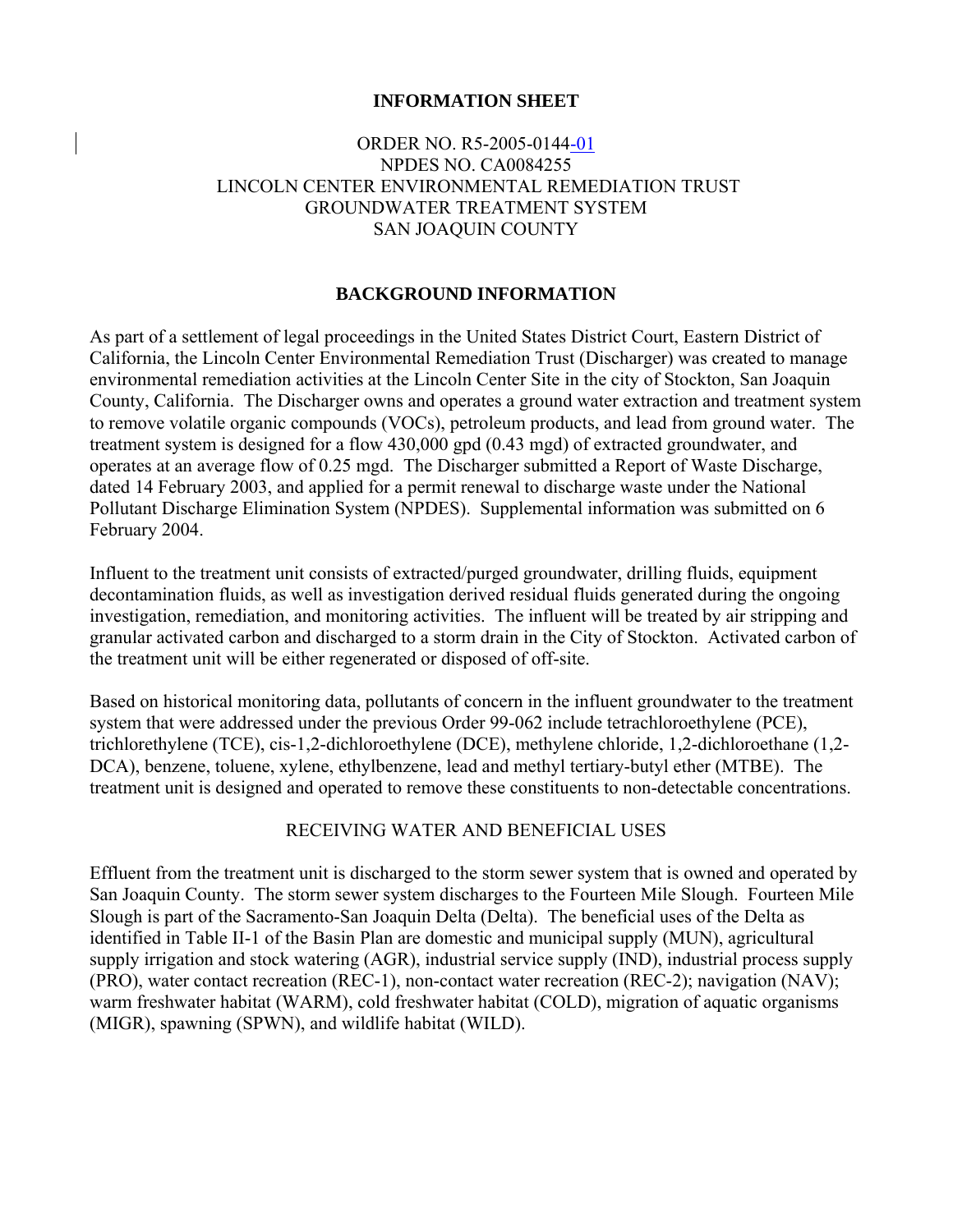#### INFORMATION SHEET NO. R5-2005-0144-01 2 LINCOLN CENTER ENVIRONMENTAL REMEDIATION TRUST GROUNDWATER TREATMENT SYSTEM SAN JOAQUIN COUNTY

#### RECEIVING WATER QUALITY, 303D LISTED CONSTITUENTS

CWA Section 303(d) addresses waters that have not attained the CWA national goal of "fishable, swimmable" by requiring states to identify these impaired water bodies and develop total maximum daily loads (TMDLs) for them, with oversight from USEPA. A TMDL is a quantitative assessment of water quality problems, contributing sources, and load reductions or control actions needed to restore and protect bodies of water.

Fourteen Mile Slough is within the Eastern Portion of the Delta that is listed as an impaired water body pursuant to Section 303(d) of the CWA. The list of pollutants for which the Sacramento-San Joaquin Delta (eastern portion) are impaired appears on a list (the "California 303(d) List"), which was updated in 2002 and approved by the State Board in February 2003. Pollutants identified on the California 303(d) List as impairing are: chlorpyrifos, DDT, diazinon, Group A Pesticides, mercury and unknown toxicity. Requirements of this Order address these constituents.

#### REASONABLE POTENTIAL ANALYSIS (RPA)

The Discharger received a letter on 10 September 2001 from the Central Valley Regional Water Quality Control Board (Regional Board) Executive Officer (EO) under the authority of CWC 13267 directing it to conduct a water quality monitoring study to determine if its discharge contains pollutants that are or may be discharged at levels that will cause or have a reasonable potential to cause, or contribute to an in-stream excursion above a narrative or numerical water quality standard. The Discharger submitted a schedule to conduct this study between 2003 and 2004, submitting its final report on 15 May 2004.

The discharger conducted four sampling events on 29 May 2003, 7 October 2003, 3 December 2003 and 18 February 2004. Samples were collected of the effluent from the treatment system and the receiving water and analyzed for all CTR and non-CTR constituents as directed by the 13267 letter. A Reasonable Potential Analysis (RPA) in accordance with the *Policy for Implementation of Toxics Standards for Inland Surface Waters, Enclosed Bays, and Estuaries of California* (known as the SIP) for CTR constituents, and the *Technical Support Document for Water Quality Based Toxics Control* (EPA/505/2-90-001) (TSD) for non-CTR constituents was conducted on the data to determine whether the discharge will cause, have the reasonable potential to cause, or contribute to an in-stream excursion above a narrative or numerical water quality standard. Based on information submitted as part of the application, in studies, and as directed by monitoring and reporting programs the Regional Board finds that the discharge does have a reasonable potential to cause or contribute to an in-stream excursion above a water quality standard for the following CTR constituents: arsenic, copper, hexavalent chromium (chromium VI), lead, mercury, bis(2-Ethylhexyl) phthalate (DEHP), and for the following non-CTR constituents: barium, iron, manganese, chloride, ammonia, specific conductance, and total dissolved solids (TDS). Table 1 of Attachment D provides a summary of the water quality criteria used to determine the reasonable potential for these constituents. Table 2 of Attachment D provides a summary of the results of the RPA for CTR constituents and Table 3 of Attachment D provides a summary of how the projected maximum effluent concentration (MEC) was calculated for non-CTR constituents for use in the RPA.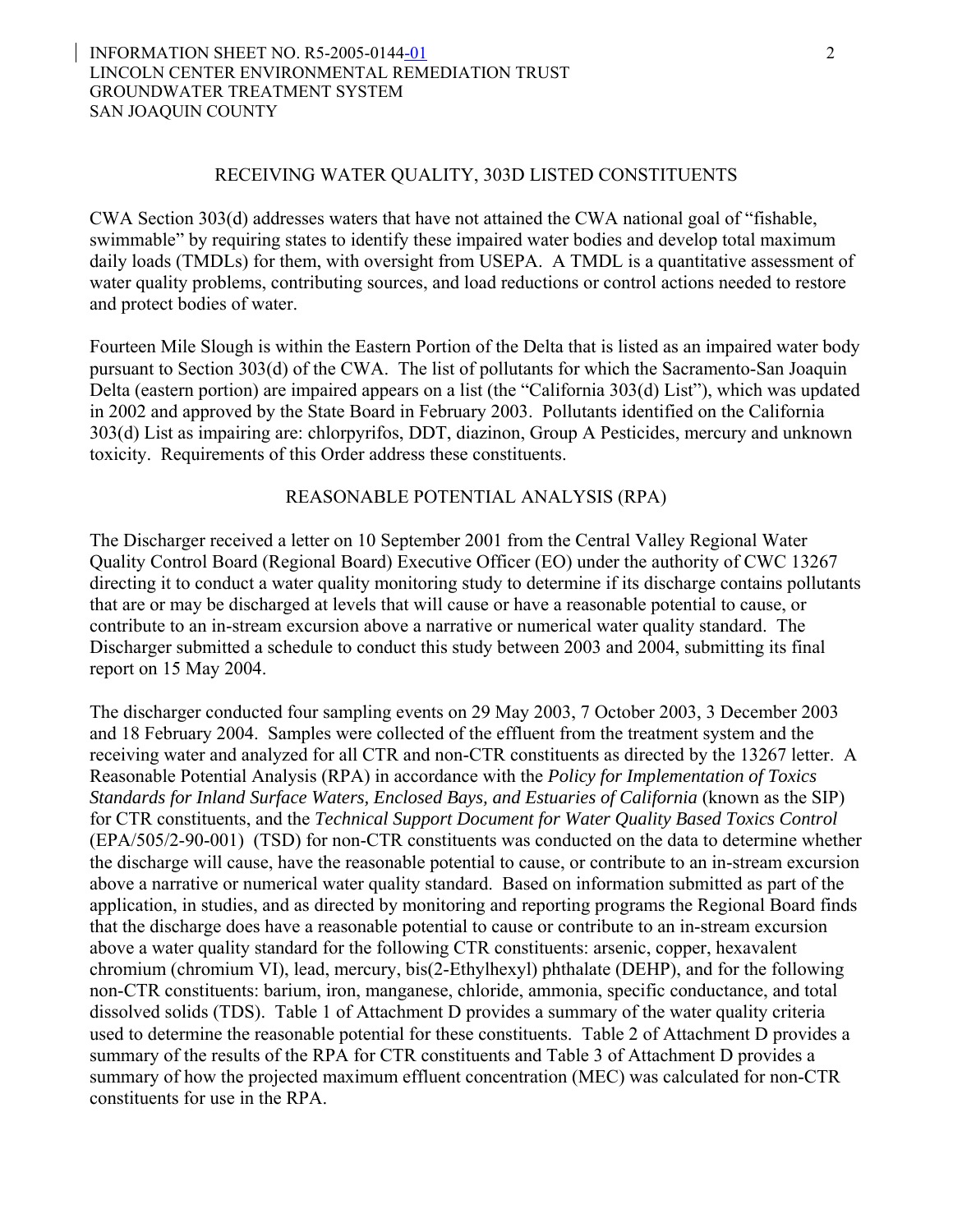#### INFORMATION SHEET NO. R5-2005-0144-01 3 LINCOLN CENTER ENVIRONMENTAL REMEDIATION TRUST GROUNDWATER TREATMENT SYSTEM SAN JOAQUIN COUNTY

#### **EFFLUENT LIMITATIONS**

#### **Final Effluent Limitation Calculations:**

Federal regulations require effluent limitations for all pollutants that are or may be discharged at a level that will cause or have the reasonable potential to cause, or contribute to an in-stream excursion above a narrative or numerical water quality standard. When the Regional Board determines there is reasonable potential for a constituent but data are insufficient to calculate an effluent limit the Regional Board will establish interim requirements, including monitoring, for the constituent and shall reopen an order as needed to establish final effluent limits pending the analysis of the data collected through the interim requirements.

As discussed in the Findings of this Order, final effluent limitations and interim effluent limits, when applicable, are being implemented through this Order for constituents determined to have either reasonable potential to cause or contribute to an exceedance of an applicable water quality criteria or those detected in concentrations in the receiving water that exceed applicable water quality criteria. The discussions contained in the applicable findings provide the justification and bases for the Regional Board's action. The following are intended to supplement the information in the findings.

#### **Priority Pollutants:**

For Priority Pollutants a Reasonable Potential Analysis (RPA) was conducted in accordance with either the SIP or the *Technical Support Document for Water Quality Based Toxics Control* (EPA/505/2-90-001) (TSD). The USEPA adopted the NTR and the CTR, which contain water quality standards applicable to this discharge and the SIP contains guidance on implementation of the NTR and CTR. As noted in Section 1.1 of the SIP, "Designated beneficial uses to which (federal) aquatic life criteria or objectives would apply include, but are not necessarily limited to warm freshwater habitat (WARM), cold freshwater habitat (COLD), and estuarine habitat (EST). Designated beneficial uses to which (federal) human health criteria/objectives would apply include, but are not necessarily limited to, municipal and domestic supply (MUN) and water contact recreation (REC-1)." Section 1.3 of the SIP requires a water quality based effluent limitation when the maximum effluent concentration (MEC) or observed maximum receiving water background concentration (B) of a priority pollutant exceeds an appropriate CTR/NTR pollutant criterion or more stringent criterion as described in Section 1.1 of the SIP. When considering other pollutant criteria outside the CTR/NTR and scope of the SIP, the Regional Board has considered that the TSD recommends a water quality-based effluent limit when the projected MEC exceeds an applicable and appropriate pollutant criterion.

Final water quality-based effluent limitations have been established for arsenic, copper, chromium VI, lead, and mercury. These limitations were calculated in accordance with procedures established Section 1.4.B steps 1 through 7 of the SIP.

#### **Non-CTR Pollutants**

For non-priority pollutants, the RPA was conducted in accordance with the *Technical Support Document for Water Quality Based Toxics Control* (EPA/505/2-90-001) (TSD). For each pollutant, a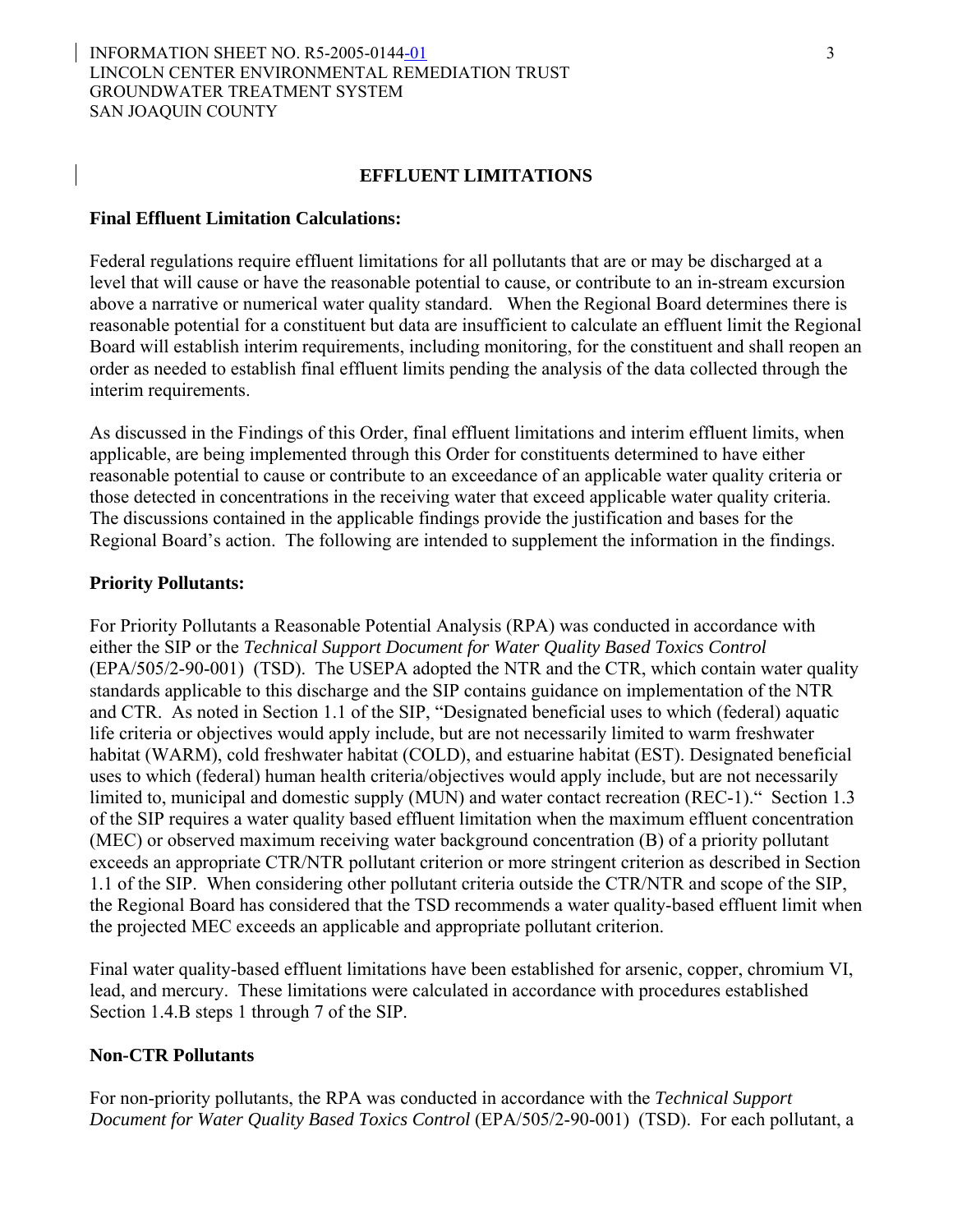#### INFORMATION SHEET NO. R5-2005-0144-01 4 LINCOLN CENTER ENVIRONMENTAL REMEDIATION TRUST GROUNDWATER TREATMENT SYSTEM SAN JOAQUIN COUNTY

projected MEC was determined by multiplying the maximum observed effluent concentration in the data set by a reasonable potential multiplying factor that accounts for statistical variation. The multiplying factor (for 99% confidence level and 99% probability basis) was dependent on the coefficient of variation (CV) and number of reported effluent sample results. This projected MEC was then compared to the appropriate water quality criterion. Based upon this RPA, final water quality-based effluent limitations have been established for barium, iron, manganese, ammonia, and specific conductance. These limitations were established in accordance with procedures established in Chapter 5 of the TSD. Based on the dilution study conducted by the Discharger, final water qualitybased effluent limitations have been established for barium. This limitation was calculated in accordance with procedures established Section 1.4 of the SIP.

#### **30-day Median vs. Monthly Median**

Order 98-062 established technology-based 30-Day Median and Daily Maximum effluent limitations. During the term of Order 98-062 Regional Board staff and the Discharger interpreted the 30-Day Median as a monthly median to determine compliance with effluent limitations. Effluent limitations contained in Order 98-062 were established based on the groundwater treatment system's capability to remove pollutants from groundwater to non-detectable concentrations. In accordance with Section 2.4.5 of the Policy for Implementation of Toxics Standards for Inland Surface Waters, Enclosed Bays, and Estuaries of California (SIP), when a data set contains one or more non-detect value compliance determinations shall be based on the monthly median. The SIP approach is consistent with the approach taken by staff to evaluate compliance with Order 98-062. To ensure consistency with the SIP and Order 98-062, this Order establishes Monthly Median limitations for VOCs regulated by the previous Order 98-062, and Monthly Average and Daily Maximum effluent limitations for all other constituents.

#### **Mass-based Limitations**

All mass-based effluent limitations are calculated using the following equation:

$$
X\frac{\mu g}{l} \times 10^{-3} \frac{g}{\mu g} \times Flow\frac{mgals}{day} \times 8.34 = Y\frac{lbs}{day}
$$

$$
\overline{\text{or}}
$$

$$
X \frac{mg}{l} \times Flow(mgd) \times 8.34 = Y \frac{lbs}{day}
$$

where

 $X =$  Concentration-based Effluent Limitation  $Y =$  Mass-based Effluent Limitation  $Flow = million$  gallons per day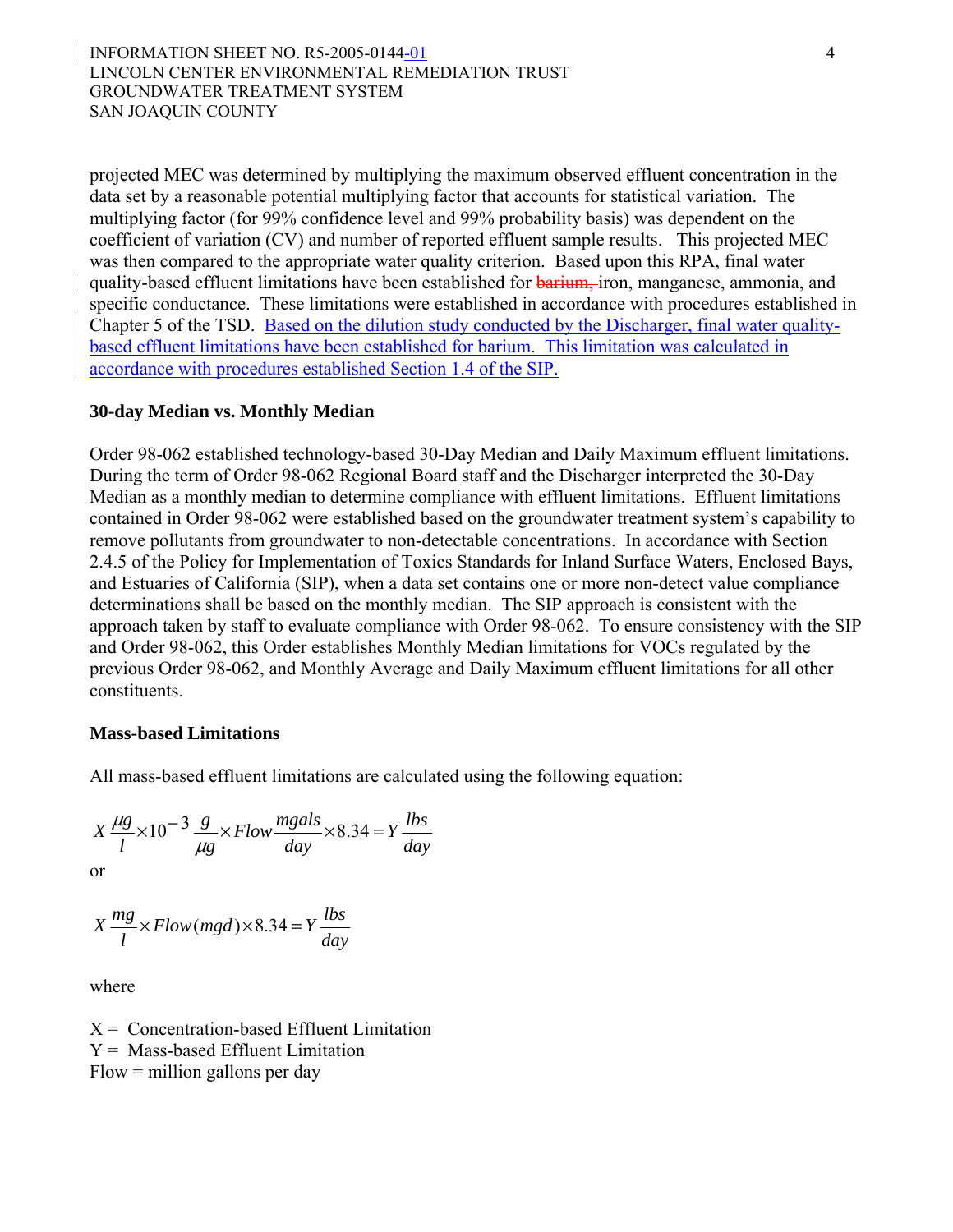#### INFORMATION SHEET NO. R5-2005-0144-01 5 LINCOLN CENTER ENVIRONMENTAL REMEDIATION TRUST GROUNDWATER TREATMENT SYSTEM SAN JOAQUIN COUNTY

#### **Technology-Based Effluent Limitations**

Previous Order 98-062 established technology-based effluent limitations for PCE, TCE, DCE, methylene chloride, 1,2-DCA (hereafter referred to as volatile organic compounds (VOCs)), total VOCs, benzene, toluene, ethylbenzene, xylene, BETX, and total petroleum hydrocarbons (TPH).

**VOCs, total VOCs, benzene, toluene, ethylbenzene, xylene, BETX and TPH** – Previous Order 98-062 Order implemented technology-based limits for these constituents that are protective of water quality; therefore, this Order carries over these effluent limitations. Justifications for this action are provided in the Findings of this Order.

**MTBE** – The previous Order 98-062 established a technology-based limit of 35 µg/l (monthly average) for MTBE. Based on monitoring data submitted by the Discharger, MTBE was analyzed in 57 water quality samples, the median concentration was less than  $0.5 \mu g/L$ , the average concentration of the detected concentrations was 1.2 µg/L and the highest concentration was 4.1 µg/L. Of the 57 samples, 50 were reported as non-detect (ND). As discussed in the Findings of this Order, the Secondary Maximum Contaminant Level (MCL)-Consumer Acceptance Limit for MTBE is 5 µg/L. Discharges from the groundwater treatment system consistently achieve concentrations of MTBE at less than 5 µg/L. Based on the monitoring data the discharge does not have a reasonable potential to cause or contribute to an in-stream excursion above a water quality standard for MTBE. Since MTBE has been detected in the effluent at concentrations approaching the Secondary MCL, this Order includes a requirement for continued monitoring.

#### **Water Quality-Based Effluent Limitations**

#### **Dilution**

The CWA directs states to adopt water quality standards to protect the quality of its waters. USEPA's current water quality standards regulation authorizes states to adopt general policies, such as mixing zones, to implement state water quality standards (40 CFR 122.44 and 122.45). The USEPA allows states to have broad flexibility in designing its mixing zone policies. Primary policy and guidance on determining mixing zone and dilution credits is provided by the *Policy for Implementation of Toxics Standards for Inland Surface Waters, Enclosed Bays and Estuaries of California* (State Implementation Policy or SIP) and the Basin Plan. If no procedure applies in the SIP or the Basin Plan, then the Regional Water Board may use the USEPA *Technical Support Document for Water Quality-Based Toxics Control* (EPA/505/2-90-001) (TSD).

The allowance of mixing zones by the Regional Water Board is discussed in the Basin Plan, Policy for Application of Water Quality Objectives, which states in part, "*In conjunction with the issuance of NPDES and storm water permits, the Regional Board may designate mixing zones within which water quality objectives will not apply provided the discharger has demonstrated to the satisfaction of the Regional Board that the mixing zone will not adversely impact beneficial uses. If allowed, different mixing zones may be designated for different types of objectives, including, but not limited to, acute aquatic life objectives, chronic aquatic life objectives, human health objectives, and acute and chronic whole effluent toxicity objectives, depending in part on the averaging period over which the objectives*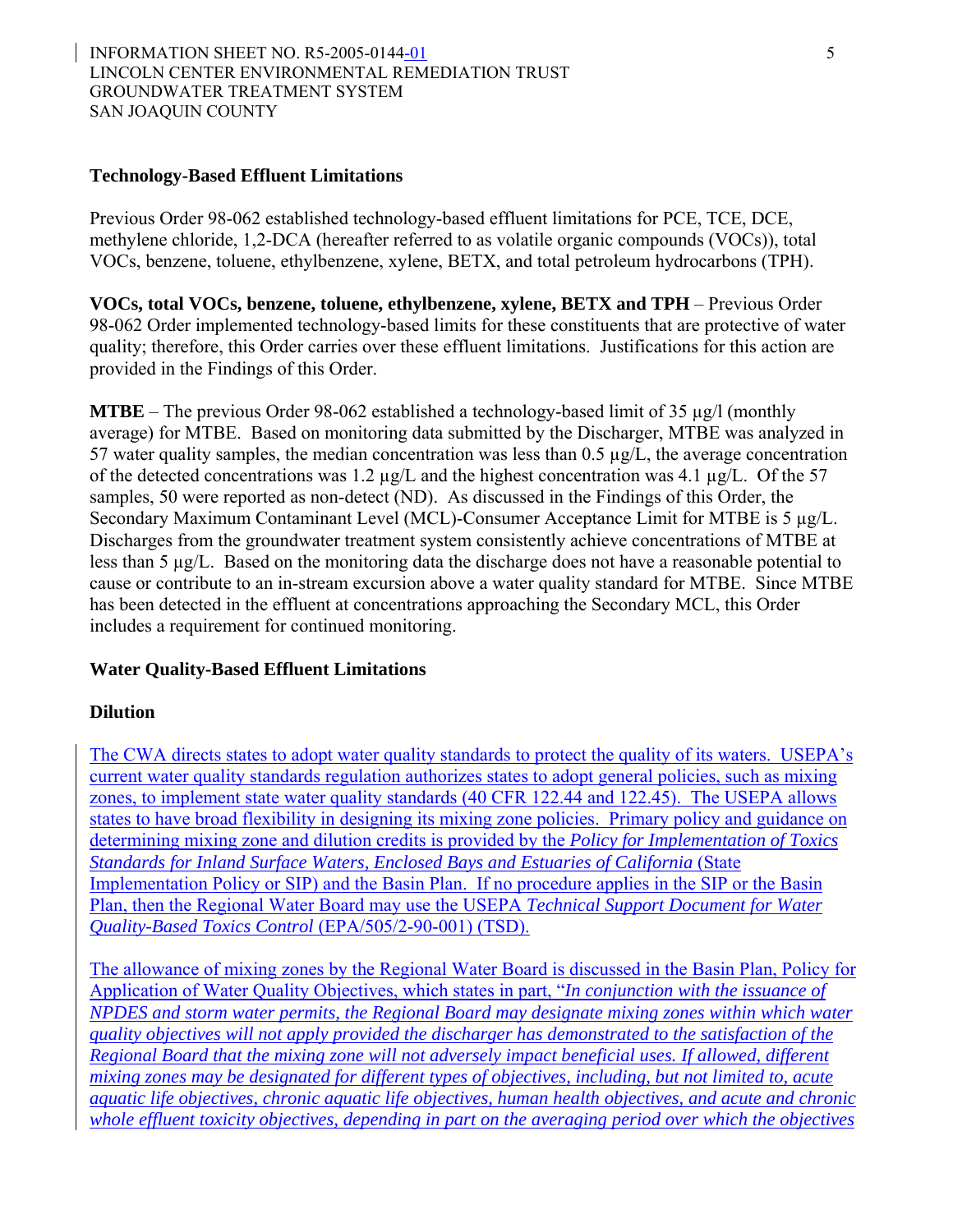*apply. In determining the size of such mixing zones, the Regional Board will consider the applicable procedures and guidelines in the EPA's Water Quality Standards Handbook and the [TSD]. Pursuant to EPA guidelines, mixing zones designated for acute aquatic life objectives will generally be limited to a small zone of initial dilution in the immediate vicinity of the discharge.*"

Section 1.4.2 of the SIP states, in part, "…*with the exception of effluent limitations derived from TMDLs, in establishing and determining compliance with effluent limitations for applicable human health, acute aquatic life, or chronic aquatic life priority pollutant criteria/objectives or the toxicity objective for aquatic life protection in a basin plan, the Regional Board may grant mixing zones and dilution credits to dischargers ... The applicable priority pollutant criteria and objectives are to be met throughout a water body except within any mixing zone granted by the Regional Board. The allowance of mixing zones is discretionary and shall be determined on a discharge-by-discharge basis. The Regional Board may consider allowing mixing zones and dilution credits only for discharges with a physically identifiable point of discharge that is regulated through an NPDES permit issued by the Regional Board*."

For completely-mixed discharges, the Regional Water Board may grant a mixing zone and apply a dilution credit in accordance with Section 1.4.2.1 of the SIP. For incompletely-mixed discharges, the Discharger must perform a mixing zone study to demonstrate to the Regional Water Board that a dilution credit is appropriate. In granting a mixing zone, the SIP states that a mixing zone shall be as small as practicable, and meet the conditions provided in Section 1.4.2.2 as follows:

"*A mixing zone shall be as small as practicable. The following conditions must be met in allowing a mixing zone:* 

*A: A mixing zone shall not:* 

*(1) compromise the integrity of the entire water body;* 

*(2) cause acutely toxic conditions to aquatic life passing through the mixing zone;* 

*(3) restrict the passage of aquatic life;* 

*(4) adversely impact biologically sensitive or critical habitats, including, but not limited* 

*to, habitat of species listed under federal or State endangered species laws;* 

*(5) produce undesirable or nuisance aquatic life;* 

*(6) result in floating debris, oil, or scum;* 

*(7) produce objectionable color, odor, taste, or turbidity;* 

*(8) cause objectionable bottom deposits;* 

*(9) cause nuisance;* 

*(10) dominate the receiving water body or overlap a mixing zone from different outfalls; or* 

*(11) be allowed at or near any drinking water intake. A mixing zone is not a source of drinking water. To the extent of any conflict between this determination and the Sources of Drinking Water Policy (Resolution No. 88-63), this SIP supersedes the provisions of that policy.*"

The Discharger conducted a mixing zone study to determine if the discharge would be "completelymixed.". The SIP defines a completely mixed discharge as, "…not more than a 5 percent difference,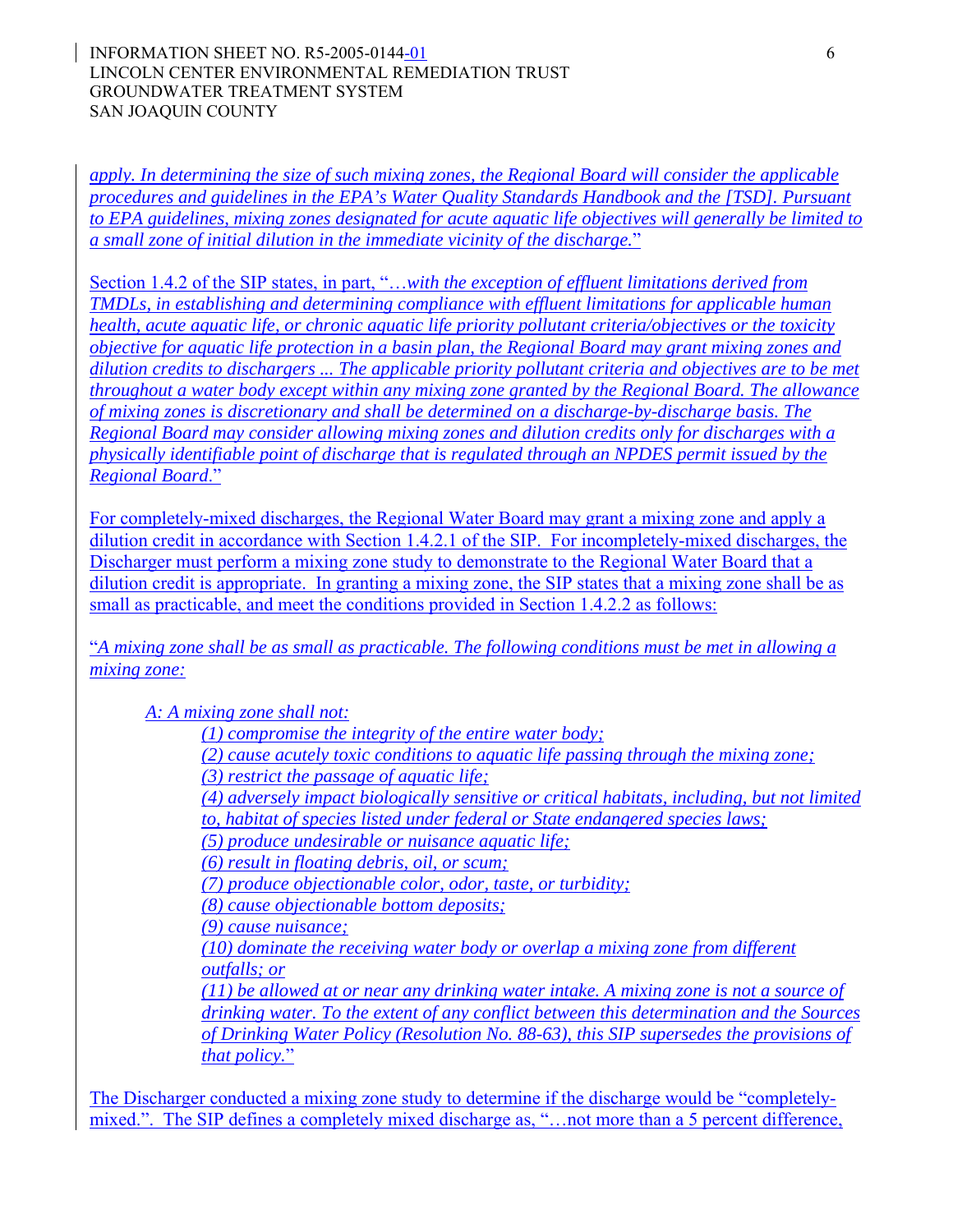#### INFORMATION SHEET NO. R5-2005-0144-01 7 LINCOLN CENTER ENVIRONMENTAL REMEDIATION TRUST GROUNDWATER TREATMENT SYSTEM SAN JOAQUIN COUNTY

accounting for analytical variability, in the concentration of a pollutant exists across a transect of the water body at a point within two stream/river widths from the discharge point." The discharge is not completely-mixed discharge because the receiving water does not flow past and mix with the outfall discharge water, rather the discharge is tidally mixed with the receiving water as the San Joaquin River water moves in and out of Fourteen Mile Slough due to tidal action. Complete mixing occurs far downstream of the discharge, so the discharge is classified as an "incompletely-mixed" discharge in accordance with the SIP.

Fourteen Mile Slough is a dead end, tidally influenced slough. As part of the Eastern Portion of the Delta, Fourteen Mile Slough is listed as impaired for numerous pollutants, including unknown toxicity as noted above. If limited or no dilution is available, effluent limitations may be set equal to the applicable water quality criteria or objectives, which are applied at the point of discharge so the discharge will not cause the receiving water to exceed water quality objectives established to protect the beneficial uses. In situations where receiving water flows are substantially greater than effluent flows, dilution may be considered in establishing effluent limitations. However, when a receiving water is impaired by a particular pollutant or stressor, limited or no pollutant assimilative capacity may be available in spite of the available dilution. In these instances, and depending upon the nature of the pollutant, effluent limitations may be set equal to or less than the applicable water quality criteria or objectives that are applied at the point of discharge such that the discharge will not cause or contribute to a receiving water excursion above water quality objectives established to protect the beneficial uses. The storm drain outfall which conveys the treated groundwater effluent discharges to Fourteen Mile Slough via the San Joaquin County Storm Pump Station #1 (SJCPS #1). Regional Board staff observed some pooled water but no discernable receiving water flow immediately downgradient in the vicinity of this outfall location during a site visit in November 2004. Further downgradient, staff observed increasing volumes of water in Fourteen Mile Slough, likely under tidal influence. Considering the hydraulic characteristics of the receiving water, results of effluent and ambient receiving water monitoring, and the location of the discharge outfall to the beginning of Fourteen Mile Slough, the Regional Board has evaluated the need for water quality-based effluent limitations for pollutants without benefit of dilution in this Order, with the exception of arsenic and barium. The Discharger has been unable to comply with end-of-pipe effluent limits for arsenic and barium, which are based on the Basin Plan's site-specific water quality objectives for the Delta–These water quality based effluent limitations are based on the application of water quality criteria or objectives at the point of discharge. The Discharger may has elected to conduct a dilution study to evaluate seasonal ortidal flow-based assimilative capacity of the receiving water for particular pollutants arsenic and barium.

On 25 September 2009 the Discharger submitted a *Work Plan for Dilution/Mixing Zone Study for Arsenic and Barium, Lincoln Center, Stockton, California* (Work Plan), detailing how the Discharger planned to conduct the dilution/mixing zone study in Fourteen Mile Slough (Slough). The study was performed in accordance with the SIP, USEPA's Water Quality Standards Handbook, and the USEPA's *Technical Support Document for Water Quality Based Toxics Control* (EPA/505/2-90-001) (TSD). The study consisted of a field survey of the receiving water (to indentify the intakes or outfalls in the proposed mixing zone), and an empirical study of arsenic and barium concentrations along the Slough (to characterize the extent of dilution). Tidally influenced receiving waters, such as Fourteen Mile Slough, exhibit complex mixing behavior and unsteady hydraulics. The Slough generally experiences two high tides and two low tides during each tidal cycle, and each tidal cycle lasts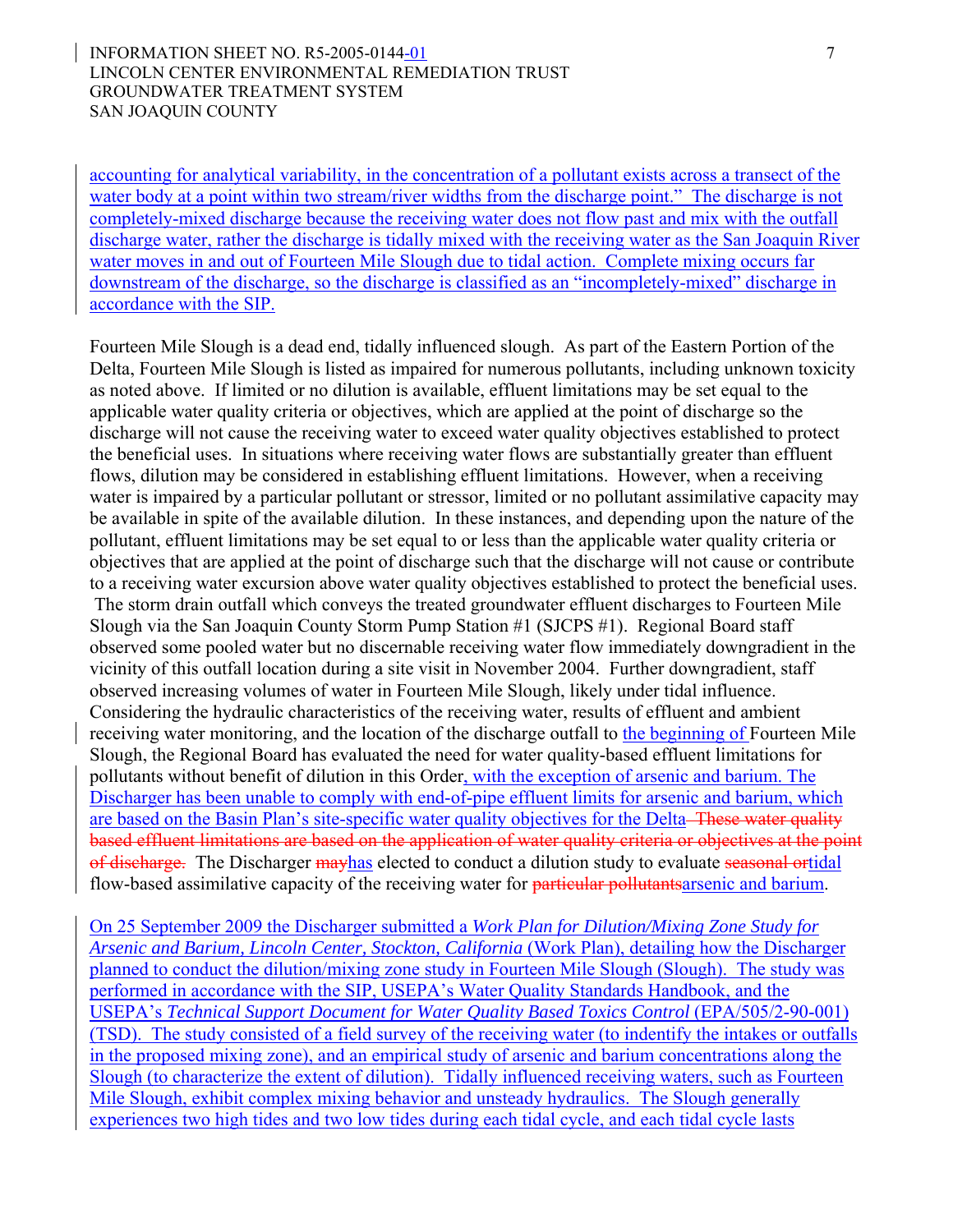#### INFORMATION SHEET NO. R5-2005-0144-01 8 LINCOLN CENTER ENVIRONMENTAL REMEDIATION TRUST GROUNDWATER TREATMENT SYSTEM SAN JOAQUIN COUNTY

approximately 24.8 hours. Periods of "spring" and "neap" tides occur in conjunction with the lunar cycle and refer to the tidal range or amplitude. During spring tides, the high tides are higher and the low tides are lower, while during neap tides, the range is more confined.

The dilution/mixing of constituents in Fourteen Mile Slough is complex because flow direction along the Slough reverses with tides and flow is unsteady. Therefore, the study was designed to provide empirical dilution data and the critical design conditions monitored were based on the tides. There is no upstream flow in the Slough during non-storm events, so only tidal flushing is available for dilution. To meet the critical design conditions when dilution and mixing are at a minimum, the study was conducted while a neap tide cycle was occurring and was conducted during a period of no rainfall, so there were no storm water flows to dilute the discharge. The reason for conducting the study during a neap tide cycle is that over the course of an entire neap tide cycle, it is presumed that the tides provide less dilution (due to lower tidal amplitude) than all other tidal cycles. During this neap tide cycle, a slack water condition occurs at low tide. The slack water condition produces little or no horizontal motion of receiving waters, which is considered the critical design condition or minimum occurrence of dilution and mixing.

Field activities were conducted on 11 May and 25, 28, and 29 September 2009. A visual field survey was conducted on 25 September 2009 to refine sample locations, resolve access issues, and observe any outfalls discharging to the slough or intakes obtaining water from the slough. A total of eight storm-drain discharge locations, including the outfall at the top of the slough, were identified. The outfalls are operated by the City of Stockton and/or San Joaquin County. Aside from the outfall the treatment system discharges to only the pump station at Alexandria Place just downstream from the Footbridge location was actively discharging during the 28 and 29 September study. Four intakes were identified during the survey. Three are used for irrigation just upstream of the Marina location but did not appear to be active. The other intake is located between the treatment system outfall and the I-5 overpass, just above the Interstate 5 (I-5) overpass which is a former intake well that was used to pump groundwater beneath the slough into Meadow Lake to the south. The well and pump station have not been used in many years according to the Meadow Lakes Homeowners Association and a neighboring resident.

On 28 and 29 September 2009, during the neap tide cycle, the dilution/mixing zone study was performed. The Study consisted of multiple components, including:

- Field survey of the slough form the Outfall to the Village Marina
- Composite sampling at the Outfall, Footbridge, Riverbank Park, Marina, and Juggler's Island stations
- Grab sampling of the system effluent and I-5 overpass station
- Water levels recorded by pressure transducer at all monitoring locations except Juggler's Island station
- Depth cross-section measurements at the I-5 station
- Velocity estimates at the I-5 station
- Continuous conductivity measurements at the I-5 station
- Conductivity transects at the Footbridge and I-5 overpass stations
- Field screening of grab samples for conductivity, pH, and temperature.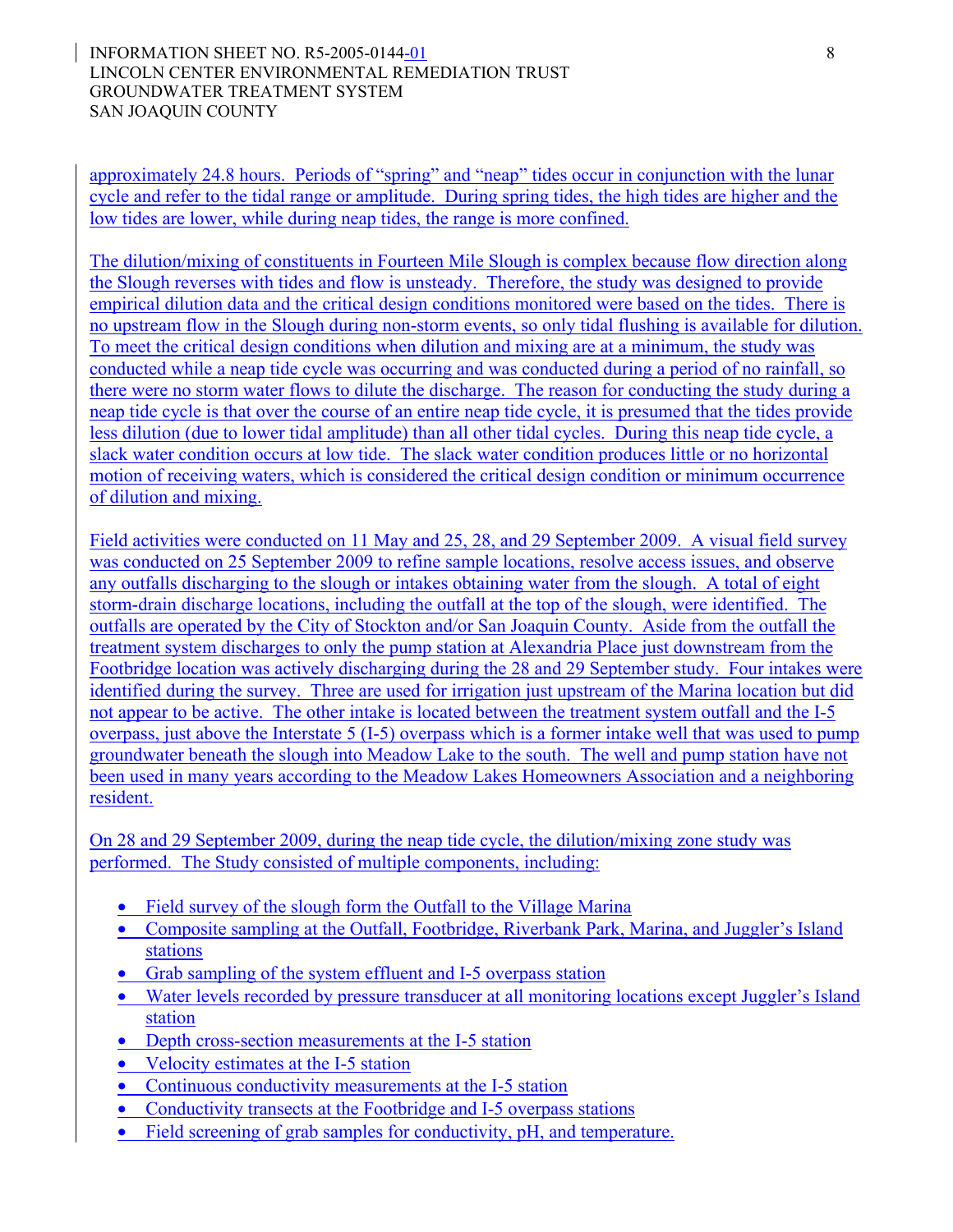#### INFORMATION SHEET NO. R5-2005-0144-01 9 LINCOLN CENTER ENVIRONMENTAL REMEDIATION TRUST GROUNDWATER TREATMENT SYSTEM SAN JOAQUIN COUNTY

Results of these Study components are further detailed in the *Revised Fourteen-Mile Slough Dilution/Mixing Zone Study, Lincoln Center, Stockton, California* (LFR, 2009). During the field survey of the slough it was observed that the Alexandria Place pump station was discharging intermittently during the Study. Discharge would last approximately five minutes and occurred every 90 minutes. The estimated total daily flow from this discharge is 99,000 gallons per day. Analysis of a grab sample indicated that arsenic and barium concentrations were 16 and 150 µg/L, respectively from this discharge. These analytical results are greater than analytical results from samples collected upstream of the discharge at the Footbridge. Therefore, the discharge may if at all slightly reduce the calculated dilution by increasing the concentrations of arsenic and barium present in the slough.

Water levels recorded at the Footbridge, I-5 overpass, Riverbank Park, and the Marina indicated all stations are tidally influenced and tidally ranged within three feet. The Outfall was not tidally influenced during the Study period. Conductivity measurements transecting the Footbridge and I-5 stations were collected to evaluate whether conditions varied appreciably over the width of the Slough. The variability was approximately 0.5 percent which is less than 8 percent that is the cut off for considering the data representative of the entire width of the water body.

The proceeding table presents the summary of analytical results for composite sampling as well as treatment system samples. Composite values for the I-5 station were created by averaging the grab sample results. The effective dilution factor was calculated from the analytical data using the following equation:

 $DF = (Ce-Ca)/(Cp-Ca)$ 

Where:

DF is the dilution factor

Ce is the concentration of the effluent

Ca is the background concentration measured at Jugglers Island

Cp is the concentration at a given location

### Analytical Results and Effective Dilution Factors

| <b>Sample Location</b>              | Arsenic     | <b>Barium</b> | <b>Dilution Factor</b> | <b>Dilution Factor</b> |
|-------------------------------------|-------------|---------------|------------------------|------------------------|
|                                     | $(\mu g/L)$ | $(\mu g/L)$   | for Arsenic            | for Barium             |
| <b>System Discharge<sup>a</sup></b> |             | <u>290</u>    |                        |                        |
| Footbridge                          | υ.υ         | 130           | 1.4                    | ۵.۵                    |
| $I-5$                               |             |               | 3.0                    | 8.3                    |
| <b>Riverbank Park</b>               | 5.8         |               | 2.4                    | 15.4                   |
| Marina                              |             |               | 5.3                    |                        |
| Juggler's Island <sup>c</sup>       |             |               |                        |                        |

(a) Effluent concentration Ce

 $\overline{b}$  Composite values for the I-5 station were created by averaging the grab sample results.

(c) Background concentration Ca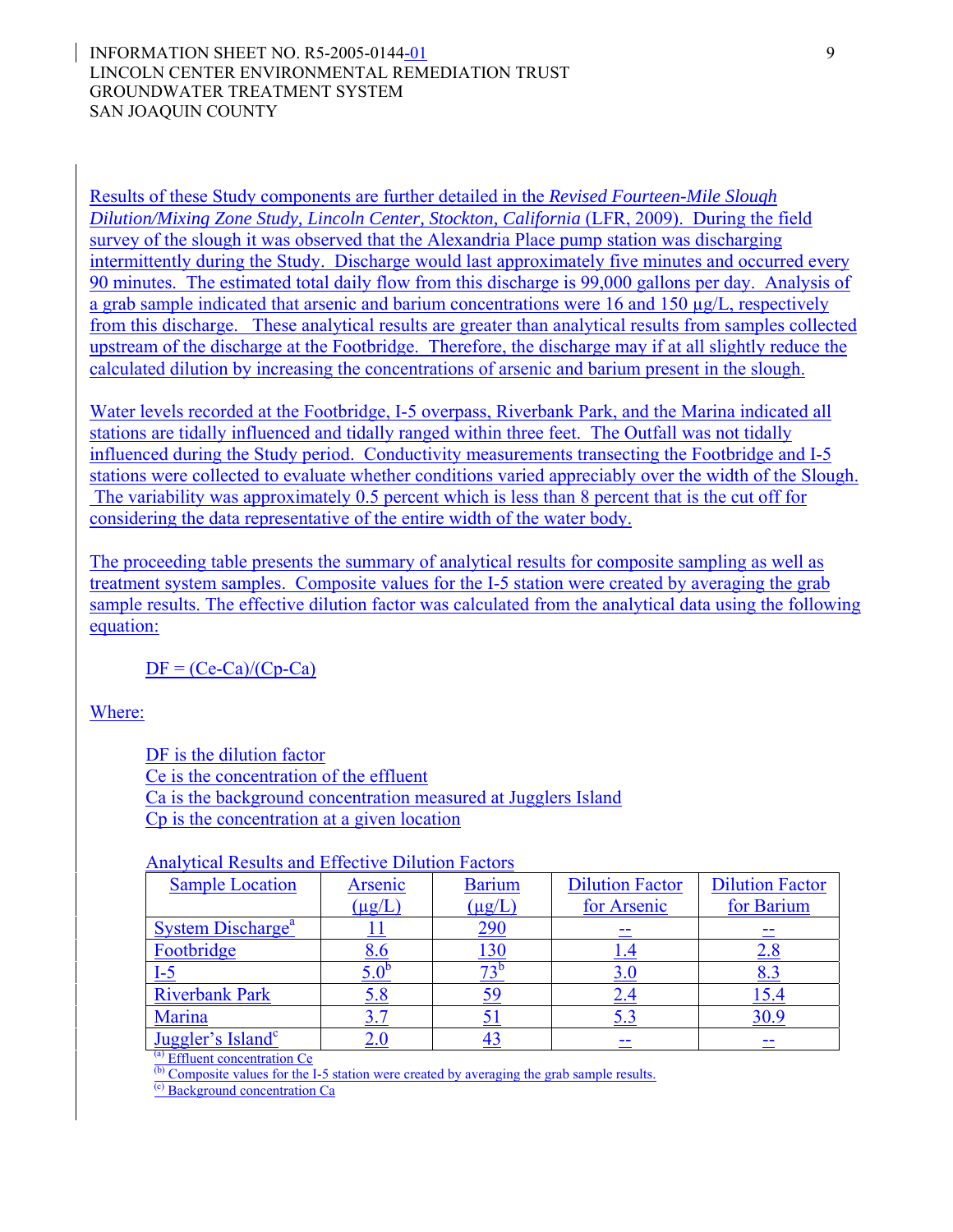### INFORMATION SHEET NO. R5-2005-0144-01 10 LINCOLN CENTER ENVIRONMENTAL REMEDIATION TRUST GROUNDWATER TREATMENT SYSTEM SAN JOAQUIN COUNTY

Study Area and Sampling Locations



Once the dilution factors were determined, ECA values were calculated following Step 1 of the process for developing water quality based effluent limits in accordance with the steady state model described by Section 1.4 of the SIP and Chapter 5 of the TSD. Step 1 and the ECA equation are as follows:

> **Step 1:** *For each pollutant requiring an effluent limit (in accordance with Section 1.3), identify the applicable water quality criteria or objective. For each criteria determine the effluent concentration allowance (ECA) using the following steady state equation:*

 $ECA = C + D(C-B)$  when  $C > B$ , and  $\text{ECA} = \text{C}$  When  $\text{C} < \text{B}$ ,

- Where  $C =$  The priority pollutant criterion/objective, adjusted if necessary for hardness, pH and translators. In this Order a hardness value of 58  $mg/L$  (as  $CaCO<sub>3</sub>$ ) was used for development of hardness-dependant criteria (minimum observed receiving water hardness)
	- $D =$  The dilution credit, and
	- $B =$  The ambient background concentration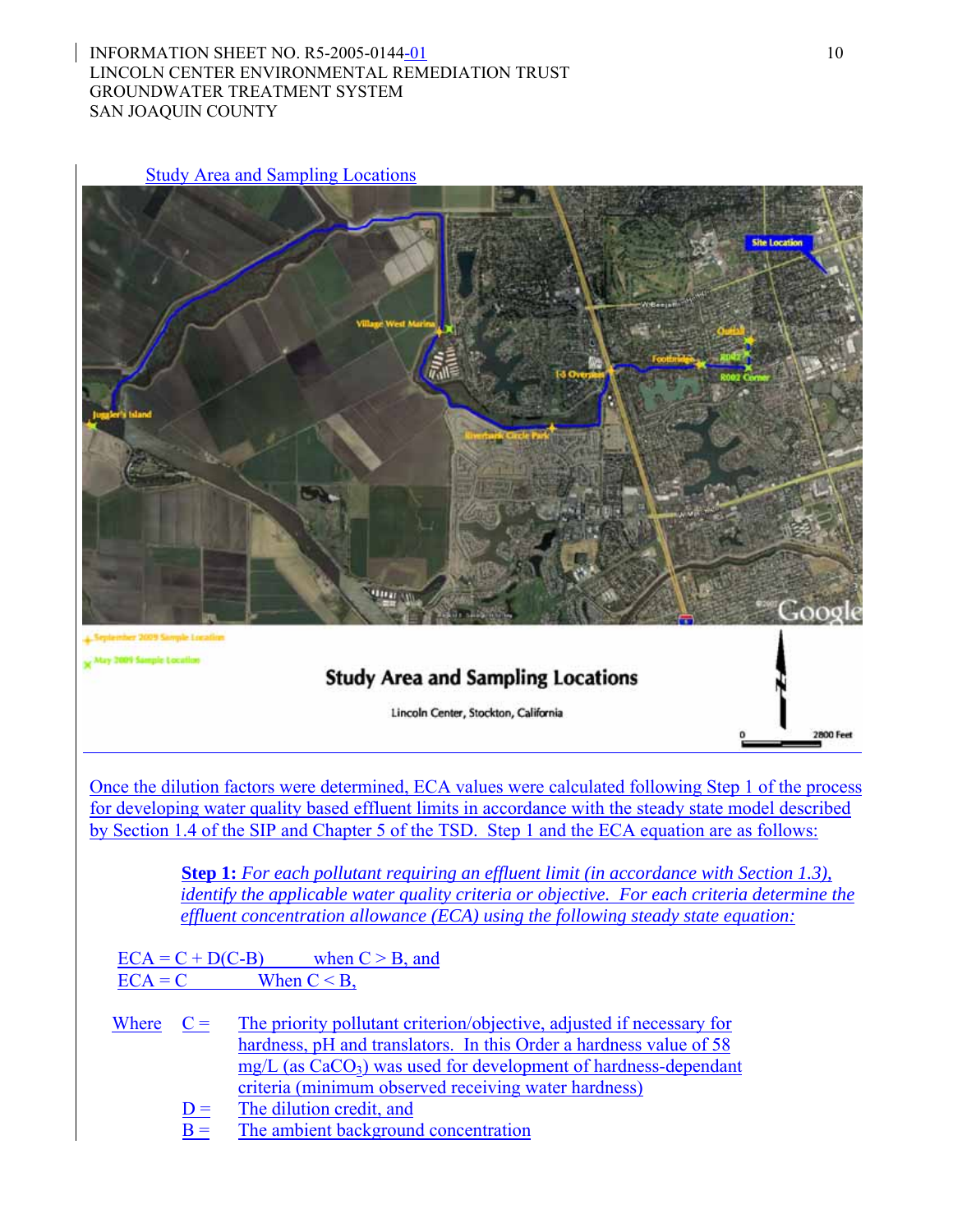The "C" priority pollutant criterion/objective value in the ECA equation is greater than the "B" background values for both arsenic and barium; therefore, the effective dilution factor (DF) for the dilution credit (D) was substituted in the equation for ECA that includes dilution, producing the proceeding results:

| Effluent Concentration Allowance (ECA) based on Dilution Credits |  |
|------------------------------------------------------------------|--|
|                                                                  |  |

| Sample                | <b>Dilution</b>   | <b>ECA</b> for | <b>Dilution</b>   | <b>ECA</b> for |
|-----------------------|-------------------|----------------|-------------------|----------------|
| Location              | <b>Factor</b> for | Arsenic        | <b>Factor</b> for | <b>Barium</b>  |
|                       | Arsenic           | $(\mu g/L)$    | <b>Barium</b>     | $(\mu$ g/L     |
| Footbridge            | 1.4               |                | 2.8               | 260            |
| I-5                   | 3.0               | 34             | 8.3               | 570            |
| <b>Riverbank Park</b> | 2.4               | 29             | 15.4              | 980            |
| Marina                | 5.3               | 52.4           | 30.9              | .900           |

Using the dilution factor as the "D" in the SIP's ECA equation is conservative, because the maximum background constituent concentrations are essentially "double counted". The maximum ambient background concentration is a factor in the calculation of the dilution factor and again accounted for in the SIP's ECA equation.

Based on the results of the dilution/mixing zone study, the Discharger can consistently meet the water quality objectives for arsenic and barium at the I-5 Overpass. Therefore, this Order allows a mixing zone for arsenic and barium approximately 0.9 miles downstream of the discharge at the I-5 Overpass.

The discharge will not adversely impact biologically sensitive or critical habitats, including, but not limited to, habitat of species listed under federal or State endangered species laws, because all aquatic life criteria must be met at the end-of-pipe (i.e., no dilution allowed). The discharge will not produce undesirable or nuisance aquatic life, result in floating debris, oil, or scum, produce objectionable color, odor, taste, or turbidity, cause objectionable bottom deposits, or cause nuisance, because the Order requires effluent limitations and discharge prohibitions, which prevent these from occurring.

As suggested by the SIP, in determining the extent of or whether to allow a mixing zone and dilution credit, the Regional Water Board has considered the presence of pollutants in the discharge that are carcinogenic, mutagenic, teratogenic, persistent, bioaccumulative, or attractive to aquatic organisms, and concluded that the allowance of the mixing zone and dilution credit is adequately protective of the beneficial uses of the receiving water. Furthermore, no drinking water intakes are located within the mixing zones.

The mixing zone therefore complies with the SIP. The mixing zone also complies with the Basin Plan, which requires that the mixing zone not adversely impact beneficial uses. Beneficial uses will not be adversely affected for the same reasons discussed above. In determining the size of the mixing zone, the Regional Water Board has considered the procedures and guidelines in the EPA's Water Quality Standards Handbook, 2d Edition (updated July 2007), Section 5.1, and Section 2.2.2 and 4.3.3. of the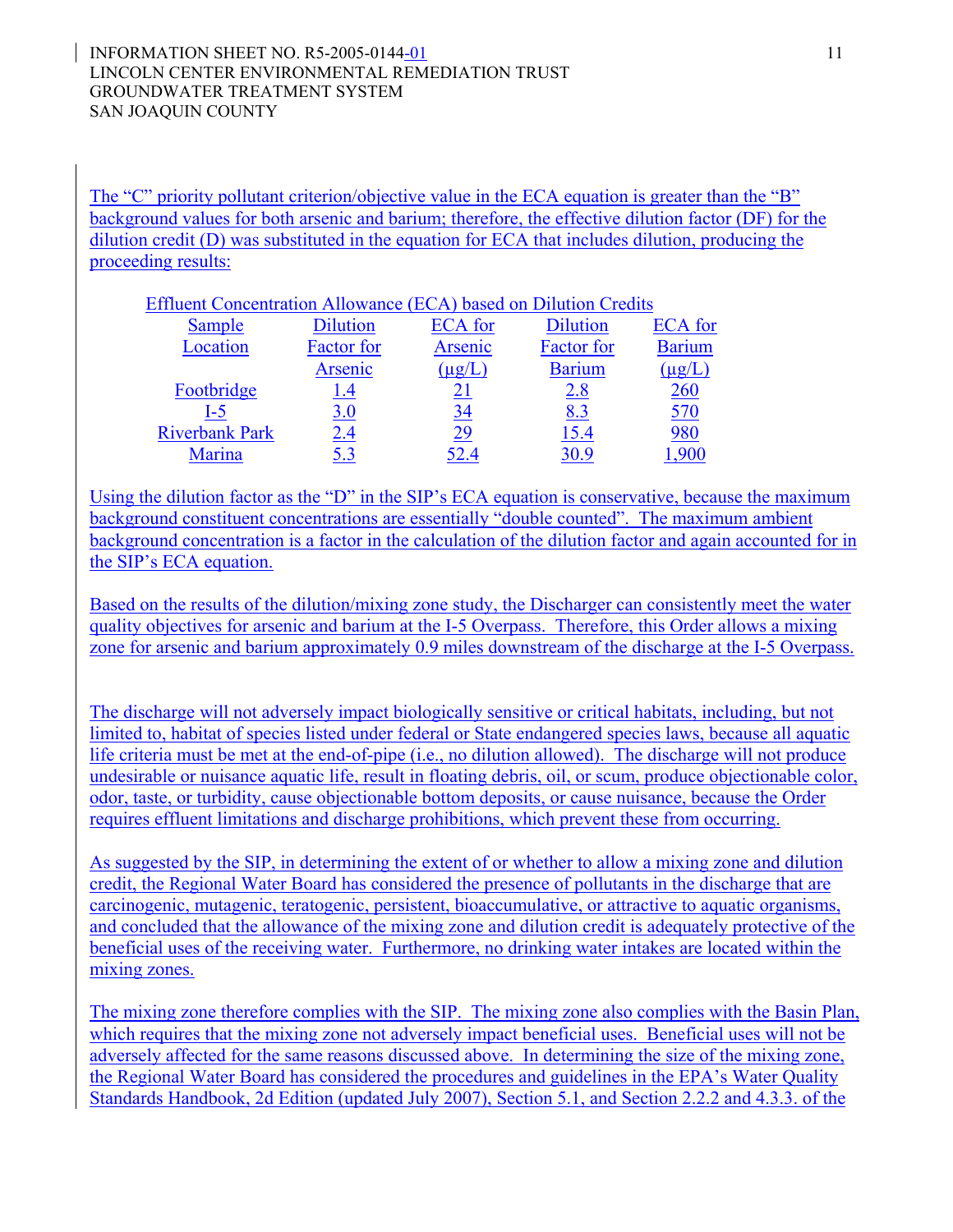#### INFORMATION SHEET NO. R5-2005-0144-01 12 LINCOLN CENTER ENVIRONMENTAL REMEDIATION TRUST GROUNDWATER TREATMENT SYSTEM SAN JOAQUIN COUNTY

Technical Support Document for Water Quality-based Toxics Control (TSD). The SIP incorporates the same guidelines.

The study was conducted during tidal and meteorological conditions that were intended to represent the critical design condition; however, the data set is limited. Therefore, this revised Order requires the Discharger to collect additional data to verify its findings in the dilution/mixing zone study (see Receiving Water Monitoring Requirements in the Monitoring and Reporting Program). This Order may be reopened and the mixing zones/dilution modified, as necessary, based on the results of the receiving water monitoring.

If requested, the Regional Board will review such studies and if warranted, may reopen this permit to make appropriate changes.

## *Priority Pollutants*

**Copper, lead:** Water quality-based effluent limitations for these pollutants have been established for in accordance with Section 1.4 of the SIP. The bases for these limits are provided in detail in the Findings of this Order. All of these pollutants were determined to have a reasonable potential based on background receiving water concentrations exceeding the most restrictive water quality criterion/objective for the receiving waters. Concentrations of these pollutants were less than applicable criterion, however, in accordance with Section 1.3 of the SIP, whenever the background concentration of a pollutant exceeds the most restrictive water quality criterion a water quality-based effluent limit must be established.

**Arsenic, chromium VI and mercury:** Monitoring data found detectable concentrations of mercury and Chromium VI in the discharge at concentrations determined to have reasonable potential to cause or contribute to an in-stream excursion above a water quality standard. Final effluent limitations were established for mercury and chromium VI in accordance with Section 1.4 of the SIP. The bases for these limits are provided in detail in the Findings of this Order. As discussed below interim effluent limitations and compliance schedules for mercury and chromium VI have been included in this Order. Effluent limitations for arsenic are based on existing Basin Plan objectives that were established prior to 1995. A separate Time Schedule Order shall be proposed for compliance with the arsenic effluent limitations.

**Lead**: Previous Order 98-062 established a technology-based effluent limit for lead of 5 µg/L (monthly average) and 50 µg/L (daily maximum). Monitoring data provided by the Discharger found concentrations of lead in the background receiving water concentrations exceeding the most restrictive water quality criterion/objective for the receiving waters. In accordance with Section 1.3 of the SIP, whenever the background concentration of a pollutant exceeds the most restrictive water quality criterion a water quality-based effluent limit must be established. The water quality-based effluent limit for lead was more stringent than the technology-based effluent limitations established in the previous order. Therefore, this Order implements the more stringent water quality-based effluent limitations. Final effluent limitations for lead were established in accordance with Section 1.4 of the SIP. The bases for these limits are provided in detail in Findings of this Order.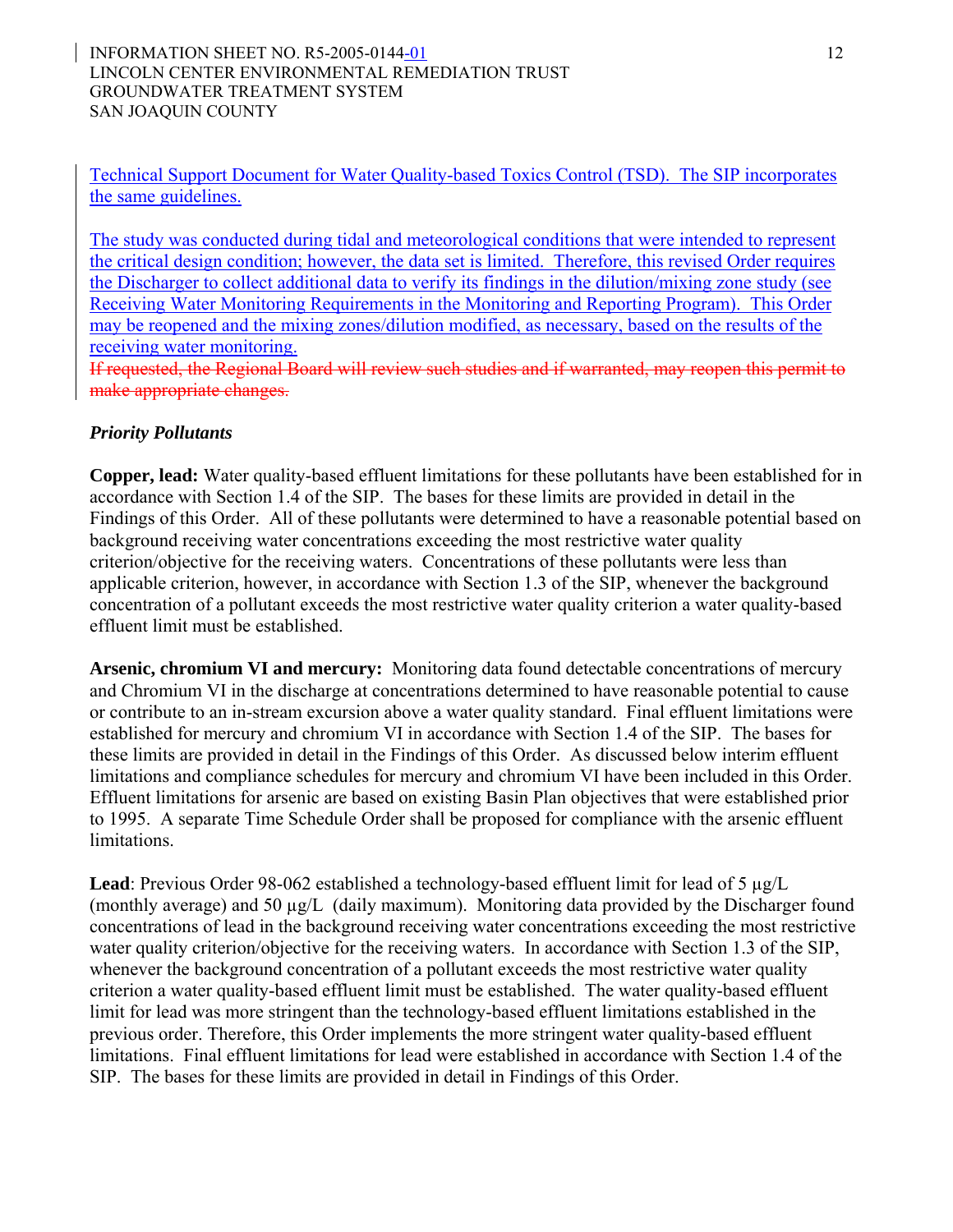#### *Other Pollutants*

**Barium, iIron, manganese, ammonia, and specific conductance:** Water quality-based effluent limitations for these pollutants have been established for in accordance with Chapter 5 of the TSD. The bases for these limits are provided in detail in the Findings of this Order. Concentrations of these pollutants in the discharge were determined to have reasonable potential to cause or contribute to an excursion above a water quality standard. Since these limitations have been established based on existing water quality objectives, a schedule of compliance is not included in this Order. A separate Time Schedule Order shall be proposed for compliance with these pollutant effluent limitations.

#### *Water Quality-Based Effluent Limitation Calculation Examples*

Using copper as an example, the following demonstrates how water quality based effluent limits were established for this Order. The process for developing these limits is in accordance with the steady state model described by Section 1.4 of the SIP and Chapter 5 of the TSD.

> **Step 1:** *For each pollutant requiring an effluent limit (in accordance with Section 1.3), identify the applicable water quality criteria or objective. For each criteria determine the effluent concentration allowance (ECA) using the following steady state equation:*

 $ECA = C + D(C-B)$  when  $C > B$ , and  $\text{ECA} = \text{C}$  When  $\text{C} < \text{B}$ ,

| Where $C =$ |       | The priority pollutant criterion/objective, adjusted if necessary for |
|-------------|-------|-----------------------------------------------------------------------|
|             |       | hardness, pH and translators. In this Order a hardness value of 58    |
|             |       | $mg/L$ (as $CaCO3$ ) was used for development of hardness-dependant   |
|             |       | criteria (minimum observed receiving water hardness)                  |
|             |       | $D =$ The dilution credit, and                                        |
|             | $B =$ | The ambient background concentration                                  |

The maximum ambient background concentration exceeded the pollutant criterion; therefore:

 $ECA = C$ 

For copper the applicable water quality criteria are (reference Table 1):

| $ECA_{acute}$ =                     | $8.4 \mu g/L$  |
|-------------------------------------|----------------|
| $\text{ECA}_{\text{chronic}}=$      | 5.9 $\mu$ g/L  |
| $\text{ECA}_{\text{human health}}=$ | $1000 \mu g/L$ |

*Step 2:* For each ECA based on <u>aquatic life criterion/objective</u>, determine the long-term average discharge condition (LTA) by multiplying the ECA by a factor (multiplier). The multiplier is a statistically based factor that adjusts the ECA to account for effluent variability. The value of the multiplier varies depending on the coefficient of variation (CV) of the data set and whether it is an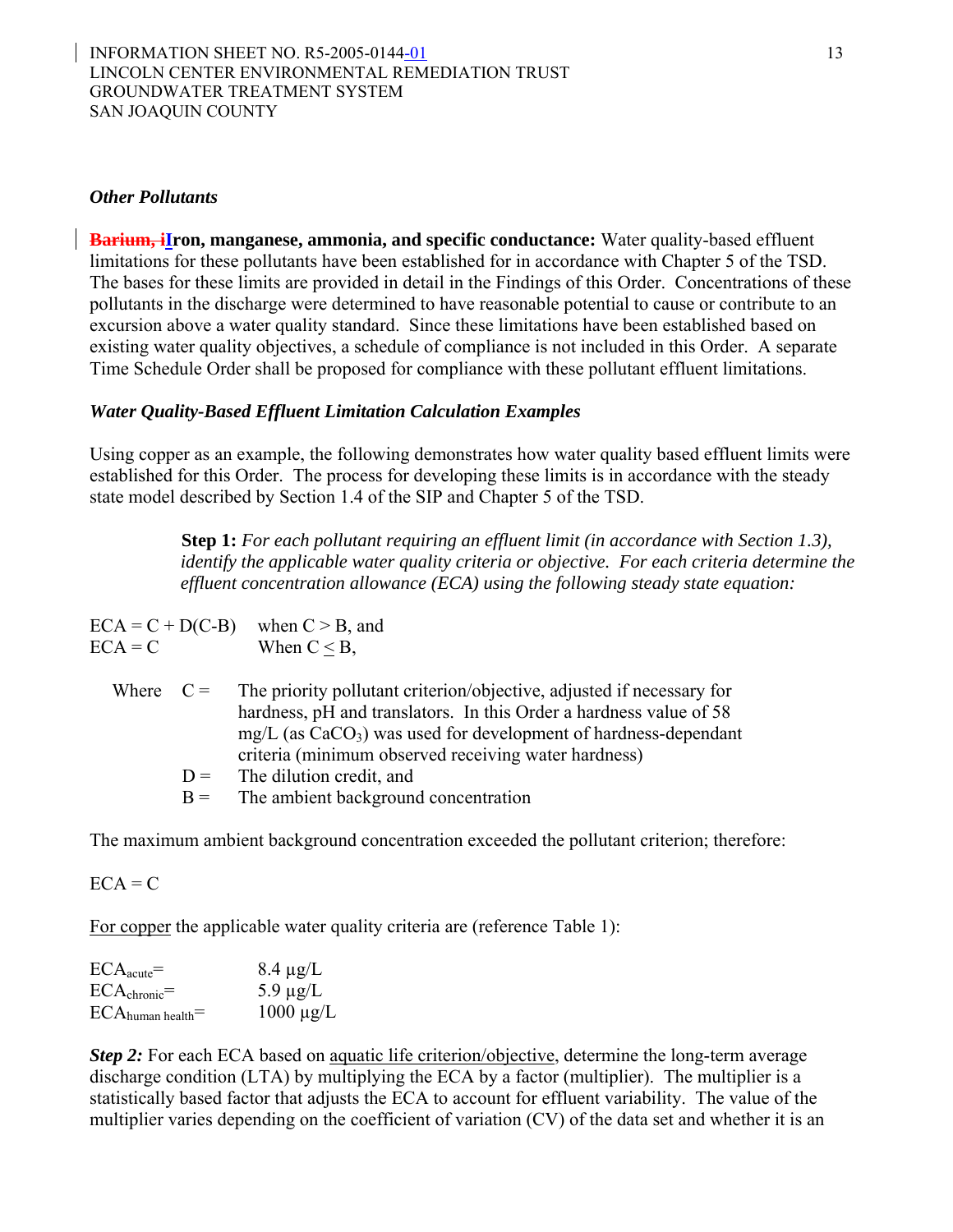#### INFORMATION SHEET NO. R5-2005-0144-01 14 LINCOLN CENTER ENVIRONMENTAL REMEDIATION TRUST GROUNDWATER TREATMENT SYSTEM SAN JOAQUIN COUNTY

acute or chronic criterion/objective. Table 1 of the SIP and Table 5-1 of the TSD provide precalculated values for the multipliers based on the value of the CV. Equations to develop the multipliers in place of using values in the tables are provided in Section 1.4, Step 3 of the SIP and in Table 5-1 of the TSD and will not be repeated here.

 $LTA<sub>acute</sub> = ECA<sub>acute</sub>$  x Multiplier<sub>acute</sub>

 $LTA_{chronic} = ECA_{chronic}$  x Multiplier<sub>chronic</sub>

The CV for the data set must be determined before the multipliers can be selected and will vary depending on the number of samples and the standard deviation of a data set. If the data set is less than 10 samples, or at least 80% of the samples in the data set are reported as non-detect, the CV shall be set equal to 0.6.

For copper, the following data was used to develop the acute and chronic LTA using Table 1 of the SIP:

| Multiplier <sub>chronic</sub> |
|-------------------------------|
| 0.527                         |
|                               |

LTA<sub>acute</sub> = 8.4  $\mu$ g/L x 0.321 = 2.7  $\mu$ g/L

LTA<sub>chronic</sub> = 5.9  $\mu$ g/L x 0.527 = 3.1  $\mu$ g/L

*Step 3:* Select the most limiting (lowest) of the LTA.

 $LTA =$  most limiting of  $LTA$ <sub>acute</sub> or  $LTA$ <sub>chronic</sub>

For copper, the most limiting LTA was the  $LTA<sub>acute</sub>$ 

 $LTA = 2.7 \mu g/L$ 

*Step 4:* Calculate the water quality based effluent limits by multiplying the LTA by a factor (multiplier). Water quality-based effluent limits are expressed as Average Monthly Effluent Limitations (AMEL) and Maximum Daily Effluent Limitation (MDEL). The multiplier is a statistically based factor that adjusts the LTA for the averaging periods and exceedance frequencies of the criteria/objectives and the effluent limitations. The value of the multiplier varies depending on the probability basis, the coefficient of variation (CV) of the data set, the number of samples (for AMEL) and whether it is monthly or daily limit. Table 2 of the SIP and Table 5-2 of the TSD provide precalculated values for the multipliers based on the value of the CV and the number of samples. Equations to develop the multipliers in place of using values in the tables are provided in Section 1.4, Step 5 of the SIP and in Table 5-2 of the TSD and will not be repeated here.

 $AMEL$ <sub>aquatic</sub> life = LTA x  $AMEL$ <sub>multiplier</sub>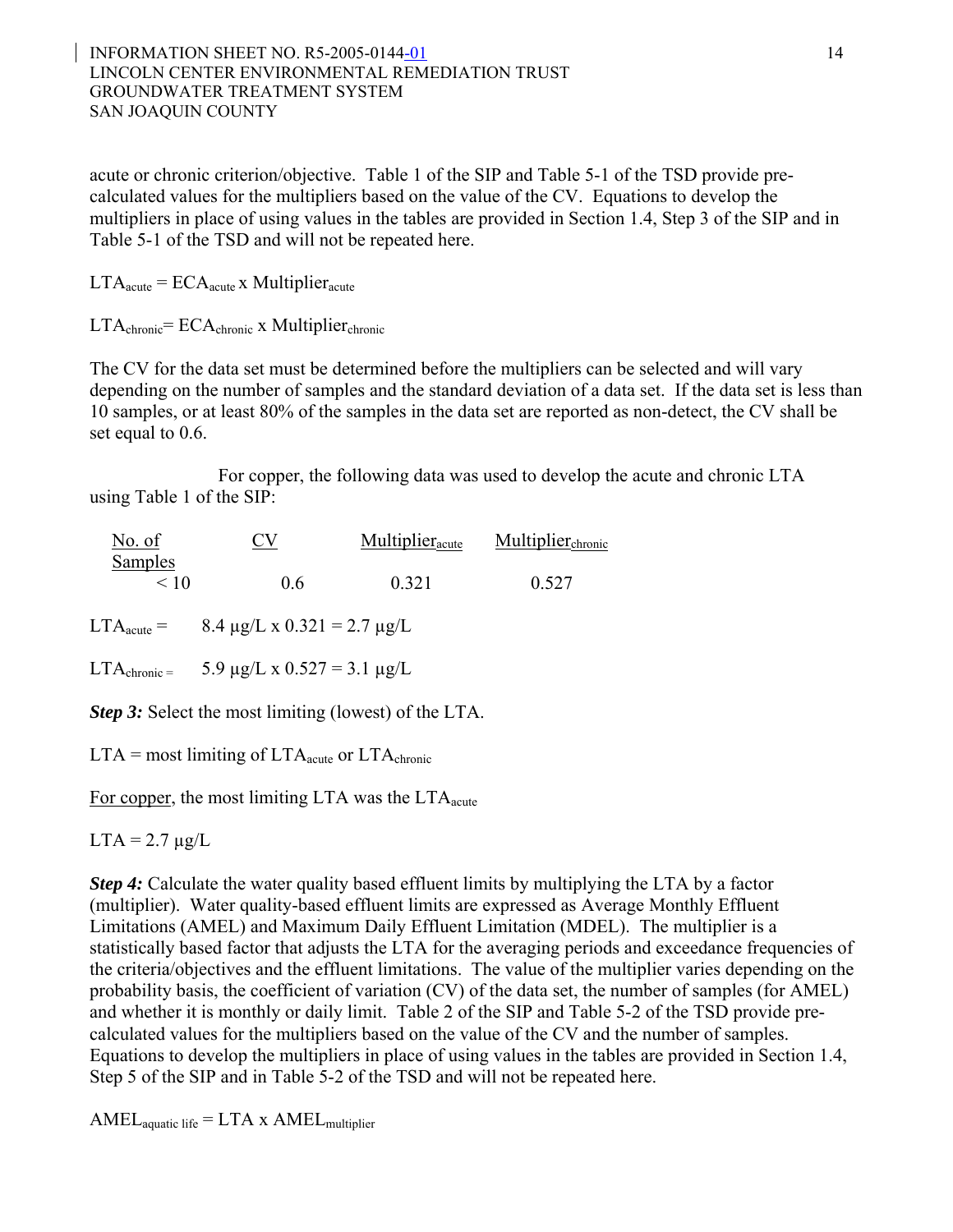$MDEL$ <sub>aquatic life</sub> =  $LTA$  x  $MDEL$ <sub>multiplier</sub>

AMEL multipliers are based on a 95<sup>th</sup> percentile occurrence probability, and the MDEL multipliers are based on the  $99<sup>th</sup>$  percentile occurrence probability. If the number of samples is less than four (4), the default number of samples to be used is four (4).

For copper, the following data was used to develop the AMEL and MDEL for aquatic life using Table 2 of the SIP:

| No. of         | <u>CV</u> | <b>Multiplier MDEL</b> | <b>Multiplier</b> <sub>AMEL</sub> |
|----------------|-----------|------------------------|-----------------------------------|
| <b>Samples</b> |           |                        |                                   |
|                | 06        | 3.11                   | 1.55                              |

AMEL<sub>aquatic</sub> life =  $2.7 \times 1.55 = 4.2 \mu g/L$ 

MDEL<sub>aquatic</sub> life =  $2.7 \times 3.11 = 8.4 \text{ µg/L}$ 

For chromium VI considering the acute water quality criterion (reference Table 1):

 $ECA<sub>acute</sub>=$  16  $\mu$ g/L

For the acute ECA based on aquatic life criterion/objective, develop the acute LTA using Table 1 of the SIP:

| No. of         | <u>CV</u> | <b>Multiplier</b> <sub>acute</sub> | Multiplier <sub>chronic</sub> |
|----------------|-----------|------------------------------------|-------------------------------|
| <b>Samples</b> |           |                                    |                               |
| < 10           | 06        | 0.321                              | 0.527                         |

LTA<sub>acute</sub> = 16  $\mu$ g/L x 0.321 = 5.1  $\mu$ g/L

Calculate the water quality based effluent limits by multiplying the LTA by a factor (multiplier):

 $AMEL_{aquatic life} = LTA \times AMEL_{multiplier}$ 

 $\text{MDEL}_{\text{aquatic life}} = \text{LTA} \times \text{MDEL}_{\text{multiplier}}$ 

AMEL multipliers are based on a 95<sup>th</sup> percentile occurrence probability, and the MDEL multipliers are based on the  $99<sup>th</sup>$  percentile occurrence probability. If the number of samples is less than four (4), the default number of samples to be used is four (4).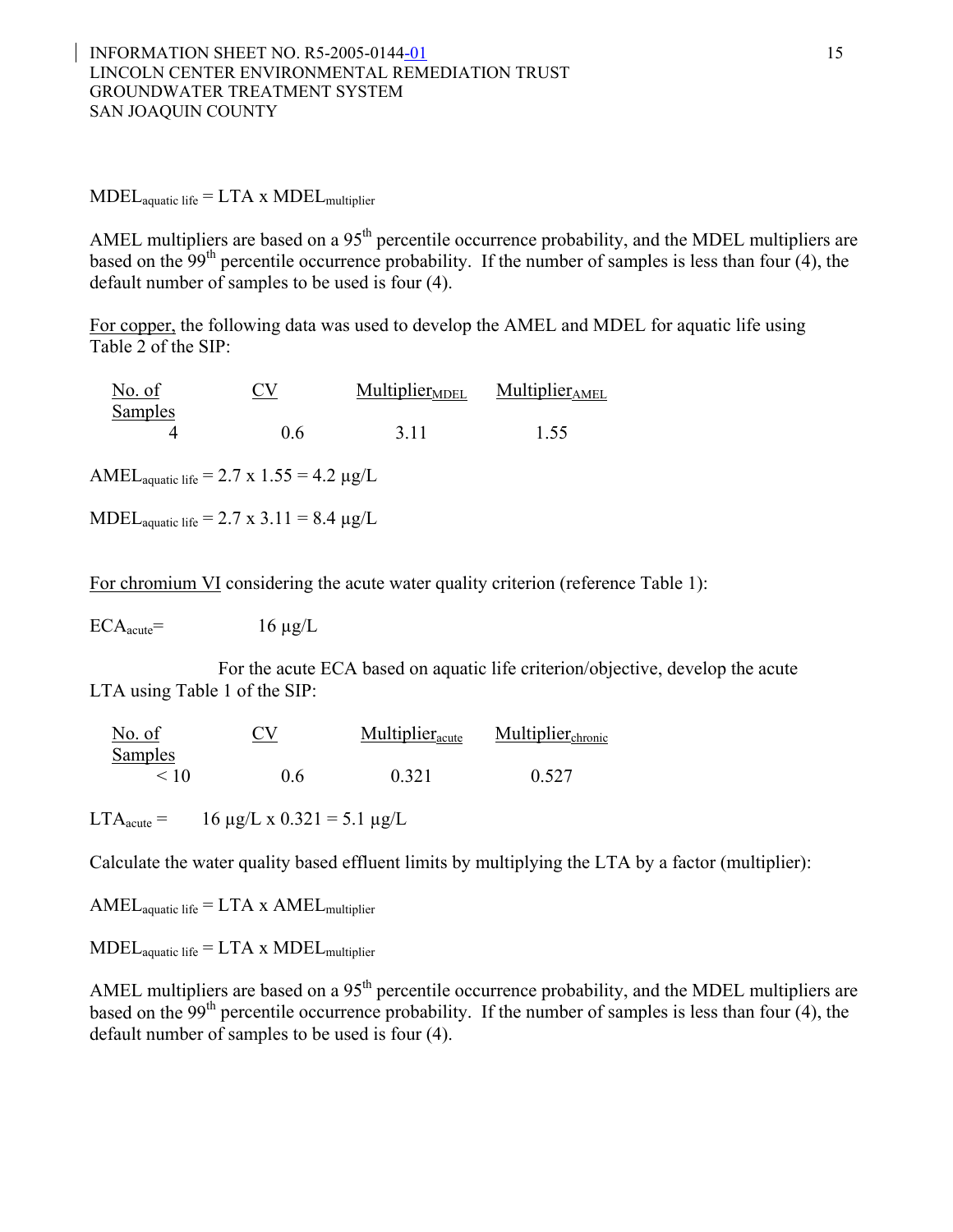#### INFORMATION SHEET NO. R5-2005-0144-01 16 LINCOLN CENTER ENVIRONMENTAL REMEDIATION TRUST GROUNDWATER TREATMENT SYSTEM SAN JOAQUIN COUNTY

For chromium VI, the following data was used to develop the AMEL and MDEL for aquatic life using Table 2 of the SIP:

| No. of Samples | Multiplier <sub>MDEL</sub> | Multiplier <sub>AMEL</sub> |
|----------------|----------------------------|----------------------------|
|                | 3 H                        | 1.55                       |

AMEL<sub>aquatic</sub> life =  $5.1 \times 1.55 = 8.0 \mu g/L$ 

MDEL<sub>aquatic</sub> life =  $5.1 \times 3.11 = 15.9 \mu g/L$ 

For lead the applicable water quality criteria are (reference Table 1):

| $ECA_{acute}$           | $1.6 \mu g/L$ |
|-------------------------|---------------|
| $ECA_{\text{chronic}}=$ | $41 \mu g/L$  |

For each ECA based on aquatic life criterion/objective, determine the long-term average discharge condition (LTA) by multiplying the ECA by a factor (multiplier).

 $LTA<sub>acute</sub> = ECA<sub>acute</sub>$  x Multiplier<sub>acute</sub>

LTAchronic= ECAchronic x Multiplierchronic

For lead, the following data was used to develop the acute and chronic LTA using Table 1 of the SIP:

 $\frac{\text{No. of Samples}}{\text{40}}$  CV  $\frac{\text{Multiplicr}_{\text{acute}}}{\text{0.6}}$  Multiplier<sub>acute</sub> Multiplier<sub>chronic</sub> 10  $< 10$  0.6 0.321 0.527

LTA<sub>acute</sub> = 41  $\mu$ g/L x 0.321 = 13.2  $\mu$ g/L

LTA<sub>chronic</sub> = 1.6  $\mu$ g/L x 0.527 = 0.84  $\mu$ g/L

For lead, the most limiting LTA was the LTA<sub>chronic</sub>

 $LTA = 0.84 \mu g/L$ 

Calculate the water quality based effluent limits by multiplying the LTA by a factor (multiplier):

For lead, the following data was used to develop the AMEL and MDEL for aquatic life using Table 2 of the SIP:

| No. of Samples | <b>CV</b> | <b>Multiplier</b> <sub>MDEL</sub> | Multiplier <sub>AMEL</sub> |
|----------------|-----------|-----------------------------------|----------------------------|
|                | 06        | 311                               | 1.55                       |

AMEL<sub>aquatic</sub> life =  $0.84 \times 1.55 = 1.3 \mu g/L$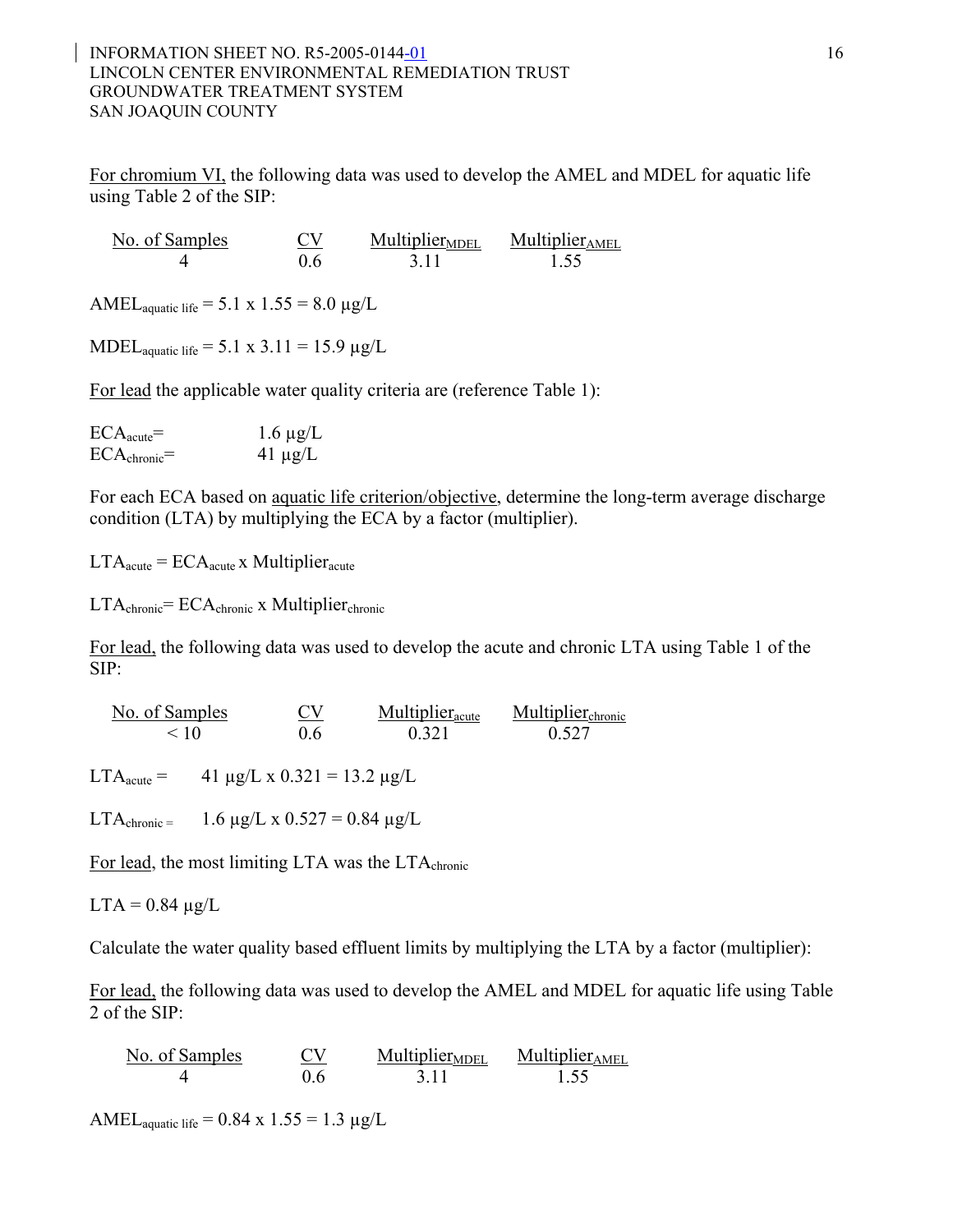MDEL<sub>aquatic</sub> life =  $0.84 \times 3.11 = 2.6 \text{ µg/L}$ 

For zinc the applicable water quality criteria are (reference Table 1):

| $ECA_{acute}$           | $76 \mu g/L$ |
|-------------------------|--------------|
| $ECA_{\text{chronic}}=$ | $76 \mu g/L$ |

For each ECA based on aquatic life criterion/objective, determine the long-term average discharge condition (LTA) by multiplying the ECA by a factor (multiplier).

 $LTA<sub>acute</sub> = ECA<sub>acute</sub>$  x Multiplier<sub>acute</sub>

 $LTA_{\text{chronic}} = ECA_{\text{chronic}}$  x Multiplier<sub>chronic</sub>

For zinc, the following data was used to develop the acute and chronic LTA using Table 1 of the SIP:

No. of Samples CV Multiplier<sub>acute</sub> Multiplier<sub>chronic</sub>  $< 10$  0.6 0.321 0.527

LTA<sub>acute</sub> = 76  $\mu$ g/L x 0.321 = 24.4  $\mu$ g/L

LTA<sub>chronic</sub>= 76  $\mu$ g/L x 0.527 = 40.1  $\mu$ g/L

For zinc, the most limiting LTA was the LTA<sub>chronic</sub>

 $LTA = 24.4 \mu g/L$ 

Calculate the water quality based effluent limits by multiplying the LTA by a factor (multiplier):

For zinc, the following data was used to develop the AMEL and MDEL for aquatic life using Table 2 of the SIP:

No. of Samples CV Multiplier<sub>MDEL</sub> Multiplier<sub>AMEL</sub>  $\begin{array}{lll} \text{Samples} & \text{CV} & \text{Multiplier}_{\text{MDEL}} & \text{Multiplier}_{\text{MDE}} \\ 4 & 0.6 & 3.11 & 1.55 \end{array}$ 

AMEL<sub>aquatic</sub> life = 24.4 x  $1.55 = 38 \mu g/L$ 

MDEL<sub>aquatic</sub> life = 24.4 x 3.11 = 76  $\mu$ g/L

#### *Interim Effluent Limitations*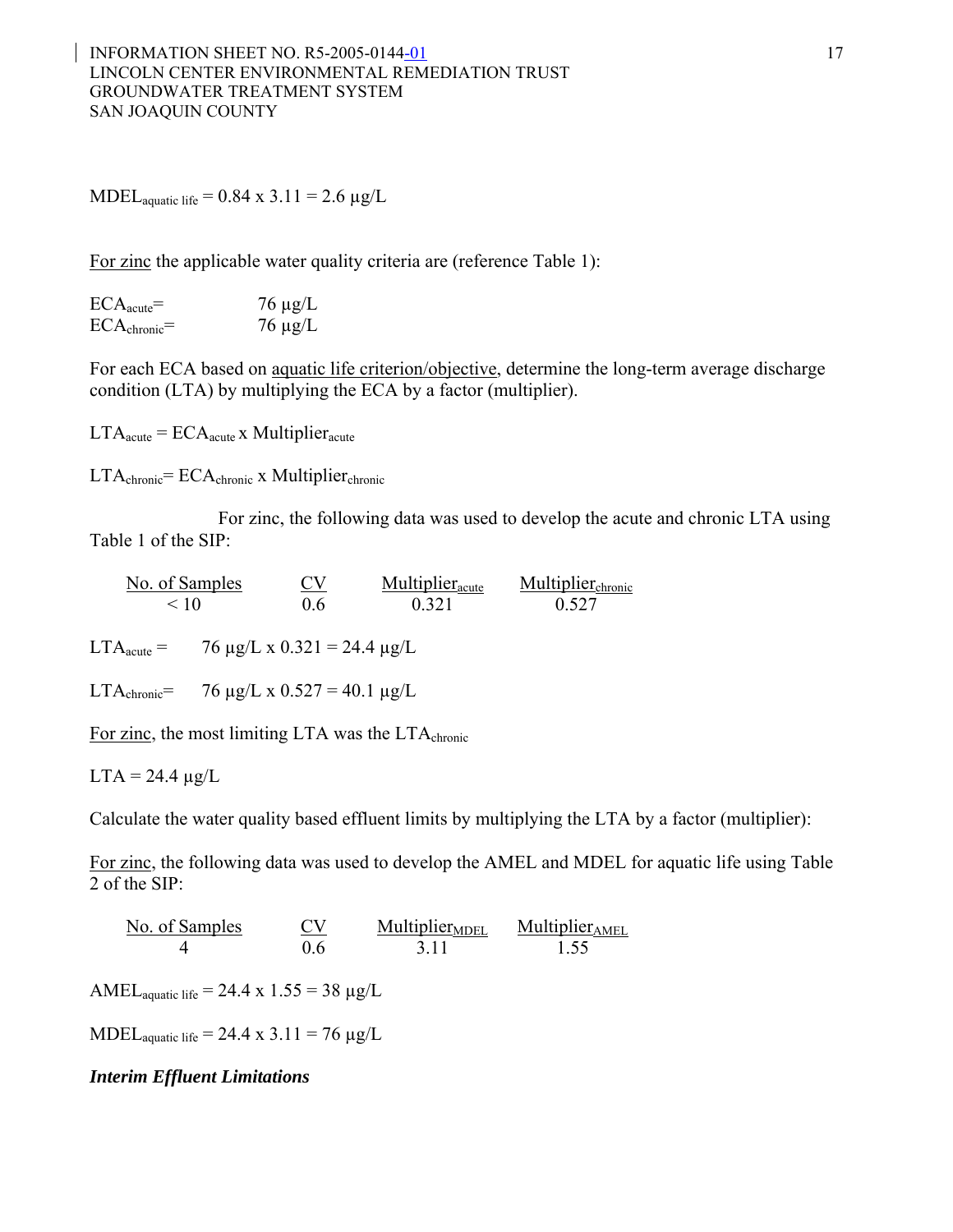#### INFORMATION SHEET NO. R5-2005-0144-01 18 LINCOLN CENTER ENVIRONMENTAL REMEDIATION TRUST GROUNDWATER TREATMENT SYSTEM SAN JOAQUIN COUNTY

As discussed above under Water Quality-Based Effluent Limitations, copper, zinc, lead, DDT, DDE, DDD, and delta-BHC are new limitations in this Order based on the condition of the receiving water. These pollutants were not detected in effluent samples in concentrations that could cause or contribute to an excursion above an in-stream water quality standard. Therefore, the Discharger is expected to be able to comply with final limitations upon adoption of this Order. Interim limits and a compliance schedule for these pollutants are not justified and are not included in this Order.

New effluent limitations for chromium VI and mercury based on CTR criteria have been included in this Order. These constituents were detected in the discharge in concentrations that have reasonable potential to cause or contribute to an excursion of a water quality standard. For chromium VI the interim limit was established using the methodology discussed in Finding 48 of this Order as summarized below:

| Constituent | Maximum<br>Detected<br>Concentration  | <b>Interim</b><br>Limit<br>Multiplier | <b>Interim Daily</b><br>Maximum<br>Limit | Interim Mass-<br>based Limitation <sup>1</sup> |
|-------------|---------------------------------------|---------------------------------------|------------------------------------------|------------------------------------------------|
| Chromium VI | $17 \mu$ g/L                          | 4.7                                   | $80 \mu g/L$                             | $0.29$ pounds/day                              |
|             | Based on design flow rate of 0.43 mgd |                                       |                                          |                                                |

At Section 2.1.1 the SIP states: "For bioaccumulative priority pollutants for which the receiving water has been included on the CWA Section 303(d) list, the RWOCB should consider whether the mass loading of the bioaccumulative pollutant(s) should be limited to representative, current levels pending TMDL development in order to implement the applicable water quality standard". Since mercury is a bioaccumulative pollutant included on the CWA 303(d) list for the Delta, the intent of this Order is to include an interim performance based effluent limitation for mercury.

Current mercury data are not sufficient for establishment of an interim performance based limitation. This Order requires the Discharger to collect data necessary to establish an interim performance based effluent mass limitation.

Performance-based effluent limits for mercury are typically established as follows: 1) The average monthly effluent mercury concentration is calculated by adding all detected concentrations and onehalf of the reported detection levels of all non-detectable mercury concentration results; 2) From the average monthly mercury concentration and average monthly flow, a monthly mercury mass discharge is calculated; and 3) A total mass for all months is then totaled, and an average annual mass discharge is calculated.

Following the establishment of the interim limit, the mass of mercury discharged shall not exceed the interim mercury mass limit twelve months on a running average. In calculating for compliance, the Discharger shall count all non-detect measures at one-half of the detection level and apply the monthly average flow from the sampled discharge. If compliance with the effluent limit is not attained due to the non-detect contribution, the Discharger will be directed to improve and implement available analytical capabilities and compliance will be evaluated with consideration of the detection limits. For each calendar month, the Discharger shall calculate twelve-month mass loadings. For monthly measures, monthly loadings shall be calculated using the average monthly flow and the average of all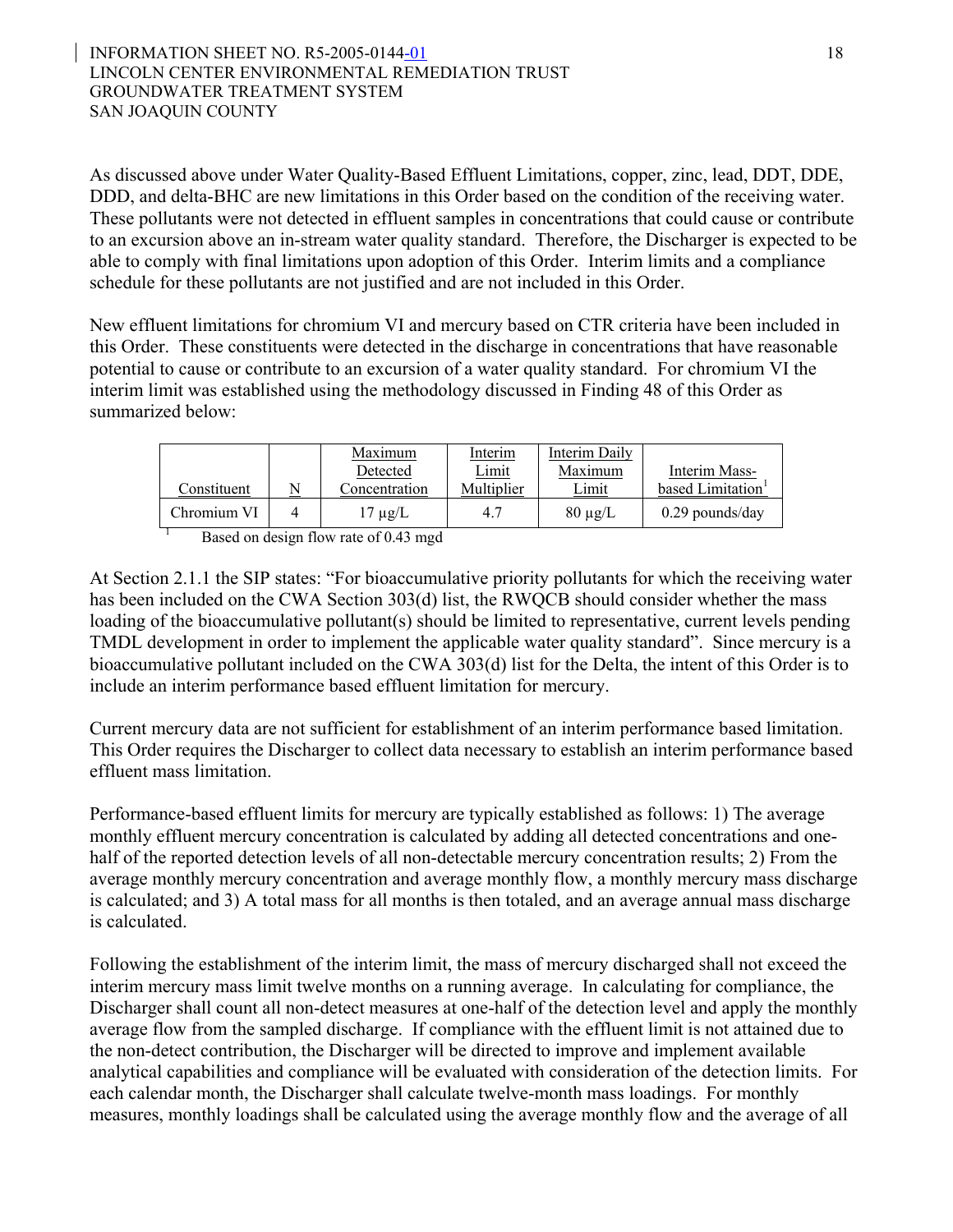mercury analyses conducted that month. The Discharger shall submit a cumulative total of mass loadings for the previous twelve months with each self-monitoring report. Compliance will be determined based on the previous 12-month moving averages over the previous twelve months of monitoring.

The SIP, Section 1.3, requires the establishment of an effluent limitation for a constituent when the MEC and/or the maximum observed ambient background concentrations exceed an applicable criterion or objective. This Order contains a final MDEL and AMEL for mercury based on the CTR human health criterion of 0.050 g/L. This Order may be reopened, and alternative final effluent limitations may be established for mercury upon completion of the TMDL, or promulgation of new criteria.

Upon completion of the Interim Mercury Mass Limitation Study required by this Order, this Order shall be reopened and an interim performance based mercury mass effluent limitation established.

# *Satisfaction of Anti-Backsliding Requirements*

The Clean Water Act specifies that a revised permit may not include effluent limitations that are less stringent than the previous permit unless a less stringent limitation is justified based on exceptions to the anti-backsliding provisions contained in Clean Water Act sections 402(o) or 303(d)(4), or, where applicable, 40 CFR 122.44(*l*).

Some effluent limitations in this revised Order are less stringent that those in the originally adopted Order. As discussed below this relaxation of effluent limitations is consistent with the anti-backsliding requirements of the CWA and federal regulations.

In the original permit, Order No. R5-2005-0144, the water quality-based effluent limitations (WQBELs) for arsenic and barium, were established without the benefit of dilution. In the revised Order, Order No. R5-2005-0144-01, the effluent limitations for these constituents have been recalculated using allowable dilution credits as explained in the Dilution section of the Information Sheet. This has resulted in less stringent effluent limitations in Order No. R5-2005-0144-01. Antibacksliding requirements are satisfied, however, pursuant to CWA section 402(o)(2)(B), where the documentation of an actual dilution factor for the receiving water determined since adoption of the original permit, qualifies as new information which was not available at the issuance of the original permit.

The changes in effluent limits for arsenic and barium in the revised permit are based on new information generated since adoption of the original permit, and are consistent with the antidegradation provisions of 40 CFR 131.12 and State Water Resources Control Board Resolution 68-16, as described in the proceeding Satisfaction of Antidegradation Policy section, below.

# *Satisfaction of Anitdegradation Policy*

A wastewater treatment facility which produces a waste or increased concentration of waste and which discharges or proposes to discharge to existing high quality waters is required to meet requirements which will result in the best practicable treatment or control of the discharge necessary to assure that a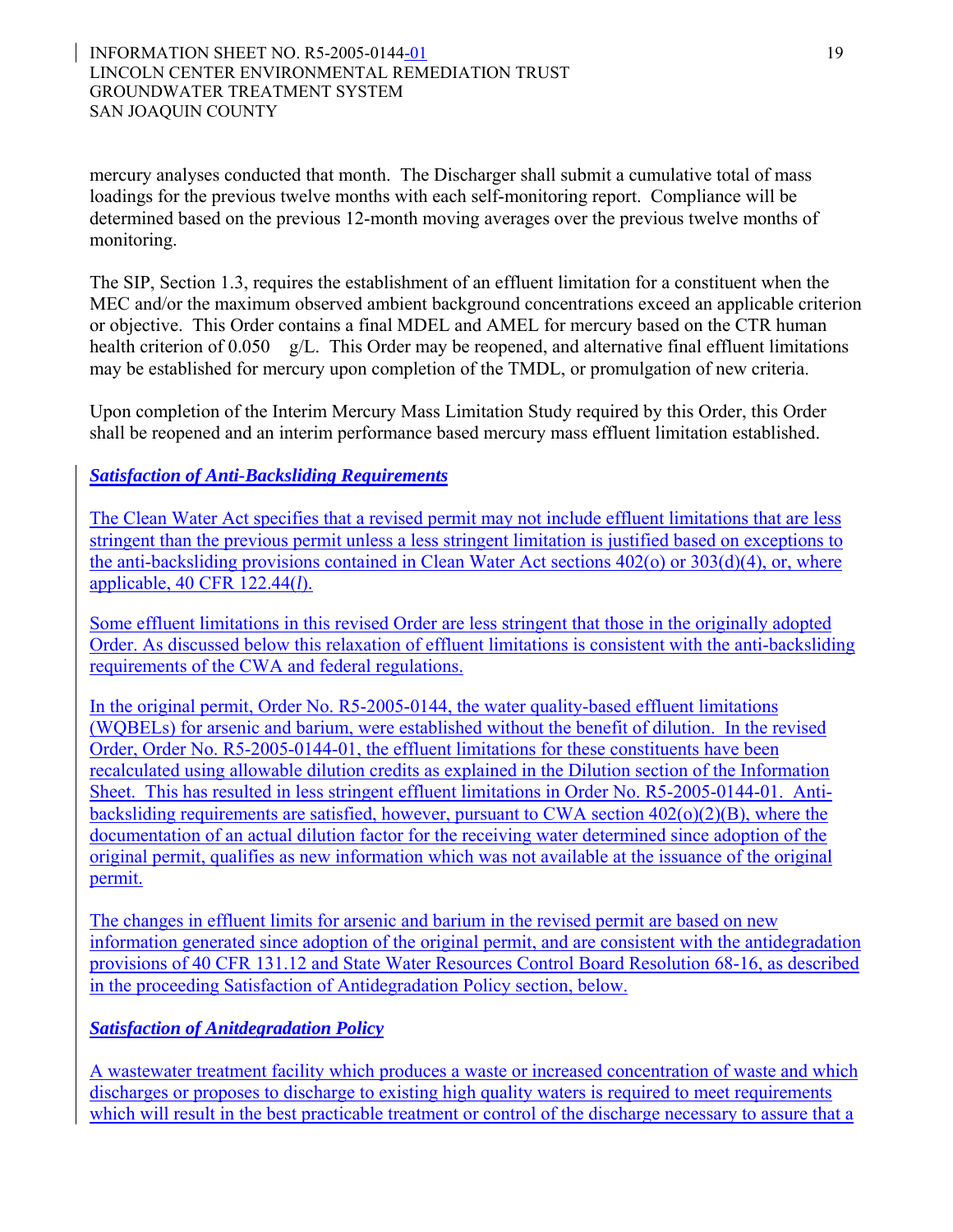#### INFORMATION SHEET NO. R5-2005-0144-01 20 LINCOLN CENTER ENVIRONMENTAL REMEDIATION TRUST GROUNDWATER TREATMENT SYSTEM SAN JOAQUIN COUNTY

pollution or nuisance will not occur, and to ensure the highest water quality consistent with the maximum benefit to the people of the State will be maintained. Effluent limits for arsenic and barium are included in this Order for the protection of human health. Effluent limits for these constituents result in receiving water concentrations that do not exceed the applicable water quality objectives.

The Discharger submitted and dilution/mixing zone study, dated November 2009. The Regional Water Board agrees with the findings of the and dilution/mixing zone study, which demonstrates that the estimated degradation caused by the discharge is negligible at the end of the mixing zone (i.e. approximately 4,800 feet). The mixing zone and mass of pollutants from the discharge will not have significant impacts on aquatic life, municipal and domestic supply, and recreation uses, which are the beneficial uses most likely affected by the pollutants discharged. The discharge to Fourteen Mile Slough will not cause a violation of water quality objectives. Arsenic and barium are naturally present in the groundwater and not completely removed by the existing treatment system processes. The discharge will result in some minimal degradation of waters of the state and navigable waters of the United States, but in this case, such degradation is consistent with the maximum benefit to the people of the state. Limited degradation that does not cause exceedance of water quality objectives is warranted to allow for the health benefit stemming from remediation of the polluted groundwater under the Lincoln Center remediation site. The Discharger provides a high level of treatment including air stripping and granular activated carbon.

#### **RECEIVING WATER LIMITATIONS**

The groundwater treatment system discharges to a storm drain system owned by San Joaquin County that discharges to the Fourteen-Mile Slough a waterbody within the San Francisco Bay/Sacramento-San Joaquin Delta Estuary. The Regional Board adopted a *Water Quality Control Plan*, *Fourth Edition, for the Sacramento and San Joaquin River Basins* (hereafter Basin Plan). The Basin Plan establishes water quality objectives that apply to all surface waters in the Delta. This Order includes Receiving Water Limitations for: bacteria, biostimulatory substances, color, floating material, oil and grease, pH, pesticides, radioactivity, sediment, settleable material, suspended material, tastes and odors, temperature, toxicity, turbidity, chloride, electrical conductivity, and dissolved oxygen based on the applicable narrative and numeric water quality objectives contained in Basin Plan for the Delta.

#### **SPECIAL STUDIES**

This Order requires the discharger to conduct special monitoring studies for Bis (2-Ethylhexl)Phthalate (DEHP). In monitoring data provided by the Discharger DEHP was not in detectable concentrations in the discharge and was detected in only one of four samples of the background receiving water of 2.9  $\mu$ g/L. This exceeds the applicable, most restrictive CTR human health criteria for DEHP of 1.8  $\mu$ g/L. Because DEHP is a common contaminant of sample containers, sampling apparatus, and analytical equipment, and sources of the detected DEHP may be from plastics used for sampling or analytical equipment, the Regional Board is not establishing effluent limitations for DEHP at this time. The Regional Board is directing the discharger to conduct a study to determine if DEHP is present in the receiving water, and if it is, if it above the water quality criterion for DEHP. This Order includes a reopener to allow the Regional Board to incorporate appropriate effluent limitations for DEHP if needed pending the results of this study.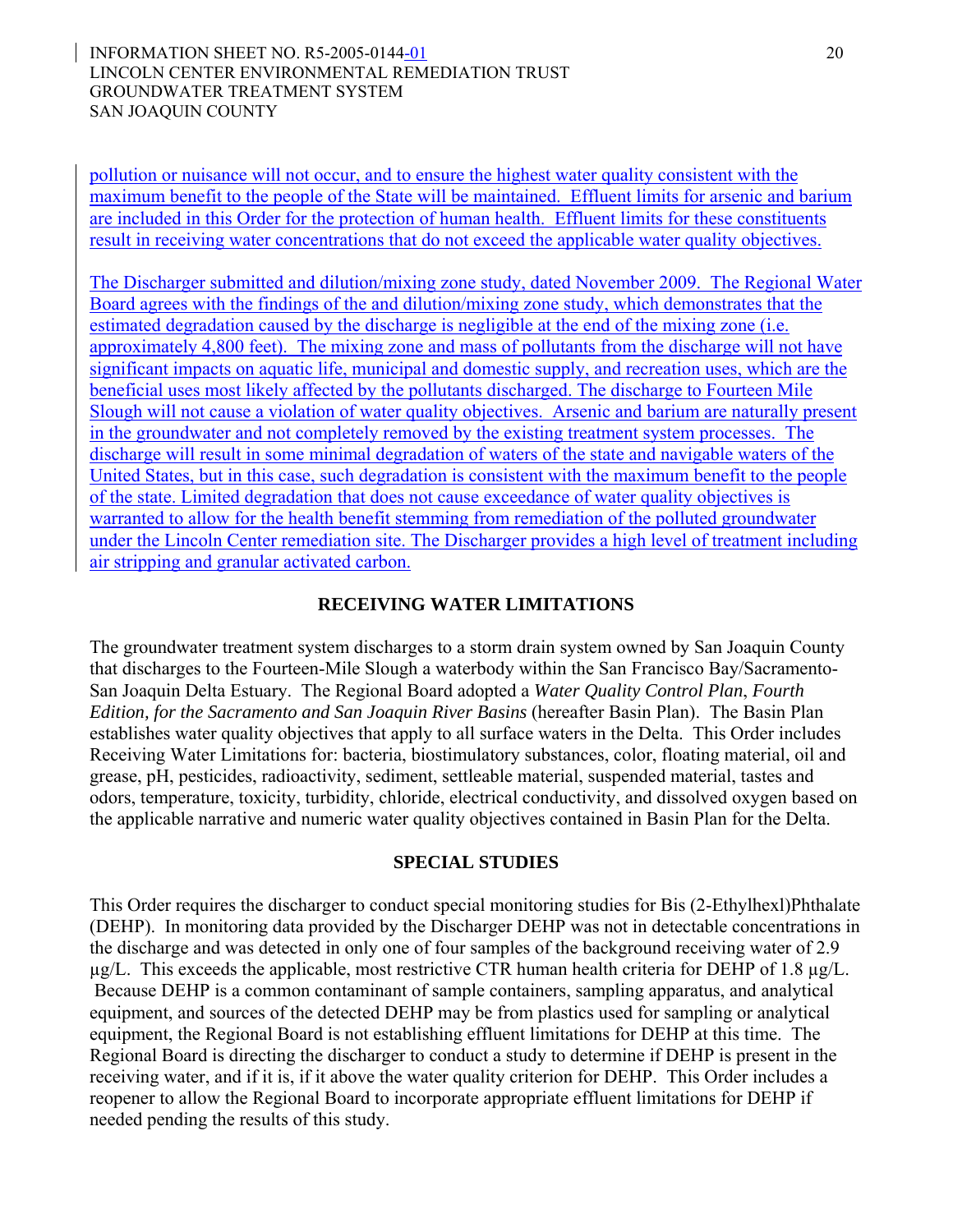#### **BASIS FOR MONITORING REQUIREMENTS**

Section 308 of the CWA and 40 CFR 122.44 (i) require monitoring in permits to determine compliance with effluent limitations. Monitoring may also be required to gather data for future effluent limitations or to monitor effluent impacts on receiving water quality. The Discharger is responsible for conducting monitoring and for reporting the results to the USEPA using Discharge Monitoring Reports. The selfmonitoring program requires monitoring of the influent, effluent and receiving water.

This Order continues the influent, effluent and three species chronic toxicity monitoring from the previous Order 98-062. Monitoring requirements for the treatment performance evaluation monitoring were not continued as they were intended only for the initial startup of the treatment system. Instead this Order establishes more frequent monitoring of the influent and effluent if the treatment system has a scheduled or unscheduled shutdown that lasts longer than 72 hours or which could result in noncompliance on startup regardless of the downtime.

Quarterly receiving water monitoring at Receiving Water Monitoring Station R-003 (Fourteen Mile Slough near I-5 overpass), and annual monitoring at R-004 (San Joaquin River at Juggler's Island) is required to further validate the results of the mixing zone/dilution study. Receiving Water Monitoring Station R-003 has been located approximately 600 feet downstream of the I-5 overpass at the Feather River Bridge, due to access and safety concerns at the I-5 overpass. Tt/JME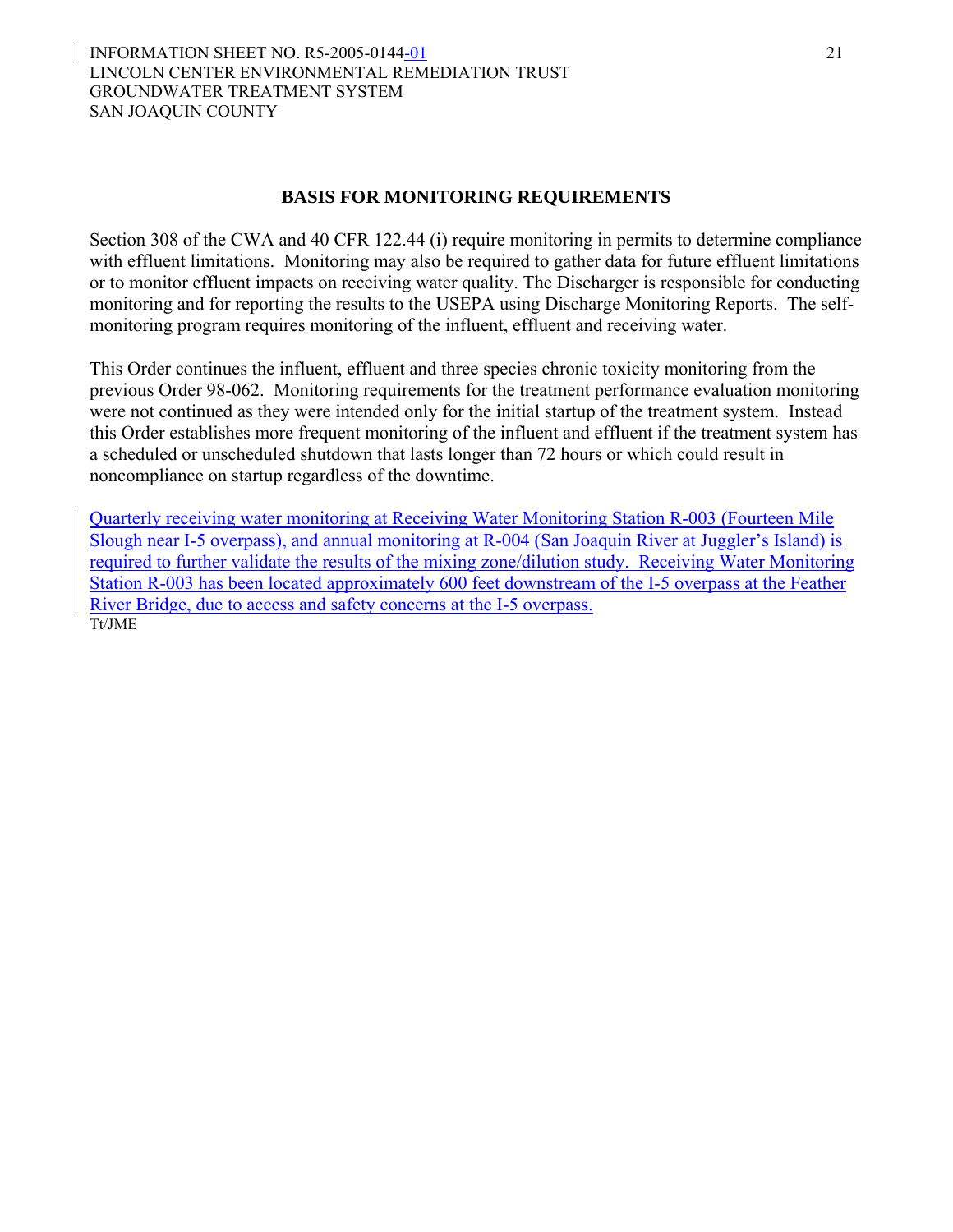## **ATTACHMENT B**

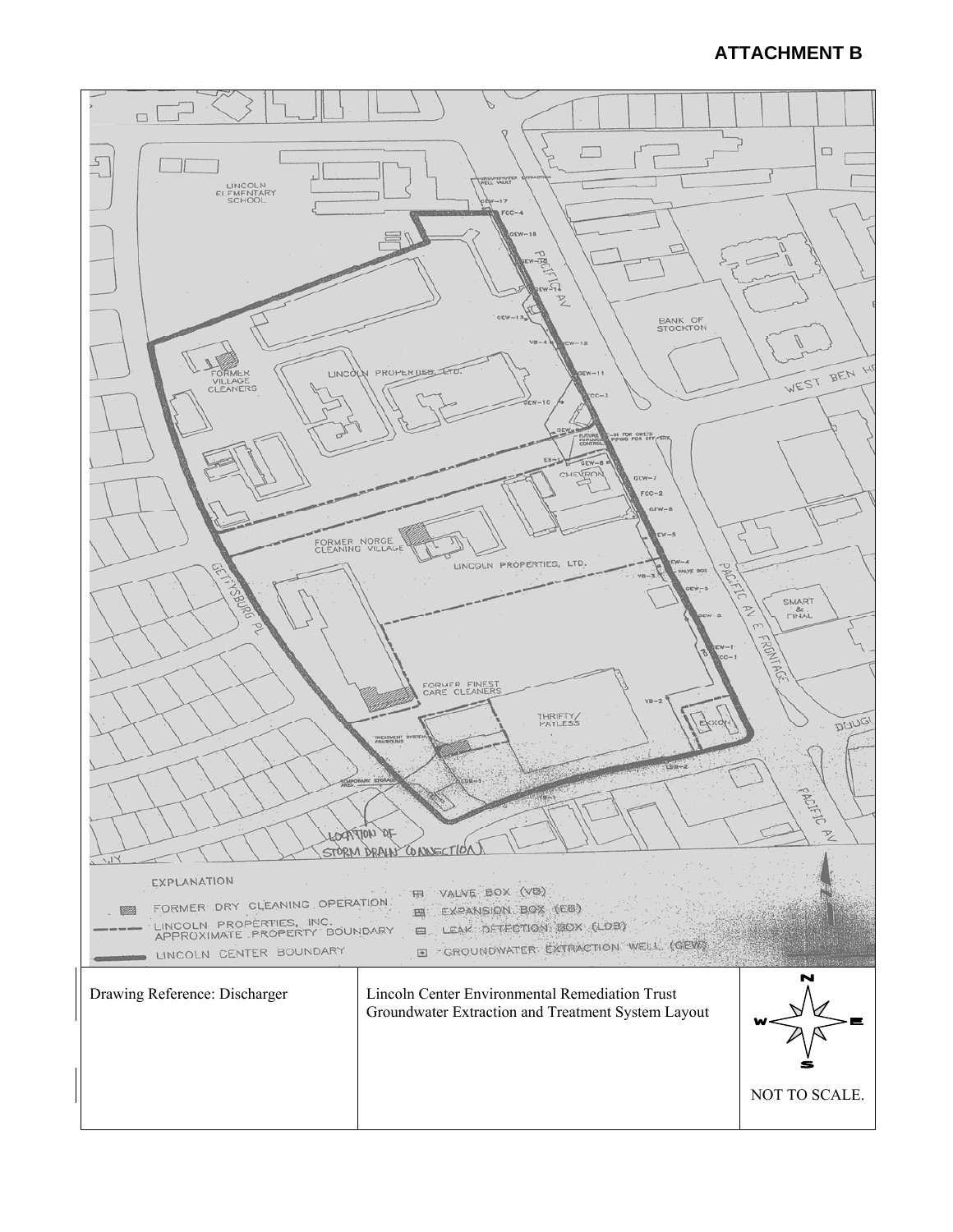| CTR#                     | <b>Constituent</b>                 | <b>CAS Number</b> | <b>Criterion</b><br><b>Quantitation</b><br>or noted) | Limit (ug/L Suggested Test<br><b>Methods</b> |
|--------------------------|------------------------------------|-------------------|------------------------------------------------------|----------------------------------------------|
| <b>VOLATILE ORGANICS</b> |                                    |                   |                                                      |                                              |
| 28                       | 1,1-Dichloroethane                 | 75343             | 0.5                                                  | <b>EPA 8260B</b>                             |
| 30                       | 1,1-Dichloroethene                 | 75354             | 0.5                                                  | <b>EPA 8260B</b>                             |
| 41                       | 1,1,1-Trichloroethane              | 71556             | 0.5                                                  | <b>EPA 8260B</b>                             |
| 42                       | 1,1,2-Trichloroethane              | 79005             | 0.5                                                  | <b>EPA 8260B</b>                             |
| 37                       | 1,1,2,2-Tetrachloroethane          | 79345             | 0.5                                                  | <b>EPA 8260B</b>                             |
| 75                       | 1,2-Dichlorobenzene                | 95501             | 0.5                                                  | <b>EPA 8260B</b>                             |
| 29                       | 1,2-Dichloroethane                 | 107062            | 0.5                                                  | <b>EPA 8260B</b>                             |
|                          | cis-1,2-Dichloroethene             | 156592            | 0.5                                                  | <b>EPA 8260B</b>                             |
| 31                       | 1,2-Dichloropropane                | 78875             | 0.5                                                  | <b>EPA 8260B</b>                             |
| 101                      | 1,2,4-Trichlorobenzene             | 120821            | 0.5                                                  | <b>EPA 8260B</b>                             |
| 76                       | 1,3-Dichlorobenzene                | 541731            | 0.5                                                  | <b>EPA 8260B</b>                             |
| 32                       | 1,3-Dichloropropene                | 542756            | 0.5                                                  | <b>EPA 8260B</b>                             |
| 77                       | 1,4-Dichlorobenzene                | 106467            | 0.5                                                  | <b>EPA 8260B</b>                             |
| 17                       | Acrolein                           | 107028            | 5                                                    | <b>EPA 8260B</b>                             |
| 18                       | Acrylonitrile                      | 107131            | 2                                                    | <b>EPA 8260B</b>                             |
| 19                       | Benzene                            | 71432             | 0.5                                                  | <b>EPA 8260B</b>                             |
| 20                       | <b>Bromoform</b>                   | 75252             | 0.5                                                  | <b>EPA 8260B</b>                             |
| 34                       | Bromomethane                       | 74839             | 1                                                    | <b>EPA 8260B</b>                             |
| 21                       | Carbon tetrachloride               | 56235             | 0.5                                                  | <b>EPA 8260B</b>                             |
| 22                       | Chlorobenzene (mono chlorobenzene) | 108907            | 0.5                                                  | <b>EPA 8260B</b>                             |
| 24                       | Chloroethane                       | 75003             | 0.5                                                  | <b>EPA 8260B</b>                             |
| 25                       | 2- Chloroethyl vinyl ether         | 110758            |                                                      | <b>EPA 8260B</b>                             |
| 26                       | Chloroform                         | 67663             | 0.5                                                  | <b>EPA 8260B</b>                             |
| 35                       | Chloromethane                      | 74873             | 0.5                                                  | <b>EPA 8260B</b>                             |
| 23                       | Dibromochloromethane               | 124481            | 0.5                                                  | <b>EPA 8260B</b>                             |
| 27                       | Dichlorobromomethane               | 75274             | 0.5                                                  | <b>EPA 8260B</b>                             |
| 36                       | Dichloromethane                    | 75092             | 0.5                                                  | <b>EPA 8260B</b>                             |
| 33                       | Ethylbenzene                       | 100414            | 0.5                                                  | <b>EPA 8260B</b>                             |
| $88\,$                   | Hexachlorobenzene                  | 118741            | 1                                                    | <b>EPA 8260B</b>                             |
| 89                       | Hexachlorobutadiene                | 87683             | 1                                                    | <b>EPA 8260B</b>                             |
| 91                       | Hexachloroethane                   | 67721             | 1                                                    | <b>EPA 8260B</b>                             |
| 94                       | Naphthalene                        | 91203             | 10                                                   | <b>EPA 8260B</b>                             |
| 38                       | Tetrachloroethene                  | 127184            | 0.5                                                  | <b>EPA 8260B</b>                             |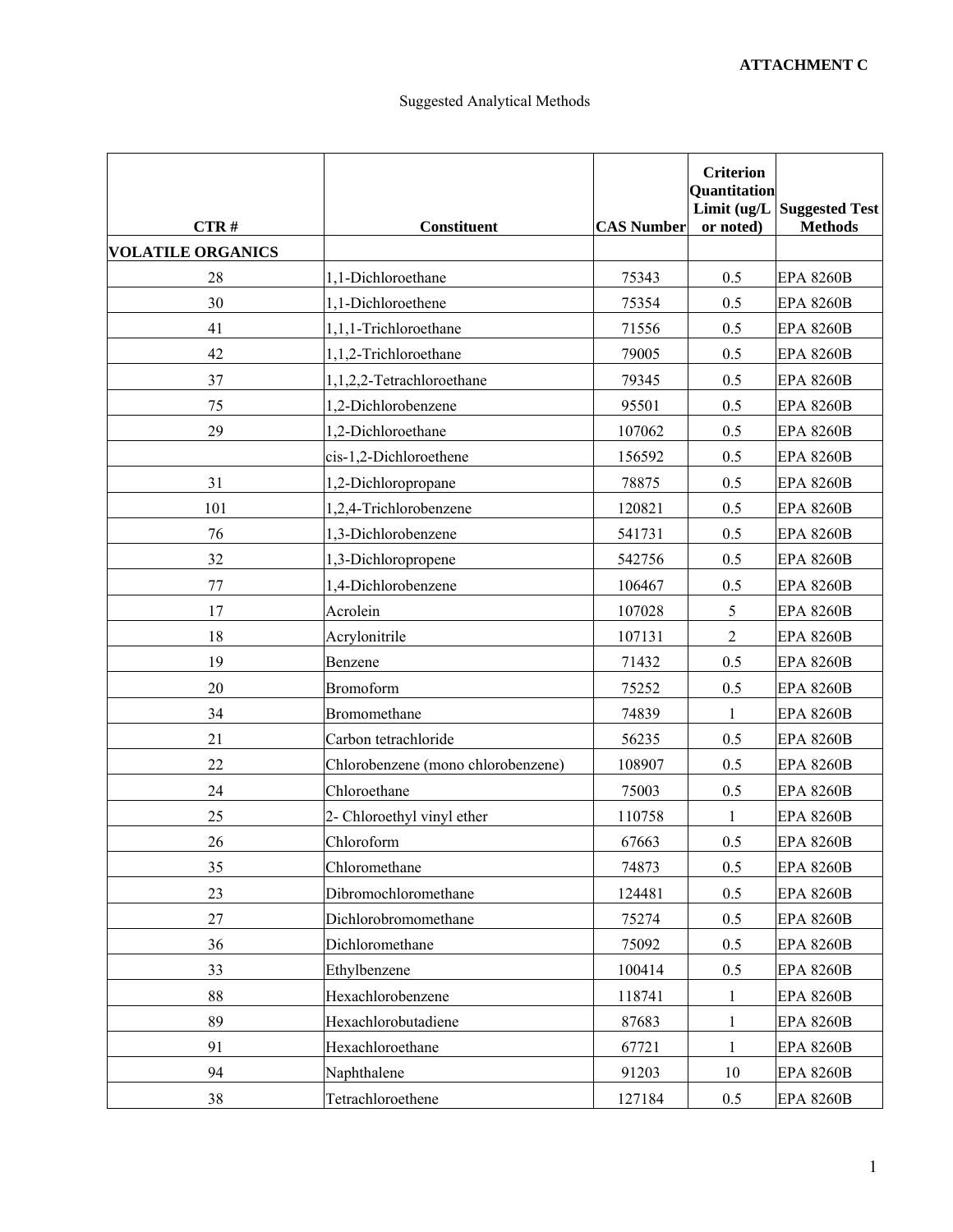| CTR#                          | <b>Constituent</b>                    | <b>CAS Number</b> | <b>Criterion</b><br>Quantitation<br>or noted) | Limit (ug/L Suggested Test<br><b>Methods</b> |
|-------------------------------|---------------------------------------|-------------------|-----------------------------------------------|----------------------------------------------|
| 39                            | Toluene                               | 108883            | 0.5                                           | <b>EPA 8260B</b>                             |
| 40                            | trans-1,2-Dichloroethylene            | 156605            | 0.5                                           | <b>EPA 8260B</b>                             |
| 43                            | Trichloroethene                       | 79016             | 0.5                                           | <b>EPA 8260B</b>                             |
| 44                            | Vinyl chloride                        | 75014             | 0.5                                           | <b>EPA 8260B</b>                             |
|                               | Methyl-tert-butyl ether (MTBE)        | 1634044           | 0.5                                           | <b>EPA 8260B</b>                             |
|                               | Trichlorofluoromethane                | 75694             | 5                                             | <b>EPA 8260B</b>                             |
|                               | 1,1,2-Trichloro-1,2,2-Trifluoroethane | 76131             | 10                                            | <b>EPA 8260B</b>                             |
|                               | Styrene                               | 100425            | 0.5                                           | <b>EPA 8260B</b>                             |
|                               | Xylenes                               | 1330207           | 0.5                                           | <b>EPA 8260B</b>                             |
| <b>SEMI-VOLATILE ORGANICS</b> |                                       |                   |                                               |                                              |
| 60                            | 1,2-Benzanthracene                    | 56553             | 5                                             | <b>EPA 8270C</b>                             |
| 85                            | 1,2-Diphenylhydrazine                 | 122667            | 1                                             | <b>EPA 8270C</b>                             |
| 45                            | 2-Chlorophenol                        | 95578             | $\sqrt{2}$                                    | <b>EPA 8270C</b>                             |
| 46                            | 2,4-Dichlorophenol                    | 120832            | 1                                             | <b>EPA 8270C</b>                             |
| 47                            | 2,4-Dimethylphenol                    | 105679            | $\overline{c}$                                | <b>EPA 8270C</b>                             |
| 49                            | 2,4-Dinitrophenol                     | 51285             | 5                                             | <b>EPA 8270C</b>                             |
| 82                            | 2,4-Dinitrotoluene                    | 121142            | 5                                             | <b>EPA 8270C</b>                             |
| 55                            | 2,4,6-Trichlorophenol                 | 88062             | 10                                            | <b>EPA 8270C</b>                             |
| 83                            | 2,6-Dinitrotoluene                    | 606202            | 5                                             | <b>EPA 8270C</b>                             |
| 50                            | 2-Nitrophenol                         | 25154557          | 10                                            | <b>EPA 8270C</b>                             |
| 71                            | 2-Chloronaphthalene                   | 91587             | 10                                            | <b>EPA 8270C</b>                             |
| 78                            | 3,3'-Dichlorobenzidine                | 91941             | 5                                             | <b>EPA 8270C</b>                             |
| 62                            | 3.4-Benzofluoranthene                 | 205992            | 10                                            | <b>EPA 8270C</b>                             |
| 52                            | 4-Chloro-3-methylphenol               | 59507             | 5                                             | <b>EPA 8270C</b>                             |
| 48                            | 4,6-Dinitro-2-methylphenol            | 534521            | $10\,$                                        | <b>EPA 8270C</b>                             |
| 51                            | 4-Nitrophenol                         | 100027            | 5                                             | <b>EPA 8270C</b>                             |
| 69                            | 4-Bromophenyl phenyl ether            | 101553            | 10                                            | <b>EPA 8270C</b>                             |
| $72\,$                        | 4-Chlorophenyl phenyl ether           | 7005723           | 5                                             | <b>EPA 8270C</b>                             |
| 56                            | Acenaphthene                          | 83329             | $\mathbf{1}$                                  | <b>EPA 8270C</b>                             |
| 57                            | Acenaphthylene                        | 208968            | 10                                            | <b>EPA 8270C</b>                             |
| 58                            | Anthracene                            | 120127            | 10                                            | <b>EPA 8270C</b>                             |
| 59                            | Benzidine                             | 92875             | 5                                             | <b>EPA 8270C</b>                             |
| 61                            | Benzo(a)pyrene (3,4-Benzopyrene)      | 50328             | 0.1                                           | <b>EPA 8270C</b>                             |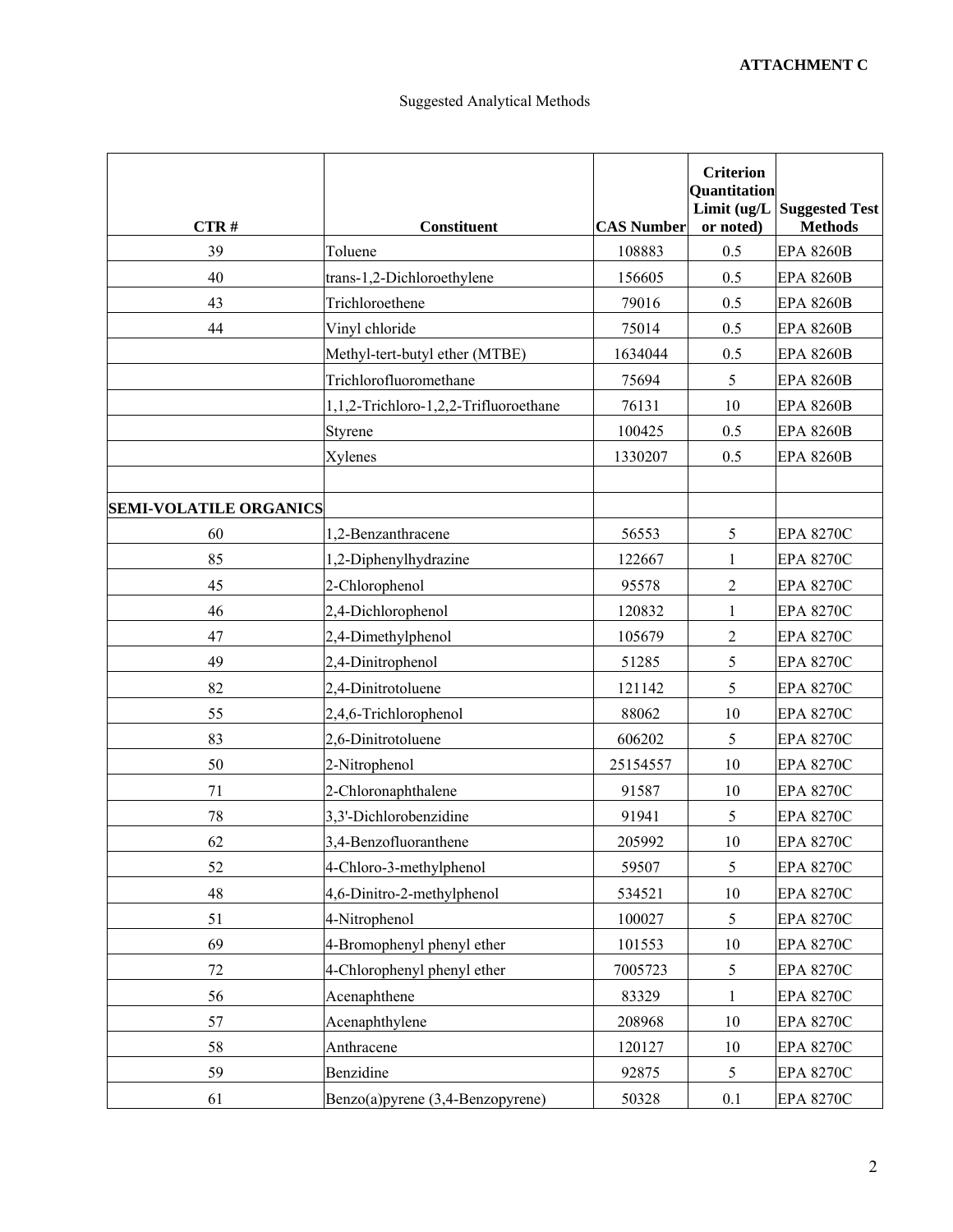| CTR#              | <b>Constituent</b>           | <b>CAS Number</b> | <b>Criterion</b><br>Quantitation<br>or noted) | Limit (ug/L Suggested Test<br><b>Methods</b> |
|-------------------|------------------------------|-------------------|-----------------------------------------------|----------------------------------------------|
| 63                | Benzo(g,h,i)perylene         | 191242            | 5                                             | <b>EPA 8270C</b>                             |
| 64                | Benzo(k)fluoranthene         | 207089            | $\sqrt{2}$                                    | <b>EPA 8270C</b>                             |
| 65                | Bis(2-chloroethoxy) methane  | 111911            | 5                                             | <b>EPA 8270C</b>                             |
| 66                | Bis(2-chloroethyl) ether     | 111444            | 1                                             | <b>EPA 8270C</b>                             |
| 67                | Bis(2-chloroisopropyl) ether | 39638329          | 10                                            | <b>EPA 8270C</b>                             |
| 68                | Bis(2-ethylhexyl) phthalate  | 117817            | $\overline{3}$                                | <b>EPA 8270C</b>                             |
| $70\,$            | Butyl benzyl phthalate       | 85687             | 10                                            | <b>EPA 8270C</b>                             |
| 73                | Chrysene                     | 218019            | 5                                             | <b>EPA 8270C</b>                             |
| 81                | Di-n-butylphthalate          | 84742             | 10                                            | <b>EPA 8270C</b>                             |
| 84                | Di-n-octylphthalate          | 117840            | 10                                            | <b>EPA 8270C</b>                             |
| 74                | Dibenzo(a,h)-anthracene      | 53703             | 0.1                                           | <b>EPA 8270C</b>                             |
| 79                | Diethyl phthalate            | 84662             | 2                                             | <b>EPA 8270C</b>                             |
| 80                | Dimethyl phthalate           | 131113            | $\sqrt{2}$                                    | <b>EPA 8270C</b>                             |
| 86                | Fluoranthene                 | 206440            | 10                                            | <b>EPA 8270C</b>                             |
| 87                | Fluorene                     | 86737             | 10                                            | <b>EPA 8270C</b>                             |
| 90                | Hexachlorocyclopentadiene    | 77474             | 1                                             | <b>EPA 8270C</b>                             |
| 92                | Indeno $(1,2,3-c,d)$ pyrene  | 193395            | 0.05                                          | <b>EPA 8270C</b>                             |
| 93                | Isophorone                   | 78591             | $\mathbf{1}$                                  | <b>EPA 8270C</b>                             |
| 98                | N-Nitrosodiphenylamine       | 86306             | 1                                             | <b>EPA 8270C</b>                             |
| 96                | N-Nitrosodimethylamine       | 62759             | $\mathfrak{S}$                                | <b>EPA 8270C</b>                             |
| 97                | N-Nitrosodi-n-propylamine    | 621647            | 5                                             | <b>EPA 8270C</b>                             |
| 95                | Nitrobenzene                 | 98953             | 10                                            | <b>EPA 8270C</b>                             |
| 53                | Pentachlorophenol            | 87865             | 0.2                                           | <b>EPA 8270C</b>                             |
| 99                | Phenanthrene                 | 85018             | 5                                             | <b>EPA 8270C</b>                             |
| 54                | Phenol                       | 108952            | 1                                             | <b>EPA 8270C</b>                             |
| 100               | Pyrene                       | 129000            | 10                                            | <b>EPA 8270C</b>                             |
| <b>INORGANICS</b> |                              |                   |                                               |                                              |
|                   | Aluminum                     | 7429905           | 50                                            | EPA 6020/200.8                               |
| $\mathbf{1}$      | Antimony                     | 7440360           | 5                                             | EPA 6020/200.8                               |
| $\boldsymbol{2}$  | Arsenic                      | 7440382           | $\mathbf{1}$                                  | EPA 1632                                     |
| 15                | Asbestos                     | 1332214           | $0.2$ MFL<br>$>10$ um                         | EPA/600/R-<br>93/116(PCM)                    |
|                   | <b>Barium</b>                | 7440393           | 100                                           | EPA 6020/200.8                               |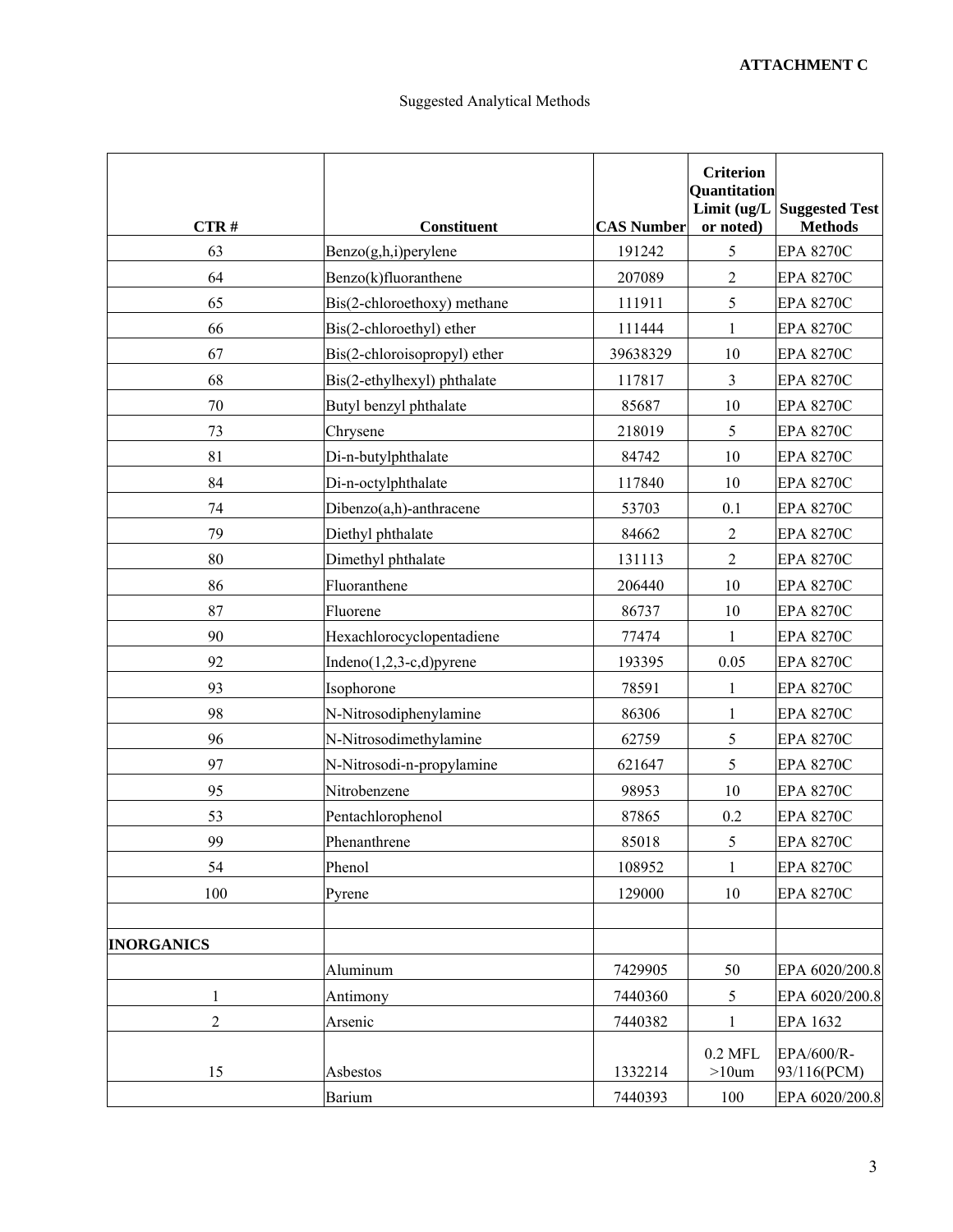| CTR#                     | <b>Constituent</b>                | <b>CAS Number</b> | <b>Criterion</b><br><b>Quantitation</b><br>Limit (ug/L<br>or noted) | <b>Suggested Test</b><br><b>Methods</b> |
|--------------------------|-----------------------------------|-------------------|---------------------------------------------------------------------|-----------------------------------------|
| 3                        | Beryllium                         | 7440417           | 1                                                                   | EPA 6020/200.8                          |
| 4                        | Cadmium                           | 7440439           | 0.25                                                                | EPA 1638/200.8                          |
| 5a                       | Chromium (total)                  | 7440473           | $\overline{2}$                                                      | EPA 6020/200.8                          |
| 5 <sub>b</sub>           | Chromium (VI)                     | 18540299          | 5                                                                   | EPA 7199/<br>1636                       |
| 6                        | Copper                            | 7440508           | 0.5                                                                 | EPA 6020/200.8                          |
| 14                       | Cyanide                           | 57125             | 5                                                                   | <b>EPA 9012A</b>                        |
|                          | Fluoride                          | 7782414           | 100                                                                 | <b>EPA 300</b>                          |
|                          | Iron                              | 7439896           | 100                                                                 | EPA 6020/200.8                          |
| $\boldsymbol{7}$         | Lead                              | 7439921           | 0.5                                                                 | <b>EPA 1638</b>                         |
| $8\,$                    | Mercury                           | 7439976           |                                                                     | $0.0005(11)$ EPA 1669/1631              |
|                          | Manganese                         | 7439965           | 20                                                                  | EPA 6020/200.8                          |
| 9                        | Nickel                            | 7440020           | 5                                                                   | EPA 6020/200.8                          |
| 10                       | Selenium                          | 7782492           | 5                                                                   | EPA 6020/200.8                          |
| 11                       | Silver                            | 7440224           | $\mathbf{1}$                                                        | EPA 6020/200.8                          |
| 12                       | Thallium                          | 7440280           | 1                                                                   | EPA 6020/200.8                          |
|                          | Tributyltin                       | 688733            | 0.06                                                                | EV-024/025                              |
| 13                       | Zinc                              | 7440666           | 10                                                                  | EPA 6020/200.8                          |
|                          |                                   |                   |                                                                     |                                         |
| <b>PESTICIDES - PCBs</b> |                                   |                   |                                                                     |                                         |
| 110                      | $4,4'-DDD$                        | 72548             | 0.02                                                                | <b>EPA 8081A</b>                        |
| 109                      | $4,4'$ -DDE                       | 72559             | 0.01                                                                | <b>EPA 8081A</b>                        |
| 108                      | $4.4'$ -DDT                       | 50293             | 0.01                                                                | <b>EPA 8081A</b>                        |
| 112                      | alpha-Endosulfan                  | 959988            | 0.02                                                                | EPA 8081A                               |
| 103                      | alpha-Hexachlorocyclohexane (BHC) | 319846            | 0.01                                                                | <b>EPA 8081A</b>                        |
|                          | Alachlor                          | 15972608          | $\mathbf{1}$                                                        | EPA 8081A                               |
| 102                      | Aldrin                            | 309002            | 0.005                                                               | EPA 8081A                               |
| 113                      | beta-Endosulfan                   | 33213659          | 0.01                                                                | EPA 8081A                               |
| 104                      | beta-Hexachlorocyclohexane        | 319857            | 0.005                                                               | <b>EPA 8081A</b>                        |
| 107                      | Chlordane                         | 57749             | 0.1                                                                 | EPA 8081A                               |
| 106                      | delta-Hexachlorocyclohexane       | 319868            | 0.005                                                               | EPA 8081A                               |
| 111                      | Dieldrin                          | 60571             | 0.01                                                                | EPA 8081A                               |
| 114                      | Endosulfan sulfate                | 1031078           | 0.05                                                                | EPA 8081A                               |
| 115                      | Endrin                            | 72208             | $0.01\,$                                                            | EPA 8081A                               |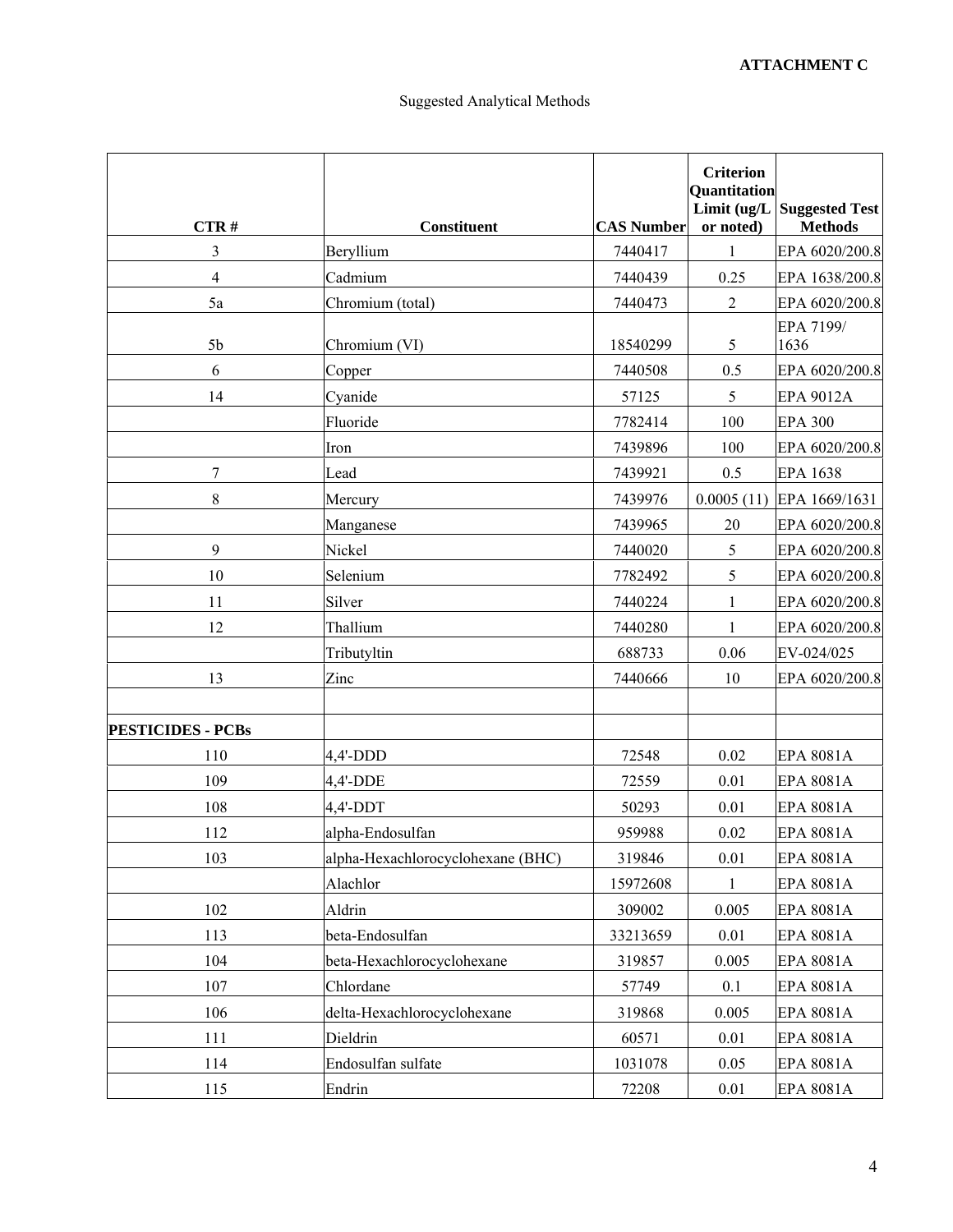| CTR# | <b>Constituent</b>                    | <b>CAS Number</b> | <b>Criterion</b><br>Quantitation<br>or noted) | Limit $\left(\frac{ug}{L}\right)$ Suggested Test<br><b>Methods</b> |
|------|---------------------------------------|-------------------|-----------------------------------------------|--------------------------------------------------------------------|
| 116  | Endrin Aldehyde                       | 7421934           | 0.01                                          | <b>EPA 8081A</b>                                                   |
| 117  | Heptachlor                            | 76448             | 0.01                                          | <b>EPA 8081A</b>                                                   |
| 118  | Heptachlor Epoxide                    | 1024573           | 0.01                                          | <b>EPA 8081A</b>                                                   |
| 105  | Lindane (gamma-Hexachlorocyclohexane) | 58899             | 0.019                                         | EPA 8081A                                                          |
| 119  | PCB-1016                              | 12674112          | 0.5                                           | <b>EPA 8082</b>                                                    |
| 120  | PCB-1221                              | 11104282          | 0.5                                           | <b>EPA 8082</b>                                                    |
| 121  | <b>PCB-1232</b>                       | 11141165          | 0.5                                           | <b>EPA 8082</b>                                                    |
| 122  | <b>PCB-1242</b>                       | 53469219          | 0.5                                           | <b>EPA 8082</b>                                                    |
| 123  | <b>PCB-1248</b>                       | 12672296          | 0.5                                           | <b>EPA 8082</b>                                                    |
| 124  | PCB-1254                              | 11097691          | 0.5                                           | <b>EPA 8082</b>                                                    |
| 125  | PCB-1260                              | 11096825          | 0.5                                           | <b>EPA 8082</b>                                                    |
| 126  | Toxaphene                             | 8001352           | 0.5                                           | EPA 8081A                                                          |
|      | Atrazine                              | 1912249           | $\mathbf{1}$                                  | <b>EPA 8141A</b>                                                   |
|      | Bentazon                              | 25057890          | $\overline{c}$                                | EPA 643/<br>515.2                                                  |
|      | Carbofuran                            | 1563662           | 5                                             | <b>EPA 8318</b>                                                    |
|      | $2,4-D$                               | 94757             | 10                                            | <b>EPA 8151A</b>                                                   |
|      | Dalapon                               | 75990             | 10                                            | <b>EPA 8151A</b>                                                   |
|      | 1,2-Dibromo-3-chloropropane (DBCP)    | 96128             | 0.01                                          | <b>EPA 8260B</b>                                                   |
|      | Di(2-ethylhexyl)adipate               | 103231            | 5                                             | <b>EPA 8270C</b>                                                   |
|      | Dinoseb                               | 88857             | $\sqrt{2}$                                    | <b>EPA 8151A</b>                                                   |
|      | Diquat                                | 85007             | $\overline{4}$                                | EPA 8340/<br>549.1/HPLC                                            |
|      | Endothal                              | 145733            | 45                                            | EPA 548.1                                                          |
|      | <b>Ethylene Dibromide</b>             | 106934            | 0.02                                          | EPA 8260B/<br>504                                                  |
|      | Glyphosate                            | 1071836           | 25                                            | HPLC/<br><b>EPA 547</b>                                            |
|      | Methoxychlor                          | 72435             | $10\,$                                        | EPA 8081A                                                          |
|      | Molinate (Ordram)                     | 2212671           | $\overline{2}$                                | <b>EPA 634</b>                                                     |
|      | Oxamyl                                | 23135220          | 20                                            | EPA 8318/<br>632                                                   |
|      | Picloram                              | 1918021           | 1                                             | <b>EPA 8151A</b>                                                   |
|      | Simazine (Princep)                    | 122349            | $\overline{4}$                                | <b>EPA 8141A</b>                                                   |
|      | Thiobencarb                           | 28249776          | $\mathbf{1}$                                  | HPLC/<br><b>EPA 639</b>                                            |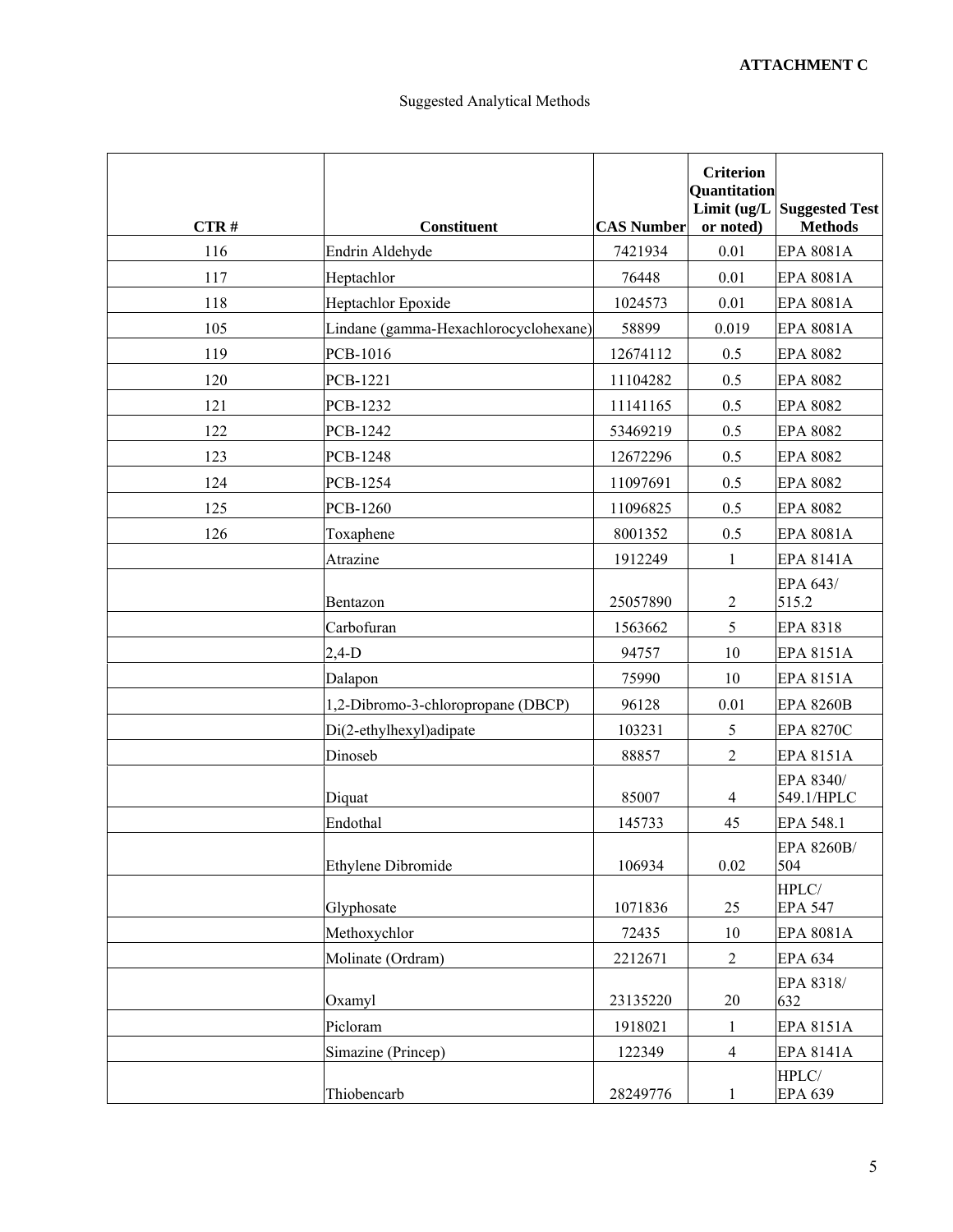| CTR#                      | <b>Constituent</b>                 | <b>CAS Number</b> | <b>Criterion</b><br><b>Quantitation</b><br>or noted) | Limit $\left(\frac{uq}{L}\right)$ Suggested Test<br><b>Methods</b> |
|---------------------------|------------------------------------|-------------------|------------------------------------------------------|--------------------------------------------------------------------|
|                           |                                    |                   |                                                      | EPA 8290                                                           |
| 16                        | 2,3,7,8-TCDD (Dioxin)              | 1746016           | 5.00E-06                                             | (HRGC) MS                                                          |
|                           | $2,4,5$ -TP (Silvex)               | 93765             | $\mathbf{1}$                                         | <b>EPA 8151A</b>                                                   |
|                           | Diazinon                           | 333415            | 0.25                                                 | EPA 8141A/<br><b>GCMS</b>                                          |
|                           | Chlorpyrifos                       | 2921882           | 1                                                    | EPA 8141A/<br><b>GCMS</b>                                          |
| <b>OTHER CONSTITUENTS</b> |                                    |                   |                                                      |                                                                    |
|                           | Ammonia (as N)                     | 7664417           |                                                      | EPA 350.1                                                          |
|                           | Chloride                           | 16887006          |                                                      | EPA 300.0                                                          |
|                           | Flow                               |                   |                                                      |                                                                    |
|                           | Hardness (as CaCO <sub>3</sub> )   |                   |                                                      | EPA 130.2                                                          |
|                           | Foaming Agents (MBAS)              |                   |                                                      | <b>SM5540C</b>                                                     |
|                           | Nitrate (as N)                     | 14797558          | 2,000                                                | EPA 300.0                                                          |
|                           | Nitrite (as N)                     | 14797650          | 400                                                  | EPA 300.0                                                          |
|                           | pH                                 |                   | 0.1                                                  | EPA 150.1                                                          |
|                           | Phosphorus, Total (as P)           | 7723140           |                                                      | EPA 365.3                                                          |
|                           | Specific conductance (EC)          |                   |                                                      | EPA 120.1                                                          |
|                           | Sulfate                            |                   | 500                                                  | EPA 300.0                                                          |
|                           | Sulfide (as S)                     |                   |                                                      | EPA 376.2                                                          |
|                           | Sulfite (as $SO_3$ )               |                   |                                                      | SM4500-SO3                                                         |
|                           | Temperature                        |                   |                                                      |                                                                    |
|                           | <b>Total Disolved Solids (TDS)</b> |                   |                                                      | EPA 160.1                                                          |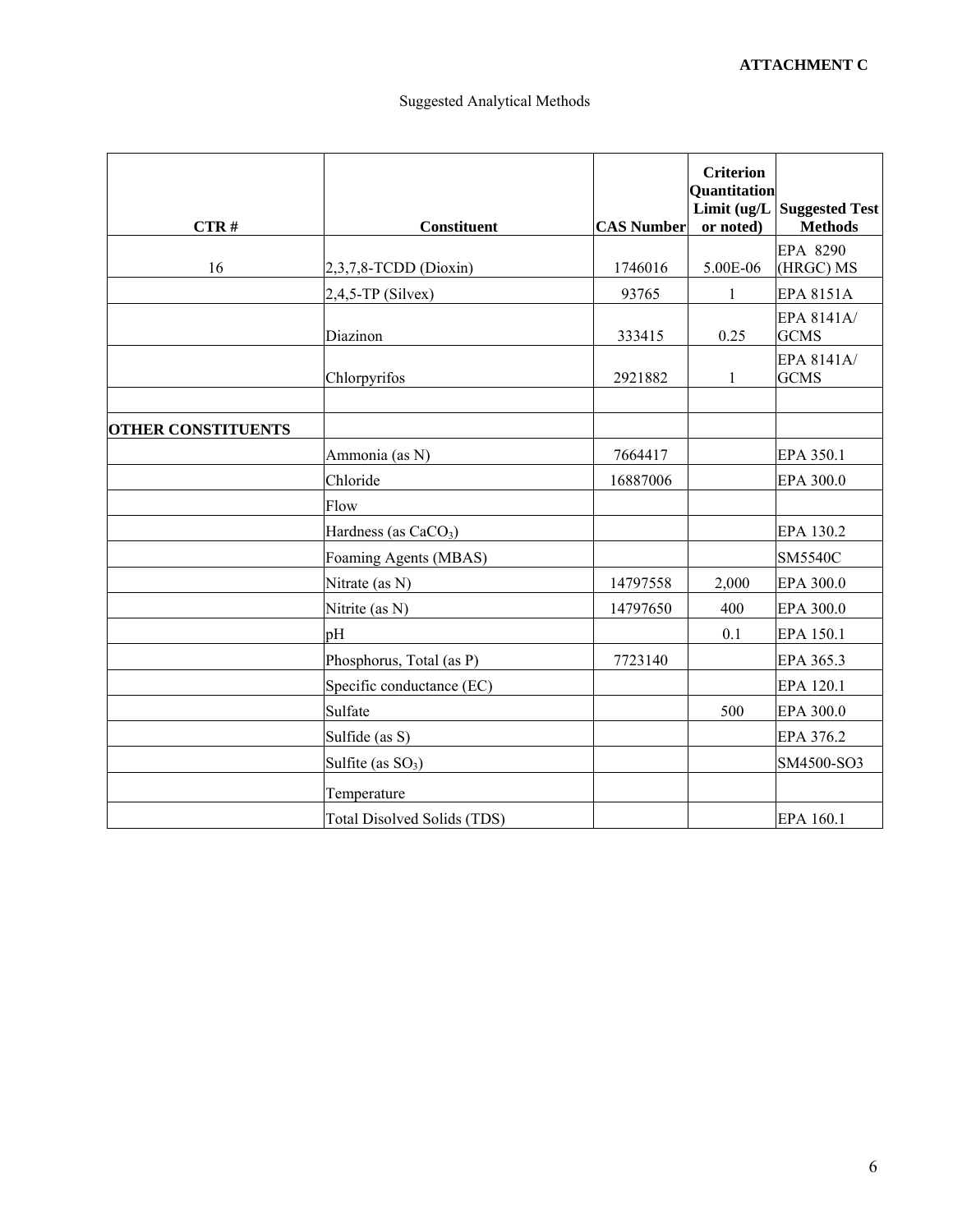# **Table 1 Summary of Applicable Water Quality Criteria and Objectives Considered in the RPA**

|                                |                                |                                                                                                   |                          |              | <b>ATTACHMENT D</b> |                                 |                     |                   |
|--------------------------------|--------------------------------|---------------------------------------------------------------------------------------------------|--------------------------|--------------|---------------------|---------------------------------|---------------------|-------------------|
| <b>Constituent / Parameter</b> | <b>Water Quality Objective</b> | <b>Source</b>                                                                                     | Criterion <sup>(1)</sup> | <b>Units</b> | MEC <sup>(4)</sup>  | Projected<br>MEC <sup>(5)</sup> | Max RW<br>Conc. (6) | RP <sup>(7)</sup> |
| Aluminum                       | <b>Chemical Constituents</b>   | California Primary MCL                                                                            | 1000                     | ug/L         | 5.4                 | 25.38                           |                     | N.                |
|                                |                                | California Secondary MCL                                                                          | 200                      | ug/L         |                     |                                 |                     |                   |
|                                |                                | Water Quality for Agriculture (Ayers & Westcot)                                                   | 5000                     | ug/L         |                     |                                 |                     |                   |
|                                | <b>Tastes and Odors</b>        | California Secondary MCL                                                                          | 200                      | ug/L         |                     |                                 |                     |                   |
|                                | <b>Toxicity - humans</b>       | California Public Health Goal for Drinking Water                                                  | 600                      | ug/L         |                     |                                 |                     |                   |
|                                | <b>Toxicity - aquatic life</b> | USEPA National Recomm. W Q Criteria / 4-day avg (total) (f)                                       | 87                       | ug/L         |                     |                                 |                     |                   |
|                                |                                | USEPA National Recomm. W Q Criteria / 1-hour avg (total) (f)                                      | 750                      | ug/L         |                     |                                 |                     |                   |
| Ammonia                        | <b>Tastes and Odors</b>        | Odor threshold (Amoore and Hautala)                                                               | 1500                     | ug/L         |                     |                                 |                     |                   |
| (Ammonium)                     | Toxicity - humans              | <b>USEPA Draft Health Advisory</b>                                                                | 30,000                   | ug/L         |                     |                                 |                     |                   |
|                                | Toxicity - aquatic life        | <b>USEPA National Ambient Water Quality Criteria - continuous</b><br>concentration <sup>(2)</sup> | 591                      | ug/L         | 2500                | 11750                           |                     |                   |
|                                | Toxicity - aquatic life        | USEPA National Ambient Water Quality Criteria - maximum <sup>(2)</sup>                            | 2140                     | ug/L         | 2500                | 11750                           |                     |                   |
| Arsenic (CTR # 2)              | <b>Chemical Constituents</b>   | California Primary MCL                                                                            | 50                       | ug/L         |                     |                                 |                     |                   |
|                                |                                | <b>USEPA PRIMARY MCL</b>                                                                          | 10                       | ug/L         | 21                  |                                 | 15                  | Y                 |
|                                | <b>Trace Element Objective</b> | Basin Plan Table III-1 - Maximum, Dissolved                                                       | 10                       | ug/L         | 21                  |                                 | 15                  | Y                 |
|                                | Toxicity - humans              | Cal/EPA Cancer Potency Factor as a drinking water level (b)                                       | 0.023                    | ug/L         |                     |                                 |                     |                   |
|                                |                                | <b>USEPA National Ambient Water Quality Criteria</b>                                              | 0.018                    | ug/L         |                     |                                 |                     |                   |
|                                | CTR - aquatic life             | California Toxics Rule (USEPA) - continuous concentration                                         | 150                      | ug/L         |                     |                                 |                     |                   |
|                                |                                | California Toxics Rule (USEPA) - maximum criterion                                                | 340                      | ug/L         |                     |                                 |                     |                   |
| Barium                         | <b>Trace Element Objective</b> | Basin Plan Table III-1 - Maximum, Dissolved                                                       | 100                      | ug/L         | 340                 | 1598                            | 390                 | Y.                |
|                                | <b>Chemical Constituents</b>   | California Primary MCL                                                                            | 1000                     | ug/L         |                     |                                 |                     |                   |
|                                | Toxicity - humans              | USEPA IRIS Reference Dose (c)                                                                     | 490                      | ug/L         |                     |                                 |                     |                   |
| Cadmium (CTR # 4)              | <b>Chemical Constituents</b>   | California Primary MCL                                                                            | 5                        | ug/L         | <b>ND</b>           |                                 | 0.61                | $\mathsf{N}$      |
|                                |                                | Water Quality for Agriculture (Ayers & Westcot)                                                   | 10                       | ug/L         |                     |                                 |                     |                   |
|                                | Toxicity - humans              | California Public Health Goal for Drinking Water                                                  | 0.07                     | ug/L         |                     |                                 |                     |                   |
|                                | CTR-aquatic life               | California Toxics Rule (USEPA) - acute criteria <sup>(3)</sup>                                    | 2.4                      | ug/L         |                     |                                 |                     |                   |
|                                | CTR - aquatic life             | California Toxics Rule (USEPA) - chronic criteria <sup>(3)</sup>                                  | 1.6                      | ug/L         |                     |                                 |                     |                   |
| Chloride                       | <b>Chemical Constituents</b>   | California Secondary MCL                                                                          | 250,000                  | ug/L         | 48000               | 225600                          | 44000               | N                 |
|                                |                                | Water Quality for Agriculture (Ayers & Westcot)                                                   | 106,000                  | ug/L         |                     |                                 |                     |                   |
|                                | <b>Tastes and Odors</b>        | California Secondary MCL                                                                          | 250,000                  | ug/L         |                     |                                 |                     |                   |
|                                | <b>Toxicity - aquatic life</b> | USEPA National Ambient W Q Criteria / 4-day average                                               | 230,000                  | ug/L         |                     |                                 |                     |                   |
|                                |                                | USEPA National Ambient W Q Criteria / 1-hour average                                              | 860,000                  | ug/L         |                     |                                 |                     |                   |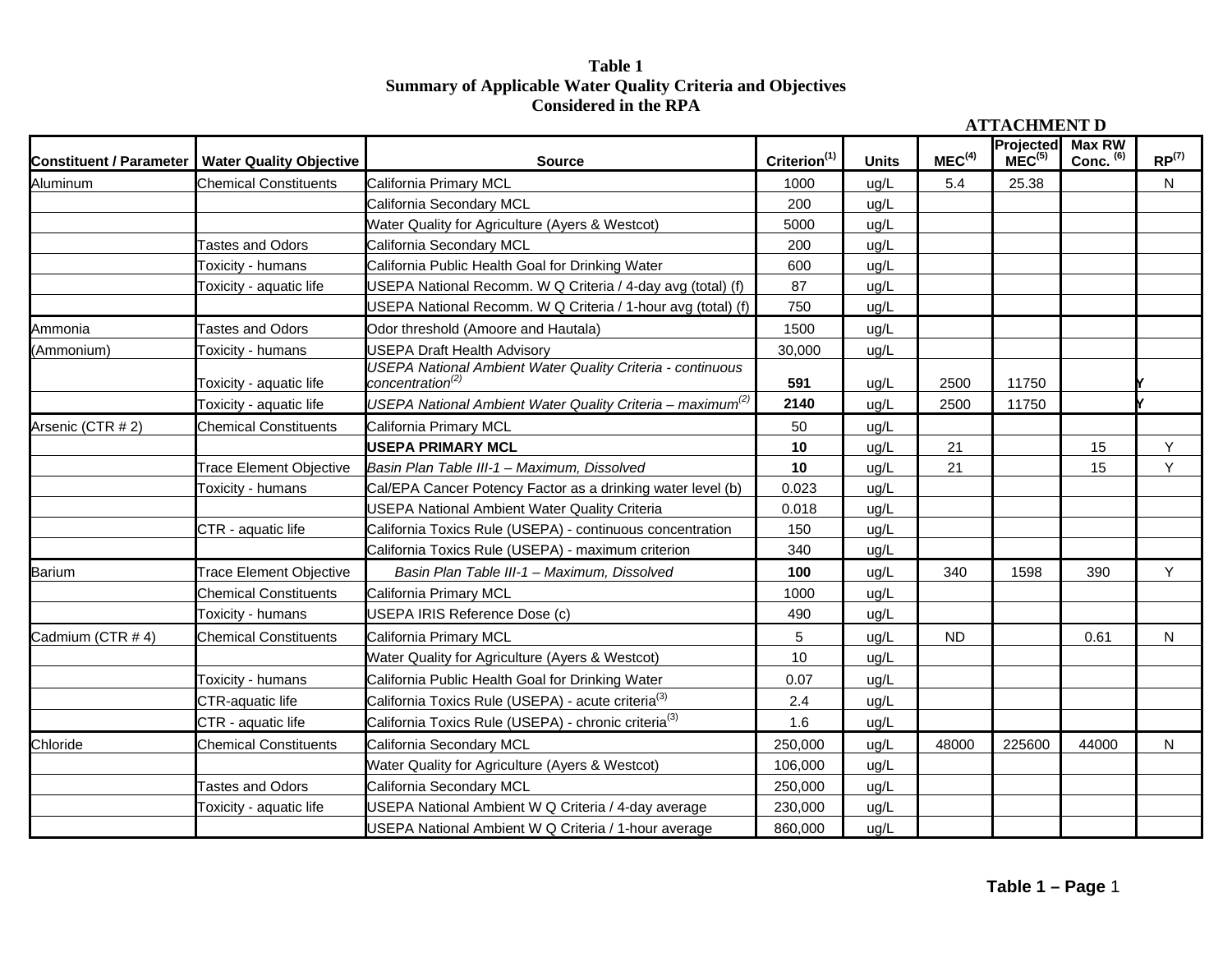# **Table 1 Summary of Applicable Water Quality Criteria and Objectives Considered in the RPA**

|                                                 |                                                   |                                                                 |                          |              |                    | <b>ATTACHMENT D</b>             |                       |            |
|-------------------------------------------------|---------------------------------------------------|-----------------------------------------------------------------|--------------------------|--------------|--------------------|---------------------------------|-----------------------|------------|
|                                                 | Constituent / Parameter   Water Quality Objective | <b>Source</b>                                                   | Criterion <sup>(1)</sup> | <b>Units</b> | MEC <sup>(4)</sup> | Projected<br>MEC <sup>(5)</sup> | Max RW<br>Conc. $(6)$ | $RP^{(7)}$ |
| Chromium (III) (CTR # 5a) Chemical Constituents |                                                   | California Primary MCL                                          | 50                       | ug/L         | 17                 |                                 | 3.6                   | N.         |
|                                                 | Toxicity - humans                                 | USEPA IRIS Reference Dose (c)                                   | 10,500                   | ug/L         |                    |                                 |                       |            |
|                                                 | NTR - aquatic life                                | National Toxics Rule (USEPA) - continuous concentration (2)     | 132.5                    | ug/L         |                    |                                 |                       |            |
| Chromium (VI) (CTR #5b) Chemical Constituents   |                                                   | CALIFORNIA PRIMARY MCL                                          | 50                       | ug/L         |                    |                                 |                       |            |
|                                                 |                                                   | Water Quality for Agriculture (Ayers & Westcot)                 | 100                      | ug/L         |                    |                                 |                       |            |
|                                                 | Toxicity - humans                                 | USEPA IRIS Reference Dose (c)                                   | 21                       | ug/L         |                    |                                 |                       |            |
|                                                 | CTR - aquatic life                                | California Toxics Rule (USEPA) - chronic criteria               | 11                       | ug/L         | 17                 |                                 | 1.8                   | Y          |
|                                                 |                                                   | California Toxics Rule (USEPA) - acute criteria                 | 16                       | ug/L         | 17                 |                                 | 1.8                   | Y          |
| Copper (CTR #6)                                 | <b>Chemical Constituents</b>                      | California Primary MCL                                          | 1300                     | ug/L         |                    |                                 |                       |            |
|                                                 |                                                   | California Secondary MCL                                        | 1000                     | ug/L         |                    |                                 |                       |            |
|                                                 | Toxicity - aquatic life                           | Basin Plan Table III-1 - Acute                                  | 10                       | uq/L         |                    |                                 |                       |            |
|                                                 | <b>Tastes and Odors</b>                           | California Secondary MCL                                        | 1000                     | ug/L         |                    |                                 |                       |            |
|                                                 | CTR - humans                                      | California Toxics Rule (USEPA) for sources of drinking water    | 1300                     | ug/L         |                    |                                 |                       |            |
|                                                 | CTR - aquatic life                                | California Toxic Rule (USEPA) - acute criteria <sup>(3)</sup>   | 8.4                      | ug/L         | 1.3                |                                 | 28                    | Y-RW       |
|                                                 | CTR - aquatic life                                | California Toxics Rule (USEPA)- chronic criteria <sup>(3)</sup> | 5.9                      | ug/L         | 1.3                |                                 | 28                    | Y-RW       |
| delta-BHC                                       | (Toxicity)                                        | Basin Plan ND for Chlorinated Pesticides                        | <b>ND</b>                |              | <b>ND</b>          |                                 | 0.07                  | Y-RW       |
|                                                 | Toxicity - humans                                 | Drinking Water Health Advisories - NAS (7-day)                  | 500                      | ug/L         |                    |                                 |                       |            |
| <b>DDT (CTR #108)</b>                           | Toxicity                                          | <b>BASIN PLAN ND FOR CHLORINATED PESTICIDES</b>                 | <b>ND</b>                |              | <b>ND</b>          |                                 | 0.06                  | Y-RW       |
|                                                 | CTR - humans                                      | California Toxics Rule (USEPA) for sources of drinking water    | 0.00059                  | ug/L         |                    |                                 |                       |            |
|                                                 | CTR - aquatic life                                | California Toxics Rule (USEPA) - continuous concentration       | 0.001                    | ug/L         |                    |                                 |                       |            |
|                                                 |                                                   | California Toxics Rule (USEPA) - maximum criterion              | 1.1                      | ug/L         |                    |                                 |                       |            |
| DDE (CTR #109)                                  | Toxicity                                          | <b>BASIN PLAN ND FOR CHLORINATED PESTICIDES</b>                 | <b>ND</b>                |              | <b>ND</b>          |                                 | 0.08                  | Y-RW       |
|                                                 | CTR - humans                                      | California Toxics Rule (USEPA) for sources of drinking water    | 0.00059                  | ug/L         |                    |                                 |                       |            |
| <b>DDD (CTR #110)</b>                           | Toxicity                                          | <b>BASIN PLAN ND FOR CHLORINATED PESTICIDES</b>                 | <b>ND</b>                |              | <b>ND</b>          |                                 | 0.8                   | Y-RW       |
|                                                 | CTR - humans                                      | California Toxics Rule (USEPA) for sources of drinking water    | 0.00083                  | ug/L         |                    |                                 |                       |            |
| $(Bis(2 -$<br>ethylhexyl)phthalate (CTR         |                                                   |                                                                 |                          |              |                    |                                 |                       |            |
| #68))                                           | <b>Chemical Constituents</b>                      | California Primary MCL                                          | $\overline{4}$           | ug/L         | <b>ND</b>          |                                 | 2.9                   | Unk        |
| (DEHP)                                          | NTR - humans                                      | National Toxics Rule (USEPA) for sources of drinking water      | 1.8                      | ug/L         |                    |                                 |                       |            |
| Iron                                            | <b>Trace Element</b><br><b>Objective</b>          | <b>BASIN PLAN TABLE III-1 - DISSOLVED, MAXIMUM</b>              | 300                      | ug/L         | 1100               | 5170                            | 1900                  | Y          |
|                                                 | <b>Chemical Constituents</b>                      | <b>CALIFORNIA SECONDARY MCL</b>                                 | 300                      | ug/L         | 1100               | 5170                            | 1900                  | Y          |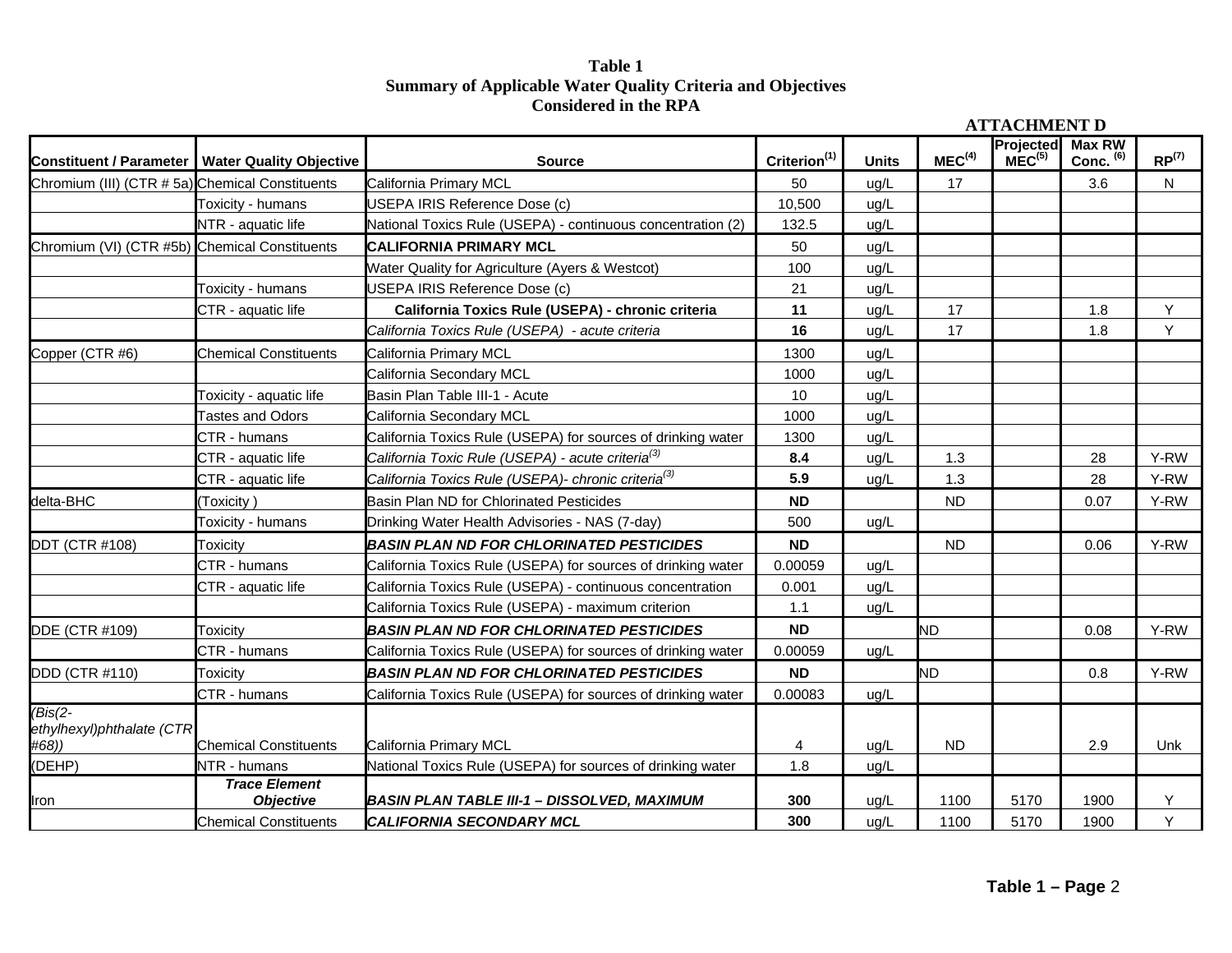## **Table 1 Summary of Applicable Water Quality Criteria and Objectives Considered in the RPA**

|                                |                                          |                                                                      |                          |              |                    | <b>ATTACHMENT D</b>                    |                              |              |
|--------------------------------|------------------------------------------|----------------------------------------------------------------------|--------------------------|--------------|--------------------|----------------------------------------|------------------------------|--------------|
| <b>Constituent / Parameter</b> | <b>Water Quality Objective</b>           | <b>Source</b>                                                        | Criterion <sup>(1)</sup> | <b>Units</b> | MEC <sup>(4)</sup> | <b>Projected</b><br>MEC <sup>(5)</sup> | <b>Max RW</b><br>Conc. $(6)$ | $RP^{(7)}$   |
|                                | <b>Chemical Constituents</b>             | Water Quality for Agriculture (Ayers & Westcot)                      | 5000                     | ug/L         |                    |                                        |                              |              |
|                                | Toxicity - aquatic life                  | <b>USEPA NATIONAL AMBIENT W Q CRITERIA / 4-DAY</b><br><b>AVERAGE</b> | 1000                     | ug/L         |                    |                                        |                              |              |
| Lead (CTR #7)                  | <b>Chemical Constituents</b>             | California Primary MCL                                               | 15                       | ug/L         |                    |                                        |                              |              |
|                                |                                          | Water Quality for Agriculture (Ayers & Westcot)                      | 5000                     | ug/L         |                    |                                        |                              |              |
|                                | <b>Toxicity - humans</b>                 | California Public Health Goal for Drinking Water                     | $\overline{2}$           | ug/L         |                    |                                        |                              |              |
|                                | CTR - aquatic life                       | CALIFORNIA TOXIC RULE (USEPA) - ACUTE CRITERIA <sup>(3)</sup>        | 41                       | ug/L         | 0.52               |                                        | 71                           | Y-RW         |
|                                | CTR - aquatic life                       | California Toxics Rule (USEPA) - chronic criteria <sup>(3)</sup>     | 1.6                      | ug/L         | 0.52               |                                        | 71                           | Y-RW         |
| Manganese                      | <b>TRACE ELEMENT</b><br><b>OBJECTIVE</b> | BASIN PLAN TABLE III-1 - MAXIMUM, DISSOLVED                          | 50                       | ug/L         | 88                 | 413.6                                  | 160                          |              |
|                                | <b>Chemical Constituents</b>             | California Secondary MCL                                             | 50                       | ug/L         | 88                 | 413.6                                  | 160                          |              |
|                                | <b>Chemical Constituents</b>             | Water Quality for Agriculture (Ayers & Westcot)                      | 200                      | ug/L         |                    |                                        |                              |              |
|                                | Toxicity - humans                        | California DHS Action Level for drinking water                       |                          | ug/L         |                    |                                        |                              |              |
| Methyl t-butyl ether           | <b>Chemical Constituents</b>             | California Primary MCL                                               | 13                       | ug/L         | 4.1                | na                                     | na                           | N.           |
| (MTBE)                         |                                          | California Secondary MCL                                             | 5                        | ug/L         |                    |                                        |                              |              |
|                                | Toxicity - humans                        | California Public Health Goal for Drinking Water                     | 13                       | ug/L         |                    |                                        |                              |              |
| Mercury (CTR #8)               | <b>Chemical Constituents</b>             | California Primary MCL                                               | $\overline{2}$           | ug/L         |                    |                                        |                              |              |
|                                | <b>Toxicity - aquatic life</b>           | USEPA National Ambient W Q Criteria / 4-day average                  | 0.77                     | ug/L         |                    |                                        |                              |              |
|                                |                                          | USEPA National Ambient W Q Criteria / 1-hour average                 | 1.4                      | ug/L         |                    |                                        |                              |              |
|                                | CTR - humans                             | CALIFORNIA TOXICS RULE (USEPA) - SOURCES OF<br><b>DRINKING WATER</b> | 0.05                     | ug/L         | 0.11               |                                        | 0.13                         |              |
| Nickel                         | <b>Chemical Constituents</b>             | California Primary MCL                                               | 100                      | ug/L         | 2.7                |                                        | 5.9                          | $\mathsf{N}$ |
|                                |                                          | Water Quality for Agriculture (Ayers & Westcot)                      | 200                      | ug/L         |                    |                                        |                              |              |
|                                | CTR - humans                             | Californa Toxics Rule (USEPA) for sources of drinking water          | 610                      | ug/L         |                    |                                        |                              |              |
|                                | CTR - aquatic life                       | California Toxic Rule (USEPA) - acute criteria                       | 295.9                    | uq/L         |                    |                                        |                              |              |
|                                | CTR - aquatic life                       | California Toxics Rule (USEPA) - chronic criteria                    | 32.9                     | ug/L         |                    |                                        |                              |              |
| Nitrate + Nitrite (as N)       | <b>Chemical Constituents</b>             | California Primary MCL                                               | 10,000                   | ug/L         | 2100               | 9870                                   |                              | N            |
| Selenium (CTR #10)             | <b>Chemical Constituents</b>             | California Primary MCL                                               | 50                       | ug/L         | 1.4                |                                        | 1.1                          | N            |
|                                |                                          | Water Quality for Agriculture (Ayers & Westcot)                      | 20                       | ug/L         |                    |                                        |                              |              |
|                                | Toxicity - humans                        | USEPA IRIS Reference Dose (c)                                        | 35                       | ug/L         |                    |                                        |                              |              |
|                                | NTR - aquatic life                       | National Toxics Rule (USEPA) - continuous concentration              | 5                        | ug/L         |                    |                                        |                              |              |
|                                |                                          | National Toxics Rule (USEPA) - maximum criterion                     | 20                       | ug/L         |                    |                                        |                              |              |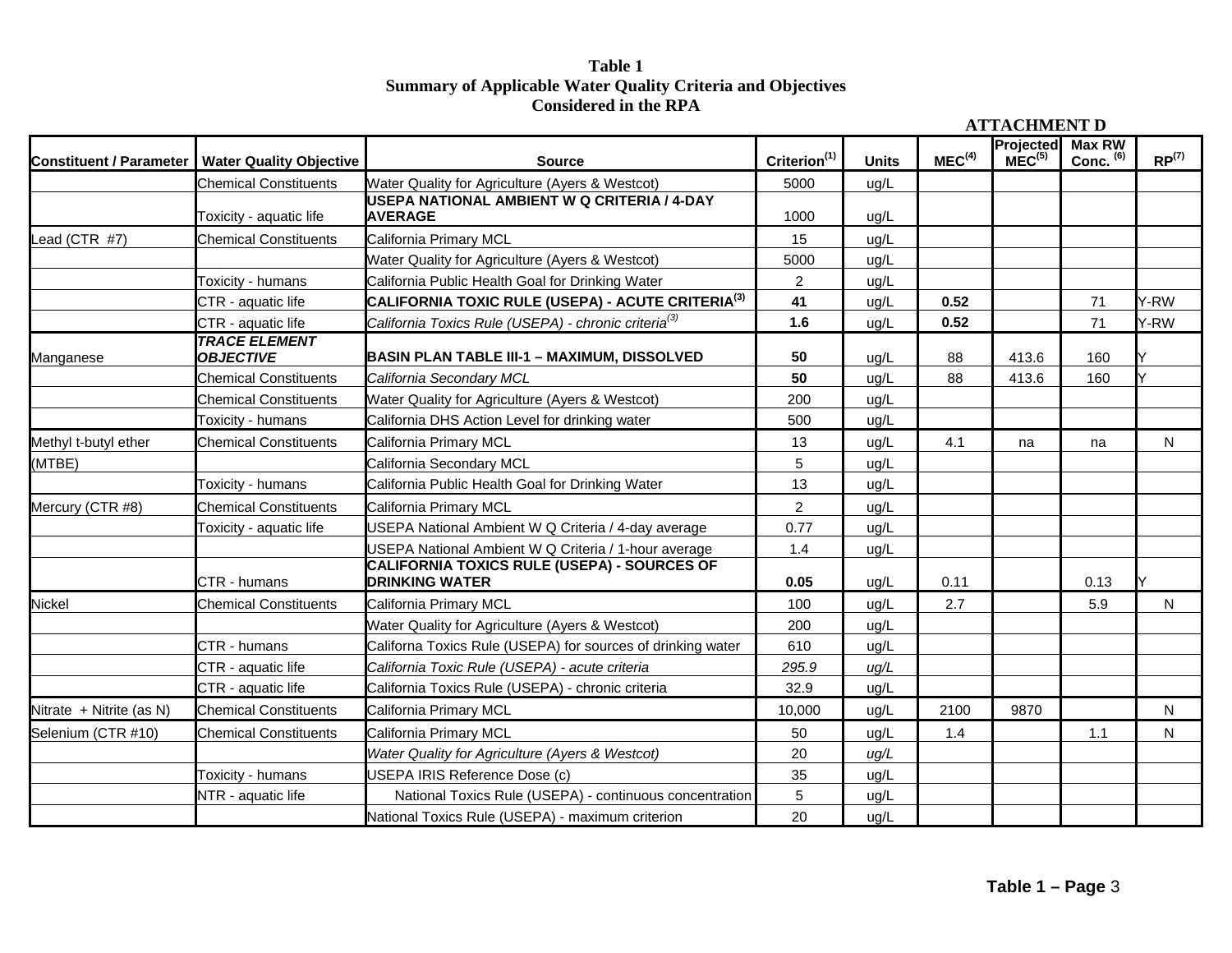#### **Table 1 Summary of Applicable Water Quality Criteria and Objectives Considered in the RPA**

| <b>Constituent / Parameter</b> | <b>Water Quality Objective</b> | <b>Source</b>                                                    | Criterion <sup>(1)</sup> | <b>Units</b> | MEC <sup>(4)</sup> | Projected<br>MEC <sup>(5)</sup> | <b>Max RW</b><br>Conc. (6) | RP <sup>(7)</sup> |  |
|--------------------------------|--------------------------------|------------------------------------------------------------------|--------------------------|--------------|--------------------|---------------------------------|----------------------------|-------------------|--|
| Specific conductance           | <b>Chemical Constituents</b>   | California Secondary MCL                                         | 900                      | umhos/cm     | 1600               |                                 | 680                        | lUnk              |  |
| Electrical conductivity        |                                | Water Quality for Agriculture (Ayers & Westcot)                  | 700                      | umhos/cm     |                    |                                 |                            |                   |  |
| (EC)                           | <b>Tastes and Odors</b>        | California Secondary MCL                                         | 900                      | umhos/cm     |                    |                                 |                            |                   |  |
| Sulfate                        | <b>Chemical Constituents</b>   | California Secondary MCL (Ambient level)                         | 250                      | mg/L         | 68                 | 319.6                           | 56                         | <b>Unk</b>        |  |
|                                |                                | California Secondary MCL (upper level)                           | 500                      | mg/L         |                    |                                 |                            |                   |  |
|                                | <b>Tastes and Odors</b>        | California Secondary MCL (Ambient level)                         | 250                      | mg/L         |                    |                                 |                            |                   |  |
|                                | Toxicity - humans              | <b>USEPA Proposed MCL Goal</b>                                   | 500                      | mg/L         |                    |                                 |                            |                   |  |
| Tetrachloroethylene<br>(PCE)   | <b>Chemical Constituents</b>   | California Primary MCL                                           | 5                        | ug/L         |                    |                                 |                            |                   |  |
|                                | <b>Tastes and Odors</b>        | Odor threshold (Amoore and Hautala)                              | 170                      | ug/L         |                    |                                 |                            |                   |  |
|                                | Toxicity - aquatic life        | USEPA National Ambient W Q Criteria / chronic tox info           | 840                      | ug/L         |                    |                                 |                            |                   |  |
|                                | NTR - humans                   | National Toxics Rule (USEPA) for sources of drinking water       | 0.8                      | ug/L         | 2.2                |                                 | nd                         | Y                 |  |
| <b>Total Dissolved Solids</b>  | <b>Chemical Constituents</b>   | California Secondary MCL                                         | 500,000                  | ug/L         | 570000             | na                              | 480000                     | Unk               |  |
| (TDS)                          |                                | Water Quality for Agriculture (Ayers & Westcot)                  | 450,000                  | ug/L         |                    |                                 |                            |                   |  |
|                                | <b>Tastes and Odors</b>        | California Secondary MCL                                         | 500,000                  | ug/L         |                    |                                 |                            |                   |  |
| Zinc (CTR #13)                 | <b>Trace Element Objective</b> | Basin Plan Table III-1 - Maximum, Dissolved                      | 100                      | ug/L         |                    |                                 |                            |                   |  |
|                                | <b>Chemical Constituents</b>   | California Secondary MCL                                         | 5000                     | ug/L         |                    |                                 |                            |                   |  |
|                                |                                | Water Quality for Agriculture (Ayers & Westcot)                  | 2000                     | uq/L         |                    |                                 |                            |                   |  |
|                                | <b>Tastes and Odors</b>        | California Secondary MCL                                         | 5000                     | ug/L         |                    |                                 |                            |                   |  |
|                                | Toxicity - humans              | USEPA IRIS Reference Dose (c)                                    |                          | ug/L         |                    |                                 |                            |                   |  |
|                                | CTR - aquatic life             | California Toxic Rule (USEPA) - acute criteria <sup>(3)</sup>    | 76                       | ug/L         | <b>ND</b>          |                                 | 160                        | $Y - RW$          |  |
|                                | CTR - aquatic life             | California Toxics Rule (USEPA) - chronic criteria <sup>(3)</sup> | 76                       | ug/L         | <b>ND</b>          |                                 | 160                        | $Y - RW$          |  |

(1) Source in italics used in RPA

(2) Using  $pH=8.5$  and temperature = 24 degrees C for Criterion Continuous Concentration,  $pH = 8.5$  for Criterion Maximum Concentration

(3) Based on hardness = 58 mg/L as CaCO3

# **(4) Maximum Effluent Concentration**

The projected MEC (maximum effluent concentration) is determined by multiplying the maximum detected concentration with a reasonable potential multiplying factor that accounts for statistical variation. The multiplying factor (for 99% confidence level and 99% probability basis) is dependent on the coefficient of variation (CV) and number of reported effluent results. For less than 10 effluent data points, CV is estimated to equal 0.6. The multiplying factor is 4.7 for four samples and a CV of 0.6.

(6) Maximum Receiving Water Concentration<br>(7) Reasonable Potential Determination- "Y" m

Reasonable Potential Determination- "Y" means effluent has reasonable potential to cause or contribute to an exceedance of the most stringent criteria or objective. "Y-RW" means maximum concentration of receiving water exceeded most stringent water quality criteria or objective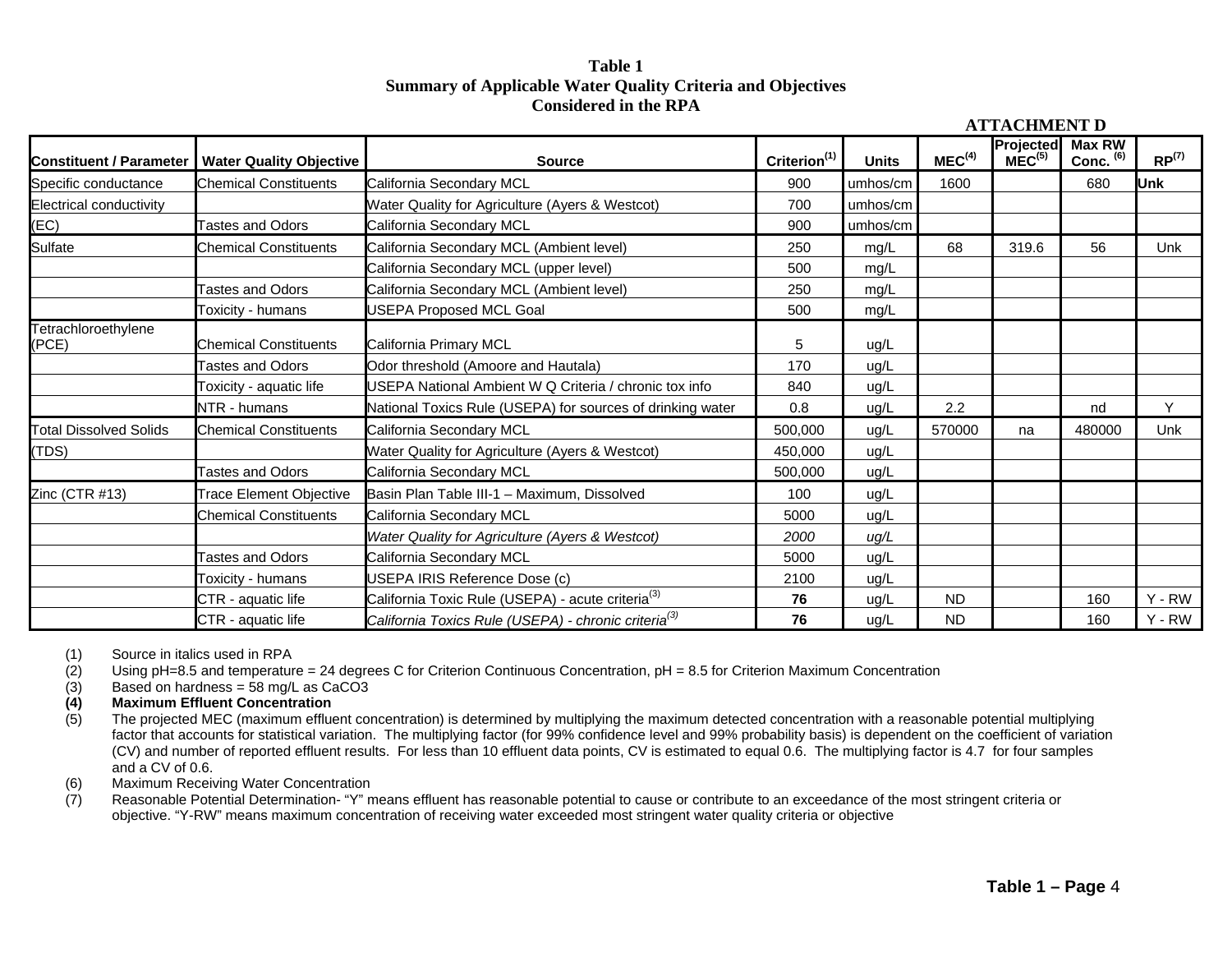|                      |                             |                           | Are all data |                |                           |                |                              |                          |                   |
|----------------------|-----------------------------|---------------------------|--------------|----------------|---------------------------|----------------|------------------------------|--------------------------|-------------------|
| <b>CTR</b>           |                             | Effluent Data points non- |              | MEC (ug/L)     |                           |                |                              | Lowest (most             |                   |
| Parameter            | <b>PRIORITY</b>             | Available                 | detects      | or Projected   |                           | Maximum        |                              | stringent)               |                   |
| #                    | <b>POLLUTANTS</b>           | (Y/N)?                    | (Y/N)?       | MEC (ug/L)     |                           | B (ug/L)       |                              | Criterion <sup>(2)</sup> | <b>RPA Result</b> |
| 1                    | Antimony                    |                           | Ν            |                |                           |                |                              | 6.00                     | No                |
| $\overline{2}$       | <b>Arsenic</b>              |                           |              | 21             | 4 Hits                    |                | $15$ 3 Hits                  | 10.00                    | Yes               |
| 3                    | Beryllium                   |                           | Ý            |                |                           |                |                              | 4.00                     | <b>No</b>         |
| 4                    | Cadmium                     |                           | Ν            | 0              |                           | 0.61           | 1 Hit                        | 1.61                     | No                |
|                      | Chromium (III) (or          |                           |              |                |                           |                |                              |                          |                   |
| 5a<br>5 <sub>b</sub> | total Cr)                   |                           | N            | 17             | 3 Hits                    |                | $3.6$ 2 Hits<br>$2.2$ 2 Hits | 50.00<br>11.43           | No<br>Yes         |
| 6                    | Chromium (VI)               |                           | Ν            | 1.3            | <b>17</b> 4 Hits<br>1 Hit |                | <b>28</b> 2 Hits             | 5.86                     | Yes               |
| $\overline{7}$       | Copper<br>Lead              |                           | Ń            | 0.52           | 1 Hit                     | 71             | 2 Hits                       | 1.59                     | Yes               |
| 8                    | Mercury                     |                           | N            | 0.11           | 1 Hit                     | 0.13           | 1 Hit                        | 0.05                     | Yes               |
| 9                    | Nickel                      |                           | N            | 2.7            | 1 Hit                     | 5.9            | 1 Hit                        | 32.90                    | No                |
| 10                   | Selenium                    |                           | Ý            |                | <b>1.4 2 Hits</b>         | 1.1            | 2 Hits                       | 5.00                     | No                |
| 11                   | Silver                      |                           |              |                |                           | 0              |                              | 1.59                     | No                |
| 12                   | Thallium                    |                           |              | 0              |                           |                |                              | 1.70                     | <b>No</b>         |
| 13                   | Zinc                        |                           | Ý            | $\overline{0}$ |                           |                | <b>160</b> 4 Hits            | 75.52                    | Yes               |
| 14                   | Cyanide                     |                           | Y            | 0              |                           | 0              |                              | 5.20                     | No                |
| 15                   | <b>Asbestos</b>             |                           | Ý            | $\overline{0}$ |                           | 0              |                              | 7000000.00               | No                |
|                      | 2,3,7,8-TCDD                |                           |              |                |                           |                |                              |                          |                   |
| 16                   | (Dioxin)                    |                           |              | 0              |                           | 0              |                              | 0.000000013              | No                |
| 17                   | Acrolein                    |                           |              | $\overline{0}$ |                           | 0              |                              | 320.00                   | <b>No</b>         |
| 18                   | Acrylonitrile               |                           |              | 0              |                           | 0              |                              | 0.06                     | No                |
| 19                   | Benzene                     |                           |              | 0              |                           | 0              |                              | 1.00                     | No                |
| 20                   | Bromoform                   |                           |              | $\mathbf 0$    |                           | 0              |                              | 4.30                     | No                |
| 21                   | Carbon Tetrachloride Y      |                           | Y            | $\overline{0}$ |                           | $\mathbf 0$    |                              | 0.25                     | No                |
| 22                   | Chlorobenzene               |                           | Ý            | 0              |                           | 0              |                              | 680.00                   | <b>No</b>         |
|                      | Chlordibromomethan          |                           |              |                |                           |                |                              |                          |                   |
| 23                   |                             |                           | Y            | 0              |                           | 0              |                              | 0.41                     | No                |
| 24                   | Chloroethane                |                           | Ý            | 0              |                           | 0              |                              | No Criteria              | No                |
| 25                   | 2-Chloroethylvinyl<br>Ether | Y                         | Y            | 0              |                           | 0              |                              | No Criteria              | No                |
| 26                   | Chloroform                  | Ý                         | Ý            | $\overline{0}$ |                           | 0              |                              | No Criteria              | No                |
|                      | Dichlorobromometha          |                           |              |                |                           |                |                              |                          |                   |
| 27                   | he                          |                           | Y            | 0              |                           | 0              |                              | 0.56                     | No                |
| 28                   | 1,1-Dichloroethane          |                           | Ý            | 0              |                           | $\mathbf 0$    |                              | 5.00                     | No                |
| 29                   | 1,2-Dichloroethane          |                           |              | $\overline{0}$ |                           | $\mathbf 0$    |                              | 0.38                     | No                |
| 30                   | 1,1-Dichloroethylene        |                           | Ý            | $\mathbf 0$    |                           | $\mathbf 0$    |                              | 0.06                     | No                |
| 31                   | 1,2-Dichloropropane         |                           | Ý            | $\overline{0}$ |                           | $\overline{0}$ |                              | 0.52                     | No                |
|                      | $1,3-$                      |                           |              |                |                           |                |                              |                          |                   |
| 32                   | Dichloropropylene           | Y                         | Y            | 0              |                           | 0              |                              | 10.00                    | No                |
| 33                   | Ethylbenzene                | Y                         | Ý            | $\mathbf 0$    |                           | $\overline{0}$ |                              | 700.00                   | No                |
| 34                   | Methyl Bromide              |                           | Ý            | $\overline{0}$ |                           | $\mathbf 0$    |                              | 48.00                    | No                |
| 35                   | Methyl Chloride             | Y                         | Y            | $\overline{0}$ |                           | $\overline{0}$ |                              | No Criteria              | No                |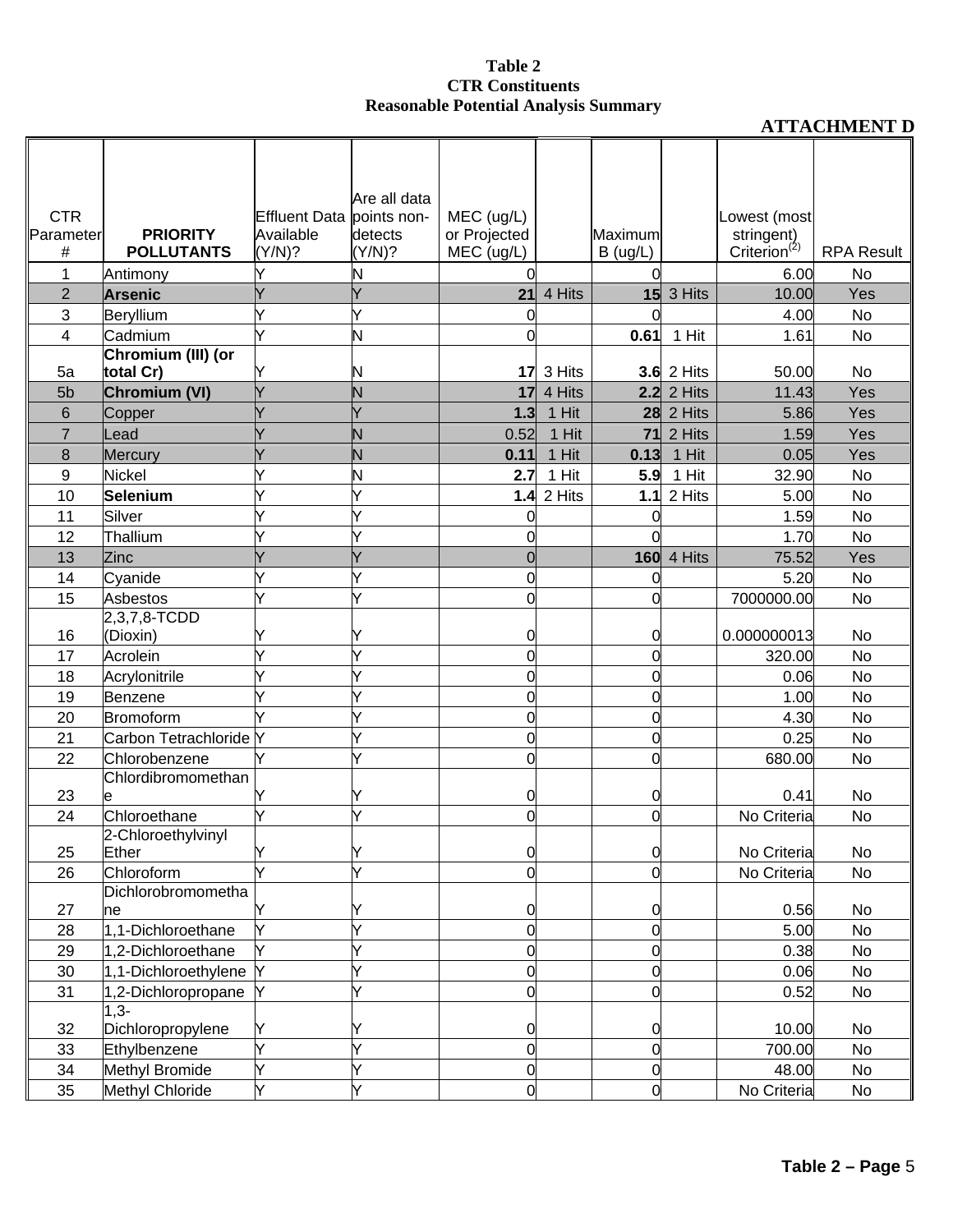|            |                                    |                      | Are all data |                     |                |                          |                   |
|------------|------------------------------------|----------------------|--------------|---------------------|----------------|--------------------------|-------------------|
| <b>CTR</b> |                                    | <b>Effluent Data</b> | points non-  | MEC (ug/L)          |                | Lowest (most             |                   |
| Parameter  | <b>PRIORITY</b>                    | Available            | detects      | or Projected        | Maximum        | stringent)               |                   |
| #          | <b>POLLUTANTS</b>                  | (Y/N)?               | (Y/N)?       | MEC (ug/L)          | B(ug/L)        | Criterion <sup>(2)</sup> | <b>RPA Result</b> |
| 36         | Methylene Chloride                 | Y                    | V            | 0                   | $\Omega$       | 4.70                     | No                |
|            | $1, 1, 2, 2$ -                     |                      |              |                     |                |                          |                   |
| 37<br>38   | Tetrachloroethane                  | Y<br>Ý               | Y<br>Ý       | 0<br>$\overline{0}$ | 0<br>0         | 0.17<br>0.80             | No<br>No          |
| 39         | Tetrachloroethylene<br>Toluene     | Ý                    |              | $\Omega$            | 0              | 150.00                   | No                |
|            | 1,2-Trans-                         |                      |              |                     |                |                          |                   |
| 40         | Dichloroethylene                   |                      |              | 0                   | 0              | 10.00                    | No                |
| 41         | 1,1,1-TrichloroethaneY             |                      |              | 0                   | 0              | 200.00                   | No                |
| 42         | 1,1,2-Trichloroethane <sub>Y</sub> |                      |              | 0                   | 0              | 0.60                     | No                |
| 43         | Trichloroethylene                  | Y                    |              | $\overline{0}$      | 0              | 2.70                     | No                |
| 44         | Vinyl Chloride                     |                      |              | 0                   | 0              | 0.50                     | No                |
| 45         | Chlorophenol                       |                      |              | 0                   | 0              | 120.00                   | No                |
| 46         | 2,4-Dichlorophenol                 |                      |              | 0                   | 0              | 93.00                    | <b>No</b>         |
| 47         | 2,4-Dimethylphenol                 | Y                    |              | 0                   | 0              | 540.00                   | No                |
|            | 2-Methyl-4,6-                      |                      |              |                     |                |                          |                   |
| 48         | Dinitrophenol                      |                      |              | 0                   | 0              | 13.40                    | No                |
| 49         | 2,4-Dinitrophenol                  |                      |              | $\overline{0}$      | 0              | 70.00                    | No                |
| 50         | 2-Nitrophenol                      |                      |              | 0                   | 0              | No Criteria              | <b>No</b>         |
| 51         | 4-Nitrophenol                      |                      | Ý            | $\overline{O}$      | 0              | No Criteria              | No                |
|            | 3-Methyl-4-                        |                      |              |                     |                |                          |                   |
| 52         | Chlorophenol                       |                      |              | 0                   | 0              | No Criteria              | No                |
| 53         | Pentachlorophenol                  | Ý                    |              | $\overline{0}$      | 0              | 0.28                     | No                |
| 54         | Phenol                             |                      |              | 0                   | 0              | 21000.00                 | No                |
| 55         | 2,4,6-Trichlorophenol Y            |                      |              | 0                   | 0              | 2.10                     | No                |
| 56         | Acenaphthene                       |                      |              | $\overline{0}$      | 0              | 1200.00                  | <b>No</b>         |
| 57         | Acenephthylene                     | Ý                    |              | $\Omega$            | 0              | No Criteria              | No                |
| 58         | Anthracene                         |                      |              | 0                   | 0              | 9600.00                  | No                |
| 59         | Benzidine                          |                      |              | Ω                   | 0              | 0.00                     | No                |
| 60         | Benzo(a)Anthracene                 | $\mathsf{v}$         |              |                     | ∩              | 0.00                     | No                |
| 61         | Benzo(a)Pyrene                     | Ý                    | Ý            | $\overline{0}$      | 0              | 0.00                     | No                |
|            | Benzo(b)Fluoranthen                |                      |              |                     |                |                          |                   |
| 62         |                                    | Y                    | Y            | 0                   | 0              | 0.00                     | No                |
| 63         | Benzo(ghi)Perylene                 | Ý                    | Ý            | $\mathbf 0$         | O              | No Criteria              | No                |
| 64         | Benzo(k)Fluoranthen                | Y                    | Y            | 0                   | 0              | 0.00                     | No                |
|            | е<br>$\overline{ Bis(2-1)}$        |                      |              |                     |                |                          |                   |
|            | Chloroethoxy)Methan                |                      |              |                     |                |                          |                   |
| 65         | е                                  | Y                    | Y            | $\overline{O}$      | $\overline{0}$ | No Criteria              | No                |
|            | $\overline{ Bis(2-1)}$             |                      |              |                     |                |                          |                   |
| 66         | Chloroethyl) Ether                 | Y                    | Y            | $\overline{0}$      | $\overline{0}$ | 0.03                     | No                |
|            | $ Bis(2 - )$                       |                      |              |                     |                |                          |                   |
| 67         | Chloroisopropyl)Ethe               | Y                    | Y            | $\mathbf 0$         | $\overline{0}$ | 1400.00                  | No                |
|            |                                    |                      |              |                     |                |                          |                   |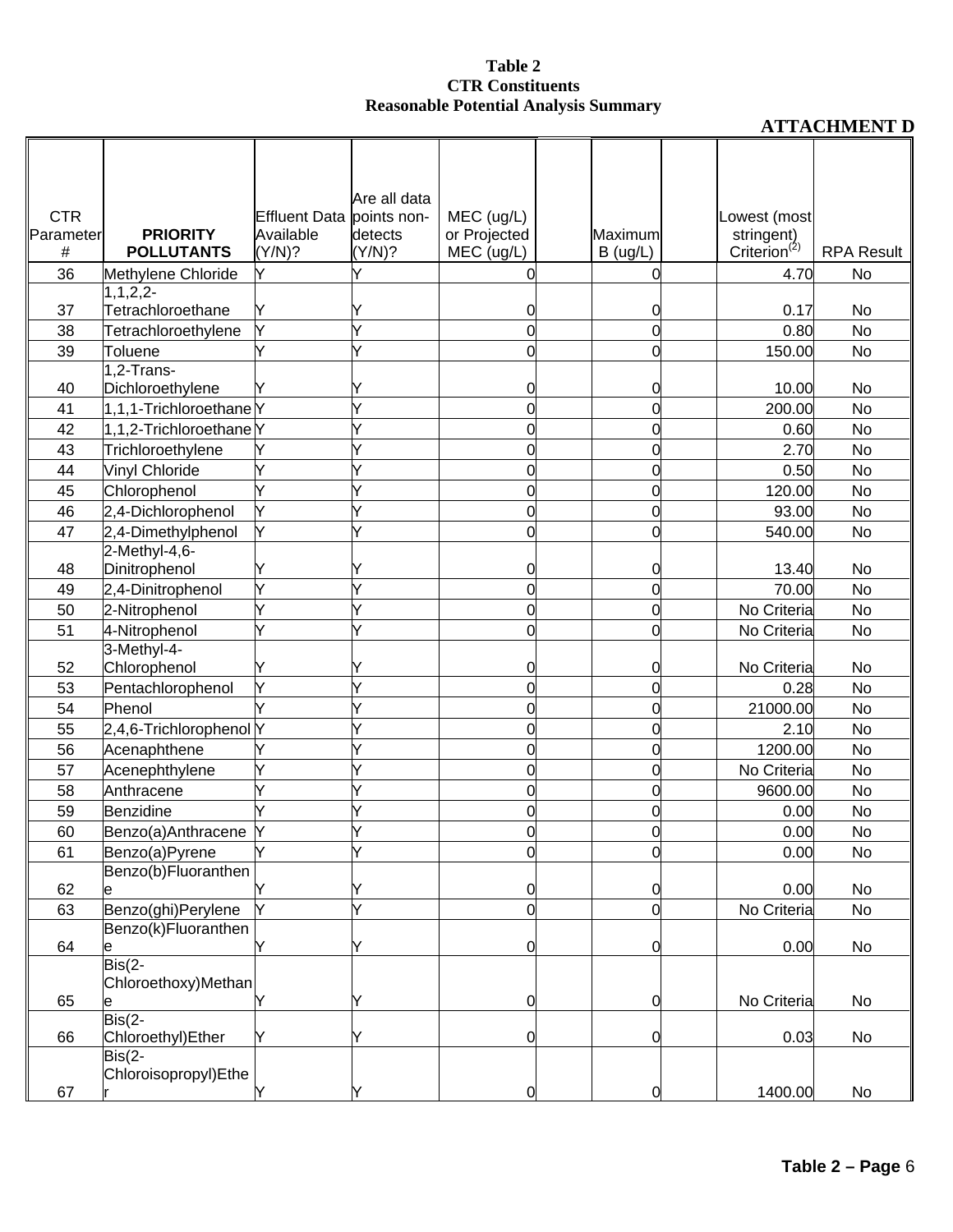|                |                                      |                           | Are all data      |                            |                     |       |                                        |                   |
|----------------|--------------------------------------|---------------------------|-------------------|----------------------------|---------------------|-------|----------------------------------------|-------------------|
| <b>CTR</b>     |                                      | Effluent Data points non- |                   | MEC (ug/L)                 |                     |       | Lowest (most                           |                   |
| Parameter<br># | <b>PRIORITY</b><br><b>POLLUTANTS</b> | Available<br>(Y/N)?       | detects<br>(Y/N)? | or Projected<br>MEC (ug/L) | Maximum             |       | stringent)<br>Criterion <sup>(2)</sup> | <b>RPA Result</b> |
|                | $Bis(2-$                             |                           |                   |                            | B(ug/L)             |       |                                        |                   |
|                | Ethylhexyl) Phthalat                 |                           |                   |                            |                     |       |                                        |                   |
| 68             |                                      |                           |                   | O                          | 2.9                 | 1 Hit | 1.80                                   | Yes               |
|                | 4-Bromophenyl                        |                           |                   |                            |                     |       |                                        |                   |
| 69             | <b>Phenyl Ether</b>                  |                           | Y                 | O                          | C                   |       | No Criteria                            | No                |
| 70             | Butylbenzyl PhthalateY               |                           | Ý                 | 0                          | 0                   |       | 3000.00                                | No                |
| 71             | 2-Chloronaphthalene Y                |                           | Y                 | 0                          | 0                   |       | 1700.00                                | No                |
|                | 4-Chlorophenyl                       |                           |                   |                            |                     |       |                                        |                   |
| 72             | <b>Phenyl Ether</b>                  |                           | Y                 | 0                          | 0                   |       | No Criteria                            | No                |
| 73             | Chrysene                             | Ý                         | Ý                 | $\Omega$                   | 0                   |       | 0.00                                   | No                |
| 74             | Dibenzo(a,h)Anthrac<br>ene           | Y                         | Y                 | 0                          | 0                   |       | 0.00                                   | No                |
| 75             | 1,2-Dichlorobenzene                  |                           | Ý                 | 0                          | 0                   |       | 600.00                                 | No                |
| 76             | 1,3-Dichlorobenzene Y                |                           | Ý                 | 0                          | 0                   |       | 400.00                                 | No                |
| 77             | 1,4-Dichlorobenzene                  | Y                         | Ý                 | 0                          | 0                   |       | 5.00                                   | No                |
|                | $3,3'-$                              |                           |                   |                            |                     |       |                                        |                   |
| 78             | Dichlorobenzidine                    | Y                         |                   | 0                          | 0                   |       | 0.04                                   | No                |
| 79             | Diethyl Phthalate                    | Y                         | Ý                 | 0                          | 0                   |       | 23000.00                               | No                |
| 80             | Dimethyl Phthalate                   | Υ                         | Y                 | 0                          | 0                   |       | 313000.00                              | No                |
| 81             | Di-n-Butyl Phthalate                 | Ý                         | Ý                 | 0                          | 0                   |       | 2700.00                                | No                |
| 82             | 2,4-Dinitrotoluene                   | Ý                         |                   | 0                          | 0                   |       | 0.11                                   | No                |
| 83             | 2,6-Dinitrotoluene                   | Ý                         | Ý                 | 0                          | 0                   |       | No Criteria                            | No                |
| 84             | Di-n-Octyl Phthalate                 | Y                         | Ý                 | 0                          | 0                   |       | No Criteria                            | No                |
|                | $1,2-$                               |                           |                   |                            |                     |       |                                        |                   |
| 85             | Diphenylhydrazine                    | Y                         |                   | 0                          | 0                   |       | 0.04                                   | No                |
| 86             | Fluoranthene                         | Ý                         | Y                 | 0                          | 0                   |       | 300.00                                 | No                |
| 87             | Fluorene                             | Ý                         | Ý                 | 0                          | 0                   |       | 1300.00                                | No                |
| 88             | Hexachlorobenzene                    | Y                         | Ý                 | 0                          | 0                   |       | 0.00                                   | No                |
| 89             | Hexachlorobutadiene Y                |                           | Y                 | Ω                          | 0                   |       | 0.44                                   | No                |
|                | Hexachlorocyclopent                  |                           |                   |                            |                     |       |                                        |                   |
| 90             | adiene                               | Y                         | Y                 | 0                          | 0                   |       | 50.00                                  | No                |
| 91             | Hexachloroethane                     | Y                         | Y                 | $\overline{0}$             | 0                   |       | 1.90                                   | No                |
|                | $Indeno(1,2,3-cd)$                   |                           |                   |                            |                     |       |                                        |                   |
| 92             | Pyrene                               | Υ                         | Y                 | 0                          | 0                   |       | 0.00                                   | No                |
| 93             | Isophorone                           | Ý<br>Ý                    | Y<br>Y            | $\overline{0}$             | 0<br>$\overline{0}$ |       | 8.40                                   | No                |
| 94             | naphthalene                          |                           |                   | 0                          |                     |       | No Criteria                            | No                |
| 95             | Nitrobenzene<br>N-                   |                           | Ý                 | 0                          | 0                   |       | 17.00                                  | No                |
| 96             | NitrosodimethylamineY                |                           | Y                 | 0                          | 0                   |       | 0.00                                   | No                |
|                | N-Nitrosodi-n-                       |                           |                   |                            |                     |       |                                        |                   |
| 97             | Propylamine                          | Y                         | Y                 | 0                          | 0                   |       | 0.01                                   | No                |
|                | N-                                   |                           |                   |                            |                     |       |                                        |                   |
| 98             | NitrosodiphenylamineY                |                           | Y                 | 0                          | 0                   |       | 5.00                                   | No                |
| 99             | Phenanthrene                         | Y                         | Y                 | $\overline{0}$             | $\overline{0}$      |       | No Criteria                            | No                |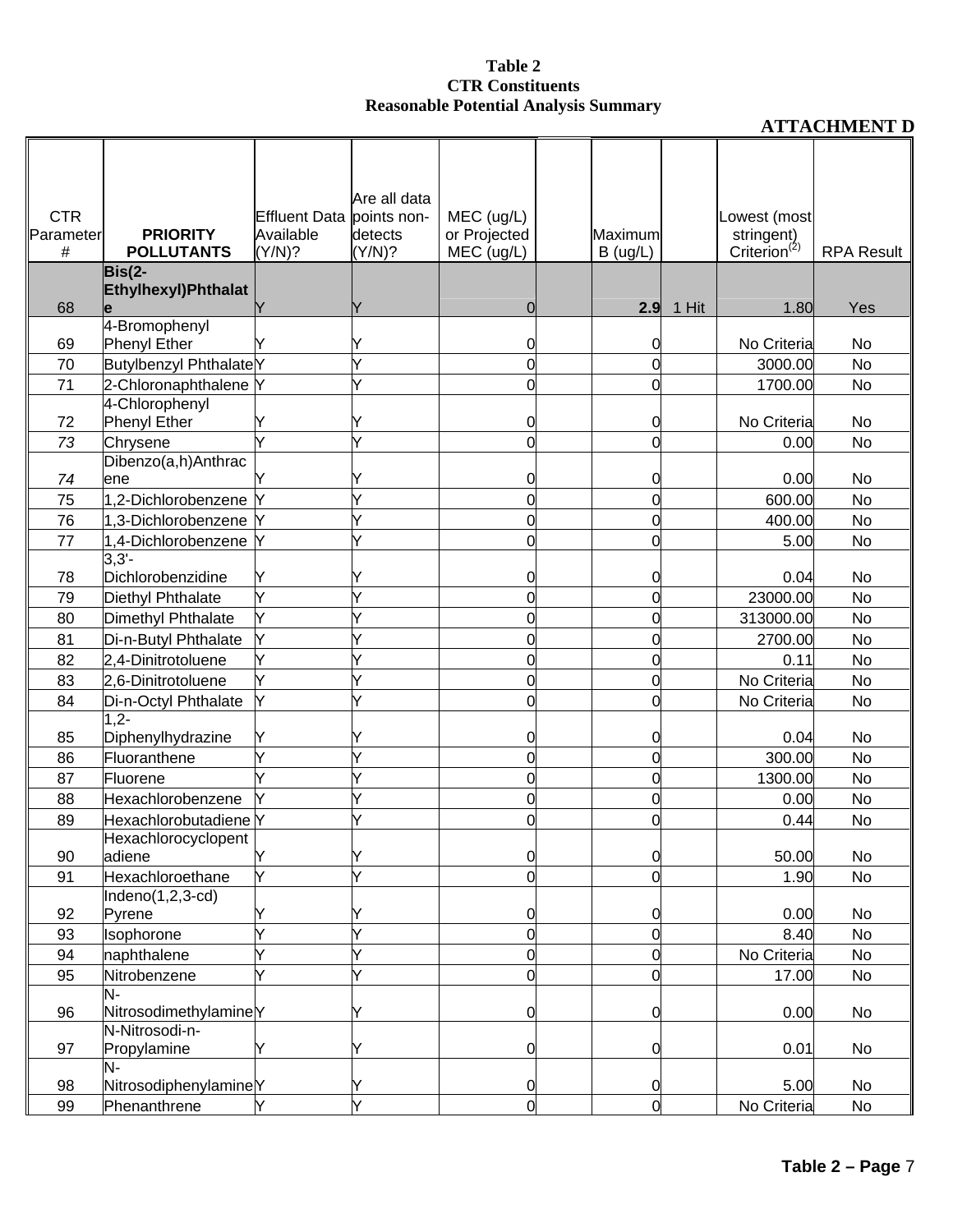|            |                    |                           | Are all data |              |          |       |                          |                   |
|------------|--------------------|---------------------------|--------------|--------------|----------|-------|--------------------------|-------------------|
| <b>CTR</b> |                    | Effluent Data points non- |              | MEC (ug/L)   |          |       | Lowest (most             |                   |
| Parameter  | <b>PRIORITY</b>    | Available                 | detects      | or Projected | Maximum  |       | stringent)               |                   |
| #          | <b>POLLUTANTS</b>  | (Y/N)?                    | (Y/N)?       | MEC (ug/L)   | B (ug/L) |       | Criterion <sup>(2)</sup> | <b>RPA Result</b> |
| 100        | <b>Pyrene</b>      |                           |              |              |          |       | 960.00                   | No                |
|            | $1, 2, 4-$         |                           |              |              |          |       |                          |                   |
| 101        | Trichlorobenzene   |                           |              | 0            | 0        |       | 70.00                    | No                |
| 102        | Aldrin             |                           |              |              | 0        |       | 0.00                     | <b>No</b>         |
| 103        | alpha-BHC          |                           |              |              | 0        |       | 0.00                     | No                |
| 104        | beta-BHC           |                           |              |              | 0        |       | 0.01                     | <b>No</b>         |
| 105        | gamma-BHC          |                           |              |              |          |       | 0.02                     | <b>No</b>         |
| 106        | delta-BHC          |                           |              |              | 0.07     | 1 Hit | <b>ND</b>                | Yes               |
| 107        | Chlordane          |                           |              |              |          |       | 0.00                     | <b>No</b>         |
| 108        | $4.4-DDT$          |                           |              |              | 0.06     | 1 Hit | <b>ND</b>                | Yes               |
| 109        | $4.4$ -DDE         |                           |              |              | 0.08     | 1 Hit | <b>ND</b>                | Yes               |
| 110        | $4,4$ -DDD         |                           |              |              | 0.8      | 1 Hit | <b>ND</b>                | Yes               |
| 111        | <b>Dieldrin</b>    |                           |              |              | O        |       | 0.00                     | No                |
| 112        | alpha-Endosulfan   |                           |              |              | 0        |       | 0.06                     | <b>No</b>         |
| 113        | beta-Endosulfan    |                           |              | 0            | 0        |       | 0.06                     | <b>No</b>         |
| 114        | Endosulfan Sulfate |                           |              | 0            | U        |       | 110.00                   | No                |
| 115        | Endrin             |                           |              | 0            | 0        |       | 0.04                     | <b>No</b>         |
| 116        | Endrin Aldehyde    |                           |              | 0            | 0        |       | 0.76                     | No                |
| 117        | Heptachlor         |                           |              | 0            | 0        |       | 0.00                     | No                |
| 118        | Heptchlor Epoxide  |                           |              | 0            | 0        |       | 0.00                     | <b>No</b>         |
| 119-125    | PCBs sum $(3)$     |                           | ✓            | 0            | ሰ        |       | 0.00                     | No                |
| 126        | Toxaphene          |                           |              | 0            | 0        |       | 0.00                     | No                |